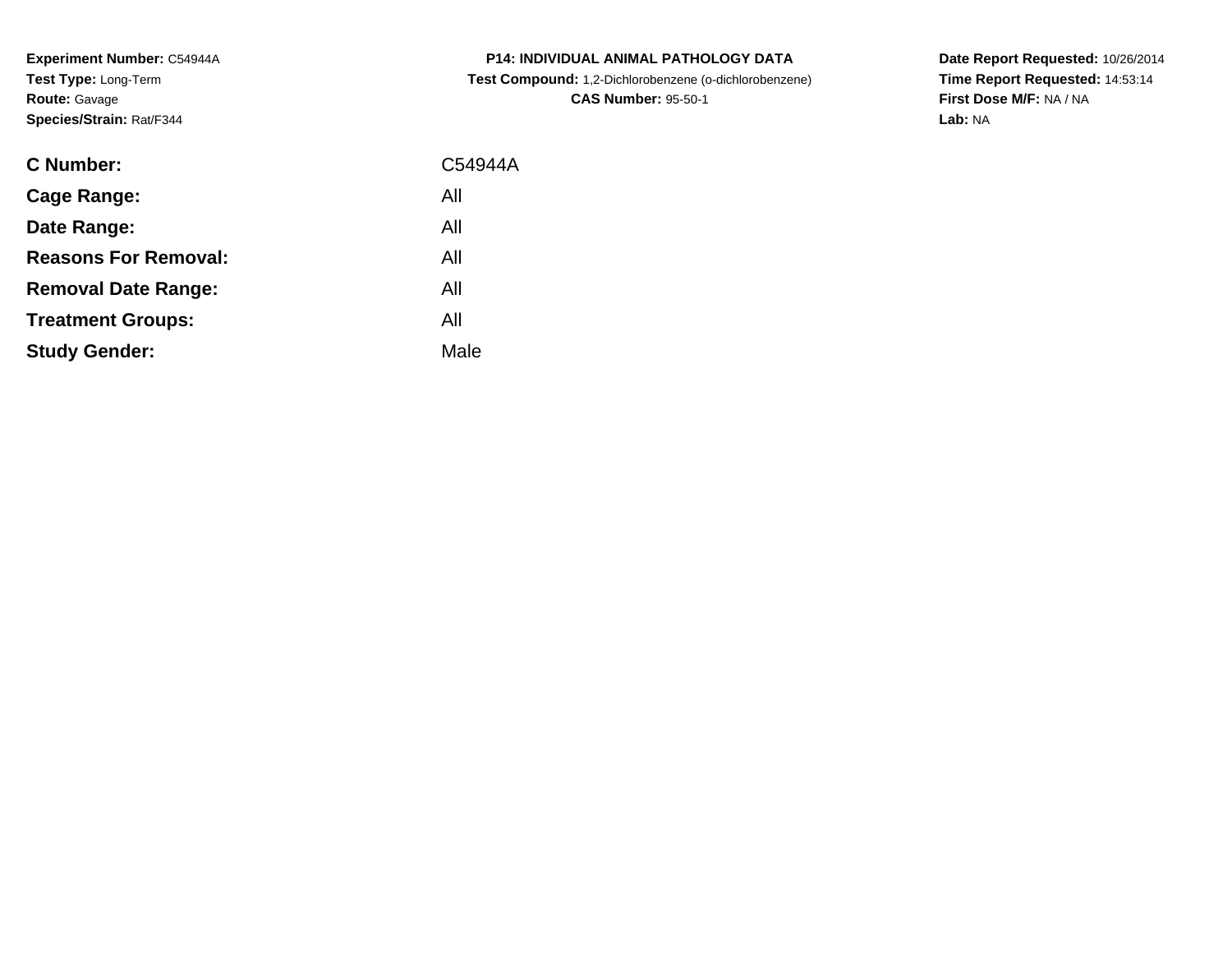**Route:** Gavage

**Species/Strain:** Rat/F344

#### **P14: INDIVIDUAL ANIMAL PATHOLOGY DATA**

**Test Compound:** 1,2-Dichlorobenzene (o-dichlorobenzene)

**CAS Number:** 95-50-1

| <b>ANIMAL ID: 1 001</b> | <b>TRT#: 1</b>           | <b>SEX: Male</b>                | DAY ON TEST: |  |
|-------------------------|--------------------------|---------------------------------|--------------|--|
|                         | <b>DOSE: 120.0 MG/KG</b> | <b>DISP:</b> Moribund Sacrifice | HISTO:       |  |
| <b>OBSERVATIONS</b>     |                          |                                 |              |  |
| Adrenal gland           | <b>Cortex Nos</b>        | Cytoplasmic Vacuolization       |              |  |
| Kidney                  |                          | Nephropathy                     |              |  |
| Liver                   | <b>Bile Duct</b>         | Hyperplasia, Focal              |              |  |
| Pancreas                | Acinus                   | Atrophy, Focal                  |              |  |
| Prostate                |                          | Inflammation, Acute/Chronic     |              |  |
|                         |                          | Necrosis, Diffuse               |              |  |
| Testis                  |                          | Hyperplasia, Interstitial Cell  |              |  |
|                         | Tunica Vaginalis         | Mesothelioma, Nos               |              |  |
| Thyroid                 |                          | Cyst, Thyroglossal Duct         |              |  |
| PRIMARY CAUSE OF DEATH  |                          |                                 |              |  |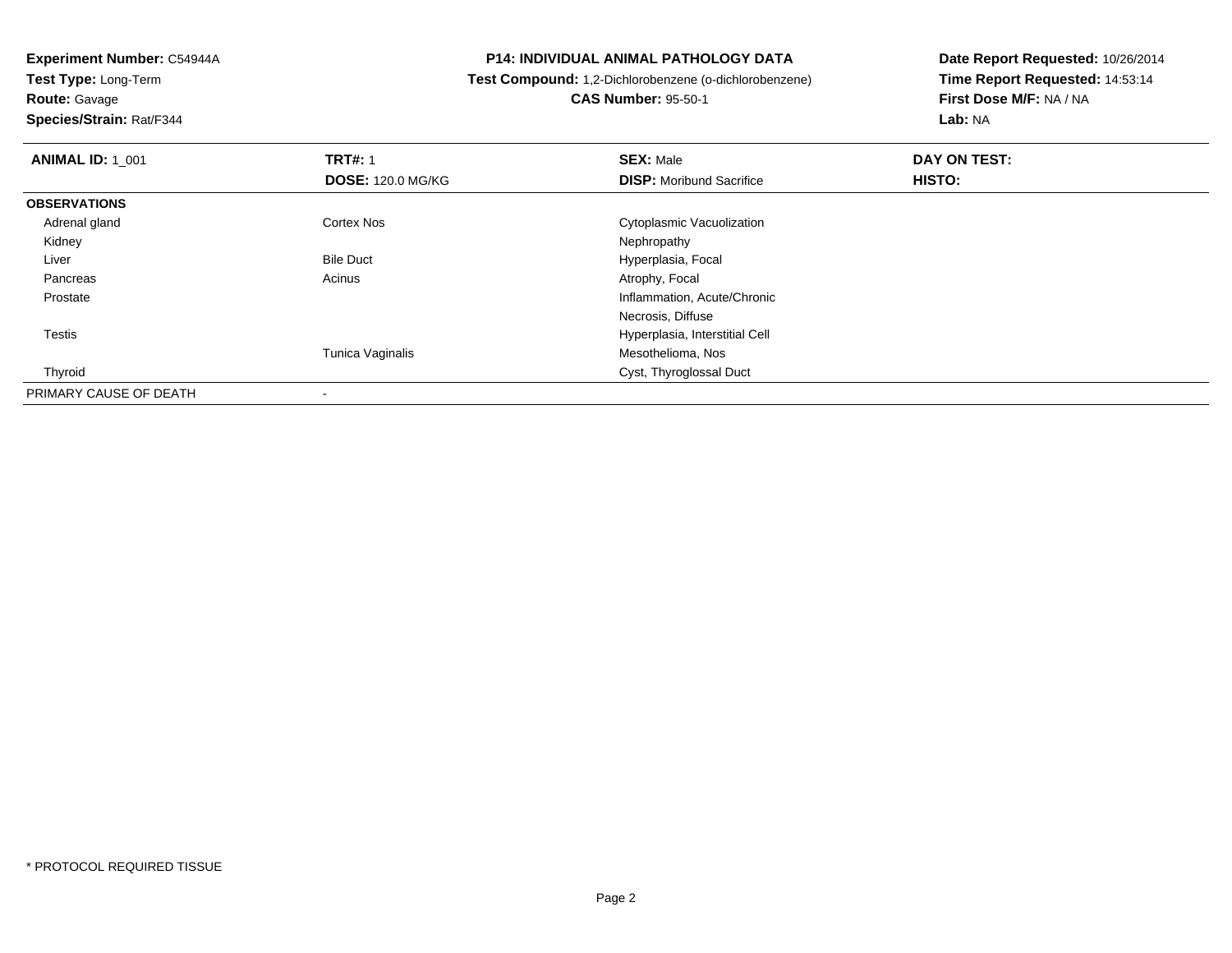**Route:** Gavage

**Species/Strain:** Rat/F344

#### **P14: INDIVIDUAL ANIMAL PATHOLOGY DATA**

# **Test Compound:** 1,2-Dichlorobenzene (o-dichlorobenzene) **CAS Number:** 95-50-1

| <b>ANIMAL ID: 1_002</b> | <b>TRT#: 1</b>           | <b>SEX: Male</b>                | DAY ON TEST: |  |
|-------------------------|--------------------------|---------------------------------|--------------|--|
|                         | <b>DOSE: 120.0 MG/KG</b> | <b>DISP:</b> Moribund Sacrifice | HISTO:       |  |
| <b>OBSERVATIONS</b>     |                          |                                 |              |  |
| Heart                   | Myocardium Nos           | Degeneration, Nos               |              |  |
| Kidney                  |                          | Nephropathy                     |              |  |
| Liver                   | Centrilobular            | Cytoplasmic Vacuolization       |              |  |
| Lung                    |                          | Aspiration, Foreign Body        |              |  |
| Pituitary gland         |                          | Adenoma, Nos                    |              |  |
| Preputial gland         |                          | Abscess, Chronic                |              |  |
| Stomach                 | <b>Fundal Gland</b>      | Inflammation, Acute/Chronic     |              |  |
|                         | Mucosa                   | <b>Ulceration, Diffuse</b>      |              |  |
| Testis                  | Tubule                   | Degeneration, Nos               |              |  |
|                         |                          | Interstitial-Cell Tumor         |              |  |
| Thyroid                 |                          | Hyperplasia, C Cell             |              |  |
| PRIMARY CAUSE OF DEATH  |                          |                                 |              |  |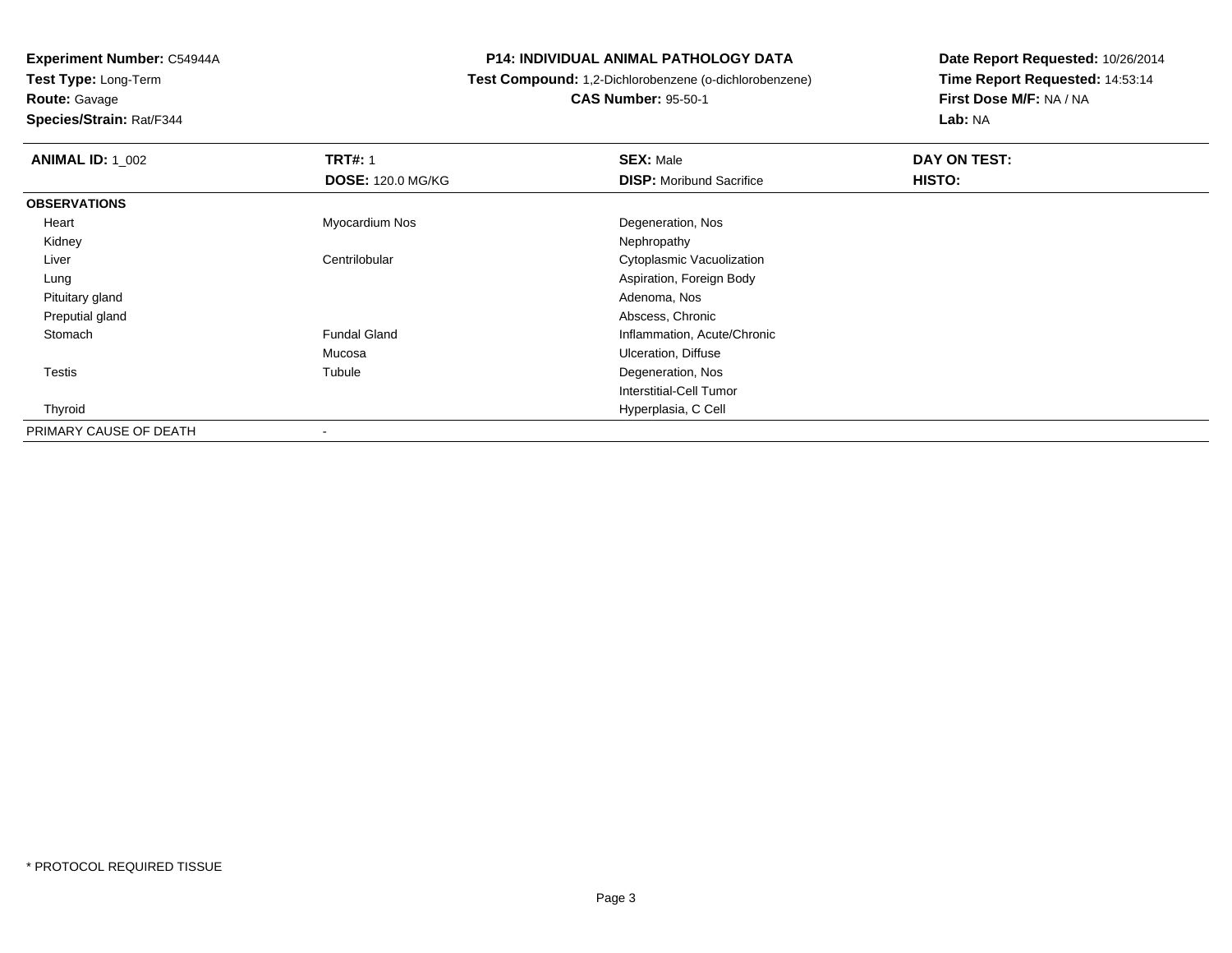**Route:** Gavage

**Species/Strain:** Rat/F344

#### **P14: INDIVIDUAL ANIMAL PATHOLOGY DATA**

# **Test Compound:** 1,2-Dichlorobenzene (o-dichlorobenzene)**CAS Number:** 95-50-1

| <b>ANIMAL ID: 1 003</b> | <b>TRT#: 1</b>            | <b>SEX: Male</b>               | DAY ON TEST: |  |
|-------------------------|---------------------------|--------------------------------|--------------|--|
|                         | <b>DOSE: 120.0 MG/KG</b>  | <b>DISP: Natural Death</b>     | HISTO:       |  |
| <b>OBSERVATIONS</b>     |                           |                                |              |  |
| Adrenal gland           | Medulla                   | Degeneration, Nos              |              |  |
|                         | Medulla                   | Hyperplasia, Focal             |              |  |
| Heart                   | Myocardium Nos            | Degeneration, Nos              |              |  |
| Kidney                  |                           | Nephropathy                    |              |  |
| Liver                   | <b>Bile Duct</b>          | Hyperplasia, Focal             |              |  |
| Lung                    |                           | Aspiration, Foreign Body       |              |  |
| Pituitary gland         | <b>Anterior Pituitary</b> | Cyst, Embryonal Duct           |              |  |
| <b>Testis</b>           | Tubule                    | Degeneration, Nos              |              |  |
|                         |                           | Hyperplasia, Interstitial Cell |              |  |
|                         |                           | Interstitial-Cell Tumor        |              |  |
| PRIMARY CAUSE OF DEATH  | ۰                         |                                |              |  |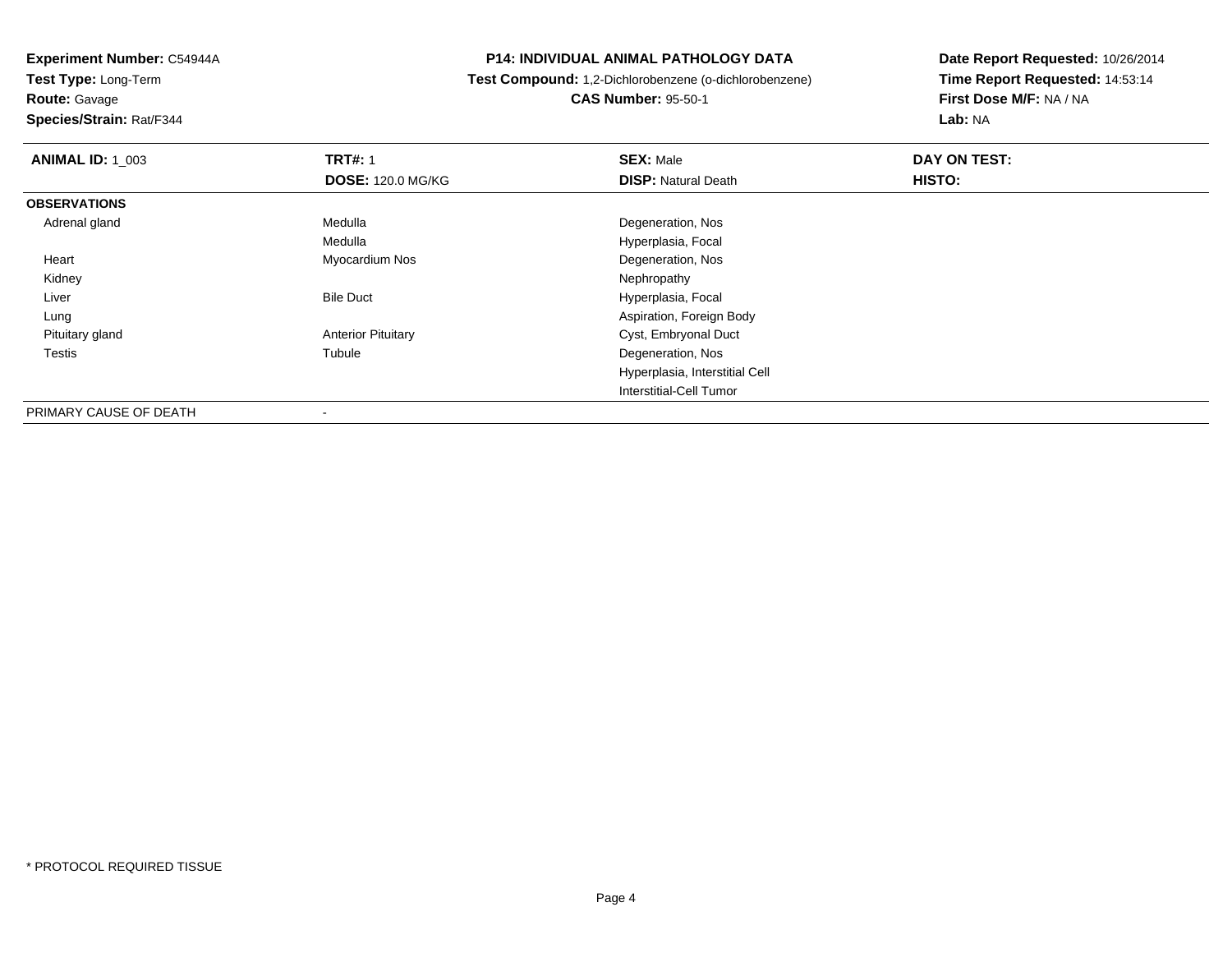**Route:** Gavage

**Species/Strain:** Rat/F344

#### **P14: INDIVIDUAL ANIMAL PATHOLOGY DATA**

# **Test Compound:** 1,2-Dichlorobenzene (o-dichlorobenzene)

**CAS Number:** 95-50-1

| <b>ANIMAL ID: 1_004</b> | <b>TRT#: 1</b>           | <b>SEX: Male</b>                 | DAY ON TEST:  |
|-------------------------|--------------------------|----------------------------------|---------------|
|                         | <b>DOSE: 120.0 MG/KG</b> | <b>DISP:</b> Scheduled Sacrifice | <b>HISTO:</b> |
| <b>OBSERVATIONS</b>     |                          |                                  |               |
| Adrenal gland           |                          | Pheochromocytoma                 |               |
| Heart                   | Myocardium Nos           | Degeneration, Nos                |               |
| Kidney                  |                          | Nephropathy                      |               |
| Liver                   | <b>Bile Duct</b>         | Hyperplasia, Focal               |               |
| Lung                    |                          | Aspiration, Foreign Body         |               |
|                         |                          | Inflammation, Acute/Chronic      |               |
| Lymph node              | Mandibular Lymph Node    | Hemorrhage                       |               |
| Mammary gland           |                          | Hyperplasia, Cystic              |               |
| Pituitary gland         |                          | Adenoma, Nos                     |               |
| Testis                  | Tubule                   | Degeneration, Nos                |               |
|                         |                          | <b>Interstitial-Cell Tumor</b>   |               |
| Thyroid                 |                          | Hyperplasia, C Cell              |               |
|                         |                          | Papillary Cystadenoma, Nos       |               |
| PRIMARY CAUSE OF DEATH  |                          |                                  |               |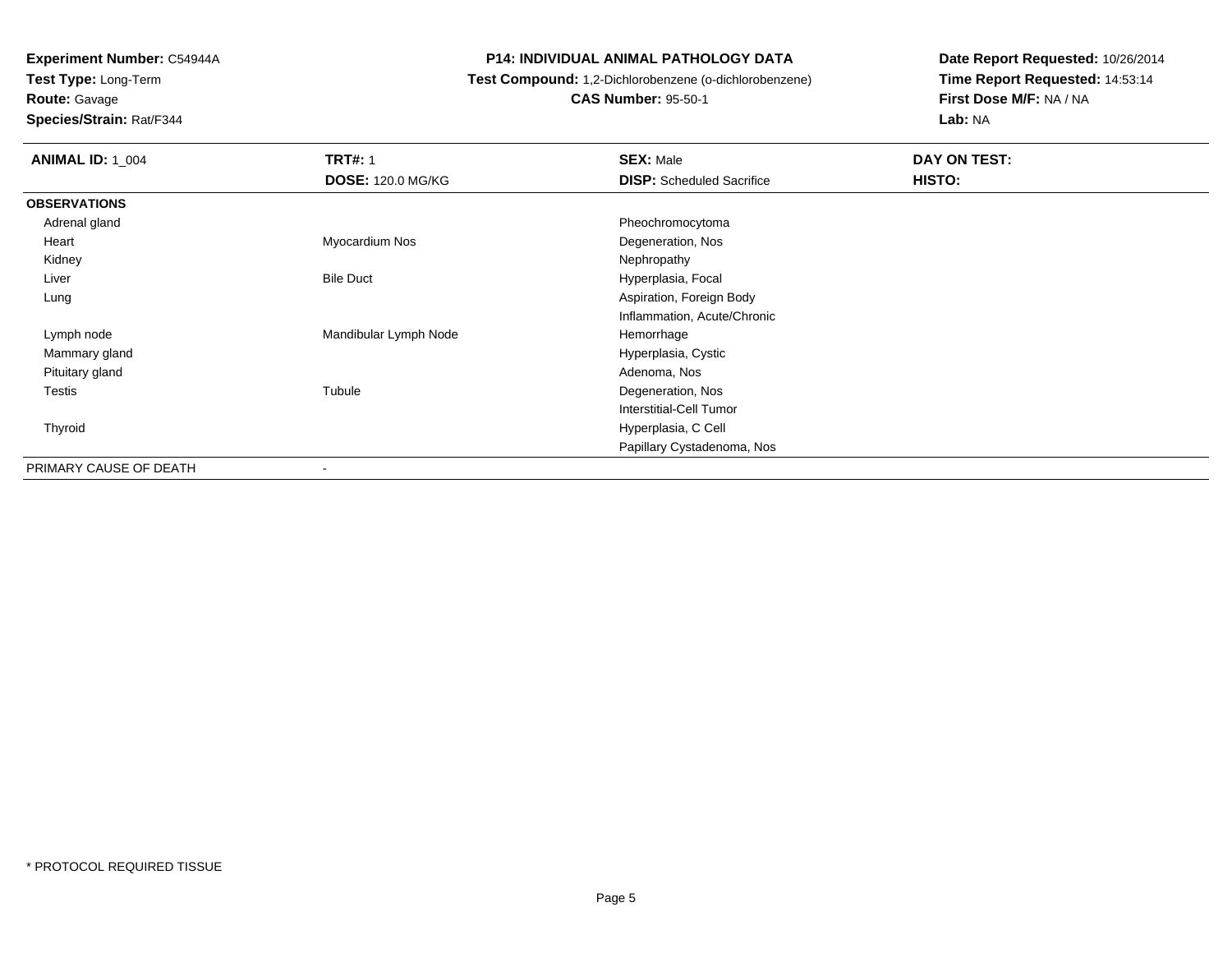| <b>Experiment Number: C54944A</b><br>Test Type: Long-Term<br><b>Route: Gavage</b><br>Species/Strain: Rat/F344 | <b>P14: INDIVIDUAL ANIMAL PATHOLOGY DATA</b><br>Test Compound: 1,2-Dichlorobenzene (o-dichlorobenzene)<br><b>CAS Number: 95-50-1</b> |                                                    | Date Report Requested: 10/26/2014<br>Time Report Requested: 14:53:14<br>First Dose M/F: NA / NA<br>Lab: NA |
|---------------------------------------------------------------------------------------------------------------|--------------------------------------------------------------------------------------------------------------------------------------|----------------------------------------------------|------------------------------------------------------------------------------------------------------------|
| <b>ANIMAL ID:</b> 1 005                                                                                       | <b>TRT#: 1</b><br><b>DOSE: 120.0 MG/KG</b>                                                                                           | <b>SEX: Male</b><br><b>DISP:</b> Accidently Killed | DAY ON TEST:<br>HISTO:                                                                                     |
| <b>OBSERVATIONS</b>                                                                                           |                                                                                                                                      |                                                    |                                                                                                            |
| Lung                                                                                                          |                                                                                                                                      | Aspiration, Foreign Body                           |                                                                                                            |
|                                                                                                               |                                                                                                                                      | Inflammation, Interstitial                         |                                                                                                            |
| PRIMARY CAUSE OF DEATH                                                                                        |                                                                                                                                      |                                                    |                                                                                                            |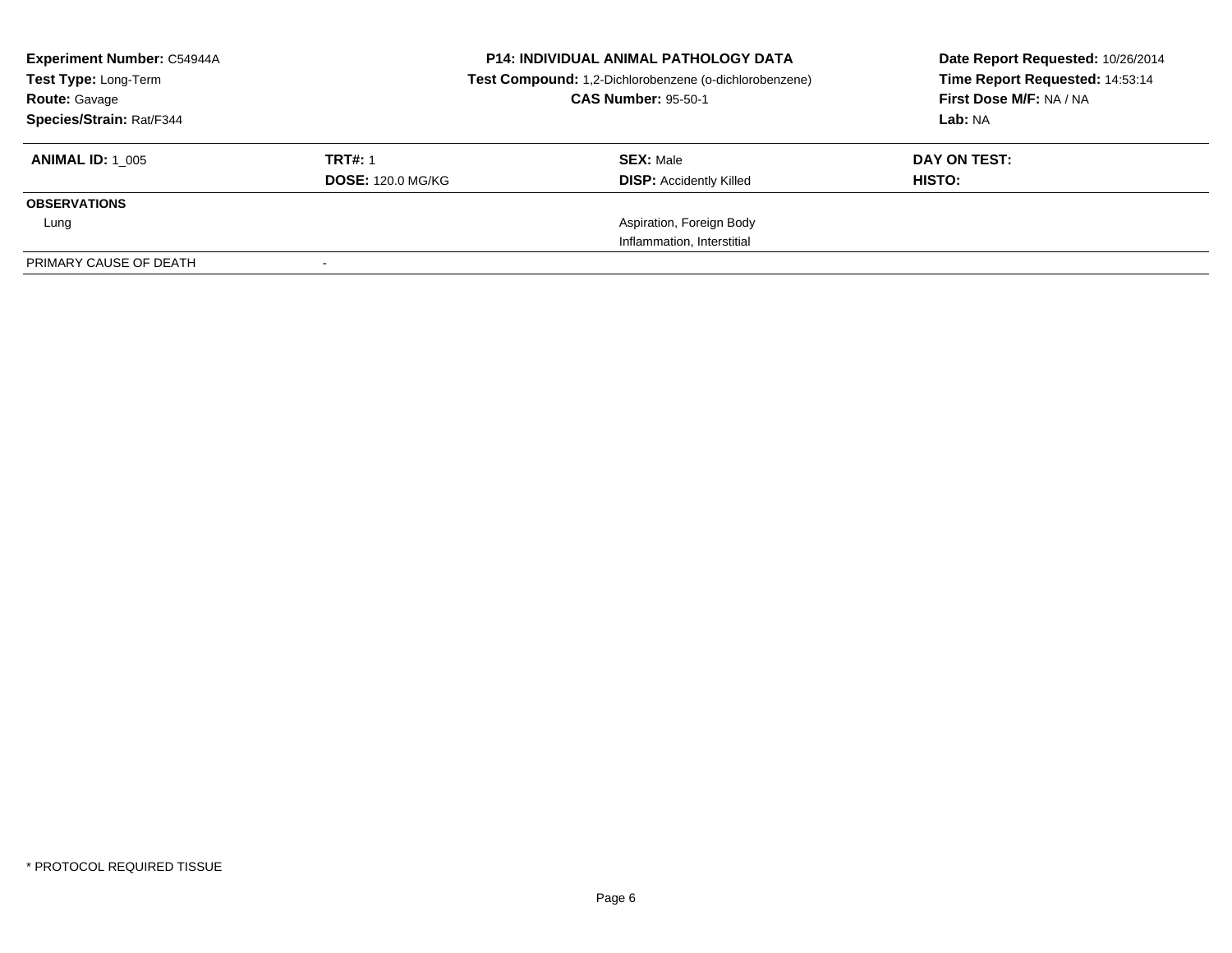**Route:** Gavage

**Species/Strain:** Rat/F344

#### **P14: INDIVIDUAL ANIMAL PATHOLOGY DATA**

 **Test Compound:** 1,2-Dichlorobenzene (o-dichlorobenzene)**CAS Number:** 95-50-1

| <b>ANIMAL ID: 1_006</b> | <b>TRT#: 1</b>           | <b>SEX: Male</b>            | DAY ON TEST: |  |
|-------------------------|--------------------------|-----------------------------|--------------|--|
|                         | <b>DOSE: 120.0 MG/KG</b> | <b>DISP: Natural Death</b>  | HISTO:       |  |
| <b>OBSERVATIONS</b>     |                          |                             |              |  |
| Brain                   |                          | Hydrocephalus, Nos          |              |  |
| Heart                   | Myocardium Nos           | Degeneration, Nos           |              |  |
| <b>Intestine Small</b>  | Peyers Patch             | Hyperplasia, Lymphoid       |              |  |
| Kidney                  |                          | Nephropathy                 |              |  |
| Liver                   | <b>Bile Duct</b>         | Hyperplasia, Focal          |              |  |
| Lung                    | Alveoli                  | Congestion, Nos             |              |  |
| Pancreas                | Acinus                   | Atrophy, Focal              |              |  |
| Pituitary gland         |                          | Adenoma, Nos                |              |  |
| Prostate                |                          | Inflammation, Acute/Chronic |              |  |
|                         |                          | Necrosis, Nos               |              |  |
| Spleen                  | Red Pulp                 | Pigmentation, Nos           |              |  |
| <b>Testis</b>           | Tubule                   | Degeneration, Nos           |              |  |
|                         |                          | Interstitial-Cell Tumor     |              |  |
| Thymus                  | Cortex                   | Depletion, Lymphoid         |              |  |
| Unspecified             | <b>Back</b>              | Trichoepithelioma           |              |  |
| PRIMARY CAUSE OF DEATH  | $\blacksquare$           |                             |              |  |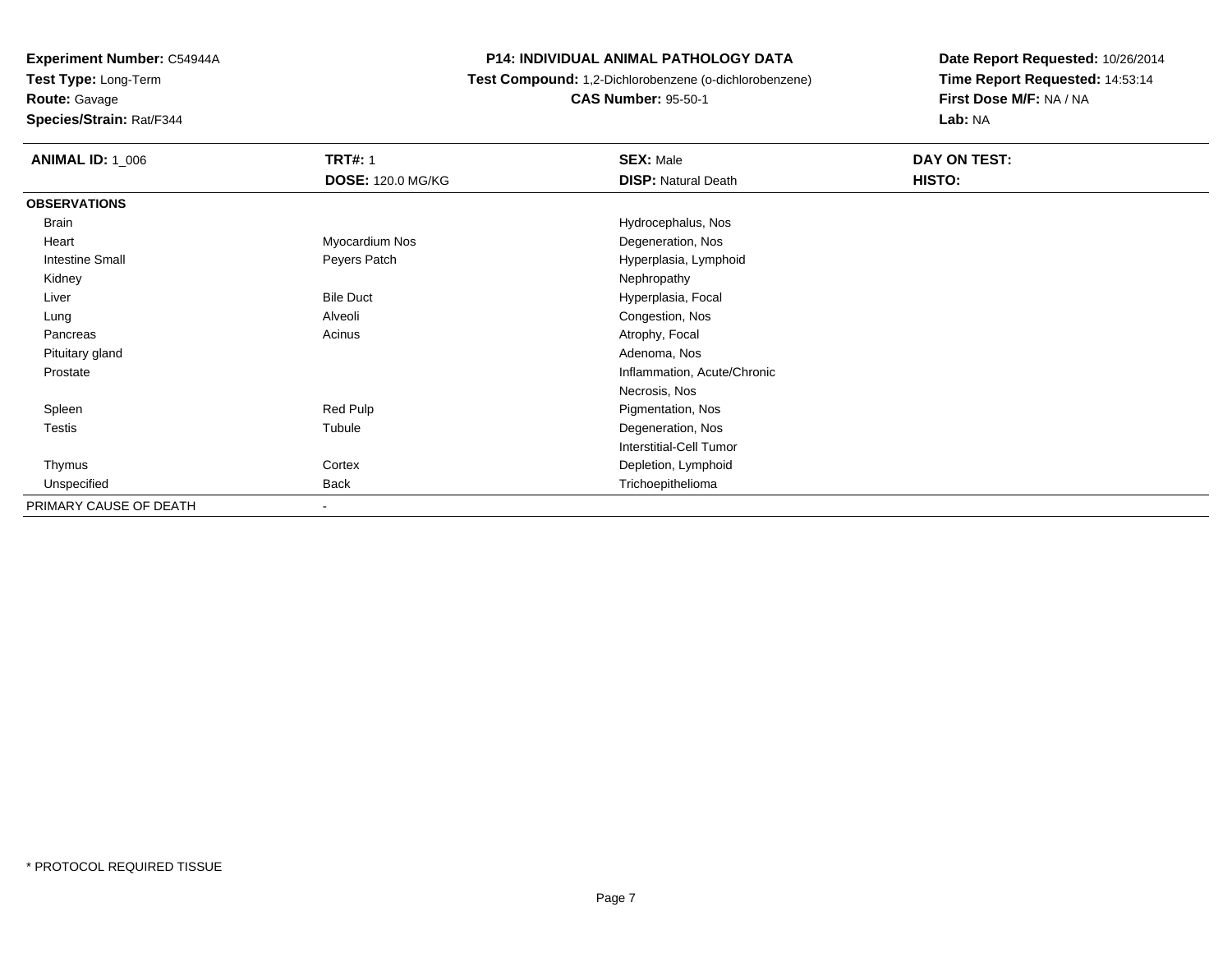**Test Type:** Long-Term**Route:** Gavage

**Species/Strain:** Rat/F344

#### **P14: INDIVIDUAL ANIMAL PATHOLOGY DATA**

 **Test Compound:** 1,2-Dichlorobenzene (o-dichlorobenzene)**CAS Number:** 95-50-1

| <b>ANIMAL ID: 1_007</b> | <b>TRT#: 1</b>           | <b>SEX: Male</b>                | DAY ON TEST: |  |
|-------------------------|--------------------------|---------------------------------|--------------|--|
|                         | <b>DOSE: 120.0 MG/KG</b> | <b>DISP:</b> Moribund Sacrifice | HISTO:       |  |
| <b>OBSERVATIONS</b>     |                          |                                 |              |  |
| Adrenal gland           | Zona Fasciculata         | Lipoidosis                      |              |  |
| Heart                   | Myocardium Nos           | Degeneration, Nos               |              |  |
| Kidney                  |                          | Nephropathy                     |              |  |
| Lung                    |                          | Inflammation, Acute Focal       |              |  |
| Spleen                  | Red Pulp                 | Pigmentation, Nos               |              |  |
| Testis                  |                          | Aspermatogenesis                |              |  |
|                         |                          | Interstitial-Cell Tumor         |              |  |
| Thyroid                 |                          | Hyperplasia, C Cell             |              |  |
| Trachea                 |                          | Inflammation, Acute Focal       |              |  |
| PRIMARY CAUSE OF DEATH  | $\,$                     |                                 |              |  |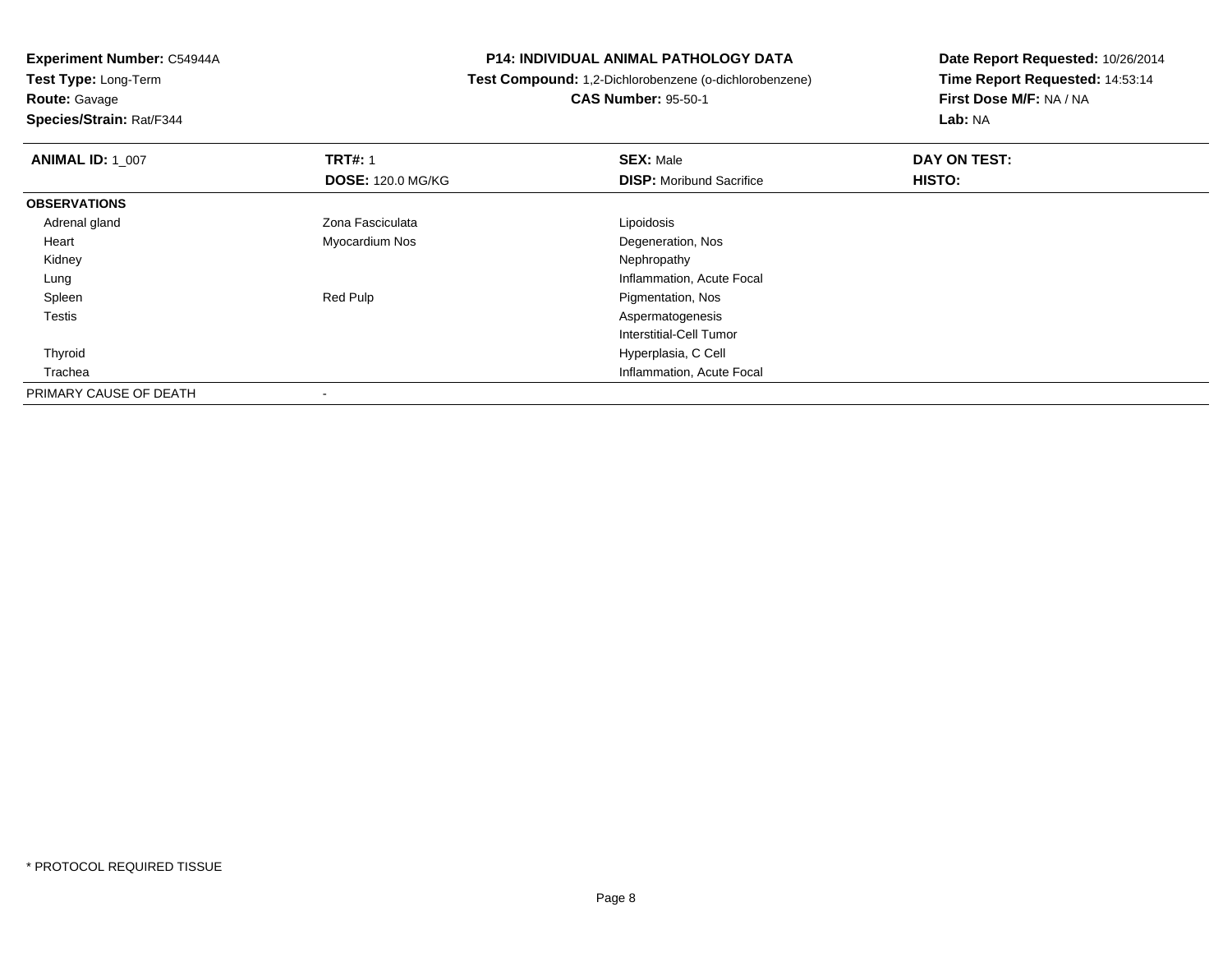**Route:** Gavage

**Species/Strain:** Rat/F344

#### **P14: INDIVIDUAL ANIMAL PATHOLOGY DATA**

 **Test Compound:** 1,2-Dichlorobenzene (o-dichlorobenzene)**CAS Number:** 95-50-1

| <b>ANIMAL ID: 1 008</b> | <b>TRT#: 1</b>           | <b>SEX: Male</b>                 | DAY ON TEST: |  |
|-------------------------|--------------------------|----------------------------------|--------------|--|
|                         | <b>DOSE: 120.0 MG/KG</b> | <b>DISP:</b> Scheduled Sacrifice | HISTO:       |  |
| <b>OBSERVATIONS</b>     |                          |                                  |              |  |
| Heart                   | Myocardium Nos           | Degeneration, Nos                |              |  |
| Kidney                  |                          | Nephropathy                      |              |  |
| Liver                   |                          | Cytoplasmic Change, Basophilic   |              |  |
|                         | <b>Bile Duct</b>         | Hyperplasia, Focal               |              |  |
| Lung                    |                          | Aspiration, Foreign Body         |              |  |
| Pituitary gland         |                          | Adenoma, Nos                     |              |  |
| Testis                  | Tubule                   | Degeneration, Nos                |              |  |
|                         |                          | Interstitial-Cell Tumor          |              |  |
| Thyroid                 |                          | Hyperplasia, C Cell              |              |  |
| PRIMARY CAUSE OF DEATH  | $\,$                     |                                  |              |  |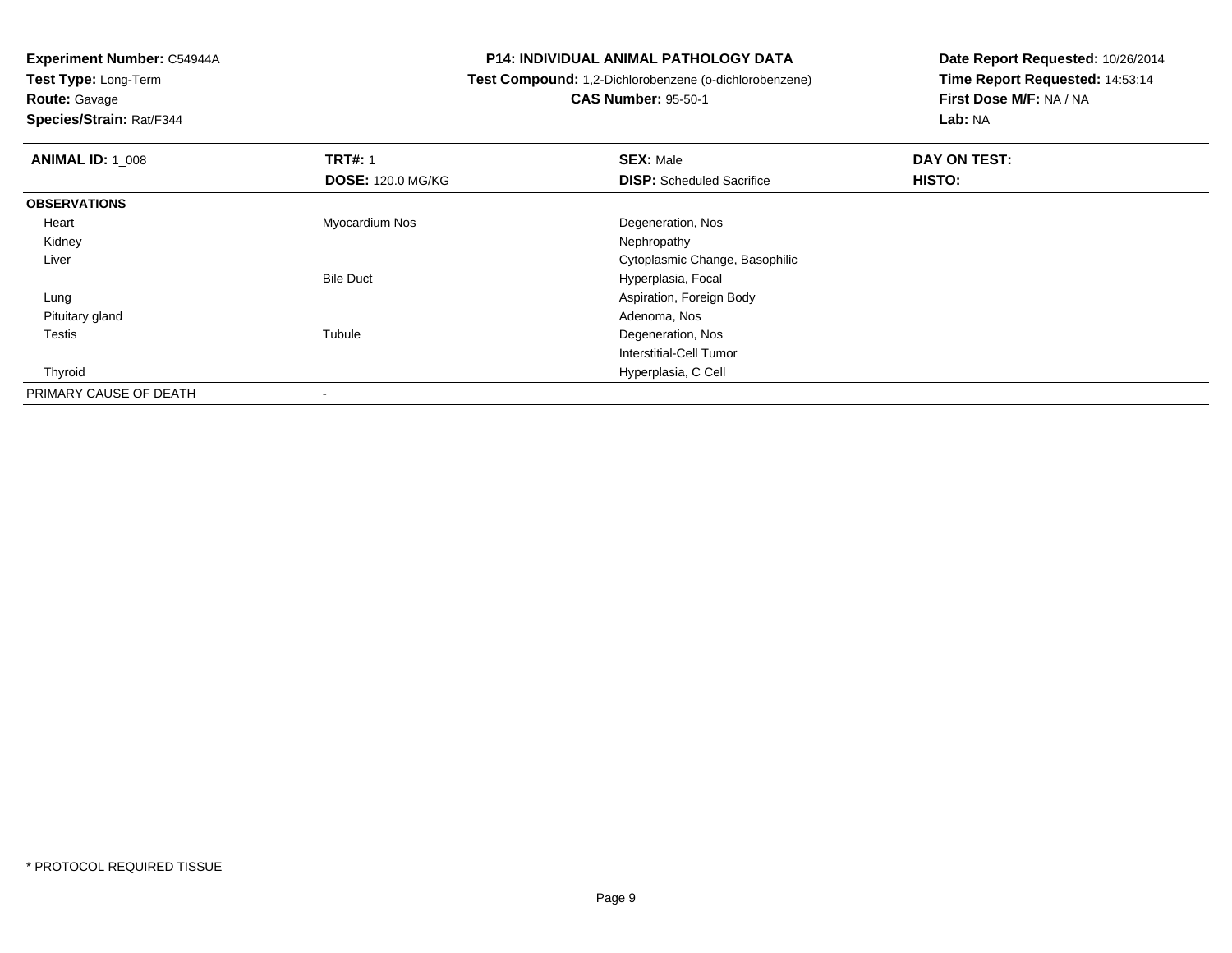**Test Type:** Long-Term**Route:** Gavage

**Species/Strain:** Rat/F344

#### **P14: INDIVIDUAL ANIMAL PATHOLOGY DATA**

 **Test Compound:** 1,2-Dichlorobenzene (o-dichlorobenzene)**CAS Number:** 95-50-1

| <b>ANIMAL ID: 1_009</b> | <b>TRT#: 1</b>           | <b>SEX: Male</b>                 | DAY ON TEST: |  |
|-------------------------|--------------------------|----------------------------------|--------------|--|
|                         | <b>DOSE: 120.0 MG/KG</b> | <b>DISP:</b> Scheduled Sacrifice | HISTO:       |  |
| <b>OBSERVATIONS</b>     |                          |                                  |              |  |
| Adrenal gland           | Cortex Nos               | Hyperplasia, Focal               |              |  |
| Heart                   | Myocardium Nos           | Degeneration, Nos                |              |  |
| Kidney                  |                          | Nephropathy                      |              |  |
| Liver                   | <b>Bile Duct</b>         | Hyperplasia, Focal               |              |  |
| Lymph node              | Mandibular Lymph Node    | Hemorrhage                       |              |  |
| <b>Testis</b>           | Tubule                   | Degeneration, Nos                |              |  |
|                         |                          | Interstitial-Cell Tumor          |              |  |
| Unspecified             | Multiple Organs Nos      | Leukemia, Undifferentiated       |              |  |
| PRIMARY CAUSE OF DEATH  |                          |                                  |              |  |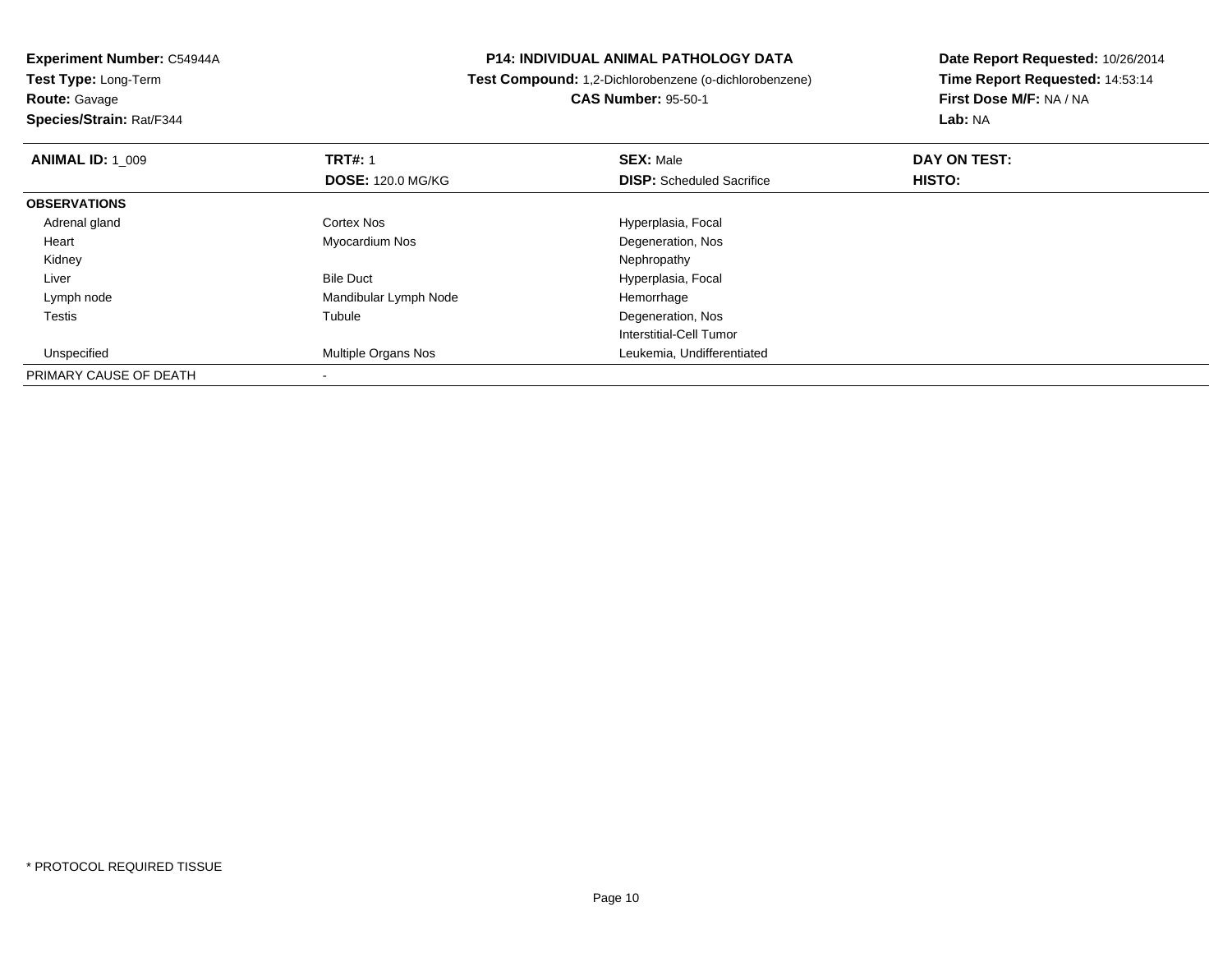**Route:** Gavage

**Species/Strain:** Rat/F344

#### **P14: INDIVIDUAL ANIMAL PATHOLOGY DATA**

**Test Compound:** 1,2-Dichlorobenzene (o-dichlorobenzene)

**CAS Number:** 95-50-1

| <b>ANIMAL ID: 1 010</b> | <b>TRT#: 1</b>           | <b>SEX: Male</b>                | DAY ON TEST: |  |
|-------------------------|--------------------------|---------------------------------|--------------|--|
|                         | <b>DOSE: 120.0 MG/KG</b> | <b>DISP:</b> Moribund Sacrifice | HISTO:       |  |
| <b>OBSERVATIONS</b>     |                          |                                 |              |  |
| Eye                     | Retina                   | Degeneration, Nos               |              |  |
| Heart                   | Myocardium Nos           | Degeneration, Nos               |              |  |
| Kidney                  |                          | Nephropathy                     |              |  |
| Liver                   | <b>Bile Duct</b>         | Hyperplasia, Focal              |              |  |
| Lung                    |                          | Aspiration, Foreign Body        |              |  |
|                         |                          | Inflammation, Acute/Chronic     |              |  |
| Mammary gland           |                          | Fibroadenoma                    |              |  |
| Spleen                  | Red Pulp                 | Congestion, Nos                 |              |  |
| Testis                  | Tubule                   | Degeneration, Nos               |              |  |
|                         |                          | Interstitial-Cell Tumor         |              |  |
| PRIMARY CAUSE OF DEATH  | ۰                        |                                 |              |  |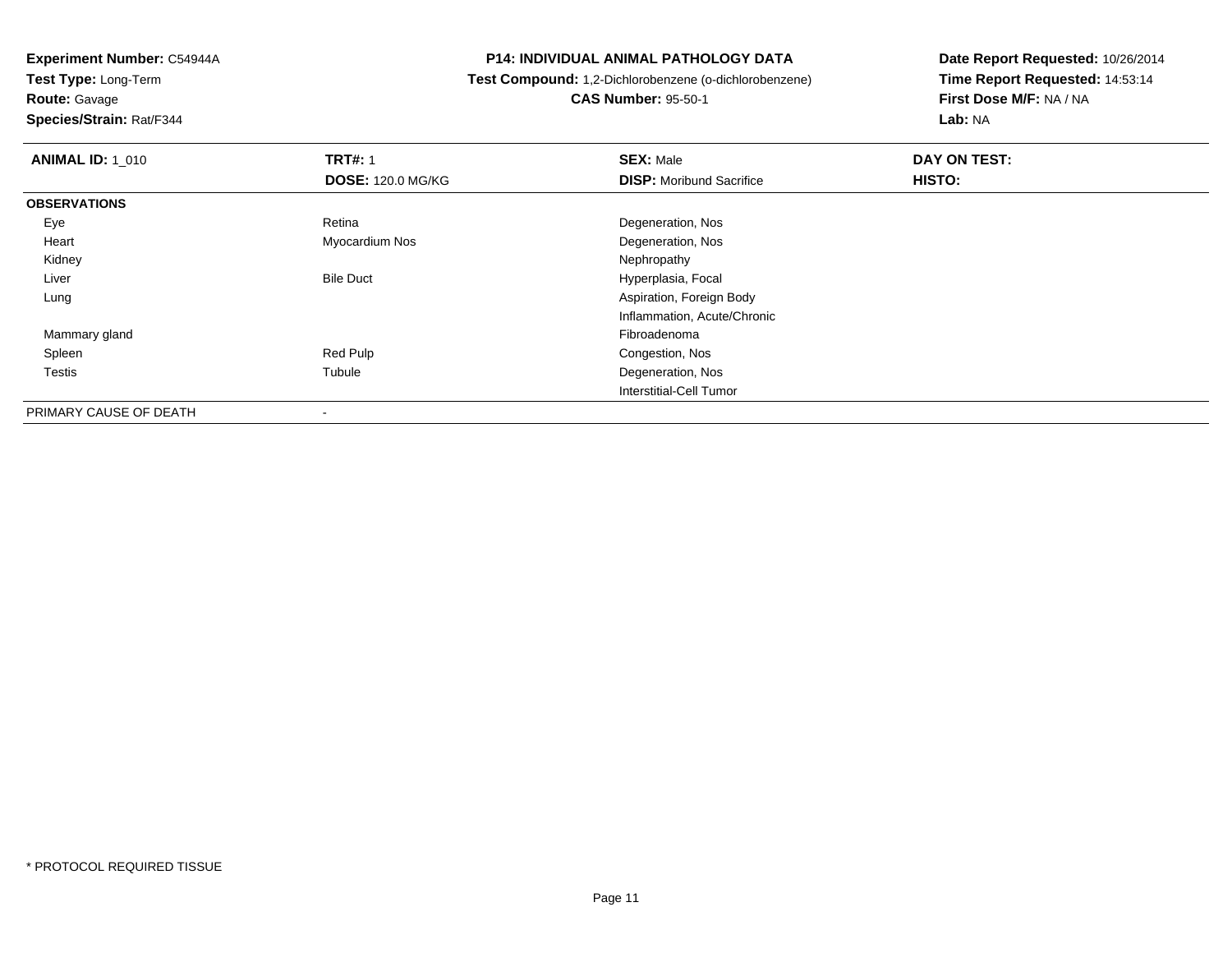**Route:** Gavage

**Species/Strain:** Rat/F344

#### **P14: INDIVIDUAL ANIMAL PATHOLOGY DATA**

# **Test Compound:** 1,2-Dichlorobenzene (o-dichlorobenzene)**CAS Number:** 95-50-1

| <b>ANIMAL ID: 1 011</b> | <b>TRT#: 1</b>           | <b>SEX: Male</b>                 | DAY ON TEST: |  |
|-------------------------|--------------------------|----------------------------------|--------------|--|
|                         | <b>DOSE: 120.0 MG/KG</b> | <b>DISP:</b> Scheduled Sacrifice | HISTO:       |  |
| <b>OBSERVATIONS</b>     |                          |                                  |              |  |
| Adrenal gland           | Zona Fasciculata         | Hyperplasia, Focal               |              |  |
| Heart                   | Myocardium Nos           | Degeneration, Nos                |              |  |
| Kidney                  |                          | Nephropathy                      |              |  |
| Liver                   | <b>Bile Duct</b>         | Hyperplasia, Focal               |              |  |
| Pancreas                | Acinus                   | Atrophy, Diffuse                 |              |  |
|                         |                          | Periarteritis                    |              |  |
| Testis                  | Tubule                   | Degeneration, Nos                |              |  |
|                         |                          | <b>Interstitial-Cell Tumor</b>   |              |  |
| Thyroid                 |                          | Hyperplasia, C Cell              |              |  |
| PRIMARY CAUSE OF DEATH  | $\overline{\phantom{a}}$ |                                  |              |  |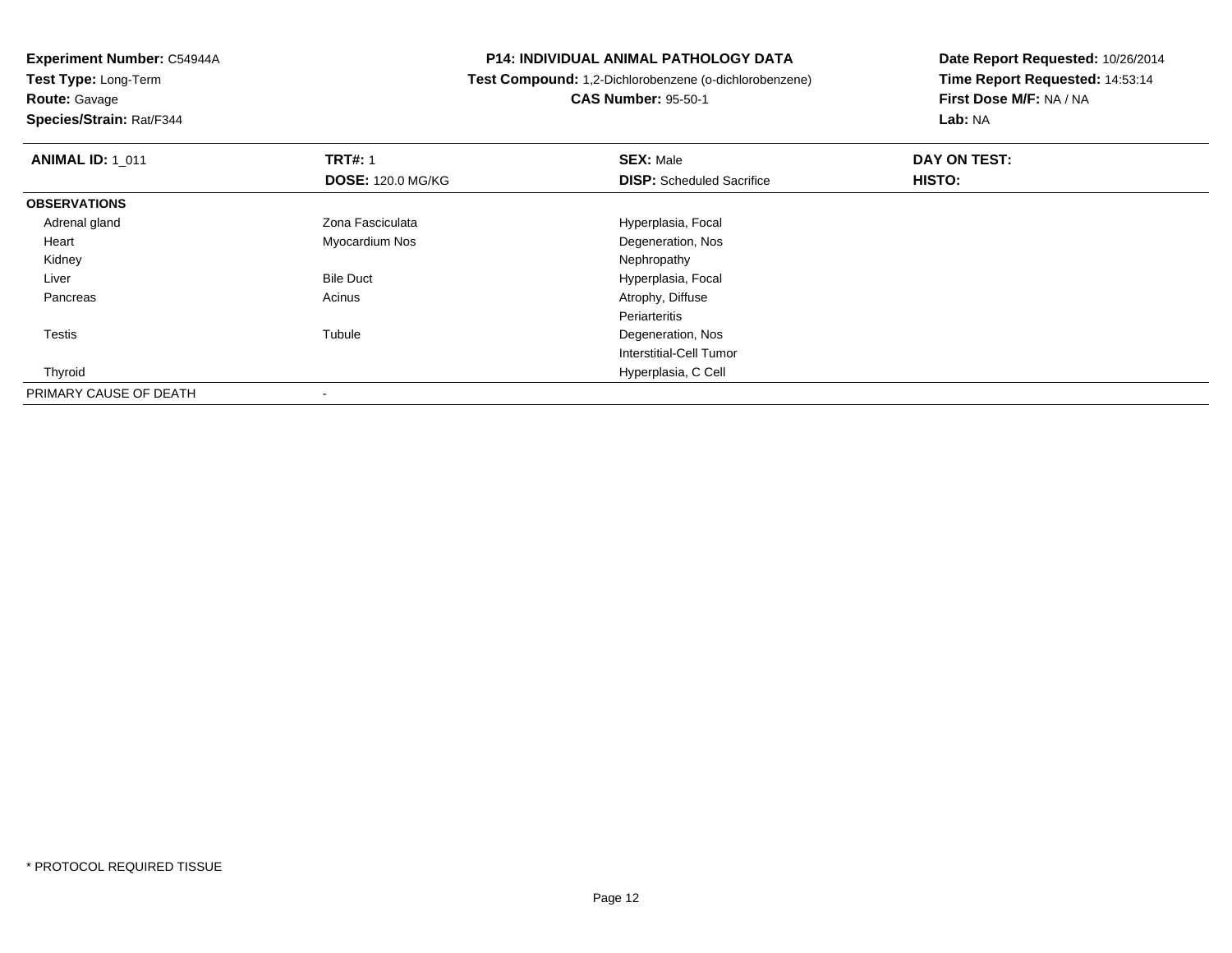**Route:** Gavage

**Species/Strain:** Rat/F344

#### **P14: INDIVIDUAL ANIMAL PATHOLOGY DATA**

 **Test Compound:** 1,2-Dichlorobenzene (o-dichlorobenzene)**CAS Number:** 95-50-1

| <b>ANIMAL ID: 1_012</b> | <b>TRT#: 1</b>           | <b>SEX: Male</b>                 | DAY ON TEST: |  |
|-------------------------|--------------------------|----------------------------------|--------------|--|
|                         | <b>DOSE: 120.0 MG/KG</b> | <b>DISP:</b> Scheduled Sacrifice | HISTO:       |  |
| <b>OBSERVATIONS</b>     |                          |                                  |              |  |
| Adrenal gland           | Medulla                  | Hyperplasia, Focal               |              |  |
| Heart                   | Myocardium Nos           | Degeneration, Nos                |              |  |
| Kidney                  |                          | Nephropathy                      |              |  |
| Liver                   |                          | Clear-Cell Change                |              |  |
|                         | <b>Bile Duct</b>         | Hyperplasia, Focal               |              |  |
|                         | Centrilobular            | Necrosis, Focal                  |              |  |
| Lung                    |                          | Inflammation, Acute/Chronic      |              |  |
| Lymph node              | Mandibular Lymph Node    | Cyst, Nos                        |              |  |
|                         | Thoracic Lymph Node      | Inflammation, Acute/Chronic      |              |  |
|                         | Mandibular Lymph Node    | Plasmacytosis                    |              |  |
| Pancreas                | Acinus                   | Atrophy, Focal                   |              |  |
| Preputial gland         |                          | Adenocarcinoma, Nos              |              |  |
| Spleen                  | Red Pulp                 | Hematopoiesis                    |              |  |
| Testis                  | Tubule                   | Degeneration, Nos                |              |  |
|                         |                          | Interstitial-Cell Tumor          |              |  |
| PRIMARY CAUSE OF DEATH  | $\overline{\phantom{a}}$ |                                  |              |  |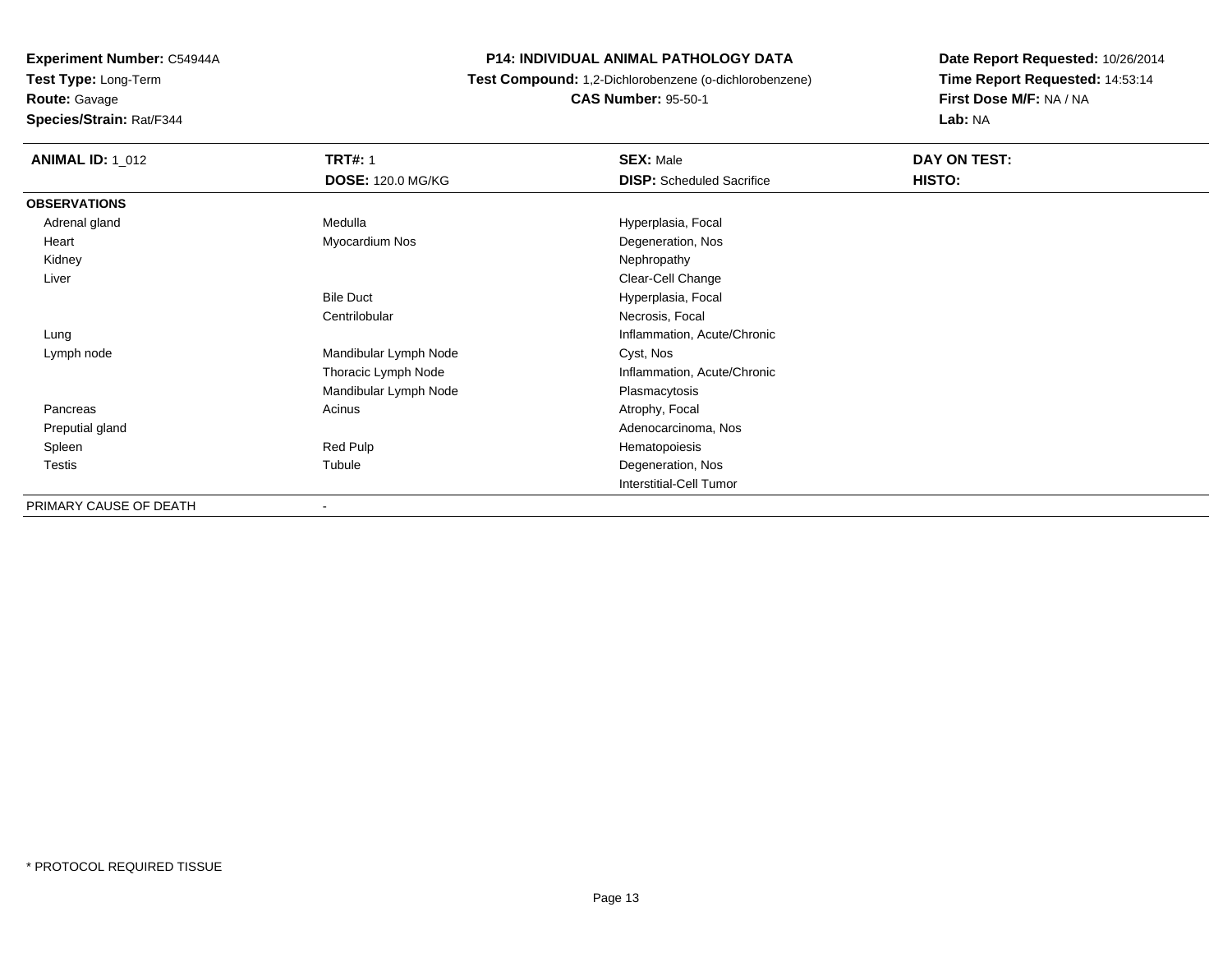**Route:** Gavage

**Species/Strain:** Rat/F344

#### **P14: INDIVIDUAL ANIMAL PATHOLOGY DATA**

# **Test Compound:** 1,2-Dichlorobenzene (o-dichlorobenzene)**CAS Number:** 95-50-1

| <b>ANIMAL ID: 1_013</b> | <b>TRT#: 1</b>           | <b>SEX: Male</b>                 | DAY ON TEST: |  |
|-------------------------|--------------------------|----------------------------------|--------------|--|
|                         | <b>DOSE: 120.0 MG/KG</b> | <b>DISP:</b> Scheduled Sacrifice | HISTO:       |  |
| <b>OBSERVATIONS</b>     |                          |                                  |              |  |
| Adrenal gland           | Cortex Nos               | Hyperplasia, Focal               |              |  |
| Heart                   | Myocardium Nos           | Degeneration, Nos                |              |  |
| Kidney                  |                          | Nephropathy                      |              |  |
| Liver                   | <b>Bile Duct</b>         | Hyperplasia, Focal               |              |  |
|                         |                          | Neoplastic Nodule                |              |  |
| Lung                    |                          | Aspiration, Foreign Body         |              |  |
| Lymph node              | Mandibular Lymph Node    | Plasmacytosis                    |              |  |
| Mammary gland           |                          | Hyperplasia, Cystic              |              |  |
| Pituitary gland         |                          | Adenoma, Nos                     |              |  |
| Prostate                |                          | Inflammation, Acute Focal        |              |  |
| Testis                  | Tubule                   | Degeneration, Nos                |              |  |
|                         |                          | <b>Interstitial-Cell Tumor</b>   |              |  |
| Unspecified             | Axilla                   | Neurofibroma                     |              |  |
| PRIMARY CAUSE OF DEATH  | $\overline{\phantom{a}}$ |                                  |              |  |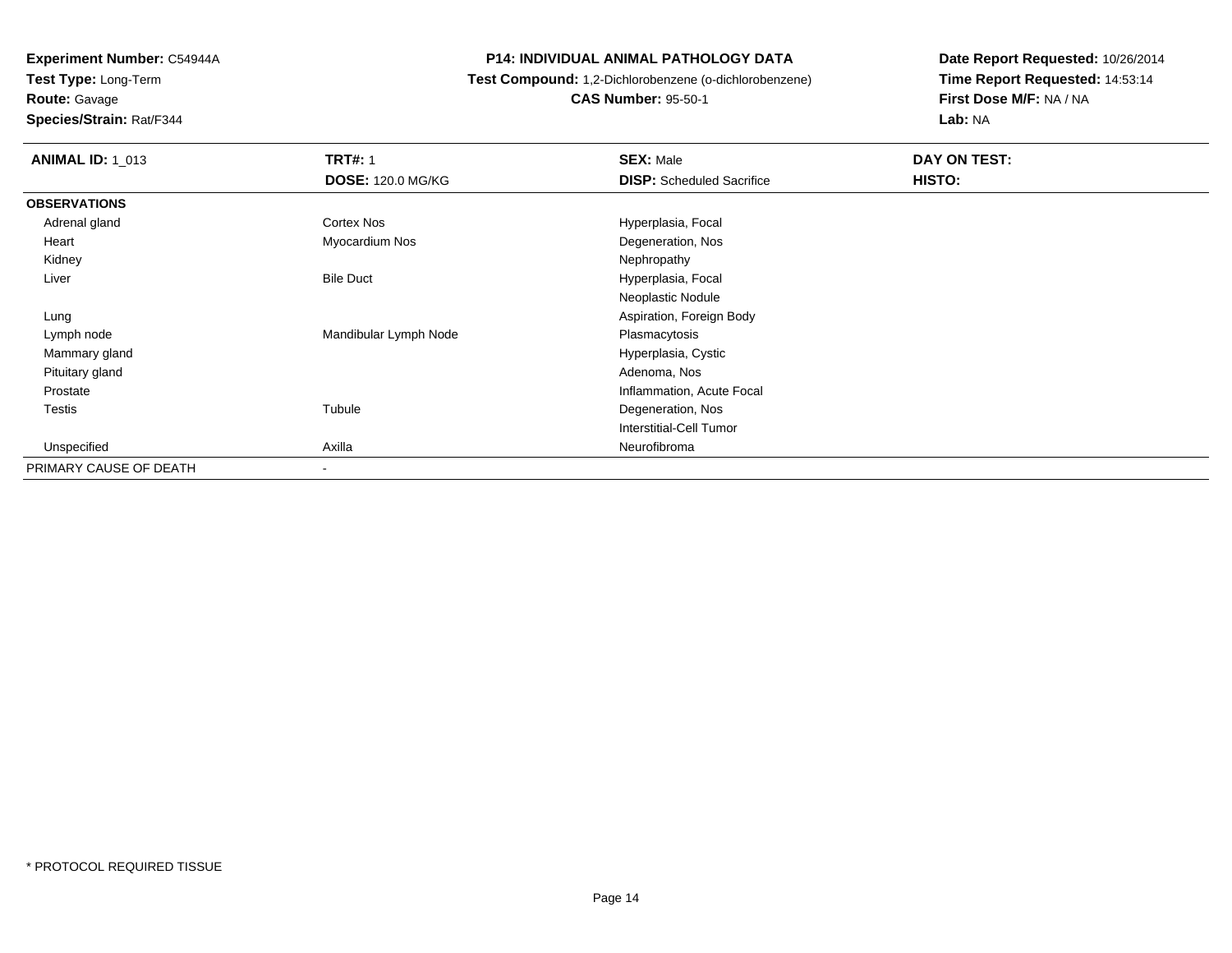**Route:** Gavage

**Species/Strain:** Rat/F344

#### **P14: INDIVIDUAL ANIMAL PATHOLOGY DATA**

# **Test Compound:** 1,2-Dichlorobenzene (o-dichlorobenzene)**CAS Number:** 95-50-1

| <b>ANIMAL ID: 1_014</b> | <b>TRT#: 1</b>           | <b>SEX: Male</b>            | DAY ON TEST: |  |
|-------------------------|--------------------------|-----------------------------|--------------|--|
|                         | <b>DOSE: 120.0 MG/KG</b> | <b>DISP: Natural Death</b>  | HISTO:       |  |
| <b>OBSERVATIONS</b>     |                          |                             |              |  |
| Heart                   | Myocardium Nos           | Degeneration, Nos           |              |  |
| Kidney                  |                          | Nephropathy                 |              |  |
| Liver                   |                          | Clear-Cell Change           |              |  |
|                         | <b>Bile Duct</b>         | Hyperplasia, Focal          |              |  |
| Lung                    |                          | Pneumonia, Aspiration       |              |  |
| Lymph node              | Mandibular Lymph Node    | Inflammation, Acute/Chronic |              |  |
| Pancreas                | Acinus                   | Atrophy, Focal              |              |  |
| Skin                    | Scrotum                  | Acanthosis                  |              |  |
|                         | Scrotum                  | Hyperkeratosis              |              |  |
| Testis                  | Tubule                   | Degeneration, Nos           |              |  |
|                         |                          | Interstitial-Cell Tumor     |              |  |
| Thymus                  | Cortex                   | Depletion, Lymphoid         |              |  |
| Unspecified             | Mediastinum Nos          | Foreign Body, Nos           |              |  |
| PRIMARY CAUSE OF DEATH  | $\overline{\phantom{a}}$ |                             |              |  |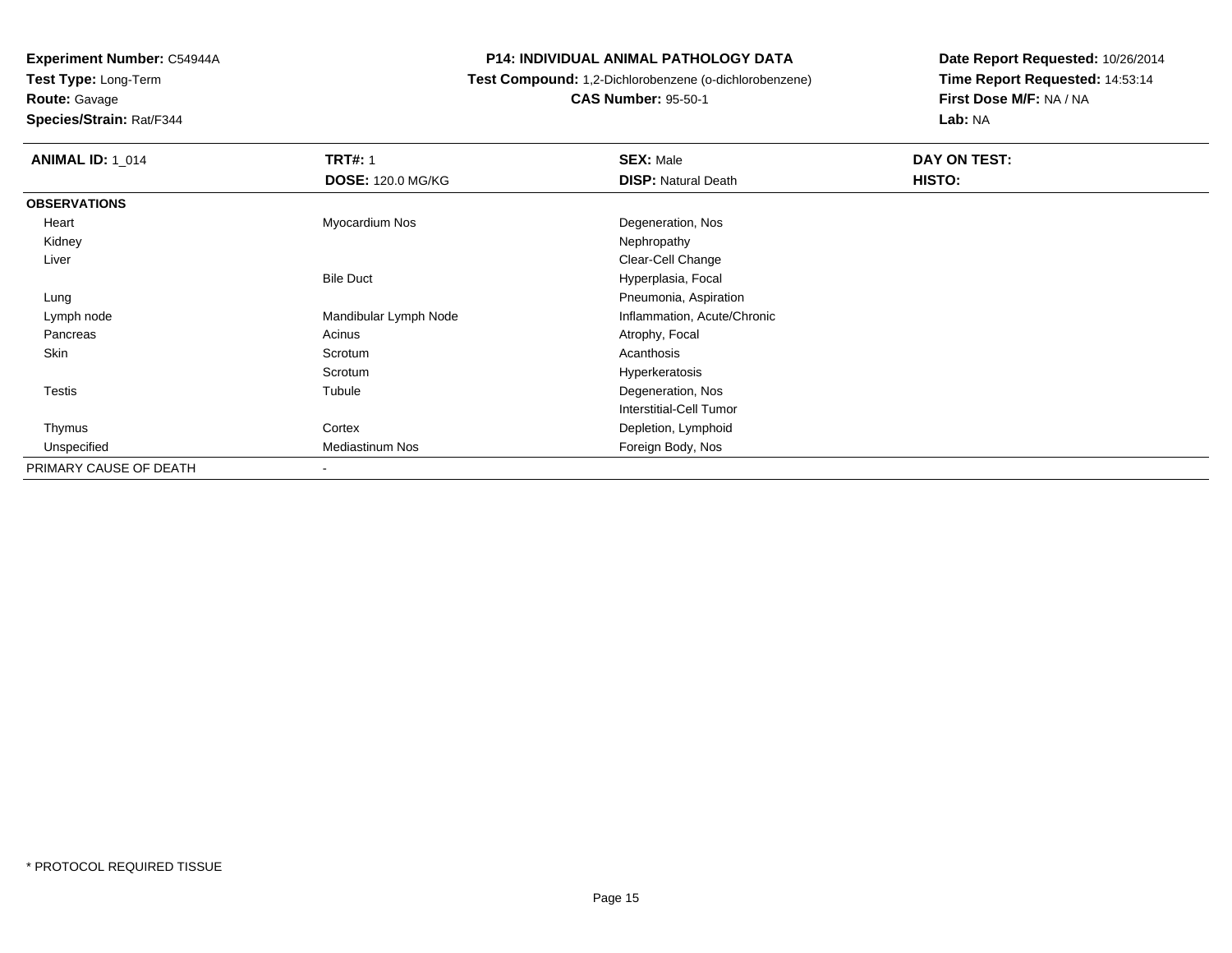| Experiment Number: C54944A<br>Test Type: Long-Term<br><b>Route: Gavage</b><br>Species/Strain: Rat/F344 |                          | <b>P14: INDIVIDUAL ANIMAL PATHOLOGY DATA</b><br>Test Compound: 1,2-Dichlorobenzene (o-dichlorobenzene)<br><b>CAS Number: 95-50-1</b> | Date Report Requested: 10/26/2014<br>Time Report Requested: 14:53:14<br>First Dose M/F: NA / NA<br>Lab: NA |
|--------------------------------------------------------------------------------------------------------|--------------------------|--------------------------------------------------------------------------------------------------------------------------------------|------------------------------------------------------------------------------------------------------------|
| <b>ANIMAL ID: 1 015</b>                                                                                | <b>TRT#: 1</b>           | <b>SEX: Male</b>                                                                                                                     | DAY ON TEST:                                                                                               |
|                                                                                                        | <b>DOSE: 120.0 MG/KG</b> | <b>DISP:</b> Scheduled Sacrifice                                                                                                     | HISTO:                                                                                                     |
| <b>OBSERVATIONS</b>                                                                                    |                          |                                                                                                                                      |                                                                                                            |
| Heart                                                                                                  | Myocardium Nos           | Degeneration, Nos                                                                                                                    |                                                                                                            |
| Kidney                                                                                                 |                          | Nephropathy                                                                                                                          |                                                                                                            |
| Liver                                                                                                  | <b>Bile Duct</b>         | Hyperplasia, Focal                                                                                                                   |                                                                                                            |
| Testis                                                                                                 | Tubule                   | Degeneration, Nos                                                                                                                    |                                                                                                            |
|                                                                                                        |                          | Interstitial-Cell Tumor                                                                                                              |                                                                                                            |
| Thyroid                                                                                                |                          | C-Cell Carcinoma                                                                                                                     |                                                                                                            |
| PRIMARY CAUSE OF DEATH                                                                                 |                          |                                                                                                                                      |                                                                                                            |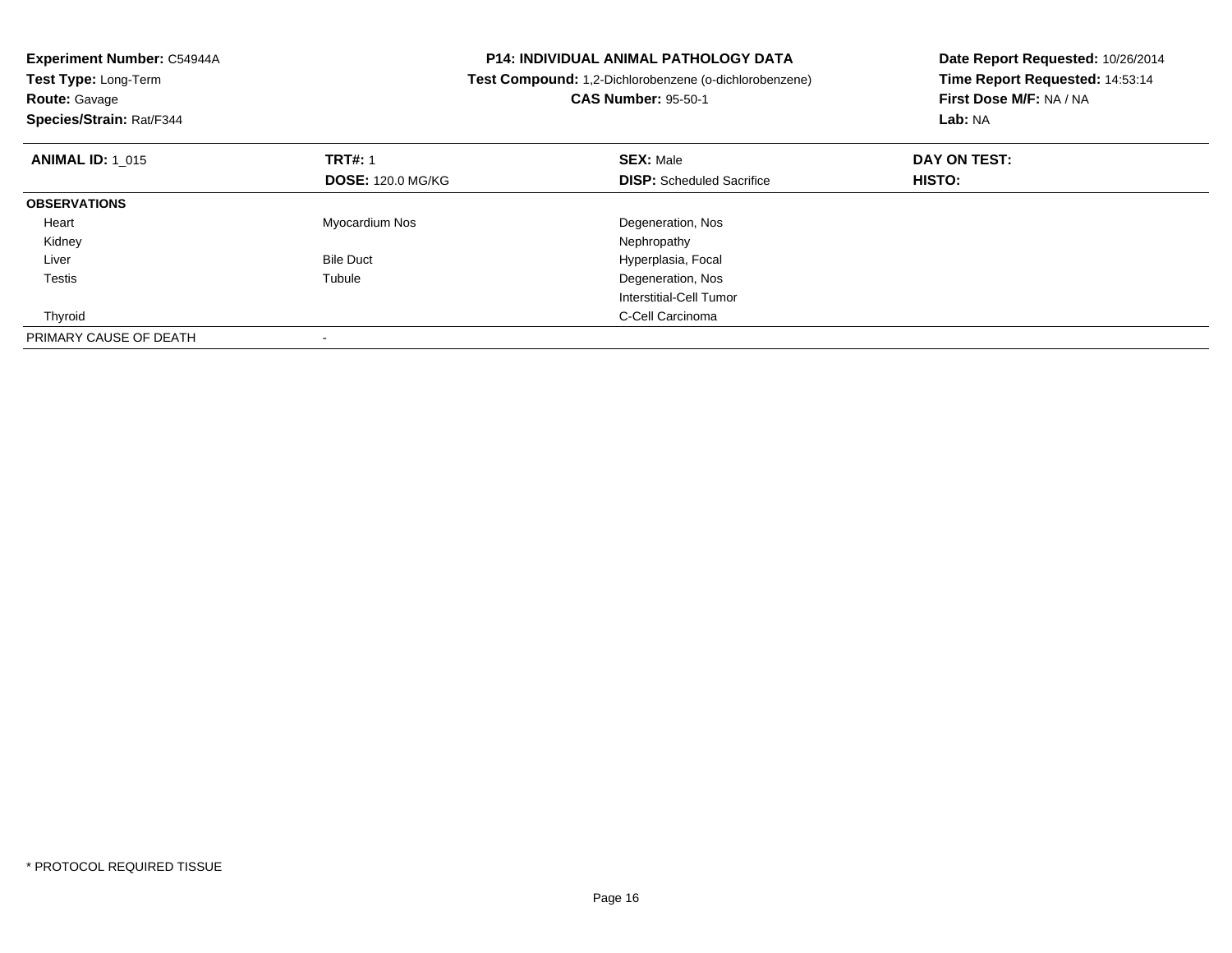**Test Type:** Long-Term**Route:** Gavage

**Species/Strain:** Rat/F344

#### **P14: INDIVIDUAL ANIMAL PATHOLOGY DATA**

# **Test Compound:** 1,2-Dichlorobenzene (o-dichlorobenzene) **CAS Number:** 95-50-1

| <b>ANIMAL ID: 1_016</b> | <b>TRT#: 1</b>           | <b>SEX: Male</b>                  | DAY ON TEST: |  |
|-------------------------|--------------------------|-----------------------------------|--------------|--|
|                         | <b>DOSE: 120.0 MG/KG</b> | <b>DISP:</b> Scheduled Sacrifice  | HISTO:       |  |
| <b>OBSERVATIONS</b>     |                          |                                   |              |  |
| Heart                   | Myocardium Nos           | Degeneration, Nos                 |              |  |
| Kidney                  |                          | Nephropathy                       |              |  |
|                         |                          | Tubular-Cell Adenocarcinoma       |              |  |
| Liver                   |                          | Clear-Cell Change                 |              |  |
|                         | <b>Bile Duct</b>         | Hyperplasia, Focal                |              |  |
|                         |                          | Inflammation, Granulomatous Focal |              |  |
| Pancreas                | Acinus                   | Atrophy, Focal                    |              |  |
| <b>Testis</b>           | Tubule                   | Degeneration, Nos                 |              |  |
|                         |                          | Interstitial-Cell Tumor           |              |  |
| Thyroid                 |                          | Hyperplasia, C Cell               |              |  |
| PRIMARY CAUSE OF DEATH  | $\overline{\phantom{a}}$ |                                   |              |  |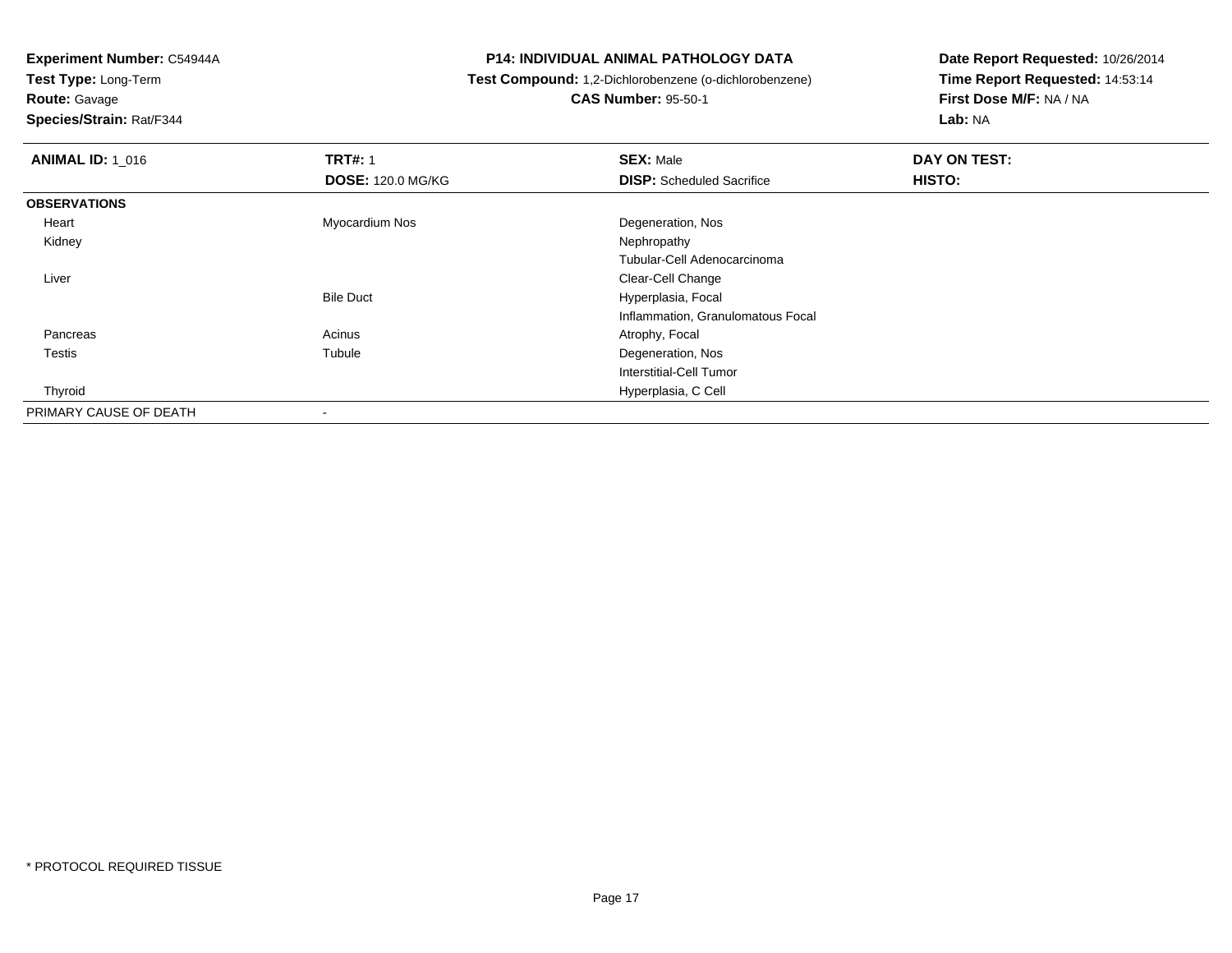**Route:** Gavage

**Species/Strain:** Rat/F344

#### **P14: INDIVIDUAL ANIMAL PATHOLOGY DATA**

 **Test Compound:** 1,2-Dichlorobenzene (o-dichlorobenzene)**CAS Number:** 95-50-1

| <b>ANIMAL ID: 1_017</b> | <b>TRT#: 1</b>           | <b>SEX: Male</b>                  | DAY ON TEST: |  |
|-------------------------|--------------------------|-----------------------------------|--------------|--|
|                         | <b>DOSE: 120.0 MG/KG</b> | <b>DISP:</b> Scheduled Sacrifice  | HISTO:       |  |
| <b>OBSERVATIONS</b>     |                          |                                   |              |  |
| Adrenal gland           |                          | Pigmentation, Nos                 |              |  |
| Bone marrow             |                          | Hyperplasia, Granulocytic         |              |  |
| Heart                   | Myocardium Nos           | Degeneration, Nos                 |              |  |
| Kidney                  | Medulla                  | Mineralization                    |              |  |
|                         |                          | Nephropathy                       |              |  |
| Liver                   | <b>Bile Duct</b>         | Hyperplasia, Focal                |              |  |
| Lung                    |                          | Aspiration, Foreign Body          |              |  |
| Lymph node              | Mesenteric Lymph Node    | Inflammation, Acute Focal         |              |  |
| Testis                  | Tubule                   | Degeneration, Nos                 |              |  |
|                         |                          | Interstitial-Cell Tumor           |              |  |
| Thymus                  | Cortex                   | Depletion, Lymphoid               |              |  |
| Unspecified             | Cheek                    | Inflammation, Granulomatous Focal |              |  |
|                         | Multiple Organs Nos      | Leukemia, Undifferentiated        |              |  |
| PRIMARY CAUSE OF DEATH  | -                        |                                   |              |  |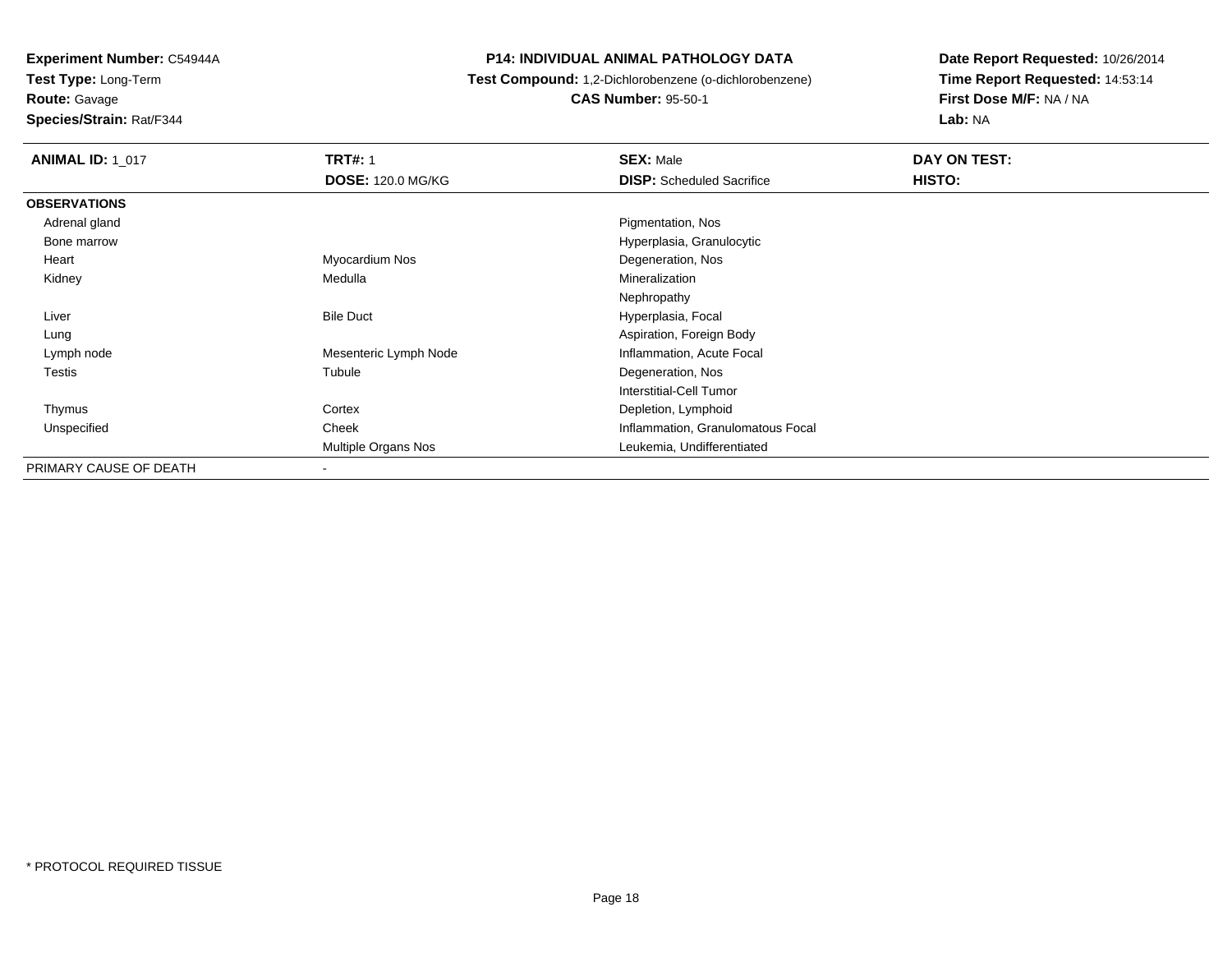**Test Type:** Long-Term

**Route:** Gavage

**Species/Strain:** Rat/F344

#### **P14: INDIVIDUAL ANIMAL PATHOLOGY DATA**

# **Test Compound:** 1,2-Dichlorobenzene (o-dichlorobenzene)

**CAS Number:** 95-50-1

| <b>ANIMAL ID: 1 018</b> | <b>TRT#: 1</b>           | <b>SEX: Male</b>                 | DAY ON TEST: |  |
|-------------------------|--------------------------|----------------------------------|--------------|--|
|                         | <b>DOSE: 120.0 MG/KG</b> | <b>DISP:</b> Scheduled Sacrifice | HISTO:       |  |
| <b>OBSERVATIONS</b>     |                          |                                  |              |  |
| Adrenal gland           |                          | Pheochromocytoma                 |              |  |
| Heart                   | Myocardium Nos           | Degeneration, Nos                |              |  |
| Kidney                  |                          | Nephropathy                      |              |  |
| Liver                   |                          | Clear-Cell Change                |              |  |
|                         | <b>Bile Duct</b>         | Hyperplasia, Focal               |              |  |
| Lung                    |                          | Aspiration, Foreign Body         |              |  |
| Pituitary gland         |                          | Adenoma, Nos                     |              |  |
| Prostate                |                          | Inflammation, Acute Focal        |              |  |
| Testis                  | Tubule                   | Degeneration, Nos                |              |  |
|                         |                          | Interstitial-Cell Tumor          |              |  |
| Thyroid                 |                          | Hyperplasia, C Cell              |              |  |
| Unspecified             | Multiple Organs Nos      | Leukemia, Undifferentiated       |              |  |
| PRIMARY CAUSE OF DEATH  | $\overline{\phantom{a}}$ |                                  |              |  |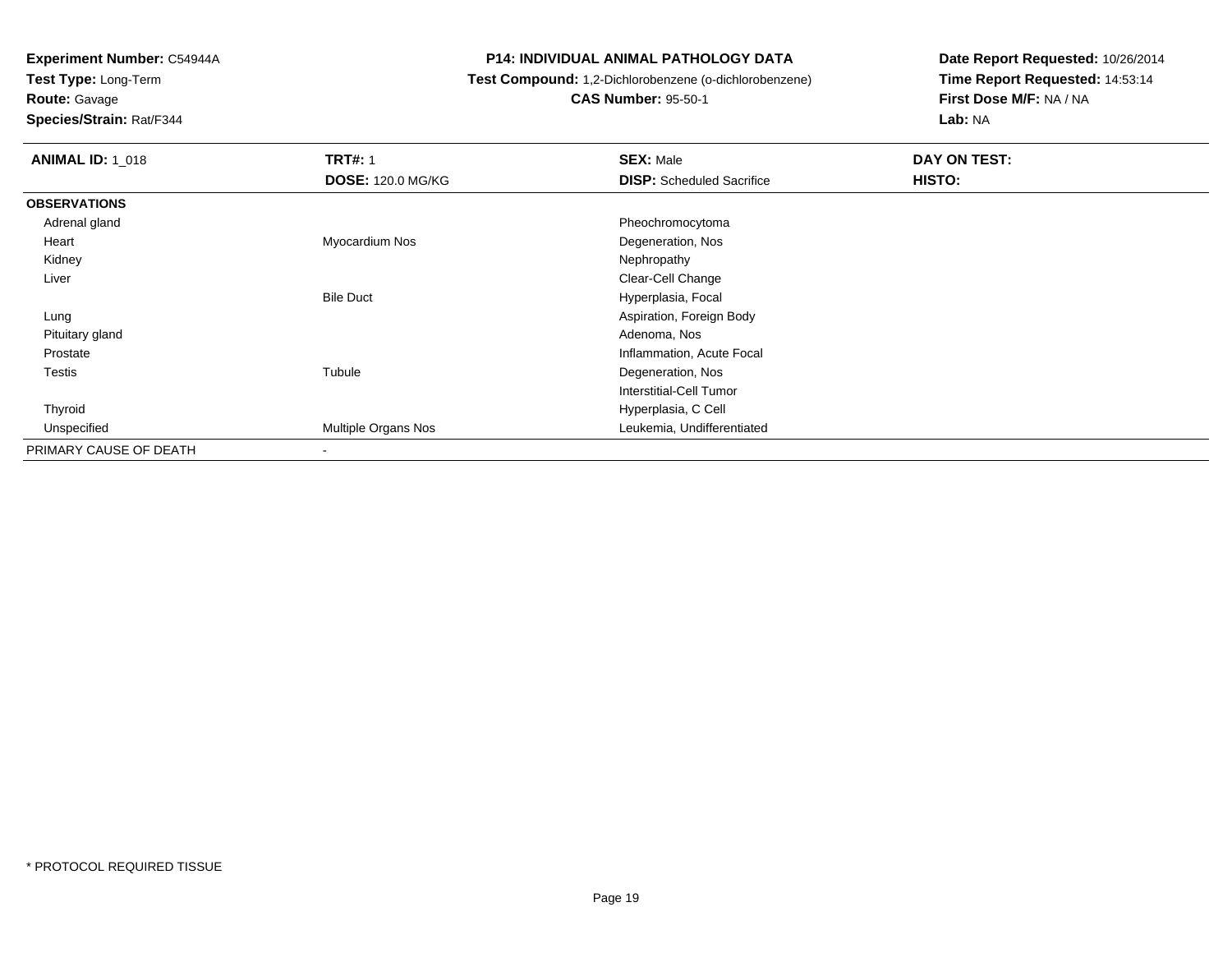**Route:** Gavage

**Species/Strain:** Rat/F344

#### **P14: INDIVIDUAL ANIMAL PATHOLOGY DATA**

**Test Compound:** 1,2-Dichlorobenzene (o-dichlorobenzene)

**CAS Number:** 95-50-1

| <b>ANIMAL ID: 1_019</b> | <b>TRT#: 1</b>           | <b>SEX: Male</b>                  | DAY ON TEST:  |
|-------------------------|--------------------------|-----------------------------------|---------------|
|                         | <b>DOSE: 120.0 MG/KG</b> | <b>DISP:</b> Scheduled Sacrifice  | <b>HISTO:</b> |
| <b>OBSERVATIONS</b>     |                          |                                   |               |
| Bone marrow             |                          | Hyperplasia, Reticulum Cell       |               |
| Heart                   | Myocardium Nos           | Degeneration, Nos                 |               |
| Kidney                  |                          | Nephropathy                       |               |
| Liver                   | <b>Bile Duct</b>         | Hyperplasia, Focal                |               |
| Lung                    |                          | Aspiration, Foreign Body          |               |
|                         |                          | Inflammation, Granulomatous Focal |               |
| Lymph node              | Mandibular Lymph Node    | Hemorrhage                        |               |
|                         | Thoracic Lymph Node      | Inflammation, Granulomatous Focal |               |
| Mammary gland           |                          | Hyperplasia, Focal                |               |
| Parathyroid gland       |                          | Adenoma, Nos                      |               |
| <b>Testis</b>           | Tubule                   | Degeneration, Nos                 |               |
|                         |                          | <b>Interstitial-Cell Tumor</b>    |               |
| Thyroid                 | Follicle                 | Cyst, Multiple                    |               |
| PRIMARY CAUSE OF DEATH  | $\overline{\phantom{a}}$ |                                   |               |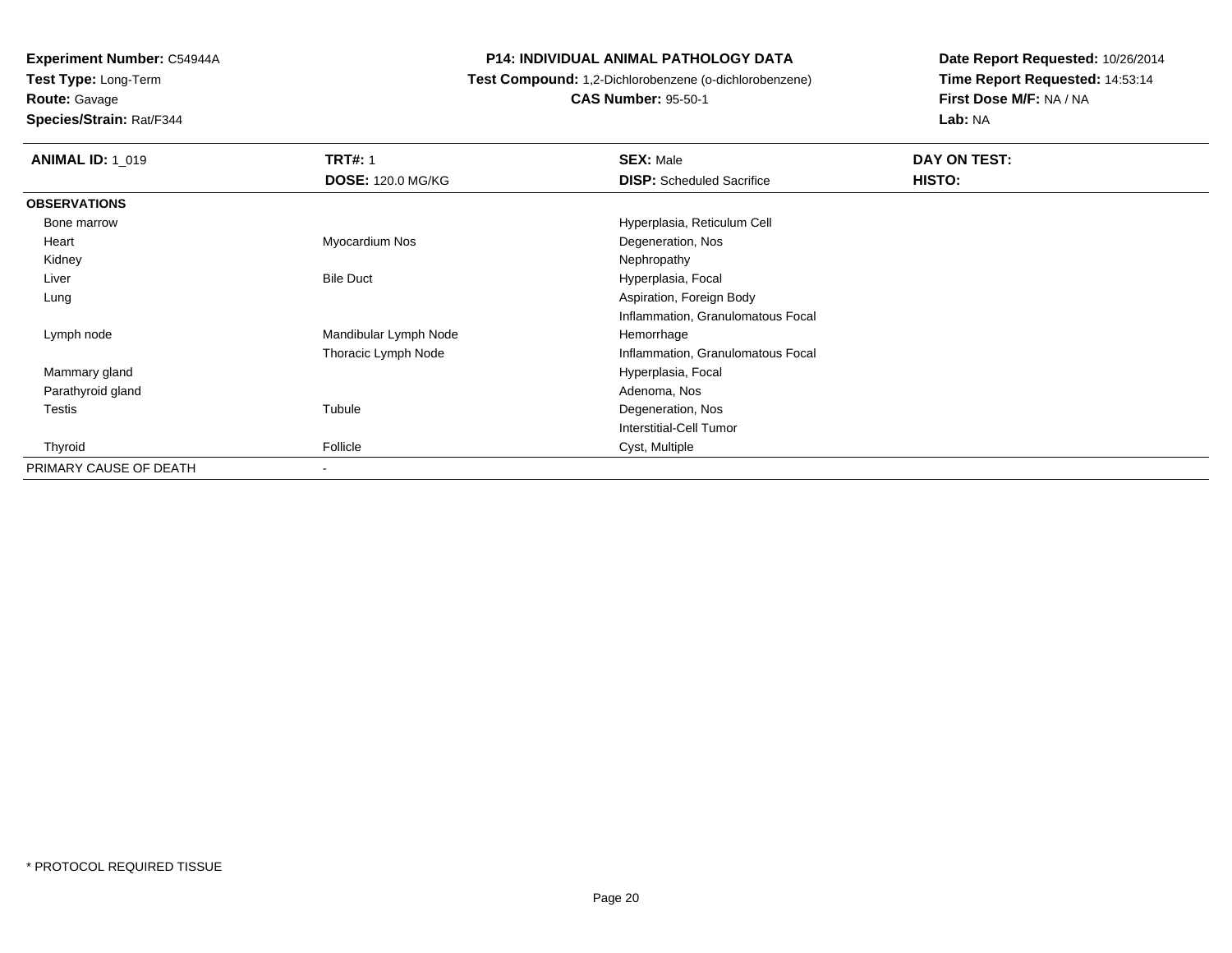**Test Type:** Long-Term**Route:** Gavage

**Species/Strain:** Rat/F344

#### **P14: INDIVIDUAL ANIMAL PATHOLOGY DATA**

# **Test Compound:** 1,2-Dichlorobenzene (o-dichlorobenzene)

**CAS Number:** 95-50-1

| <b>ANIMAL ID: 1 020</b> | <b>TRT#: 1</b>           | <b>SEX: Male</b>                         | DAY ON TEST: |  |
|-------------------------|--------------------------|------------------------------------------|--------------|--|
|                         | <b>DOSE: 120.0 MG/KG</b> | <b>DISP: Natural Death</b>               | HISTO:       |  |
| <b>OBSERVATIONS</b>     |                          |                                          |              |  |
| Adrenal gland           |                          | Pheochromocytoma                         |              |  |
| Heart                   |                          | Alveolar/Bronchiolar Carcinoma, Invasive |              |  |
| Kidney                  |                          | Nephropathy                              |              |  |
| Liver                   | Centrilobular            | Congestion, Nos                          |              |  |
|                         | <b>Bile Duct</b>         | Hyperplasia, Focal                       |              |  |
| Lung                    |                          | Alveolar/Bronchiolar Carcinoma           |              |  |
| Testis                  |                          | Interstitial-Cell Tumor                  |              |  |
| Unspecified             | Face                     | Inflammation, Diffuse                    |              |  |
| PRIMARY CAUSE OF DEATH  |                          |                                          |              |  |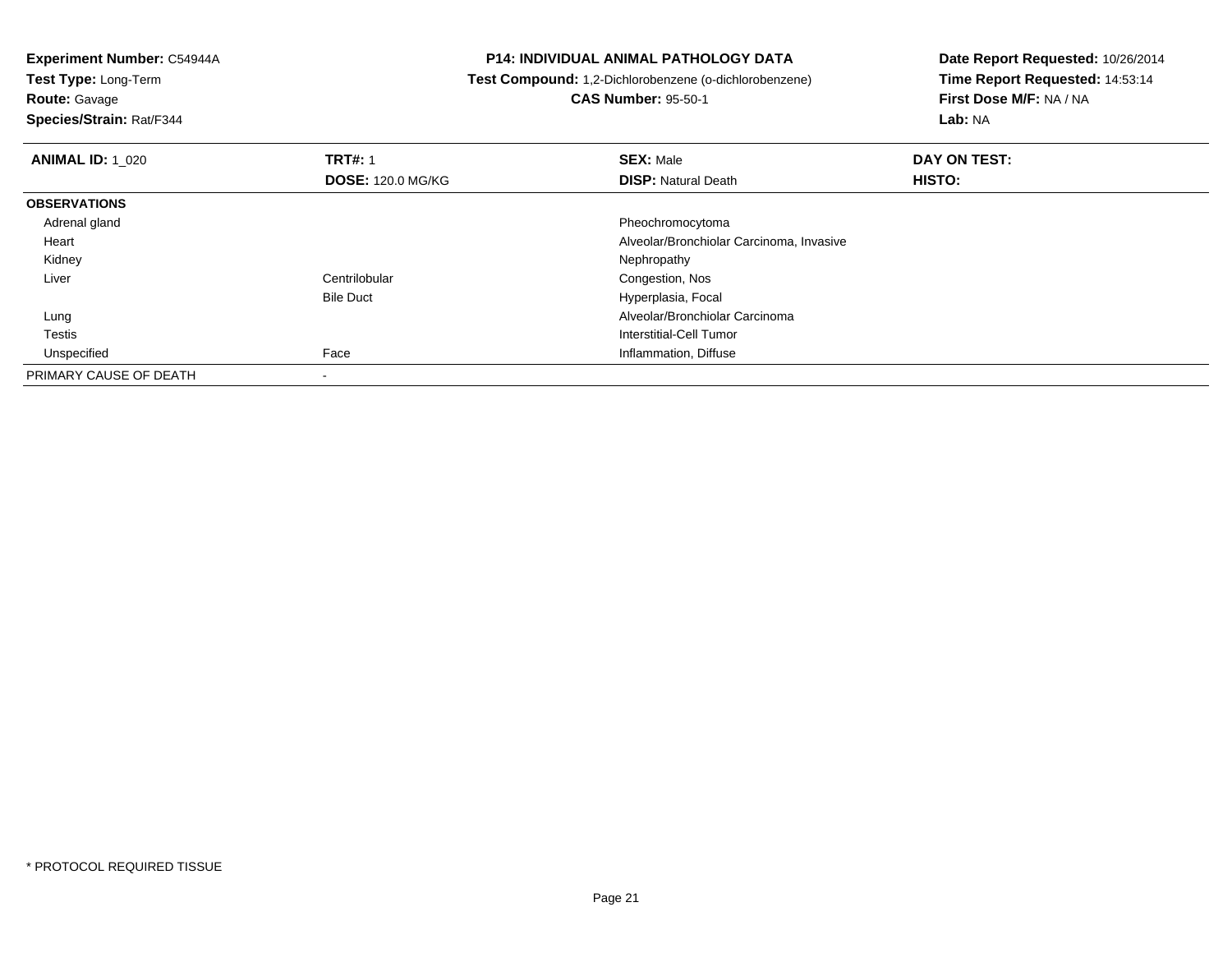**Experiment Number:** C54944A**Test Type:** Long-Term**Route:** Gavage

# **Species/Strain:** Rat/F344

#### **P14: INDIVIDUAL ANIMAL PATHOLOGY DATA**

 **Test Compound:** 1,2-Dichlorobenzene (o-dichlorobenzene)**CAS Number:** 95-50-1

| <b>ANIMAL ID: 1_021</b> | <b>TRT#: 1</b>            | <b>SEX: Male</b>                  | <b>DAY ON TEST:</b> |  |
|-------------------------|---------------------------|-----------------------------------|---------------------|--|
|                         | <b>DOSE: 120.0 MG/KG</b>  | <b>DISP:</b> Scheduled Sacrifice  | HISTO:              |  |
| <b>OBSERVATIONS</b>     |                           |                                   |                     |  |
| Adrenal gland           | Cortex Nos                | Hyperplasia, Focal                |                     |  |
| Heart                   | Myocardium Nos            | Degeneration, Nos                 |                     |  |
| Kidney                  |                           | Nephropathy                       |                     |  |
| Liver                   | <b>Bile Duct</b>          | Hyperplasia, Focal                |                     |  |
| Lung                    |                           | Aspiration, Foreign Body          |                     |  |
|                         |                           | Inflammation, Granulomatous Focal |                     |  |
| Lymph node              | Mandibular Lymph Node     | Inflammation, Granulomatous Focal |                     |  |
|                         | Thoracic Lymph Node       | Inflammation, Granulomatous Focal |                     |  |
| Mammary gland           |                           | Fibroadenoma                      |                     |  |
|                         |                           | Hyperplasia, Cystic               |                     |  |
| Pituitary gland         |                           | Adenoma, Nos                      |                     |  |
|                         | <b>Anterior Pituitary</b> | Cyst, Embryonal Duct              |                     |  |
| Testis                  | Tubule                    | Degeneration, Nos                 |                     |  |
|                         |                           | <b>Interstitial-Cell Tumor</b>    |                     |  |
| Thyroid                 | Follicle                  | Papillary Adenocarcinoma          |                     |  |
| PRIMARY CAUSE OF DEATH  | $\overline{\phantom{a}}$  |                                   |                     |  |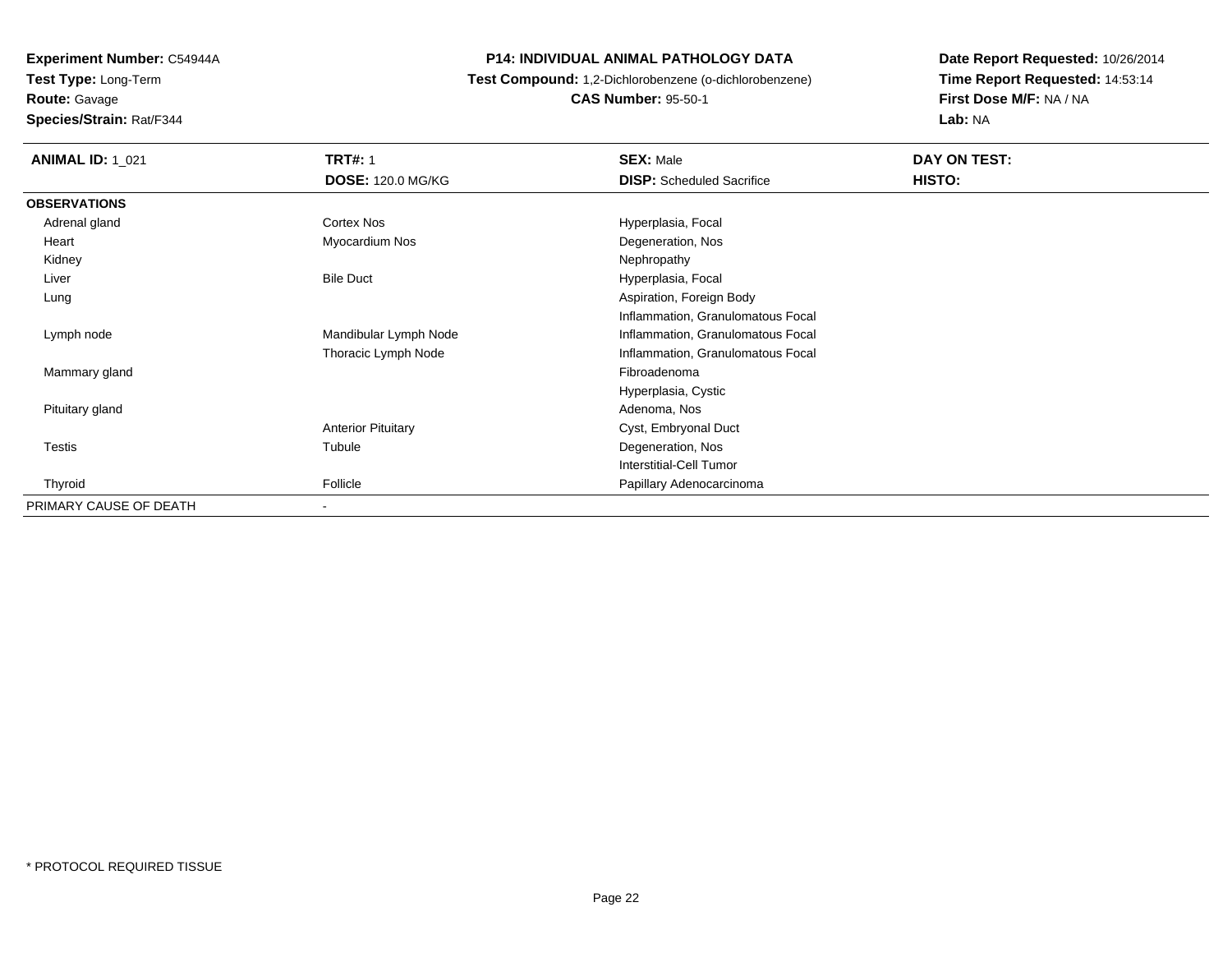**Route:** Gavage

**Species/Strain:** Rat/F344

#### **P14: INDIVIDUAL ANIMAL PATHOLOGY DATA**

# **Test Compound:** 1,2-Dichlorobenzene (o-dichlorobenzene)**CAS Number:** 95-50-1

| <b>ANIMAL ID: 1_022</b> | <b>TRT#: 1</b>           | <b>SEX: Male</b>                | DAY ON TEST: |  |
|-------------------------|--------------------------|---------------------------------|--------------|--|
|                         | <b>DOSE: 120.0 MG/KG</b> | <b>DISP:</b> Moribund Sacrifice | HISTO:       |  |
| <b>OBSERVATIONS</b>     |                          |                                 |              |  |
| Heart                   | Myocardium Nos           | Degeneration, Nos               |              |  |
| Kidney                  |                          | Nephropathy                     |              |  |
| Liver                   | <b>Bile Duct</b>         | Hyperplasia, Focal              |              |  |
| Mammary gland           |                          | Hyperplasia, Focal              |              |  |
| <b>Testis</b>           | Tubule                   | Degeneration, Nos               |              |  |
|                         |                          | Interstitial-Cell Tumor         |              |  |
| Thyroid                 |                          | Hyperplasia, C Cell             |              |  |
| Unspecified             | Chest                    | Lipoma                          |              |  |
| PRIMARY CAUSE OF DEATH  |                          |                                 |              |  |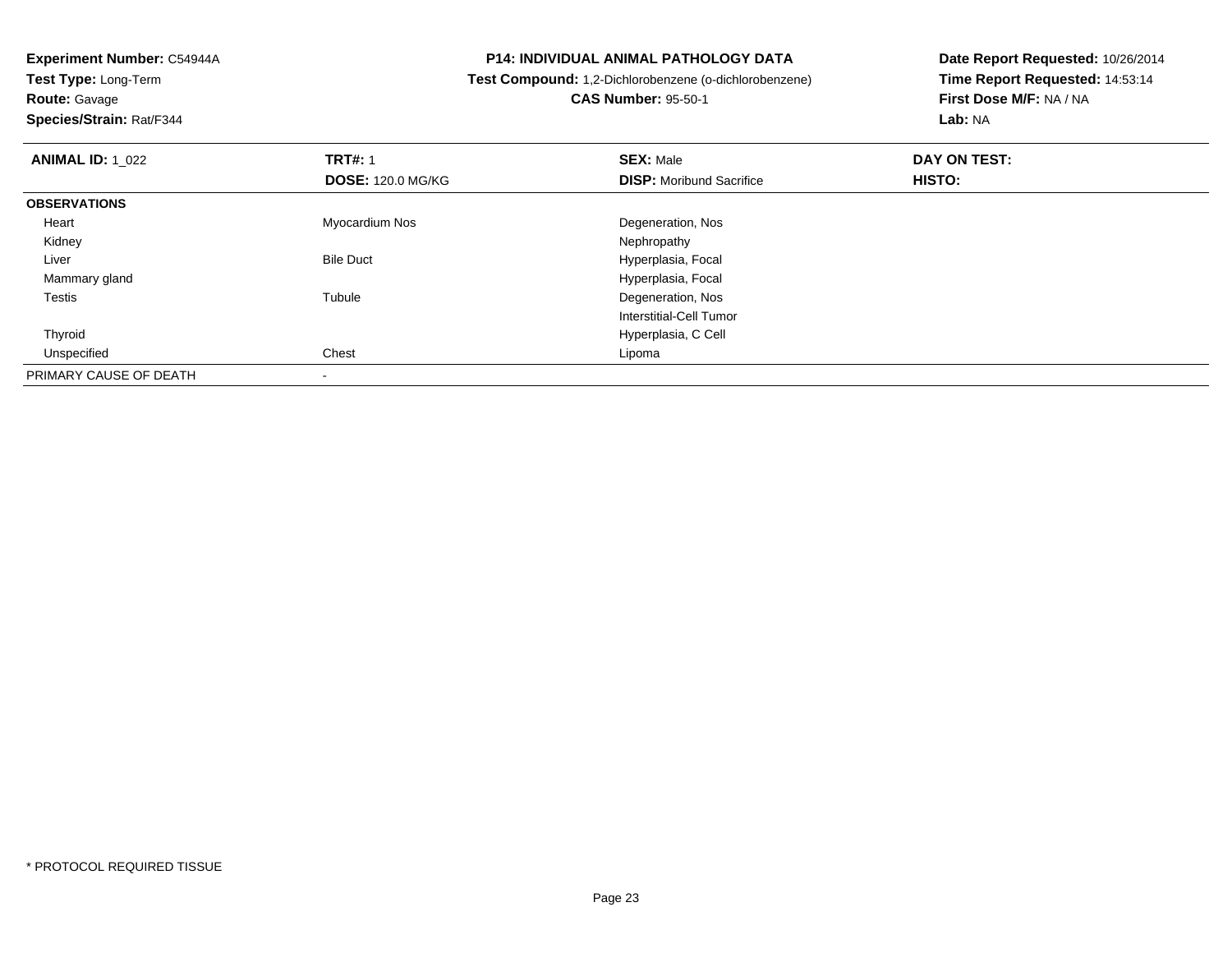**Test Type:** Long-Term**Route:** Gavage

**Species/Strain:** Rat/F344

#### **P14: INDIVIDUAL ANIMAL PATHOLOGY DATA**

**Test Compound:** 1,2-Dichlorobenzene (o-dichlorobenzene)

**CAS Number:** 95-50-1

| <b>ANIMAL ID: 1 023</b> | <b>TRT#: 1</b>             | <b>SEX: Male</b>                | DAY ON TEST: |  |
|-------------------------|----------------------------|---------------------------------|--------------|--|
|                         | <b>DOSE: 120.0 MG/KG</b>   | <b>DISP:</b> Moribund Sacrifice | HISTO:       |  |
| <b>OBSERVATIONS</b>     |                            |                                 |              |  |
| Adrenal gland           |                            | Pheochromocytoma                |              |  |
| <b>Brain</b>            | Cerebrum                   | Hemorrhage                      |              |  |
| Heart                   | Myocardium Nos             | Degeneration, Nos               |              |  |
| Kidney                  |                            | Nephropathy                     |              |  |
| <b>Testis</b>           | Tubule                     | Degeneration, Nos               |              |  |
|                         |                            | Interstitial-Cell Tumor         |              |  |
| Trachea                 | <b>Peritracheal Tissue</b> | Foreign Body, Nos               |              |  |
| Unspecified             | Multiple Organs Nos        | Leukemia, Undifferentiated      |              |  |
| PRIMARY CAUSE OF DEATH  |                            |                                 |              |  |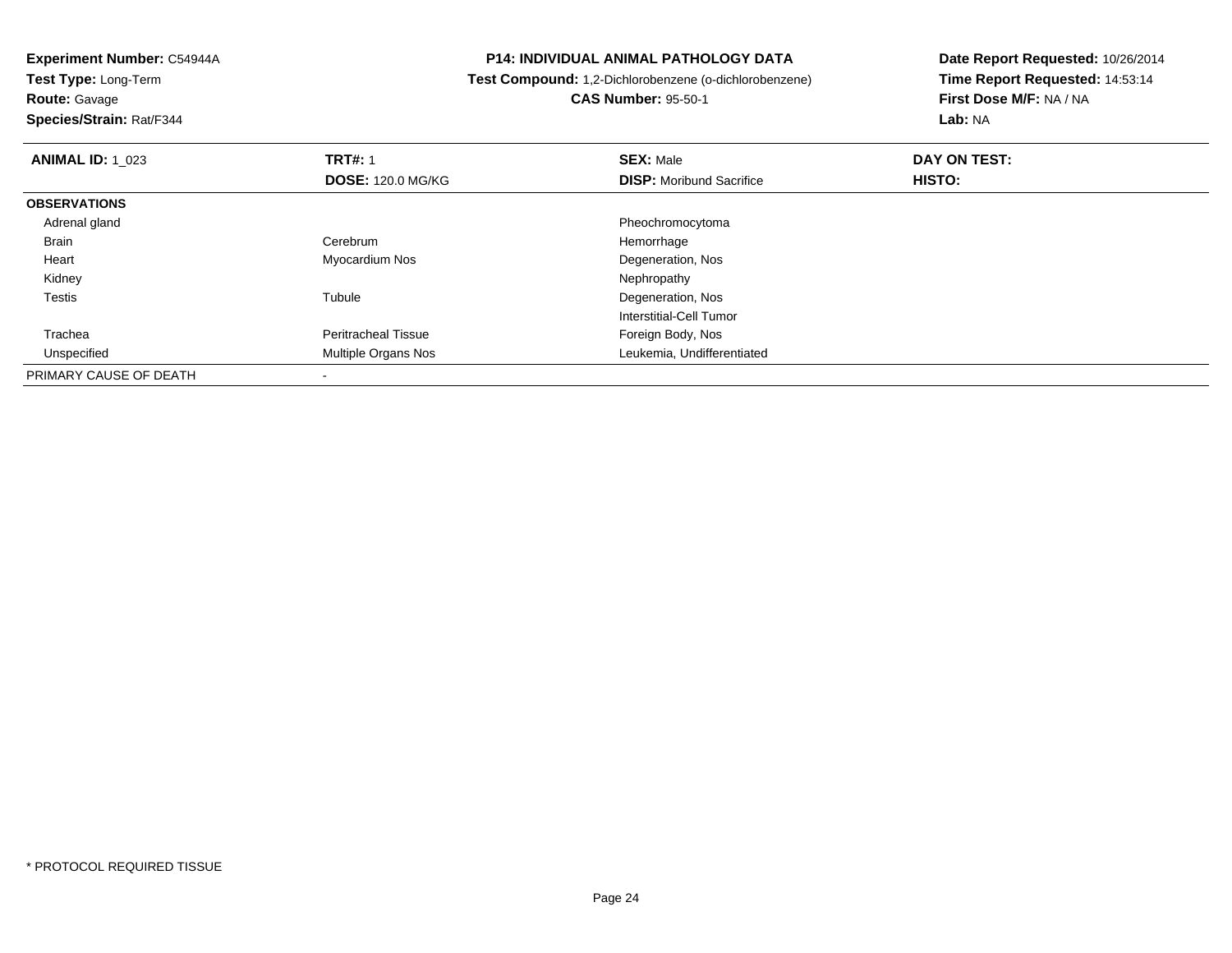**Experiment Number:** C54944A**Test Type:** Long-Term**Route:** Gavage **Species/Strain:** Rat/F344**P14: INDIVIDUAL ANIMAL PATHOLOGY DATA Test Compound:** 1,2-Dichlorobenzene (o-dichlorobenzene)**CAS Number:** 95-50-1**Date Report Requested:** 10/26/2014**Time Report Requested:** 14:53:14**First Dose M/F:** NA / NA**Lab:** NA**ANIMAL ID:** 1\_024**1 TRT#:** 1 **SEX:** Male **DAY ON TEST: DOSE:** 120.0 MG/KG**DISP:** Natural Death **HISTO: OBSERVATIONS** Heart Myocardium Nos Degeneration, Nos Kidney Medulla Mineralization Nephropathy Aspiration, Foreign Body Lung Testiss and the contract of the contract of the contract of the contract of the contract of the contract of the contract of the contract of the contract of the contract of the contract of the contract of the contract of the cont Tubule **Degeneration**, Nos Interstitial-Cell Tumor ThymusCortex **Depletion**, Lymphoid PRIMARY CAUSE OF DEATH-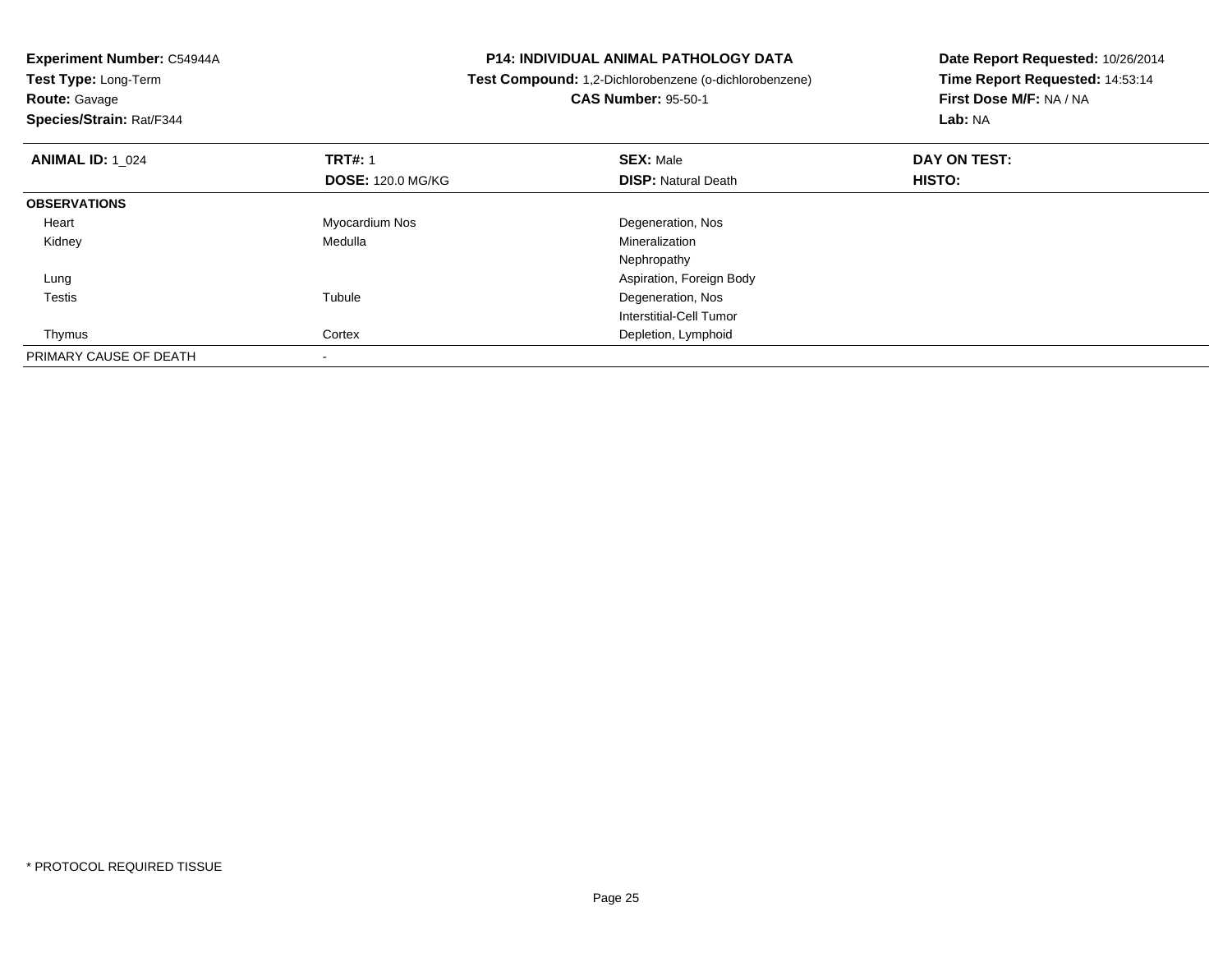| Experiment Number: C54944A<br>Test Type: Long-Term |                          | <b>P14: INDIVIDUAL ANIMAL PATHOLOGY DATA</b>           | Date Report Requested: 10/26/2014 |
|----------------------------------------------------|--------------------------|--------------------------------------------------------|-----------------------------------|
|                                                    |                          | Test Compound: 1,2-Dichlorobenzene (o-dichlorobenzene) | Time Report Requested: 14:53:14   |
| Route: Gavage                                      |                          | <b>CAS Number: 95-50-1</b>                             | First Dose M/F: NA / NA           |
| Species/Strain: Rat/F344                           |                          |                                                        | Lab: NA                           |
| <b>ANIMAL ID: 1 025</b>                            | <b>TRT#: 1</b>           | <b>SEX: Male</b>                                       | DAY ON TEST:                      |
|                                                    | <b>DOSE: 120.0 MG/KG</b> | <b>DISP: Natural Death</b>                             | HISTO:                            |
| <b>OBSERVATIONS</b>                                |                          |                                                        |                                   |
| Intestine Large                                    | Colon                    | Parasitism                                             |                                   |
| Kidney                                             |                          | Nephropathy                                            |                                   |
| Liver                                              | Centrilobular            | Cytoplasmic Vacuolization                              |                                   |
| Lung                                               |                          | Aspiration, Foreign Body                               |                                   |
| Mammary gland                                      |                          | Hyperplasia, Cystic                                    |                                   |
| Testis                                             |                          | Hyperplasia, Interstitial Cell                         |                                   |
| Unspecified                                        | Adipose Tissue           | Inflammation, Granulomatous Focal                      |                                   |
| PRIMARY CAUSE OF DEATH                             |                          |                                                        |                                   |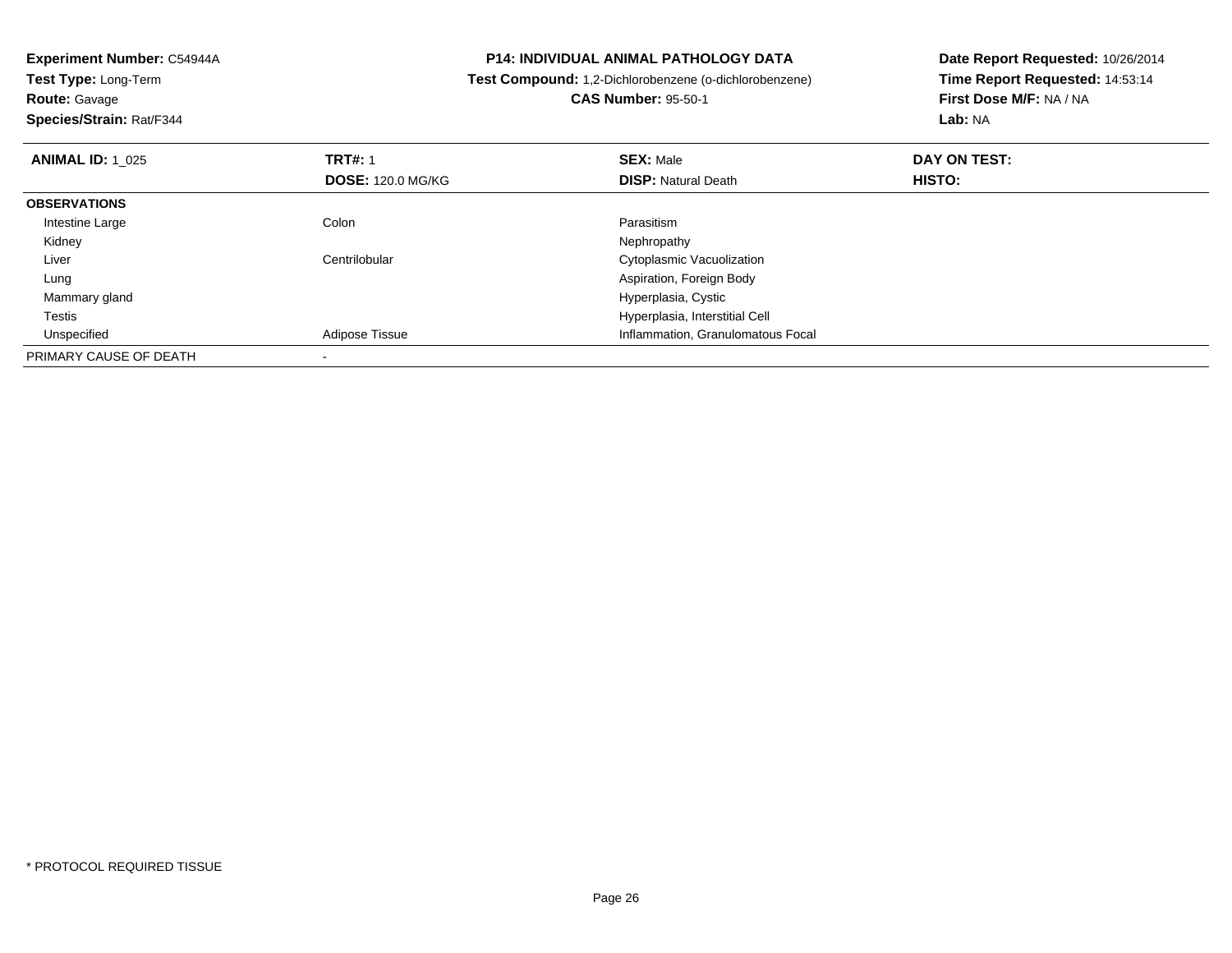**Experiment Number:** C54944A**Test Type:** Long-Term**Route:** Gavage

**Species/Strain:** Rat/F344

#### **P14: INDIVIDUAL ANIMAL PATHOLOGY DATA**

# **Test Compound:** 1,2-Dichlorobenzene (o-dichlorobenzene)**CAS Number:** 95-50-1

| <b>ANIMAL ID: 1 026</b> | <b>TRT#: 1</b>           | <b>SEX: Male</b>               | DAY ON TEST: |
|-------------------------|--------------------------|--------------------------------|--------------|
|                         | <b>DOSE: 120.0 MG/KG</b> | <b>DISP: Accidently Killed</b> | HISTO:       |
| <b>OBSERVATIONS</b>     |                          |                                |              |
| Adrenal gland           | Zona Fasciculata         | Lipoidosis                     |              |
| Heart                   | Myocardium Nos           | Degeneration, Nos              |              |
| Kidney                  |                          | Nephropathy                    |              |
| Liver                   | <b>Bile Duct</b>         | Hyperplasia, Focal             |              |
| Lung                    | Alveoli                  | Congestion, Nos                |              |
| Pancreas                | Acinus                   | Atrophy, Focal                 |              |
| Prostate                |                          | Inflammation, Acute/Chronic    |              |
| Spleen                  |                          | Depletion, Lymphoid            |              |
| <b>Testis</b>           | Tubule                   | Degeneration, Nos              |              |
|                         |                          | Interstitial-Cell Tumor        |              |
| PRIMARY CAUSE OF DEATH  |                          |                                |              |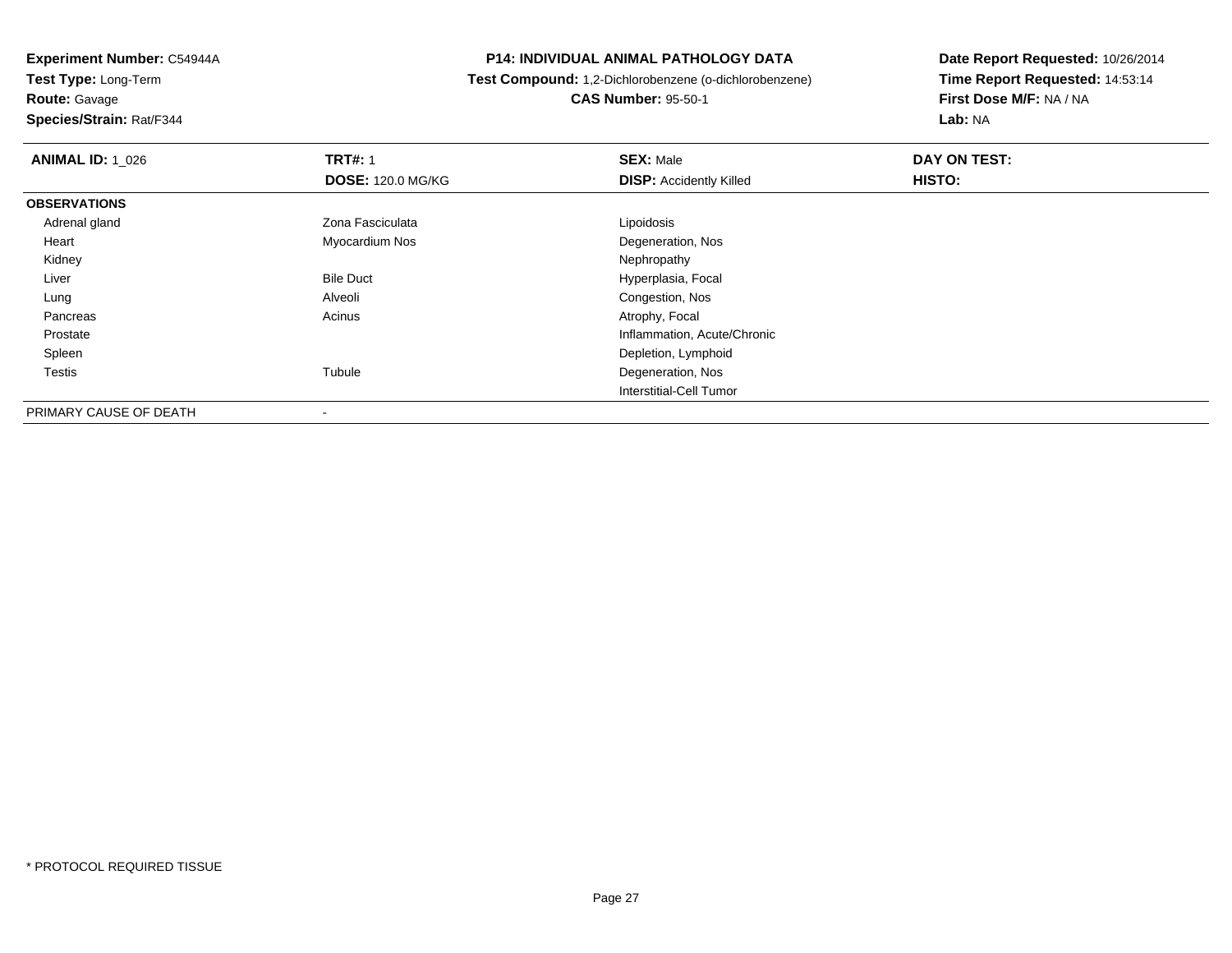**Experiment Number:** C54944A**Test Type:** Long-Term**Route:** Gavage **Species/Strain:** Rat/F344**P14: INDIVIDUAL ANIMAL PATHOLOGY DATA Test Compound:** 1,2-Dichlorobenzene (o-dichlorobenzene)**CAS Number:** 95-50-1**Date Report Requested:** 10/26/2014**Time Report Requested:** 14:53:14**First Dose M/F:** NA / NA**Lab:** NA**ANIMAL ID:** 1\_027 **TRT#:** <sup>1</sup> **SEX:** Male **DAY ON TEST: DOSE:** 120.0 MG/KG**DISP:** Accidently Killed **HISTO: OBSERVATIONS** Heart Myocardium Nos Degeneration, Nos Kidneyy the control of the control of the control of the control of the control of the control of the control of the control of the control of the control of the control of the control of the control of the control of the contro LiverBile Duct **Hyperplasia**, Focal LungAlveoli<br>
Thoracic Lymph Node<br>
Thoracic Lymph Node<br>
Congestion, Nos Lymph nodeThoracic Lymph Node<br>Tubule Testiss and the contract of the contract of the contract of the contract of the contract of the contract of the contract of the contract of the contract of the contract of the contract of the contract of the contract of the cont Degeneration, Nos Interstitial-Cell TumorPRIMARY CAUSE OF DEATH

-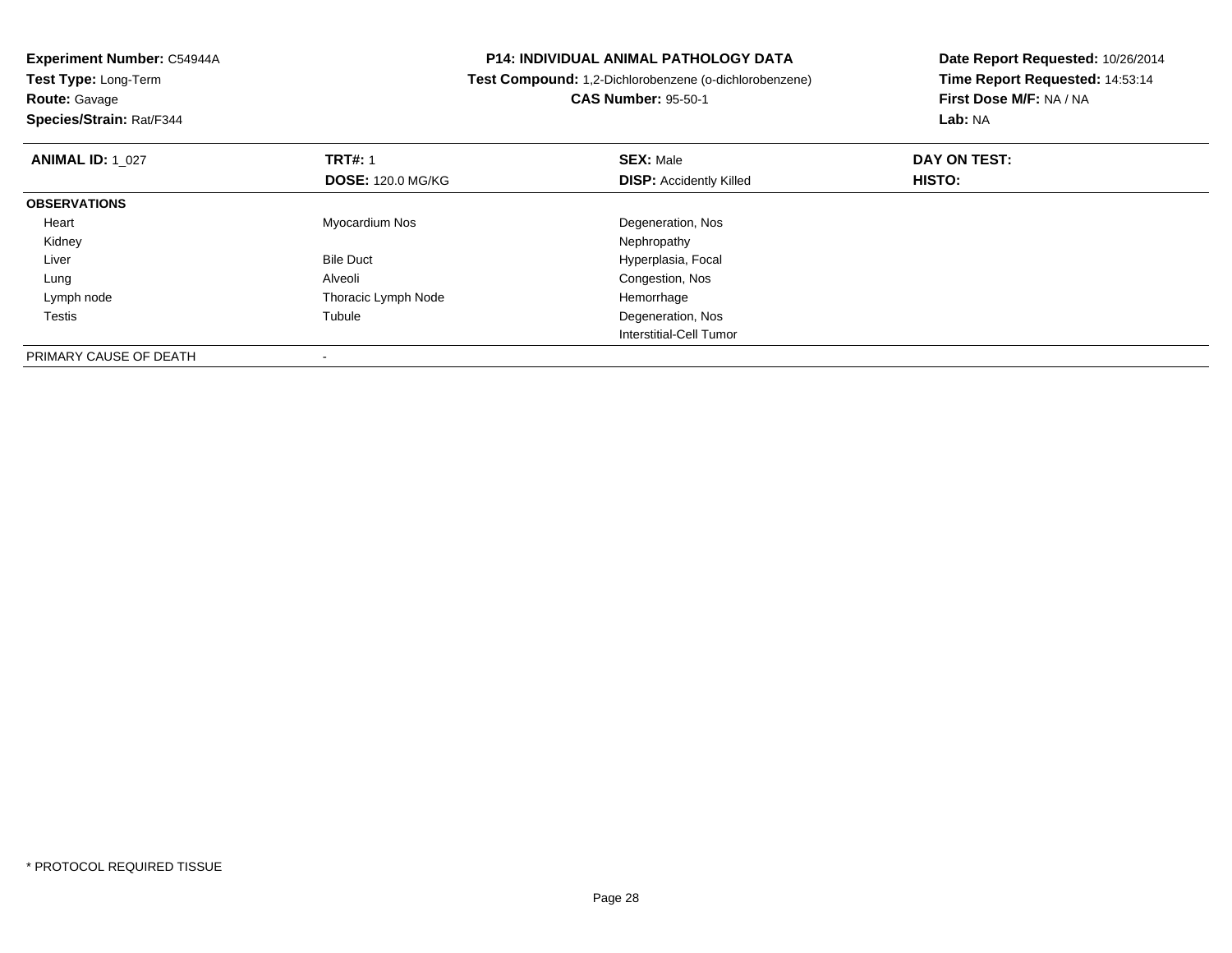**Route:** Gavage

**Species/Strain:** Rat/F344

#### **P14: INDIVIDUAL ANIMAL PATHOLOGY DATA**

**Test Compound:** 1,2-Dichlorobenzene (o-dichlorobenzene)

**CAS Number:** 95-50-1

| <b>ANIMAL ID: 1_028</b> | <b>TRT#: 1</b>           | <b>SEX: Male</b>                | DAY ON TEST: |  |
|-------------------------|--------------------------|---------------------------------|--------------|--|
|                         | <b>DOSE: 120.0 MG/KG</b> | <b>DISP:</b> Moribund Sacrifice | HISTO:       |  |
| <b>OBSERVATIONS</b>     |                          |                                 |              |  |
| Heart                   | Myocardium Nos           | Degeneration, Nos               |              |  |
| Kidney                  |                          | Nephropathy                     |              |  |
| Liver                   | <b>Bile Duct</b>         | Hyperplasia, Focal              |              |  |
| Spinal cord             |                          | Hemorrhage                      |              |  |
| <b>Testis</b>           | Tubule                   | Degeneration, Nos               |              |  |
|                         |                          | Interstitial-Cell Tumor         |              |  |
| Thymus                  | Cortex                   | Depletion, Lymphoid             |              |  |
| Unspecified             | Multiple Organs Nos      | Leukemia, Undifferentiated      |              |  |
| PRIMARY CAUSE OF DEATH  |                          |                                 |              |  |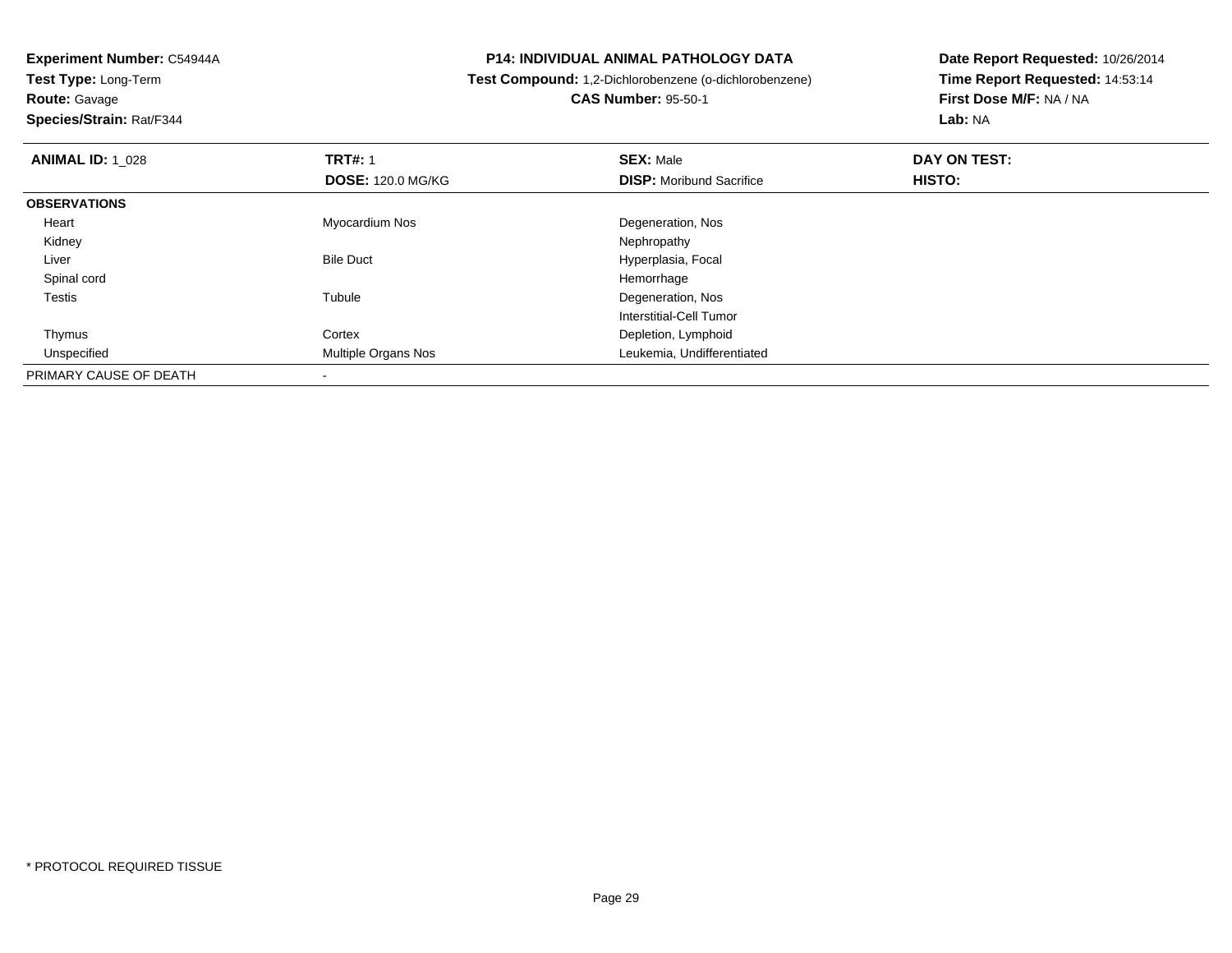**Test Type:** Long-Term**Route:** Gavage

**Species/Strain:** Rat/F344

#### **P14: INDIVIDUAL ANIMAL PATHOLOGY DATA**

# **Test Compound:** 1,2-Dichlorobenzene (o-dichlorobenzene)**CAS Number:** 95-50-1

| <b>ANIMAL ID: 1 029</b> | <b>TRT#: 1</b>           | <b>SEX: Male</b>               | DAY ON TEST: |  |
|-------------------------|--------------------------|--------------------------------|--------------|--|
|                         | <b>DOSE: 120.0 MG/KG</b> | <b>DISP:</b> Accidently Killed | HISTO:       |  |
| <b>OBSERVATIONS</b>     |                          |                                |              |  |
| Adrenal gland           |                          | Congestion, Nos                |              |  |
|                         |                          | Pheochromocytoma               |              |  |
| Heart                   | Myocardium Nos           | Degeneration, Nos              |              |  |
| Kidney                  |                          | Nephropathy                    |              |  |
| Liver                   | <b>Bile Duct</b>         | Hyperplasia, Focal             |              |  |
| Lung                    |                          | Aspiration, Foreign Body       |              |  |
| Lymph node              | Mandibular Lymph Node    | Histiocytosis                  |              |  |
| <b>Testis</b>           | Tubule                   | Degeneration, Nos              |              |  |
|                         |                          | Interstitial-Cell Tumor        |              |  |
| PRIMARY CAUSE OF DEATH  |                          |                                |              |  |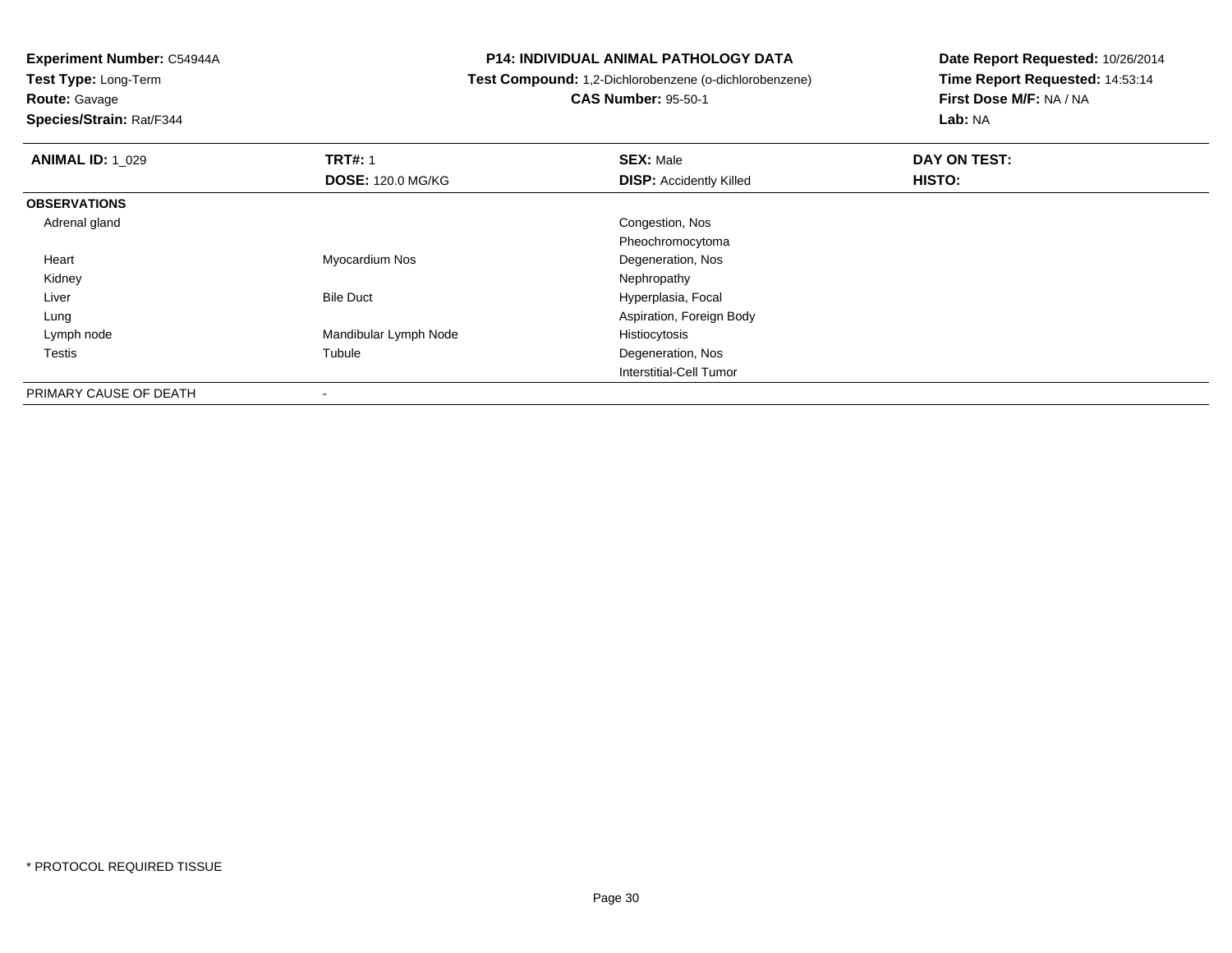**Route:** Gavage

**Species/Strain:** Rat/F344

#### **P14: INDIVIDUAL ANIMAL PATHOLOGY DATA**

# **Test Compound:** 1,2-Dichlorobenzene (o-dichlorobenzene)**CAS Number:** 95-50-1

| <b>ANIMAL ID: 1_030</b> | <b>TRT#: 1</b>           | <b>SEX: Male</b>                | DAY ON TEST: |  |
|-------------------------|--------------------------|---------------------------------|--------------|--|
|                         | <b>DOSE: 120.0 MG/KG</b> | <b>DISP:</b> Moribund Sacrifice | HISTO:       |  |
| <b>OBSERVATIONS</b>     |                          |                                 |              |  |
| Adrenal gland           |                          | Pheochromocytoma                |              |  |
| Esophagus               | Periesophageal Tissue    | Necrosis, Focal                 |              |  |
| Heart                   | Myocardium Nos           | Degeneration, Nos               |              |  |
| Kidney                  |                          | Nephropathy                     |              |  |
| Liver                   | <b>Bile Duct</b>         | Hyperplasia, Focal              |              |  |
|                         | Centrilobular            | Necrosis, Focal                 |              |  |
| <b>Testis</b>           | Tubule                   | Degeneration, Nos               |              |  |
|                         |                          | <b>Interstitial-Cell Tumor</b>  |              |  |
| Thymus                  | Cortex                   | Depletion, Lymphoid             |              |  |
| Thyroid                 |                          | Hyperplasia, C Cell             |              |  |
| Trachea                 | Mucosa                   | Hyperplasia, Focal              |              |  |
| Unspecified             | Abdomen                  | Neurofibroma                    |              |  |
| PRIMARY CAUSE OF DEATH  | $\overline{\phantom{a}}$ |                                 |              |  |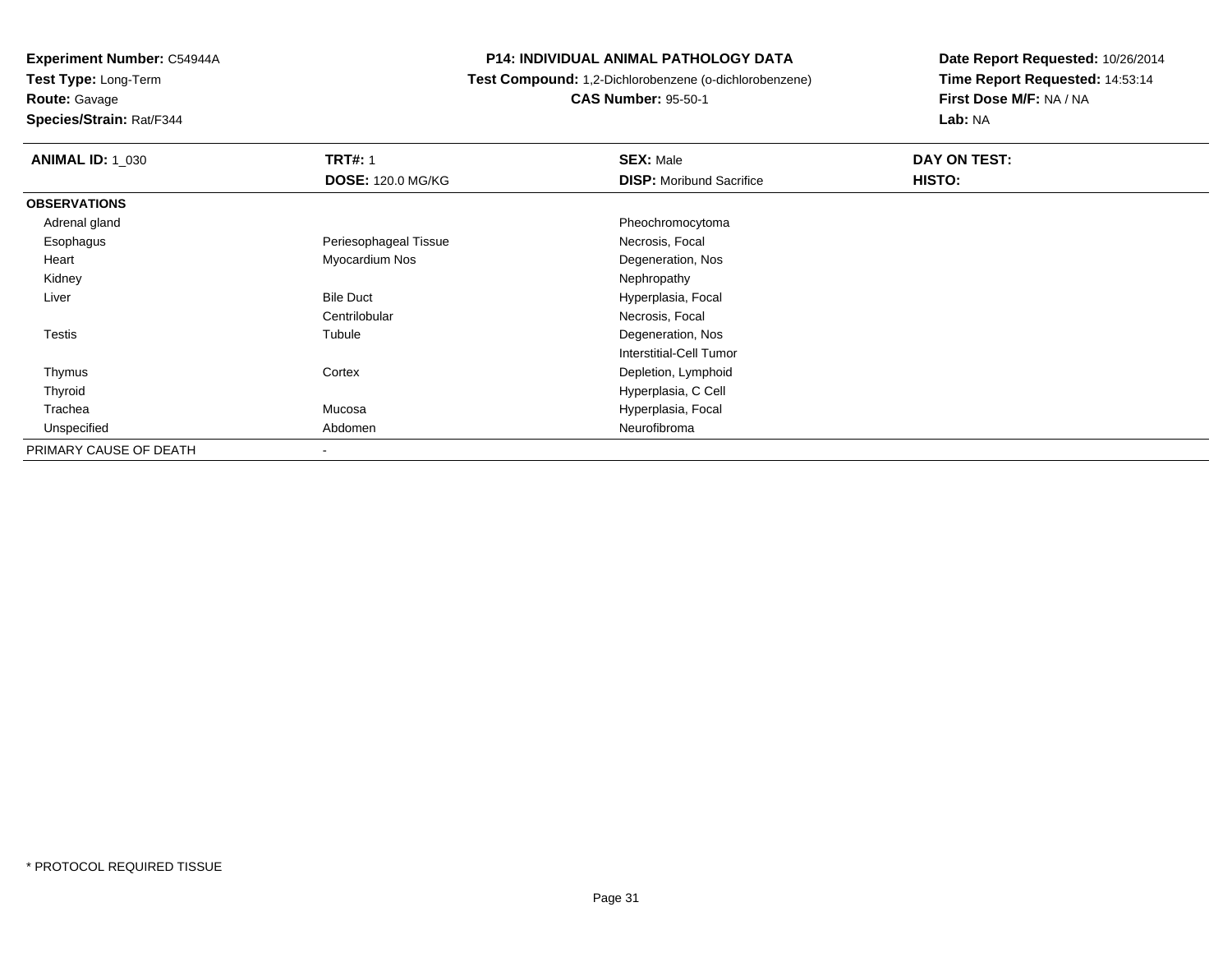**Route:** Gavage

**Species/Strain:** Rat/F344

#### **P14: INDIVIDUAL ANIMAL PATHOLOGY DATA**

 **Test Compound:** 1,2-Dichlorobenzene (o-dichlorobenzene)**CAS Number:** 95-50-1

| <b>ANIMAL ID: 1 031</b> | <b>TRT#: 1</b>           | <b>SEX: Male</b>               | DAY ON TEST:  |  |
|-------------------------|--------------------------|--------------------------------|---------------|--|
|                         | <b>DOSE: 120.0 MG/KG</b> | <b>DISP: Natural Death</b>     | <b>HISTO:</b> |  |
| <b>OBSERVATIONS</b>     |                          |                                |               |  |
| Heart                   | Myocardium Nos           | Degeneration, Nos              |               |  |
| Kidney                  |                          | Nephropathy                    |               |  |
| Liver                   | <b>Bile Duct</b>         | Hyperplasia, Focal             |               |  |
| Lung                    | Alveoli                  | Congestion, Nos                |               |  |
| Pituitary gland         |                          | Adenoma, Nos                   |               |  |
| Prostate                |                          | Inflammation, Acute/Chronic    |               |  |
| <b>Testis</b>           | Tubule                   | Degeneration, Nos              |               |  |
|                         |                          | Hyperplasia, Interstitial Cell |               |  |
|                         |                          | Interstitial-Cell Tumor        |               |  |
| PRIMARY CAUSE OF DEATH  |                          |                                |               |  |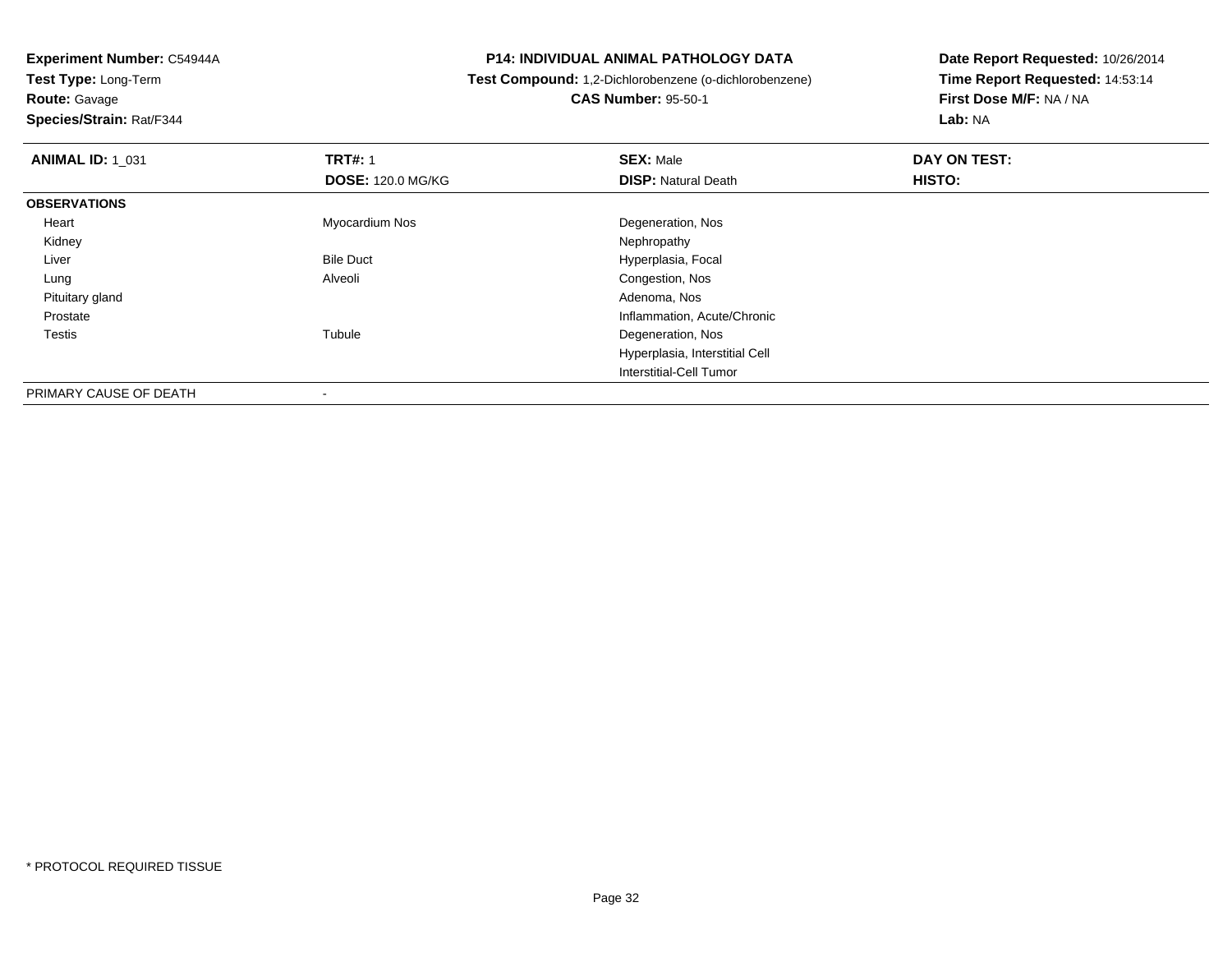**Route:** Gavage

**Species/Strain:** Rat/F344

#### **P14: INDIVIDUAL ANIMAL PATHOLOGY DATA**

 **Test Compound:** 1,2-Dichlorobenzene (o-dichlorobenzene)**CAS Number:** 95-50-1

| <b>ANIMAL ID: 1_032</b> | <b>TRT#: 1</b>           | <b>SEX: Male</b>                  | DAY ON TEST: |  |
|-------------------------|--------------------------|-----------------------------------|--------------|--|
|                         | <b>DOSE: 120.0 MG/KG</b> | <b>DISP: Natural Death</b>        | HISTO:       |  |
| <b>OBSERVATIONS</b>     |                          |                                   |              |  |
| Esophagus               | Periesophageal Tissue    | Necrosis, Focal                   |              |  |
| Heart                   | Myocardium Nos           | Degeneration, Nos                 |              |  |
| Kidney                  |                          | Nephropathy                       |              |  |
| Liver                   | <b>Bile Duct</b>         | Hyperplasia, Focal                |              |  |
|                         | Hepatocytes              | Necrosis, Focal                   |              |  |
| Lung                    |                          | Aspiration, Foreign Body          |              |  |
|                         |                          | Inflammation, Granulomatous Focal |              |  |
| Salivary gland          |                          | Dilatation, Ducts                 |              |  |
| <b>Testis</b>           | Tubule                   | Degeneration, Nos                 |              |  |
|                         |                          | Hyperplasia, Interstitial Cell    |              |  |
| Thymus                  | Cortex                   | Depletion, Lymphoid               |              |  |
| PRIMARY CAUSE OF DEATH  | $\,$                     |                                   |              |  |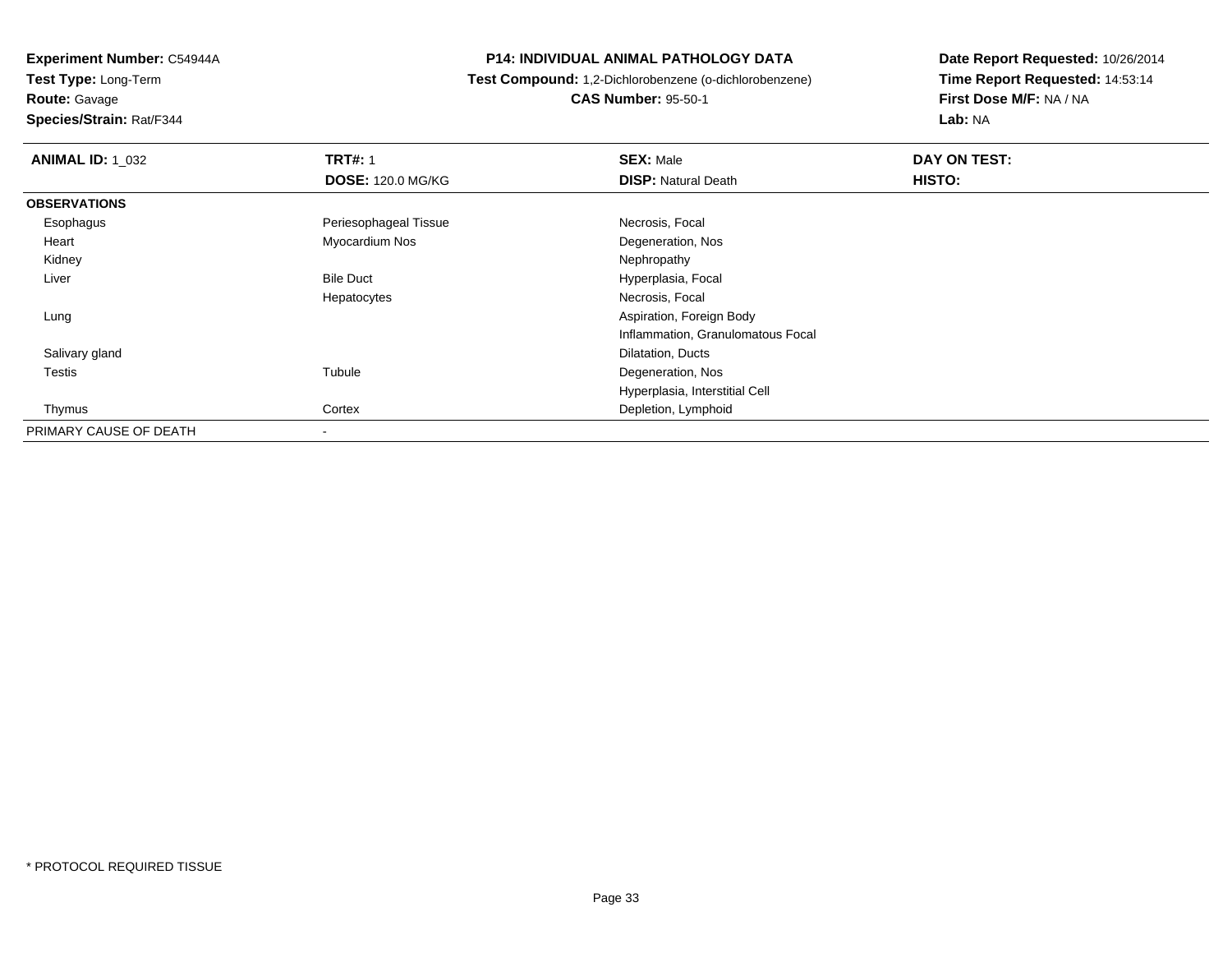**Route:** Gavage

**Species/Strain:** Rat/F344

#### **P14: INDIVIDUAL ANIMAL PATHOLOGY DATA**

 **Test Compound:** 1,2-Dichlorobenzene (o-dichlorobenzene)**CAS Number:** 95-50-1

| <b>ANIMAL ID: 1_033</b> | <b>TRT#: 1</b>           | <b>SEX: Male</b>                  | DAY ON TEST: |
|-------------------------|--------------------------|-----------------------------------|--------------|
|                         | <b>DOSE: 120.0 MG/KG</b> | <b>DISP:</b> Moribund Sacrifice   | HISTO:       |
| <b>OBSERVATIONS</b>     |                          |                                   |              |
| <b>Brain</b>            | Cerebrum                 | Atrophy, Pressure                 |              |
| Heart                   | Myocardium Nos           | Degeneration, Nos                 |              |
| Kidney                  |                          | Nephropathy                       |              |
| Liver                   | Periportal               | Cytoplasmic Vacuolization         |              |
|                         | <b>Bile Duct</b>         | Hyperplasia, Focal                |              |
| Lung                    |                          | Aspiration, Foreign Body          |              |
| Mammary gland           |                          | Hyperplasia, Cystic               |              |
| Pituitary gland         |                          | Adenoma, Nos                      |              |
| Spleen                  | Red Pulp                 | Pigmentation, Nos                 |              |
| Stomach                 | Mucosa                   | Acanthosis                        |              |
|                         | Mucosa                   | Hyperkeratosis                    |              |
|                         | Submucosa                | Inflammation, Chronic Suppurative |              |
|                         | Mucosa                   | Ulceration, Diffuse               |              |
| Testis                  | Tubule                   | Degeneration, Nos                 |              |
|                         |                          | Interstitial-Cell Tumor           |              |
| Thymus                  | Cortex                   | Depletion, Lymphoid               |              |
| Thyroid                 |                          | Hyperplasia, C Cell               |              |
| PRIMARY CAUSE OF DEATH  | -                        |                                   |              |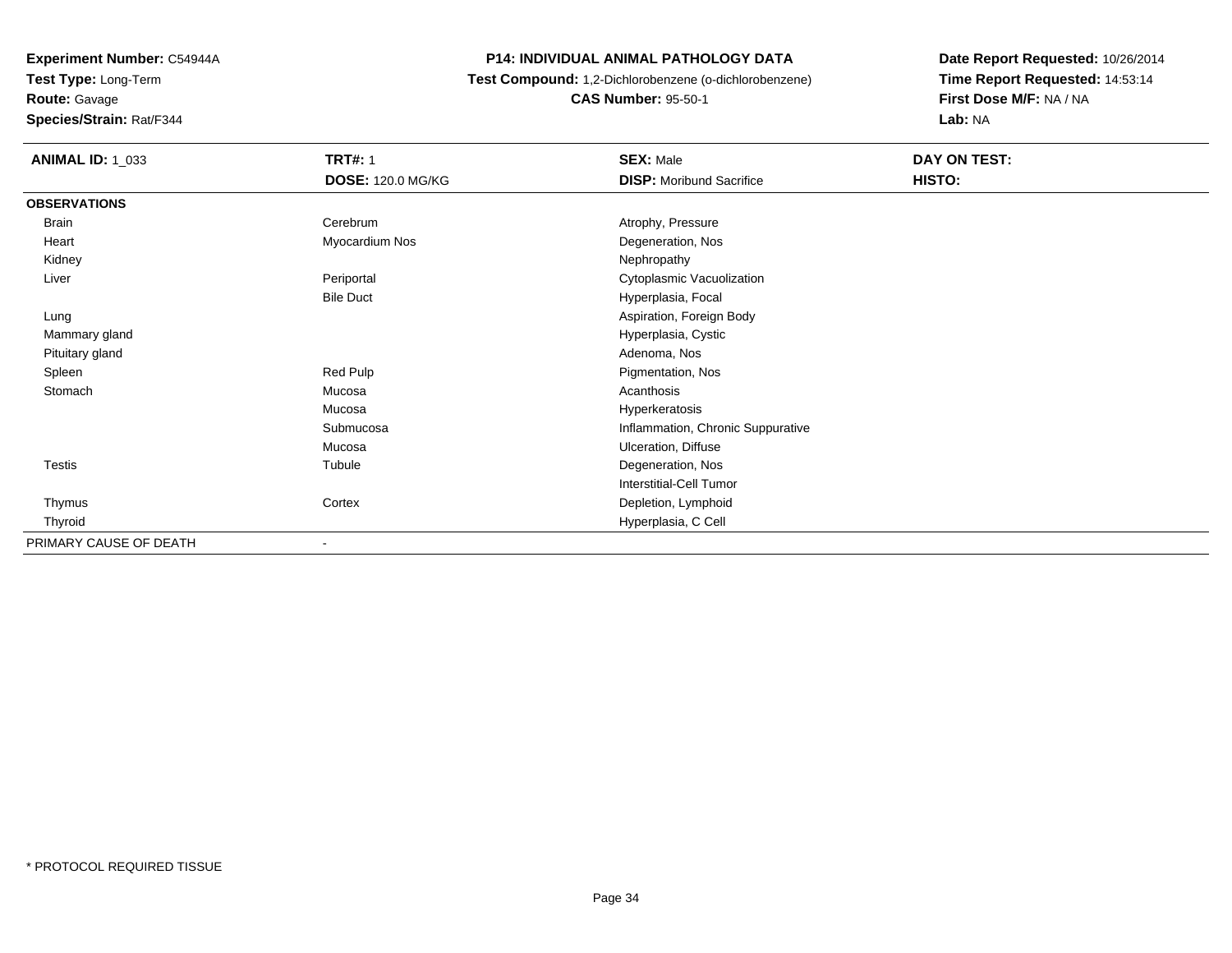**Route:** Gavage

**Species/Strain:** Rat/F344

#### **P14: INDIVIDUAL ANIMAL PATHOLOGY DATA**

# **Test Compound:** 1,2-Dichlorobenzene (o-dichlorobenzene)**CAS Number:** 95-50-1

| <b>ANIMAL ID: 1 034</b> | <b>TRT#: 1</b>           | <b>SEX: Male</b>                 | DAY ON TEST: |  |
|-------------------------|--------------------------|----------------------------------|--------------|--|
|                         | <b>DOSE: 120.0 MG/KG</b> | <b>DISP:</b> Scheduled Sacrifice | HISTO:       |  |
| <b>OBSERVATIONS</b>     |                          |                                  |              |  |
| Adrenal gland           | Medulla                  | Hyperplasia, Focal               |              |  |
| Heart                   | Myocardium Nos           | Degeneration, Nos                |              |  |
| Kidney                  |                          | Nephropathy                      |              |  |
| Liver                   | <b>Bile Duct</b>         | Hyperplasia, Focal               |              |  |
| Lung                    |                          | Aspiration, Foreign Body         |              |  |
|                         |                          | Inflammation, Acute/Chronic      |              |  |
| Lymph node              | Mandibular Lymph Node    | Hemorrhage                       |              |  |
| Pituitary gland         |                          | Adenoma, Nos                     |              |  |
| Testis                  | Tubule                   | Degeneration, Nos                |              |  |
|                         |                          | Interstitial-Cell Tumor          |              |  |
| Thymus                  | Cortex                   | Depletion, Lymphoid              |              |  |
| Thyroid                 |                          | Hyperplasia, C Cell              |              |  |
| PRIMARY CAUSE OF DEATH  |                          |                                  |              |  |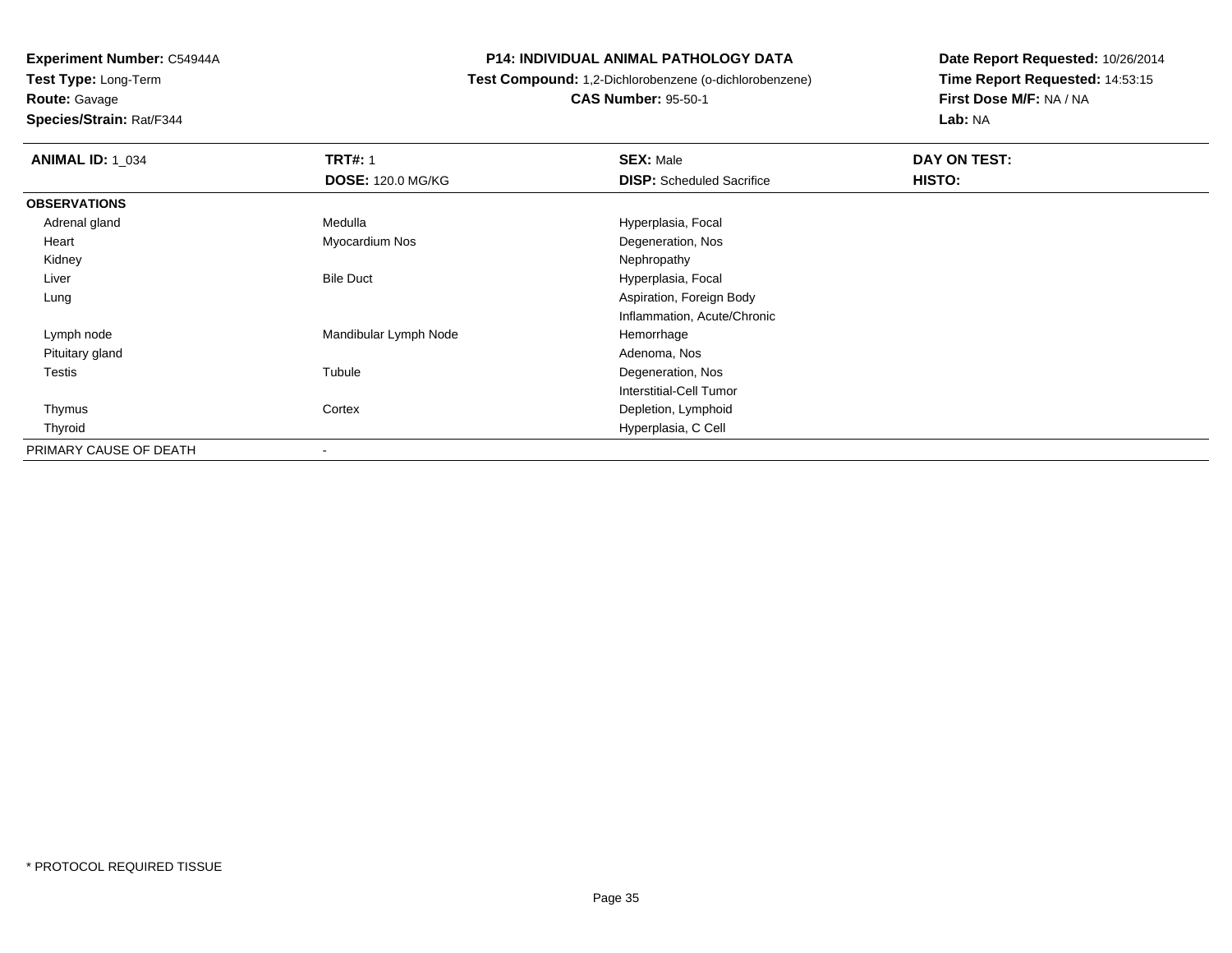**Route:** Gavage

**Species/Strain:** Rat/F344

#### **P14: INDIVIDUAL ANIMAL PATHOLOGY DATA**

 **Test Compound:** 1,2-Dichlorobenzene (o-dichlorobenzene)**CAS Number:** 95-50-1

| <b>ANIMAL ID: 1 035</b> | <b>TRT#: 1</b>           | <b>SEX: Male</b>                  | DAY ON TEST: |
|-------------------------|--------------------------|-----------------------------------|--------------|
|                         | <b>DOSE: 120.0 MG/KG</b> | <b>DISP:</b> Moribund Sacrifice   | HISTO:       |
| <b>OBSERVATIONS</b>     |                          |                                   |              |
| Adrenal gland           | Medulla                  | Hyperplasia, Focal                |              |
| Heart                   | Myocardium Nos           | Degeneration, Nos                 |              |
| Kidney                  |                          | Nephropathy                       |              |
| Liver                   |                          | Clear-Cell Change                 |              |
|                         | <b>Bile Duct</b>         | Hyperplasia, Focal                |              |
| Lymph node              | Thoracic Lymph Node      | Inflammation, Granulomatous Focal |              |
| Mammary gland           |                          | Hyperplasia, Cystic               |              |
| Spleen                  | Red Pulp                 | Hematopoiesis                     |              |
| <b>Testis</b>           | Tubule                   | Degeneration, Nos                 |              |
|                         |                          | Interstitial-Cell Tumor           |              |
|                         | Tunica Vaginalis         | Mesothelioma, Nos                 |              |
| Thymus                  | Cortex                   | Depletion, Lymphoid               |              |
| Thyroid                 |                          | Hyperplasia, C Cell               |              |
| Unspecified             | Chest                    | Fibrosarcoma                      |              |
|                         | <b>Mediastinum Nos</b>   | Inflammation, Chronic Focal       |              |
| PRIMARY CAUSE OF DEATH  | -                        |                                   |              |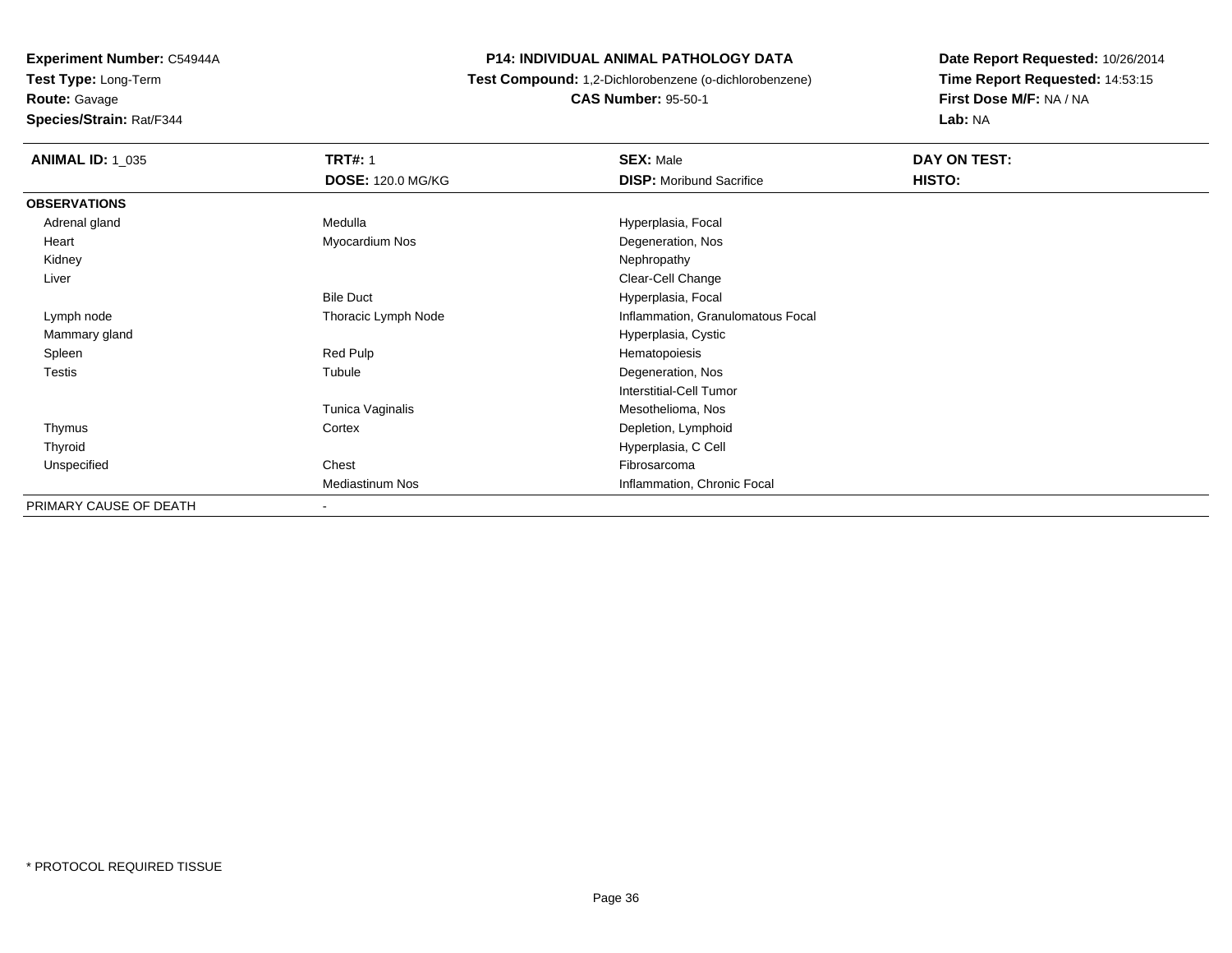| <b>Experiment Number: C54944A</b><br>Test Type: Long-Term<br><b>Route: Gavage</b><br>Species/Strain: Rat/F344 | <b>P14: INDIVIDUAL ANIMAL PATHOLOGY DATA</b><br>Test Compound: 1,2-Dichlorobenzene (o-dichlorobenzene)<br><b>CAS Number: 95-50-1</b> |                                                | Date Report Requested: 10/26/2014<br>Time Report Requested: 14:53:15<br>First Dose M/F: NA / NA<br>Lab: NA |
|---------------------------------------------------------------------------------------------------------------|--------------------------------------------------------------------------------------------------------------------------------------|------------------------------------------------|------------------------------------------------------------------------------------------------------------|
| <b>ANIMAL ID:</b> 1 036                                                                                       | <b>TRT#: 1</b><br><b>DOSE: 120.0 MG/KG</b>                                                                                           | <b>SEX: Male</b><br><b>DISP:</b> Natural Death | DAY ON TEST:<br>HISTO:                                                                                     |
| <b>OBSERVATIONS</b>                                                                                           |                                                                                                                                      |                                                |                                                                                                            |
| Lung                                                                                                          |                                                                                                                                      | Aspiration, Foreign Body                       |                                                                                                            |
|                                                                                                               |                                                                                                                                      | Perivasculitis                                 |                                                                                                            |
| PRIMARY CAUSE OF DEATH                                                                                        | $\overline{\phantom{a}}$                                                                                                             |                                                |                                                                                                            |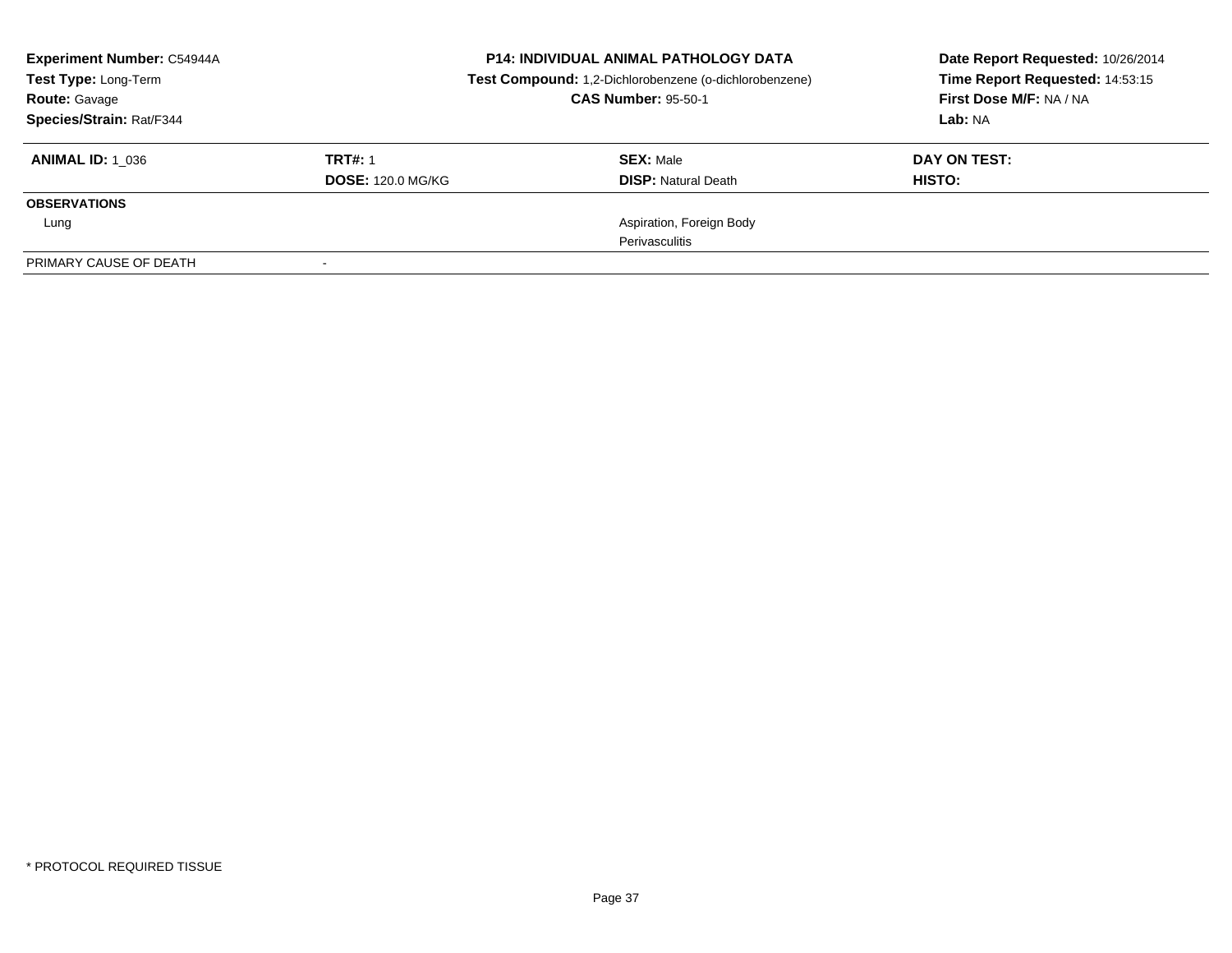**Test Type:** Long-Term**Route:** Gavage

**Species/Strain:** Rat/F344

## **P14: INDIVIDUAL ANIMAL PATHOLOGY DATA**

## **Test Compound:** 1,2-Dichlorobenzene (o-dichlorobenzene)**CAS Number:** 95-50-1

| <b>ANIMAL ID: 1_037</b> | <b>TRT#: 1</b>           | <b>SEX: Male</b>                 | DAY ON TEST: |  |
|-------------------------|--------------------------|----------------------------------|--------------|--|
|                         | <b>DOSE: 120.0 MG/KG</b> | <b>DISP:</b> Scheduled Sacrifice | HISTO:       |  |
| <b>OBSERVATIONS</b>     |                          |                                  |              |  |
| Heart                   | Myocardium Nos           | Degeneration, Nos                |              |  |
| Kidney                  |                          | Nephropathy                      |              |  |
| Liver                   | <b>Bile Duct</b>         | Hyperplasia, Focal               |              |  |
| Lung                    |                          | Aspiration, Foreign Body         |              |  |
|                         |                          | Inflammation, Acute/Chronic      |              |  |
| Mammary gland           |                          | Hyperplasia, Focal               |              |  |
| Pituitary gland         |                          | Adenoma, Nos                     |              |  |
| Testis                  | Tubule                   | Degeneration, Nos                |              |  |
|                         |                          | Interstitial-Cell Tumor          |              |  |
| Thyroid                 |                          | Hyperplasia, C Cell              |              |  |
| Trachea                 | Mucosa                   | Hyperplasia, Focal               |              |  |
| PRIMARY CAUSE OF DEATH  |                          |                                  |              |  |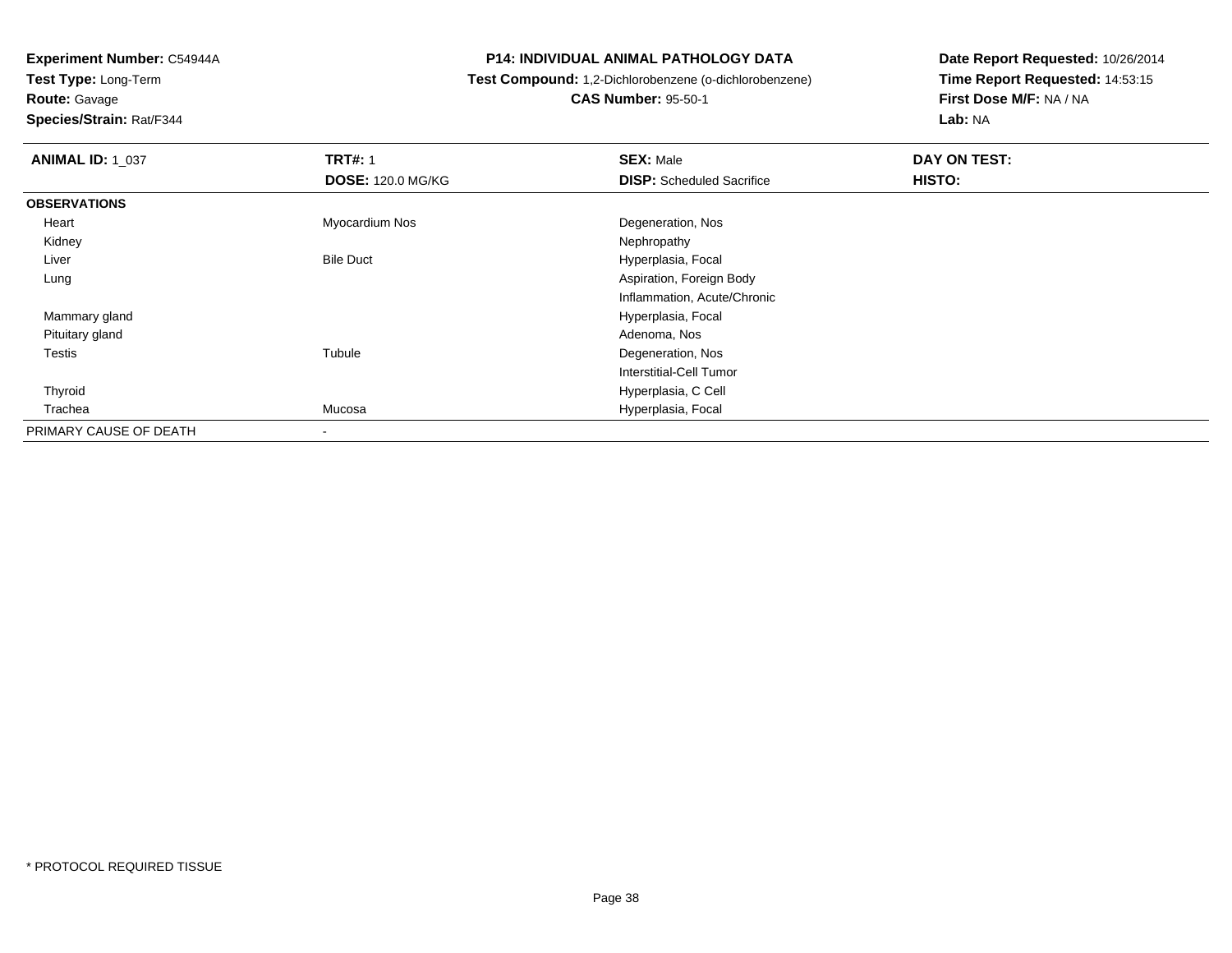| Experiment Number: C54944A<br>Test Type: Long-Term<br><b>Route: Gavage</b><br>Species/Strain: Rat/F344 |                                            | <b>P14: INDIVIDUAL ANIMAL PATHOLOGY DATA</b><br>Test Compound: 1,2-Dichlorobenzene (o-dichlorobenzene)<br><b>CAS Number: 95-50-1</b> | Date Report Requested: 10/26/2014<br>Time Report Requested: 14:53:15<br>First Dose M/F: NA / NA<br>Lab: NA |
|--------------------------------------------------------------------------------------------------------|--------------------------------------------|--------------------------------------------------------------------------------------------------------------------------------------|------------------------------------------------------------------------------------------------------------|
| <b>ANIMAL ID: 1 038</b>                                                                                | <b>TRT#: 1</b><br><b>DOSE: 120.0 MG/KG</b> | <b>SEX: Male</b><br><b>DISP:</b> Scheduled Sacrifice                                                                                 | DAY ON TEST:<br><b>HISTO:</b>                                                                              |
| <b>OBSERVATIONS</b>                                                                                    |                                            |                                                                                                                                      |                                                                                                            |
| Heart                                                                                                  | Myocardium Nos                             | Degeneration, Nos                                                                                                                    |                                                                                                            |
| Kidney                                                                                                 |                                            | Nephropathy                                                                                                                          |                                                                                                            |
| Liver                                                                                                  | <b>Bile Duct</b>                           | Hyperplasia, Focal                                                                                                                   |                                                                                                            |
| Mammary gland                                                                                          |                                            | Hyperplasia, Focal                                                                                                                   |                                                                                                            |
| Testis                                                                                                 | Tubule                                     | Degeneration, Nos                                                                                                                    |                                                                                                            |
|                                                                                                        |                                            | Interstitial-Cell Tumor                                                                                                              |                                                                                                            |
| PRIMARY CAUSE OF DEATH                                                                                 |                                            |                                                                                                                                      |                                                                                                            |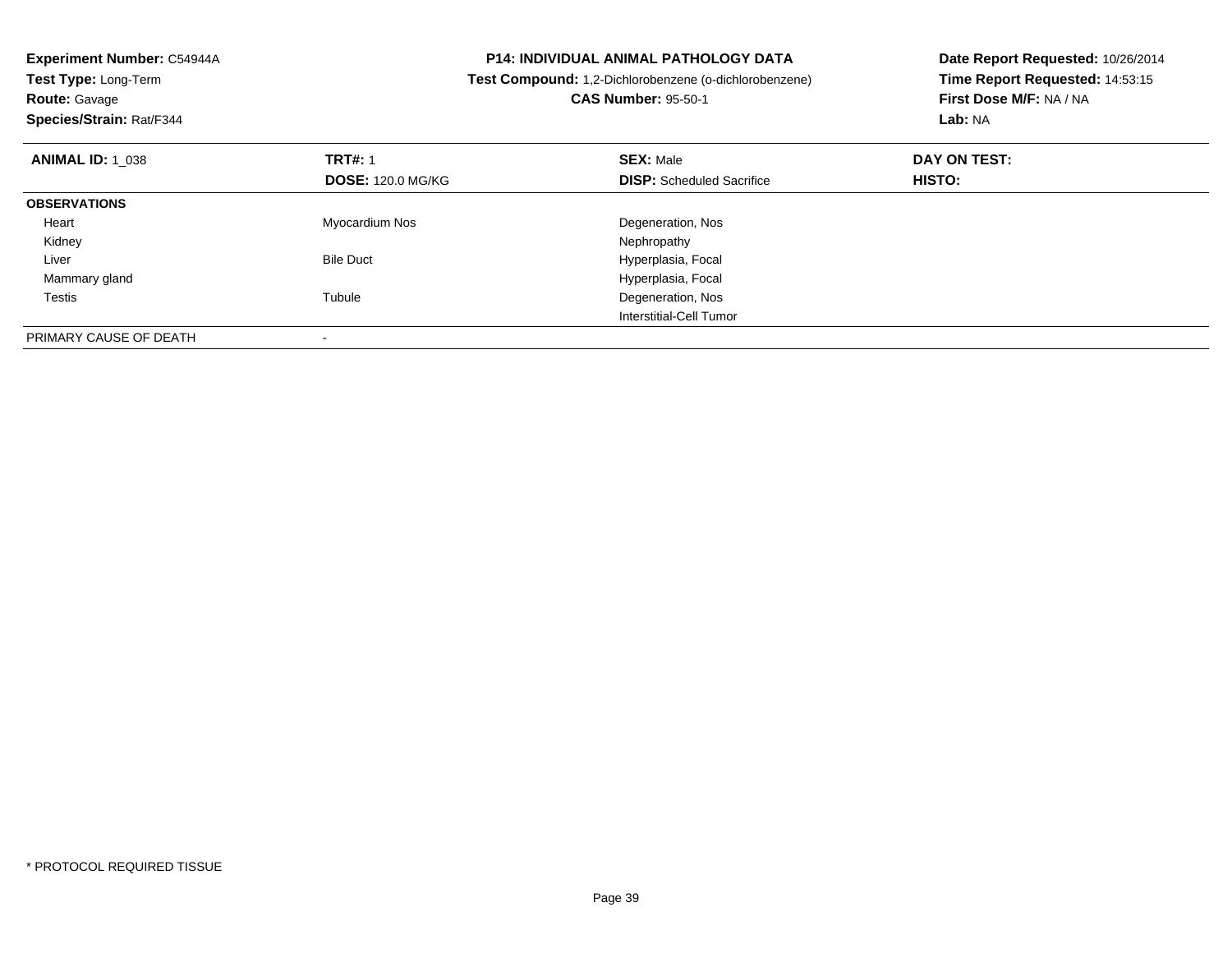**Route:** Gavage

**Species/Strain:** Rat/F344

## **P14: INDIVIDUAL ANIMAL PATHOLOGY DATA**

## **Test Compound:** 1,2-Dichlorobenzene (o-dichlorobenzene)**CAS Number:** 95-50-1

| <b>ANIMAL ID: 1 039</b> | <b>TRT#: 1</b>           | <b>SEX: Male</b>                 | DAY ON TEST: |  |
|-------------------------|--------------------------|----------------------------------|--------------|--|
|                         | <b>DOSE: 120.0 MG/KG</b> | <b>DISP:</b> Scheduled Sacrifice | HISTO:       |  |
| <b>OBSERVATIONS</b>     |                          |                                  |              |  |
| Heart                   | Myocardium Nos           | Degeneration, Nos                |              |  |
| Kidney                  |                          | Nephropathy                      |              |  |
| Liver                   |                          | Clear-Cell Change                |              |  |
|                         |                          | Cytoplasmic Change, Basophilic   |              |  |
|                         | <b>Bile Duct</b>         | Hyperplasia, Focal               |              |  |
| Lung                    |                          | Aspiration, Foreign Body         |              |  |
| Lymph node              | Mandibular Lymph Node    | Hemorrhage                       |              |  |
| <b>Testis</b>           | Tubule                   | Degeneration, Nos                |              |  |
|                         |                          | Interstitial-Cell Tumor          |              |  |
| PRIMARY CAUSE OF DEATH  | $\overline{\phantom{a}}$ |                                  |              |  |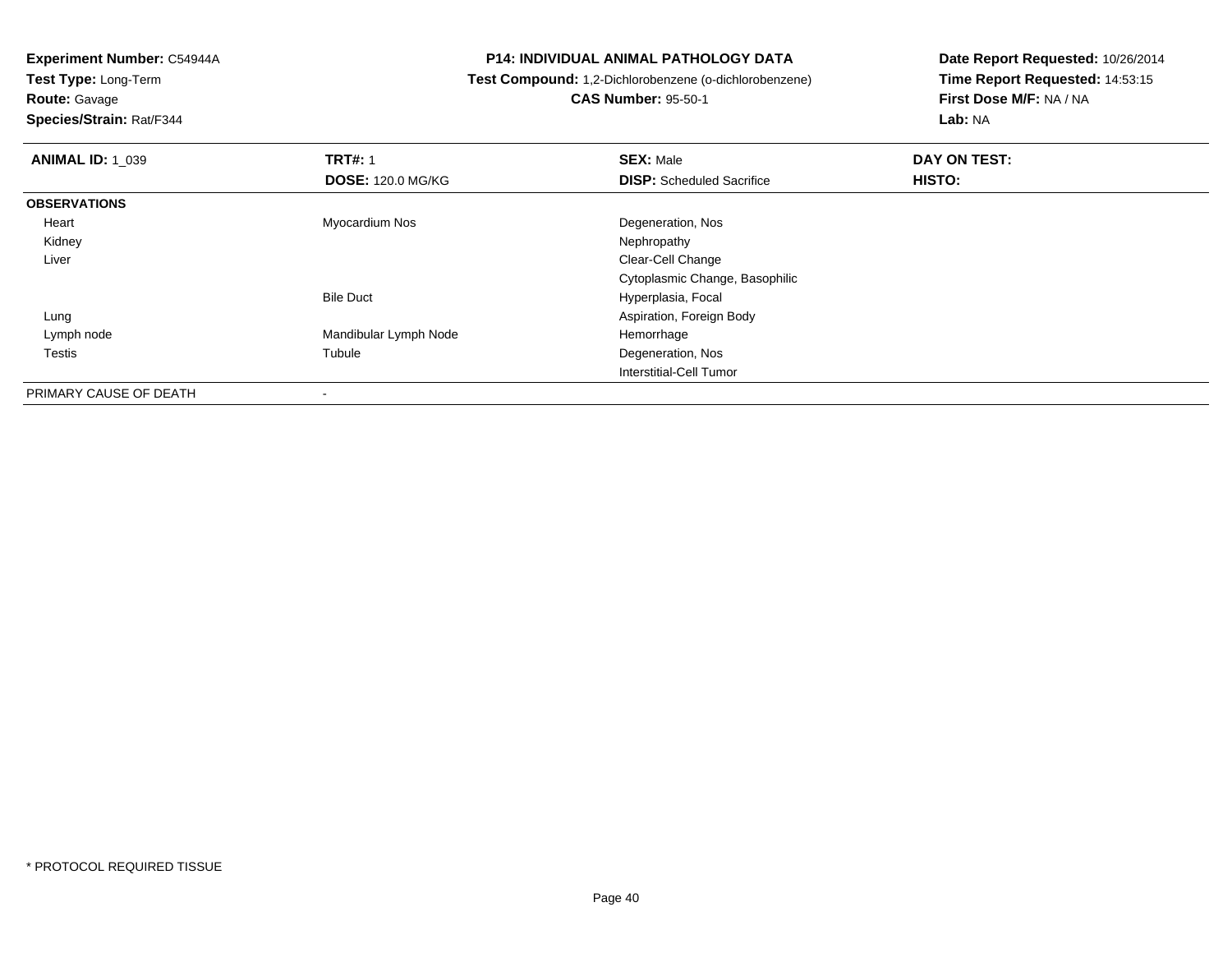| <b>Experiment Number: C54944A</b><br>Test Type: Long-Term<br><b>Route: Gavage</b><br>Species/Strain: Rat/F344 | <b>P14: INDIVIDUAL ANIMAL PATHOLOGY DATA</b><br>Test Compound: 1,2-Dichlorobenzene (o-dichlorobenzene)<br><b>CAS Number: 95-50-1</b> |                                                | Date Report Requested: 10/26/2014<br>Time Report Requested: 14:53:15<br>First Dose M/F: NA / NA<br>Lab: NA |
|---------------------------------------------------------------------------------------------------------------|--------------------------------------------------------------------------------------------------------------------------------------|------------------------------------------------|------------------------------------------------------------------------------------------------------------|
| <b>ANIMAL ID: 1 040</b>                                                                                       | <b>TRT#: 1</b><br><b>DOSE: 120.0 MG/KG</b>                                                                                           | <b>SEX: Male</b><br><b>DISP: Natural Death</b> | DAY ON TEST:<br>HISTO:                                                                                     |
| <b>OBSERVATIONS</b>                                                                                           |                                                                                                                                      |                                                |                                                                                                            |
| Lung                                                                                                          |                                                                                                                                      | Aspiration, Foreign Body                       |                                                                                                            |
| Thymus                                                                                                        | Hemorrhage                                                                                                                           |                                                |                                                                                                            |
| PRIMARY CAUSE OF DEATH                                                                                        |                                                                                                                                      |                                                |                                                                                                            |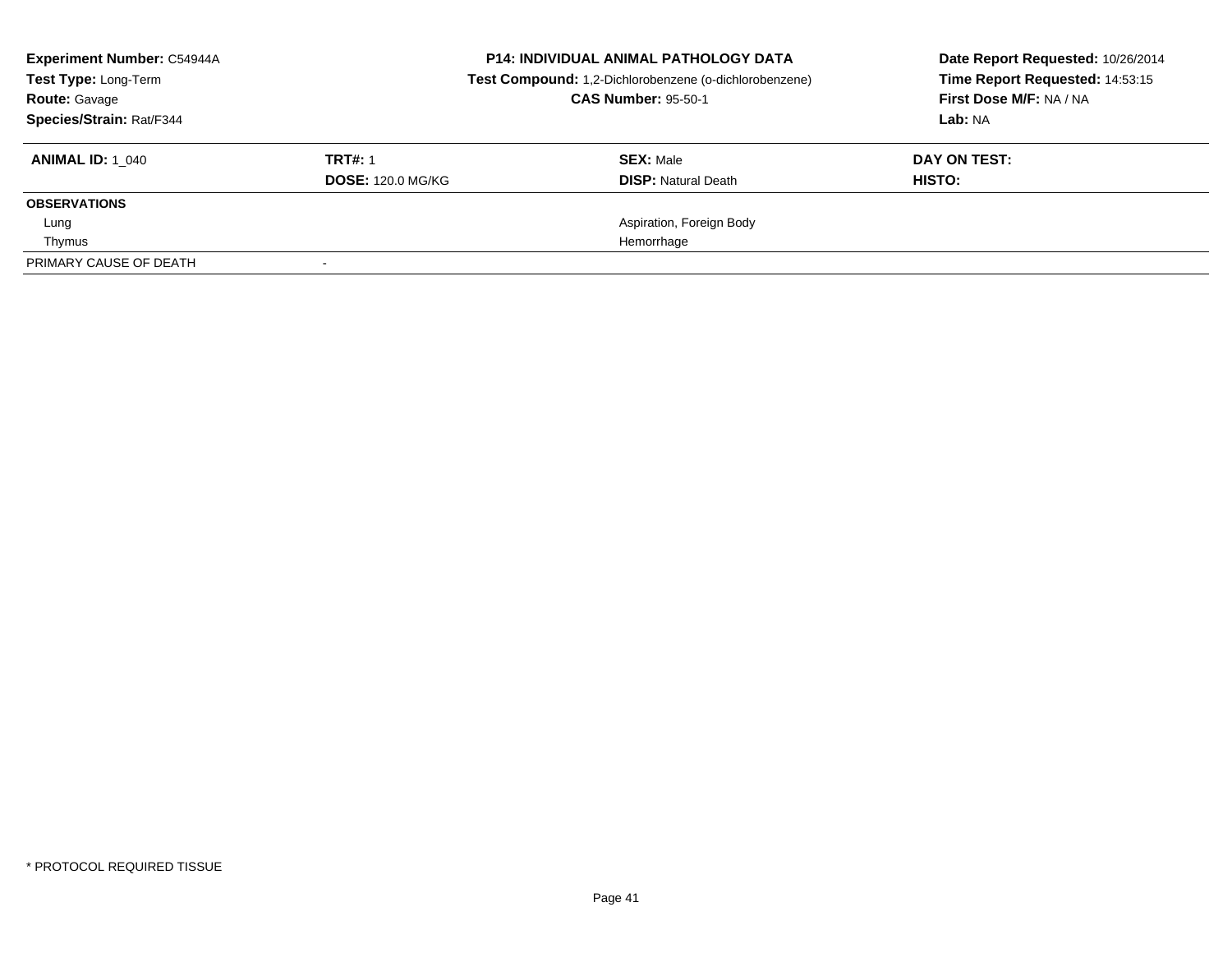| Experiment Number: C54944A<br>Test Type: Long-Term<br><b>Route: Gavage</b><br>Species/Strain: Rat/F344 |                          | <b>P14: INDIVIDUAL ANIMAL PATHOLOGY DATA</b><br>Date Report Requested: 10/26/2014<br>Time Report Requested: 14:53:15<br>Test Compound: 1,2-Dichlorobenzene (o-dichlorobenzene)<br><b>CAS Number: 95-50-1</b><br>First Dose M/F: NA / NA<br>Lab: NA |              |
|--------------------------------------------------------------------------------------------------------|--------------------------|----------------------------------------------------------------------------------------------------------------------------------------------------------------------------------------------------------------------------------------------------|--------------|
| <b>ANIMAL ID: 1 041</b>                                                                                | <b>TRT#: 1</b>           | <b>SEX: Male</b>                                                                                                                                                                                                                                   | DAY ON TEST: |
|                                                                                                        | <b>DOSE: 120.0 MG/KG</b> | <b>DISP:</b> Accidently Killed                                                                                                                                                                                                                     | HISTO:       |
| <b>OBSERVATIONS</b>                                                                                    |                          |                                                                                                                                                                                                                                                    |              |
| Heart                                                                                                  | Myocardium Nos           | Degeneration, Nos                                                                                                                                                                                                                                  |              |
| Kidney                                                                                                 |                          | Nephropathy                                                                                                                                                                                                                                        |              |
| Lung                                                                                                   | Alveoli                  | Congestion, Nos                                                                                                                                                                                                                                    |              |
| Pituitary gland                                                                                        | <b>Pituitary Cell</b>    | Hyperplasia, Focal                                                                                                                                                                                                                                 |              |
| Testis                                                                                                 |                          | Interstitial-Cell Tumor                                                                                                                                                                                                                            |              |
| PRIMARY CAUSE OF DEATH                                                                                 |                          |                                                                                                                                                                                                                                                    |              |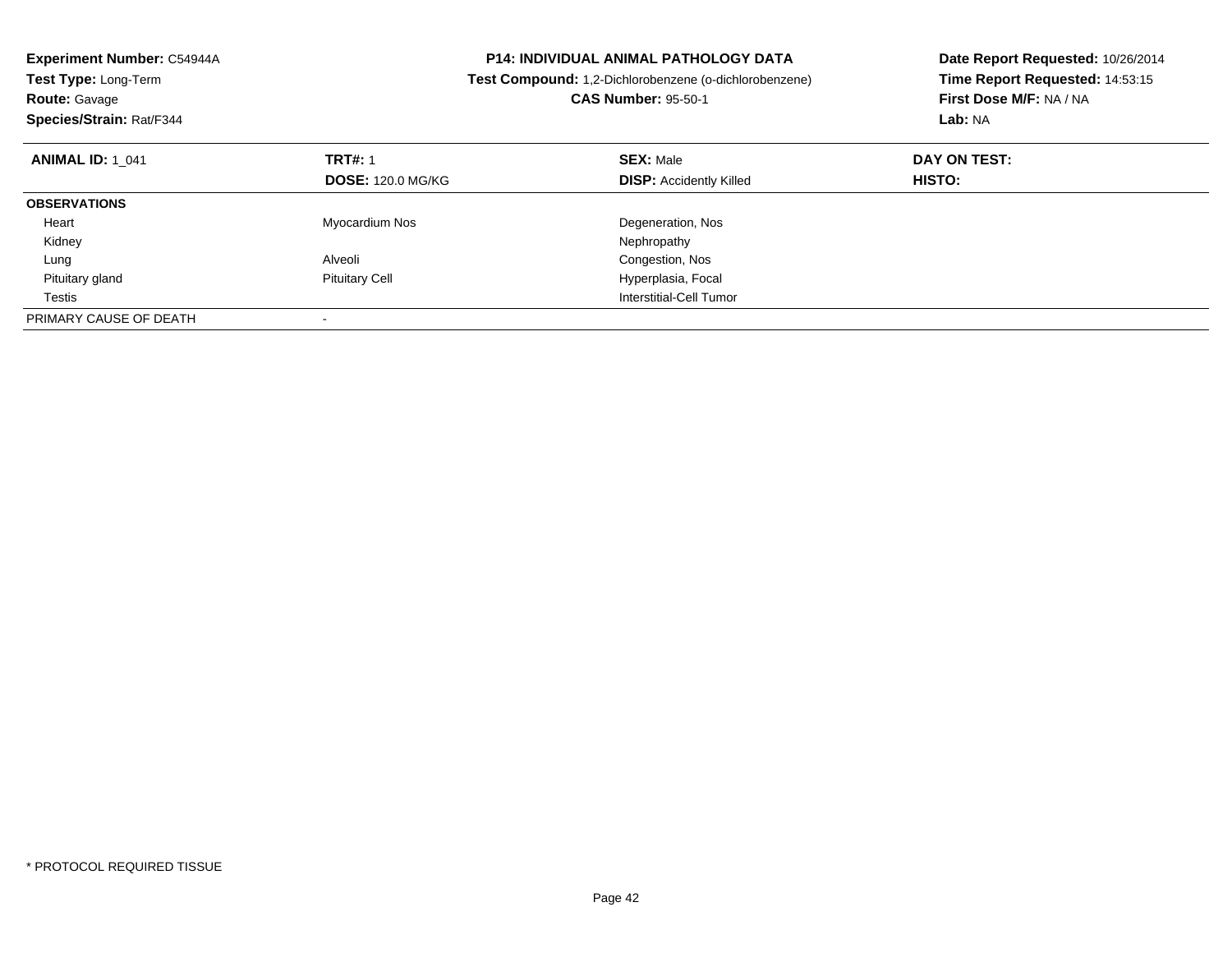**Route:** Gavage

**Species/Strain:** Rat/F344

## **P14: INDIVIDUAL ANIMAL PATHOLOGY DATA**

## **Test Compound:** 1,2-Dichlorobenzene (o-dichlorobenzene)**CAS Number:** 95-50-1

| <b>ANIMAL ID: 1_042</b> | <b>TRT#: 1</b><br><b>DOSE: 120.0 MG/KG</b> | <b>SEX: Male</b><br><b>DISP:</b> Scheduled Sacrifice | DAY ON TEST:<br>HISTO: |  |
|-------------------------|--------------------------------------------|------------------------------------------------------|------------------------|--|
| <b>OBSERVATIONS</b>     |                                            |                                                      |                        |  |
| Heart                   | Myocardium Nos                             | Degeneration, Nos                                    |                        |  |
| Kidney                  |                                            | Nephropathy                                          |                        |  |
| Liver                   | <b>Bile Duct</b>                           | Hyperplasia, Focal                                   |                        |  |
| Lung                    |                                            | Aspiration, Foreign Body                             |                        |  |
|                         |                                            | Inflammation, Acute/Chronic                          |                        |  |
| <b>Testis</b>           | Tubule                                     | Degeneration, Nos                                    |                        |  |
|                         |                                            | Interstitial-Cell Tumor                              |                        |  |
| Unspecified             | Abdomen                                    | Hemangioma                                           |                        |  |
| PRIMARY CAUSE OF DEATH  |                                            |                                                      |                        |  |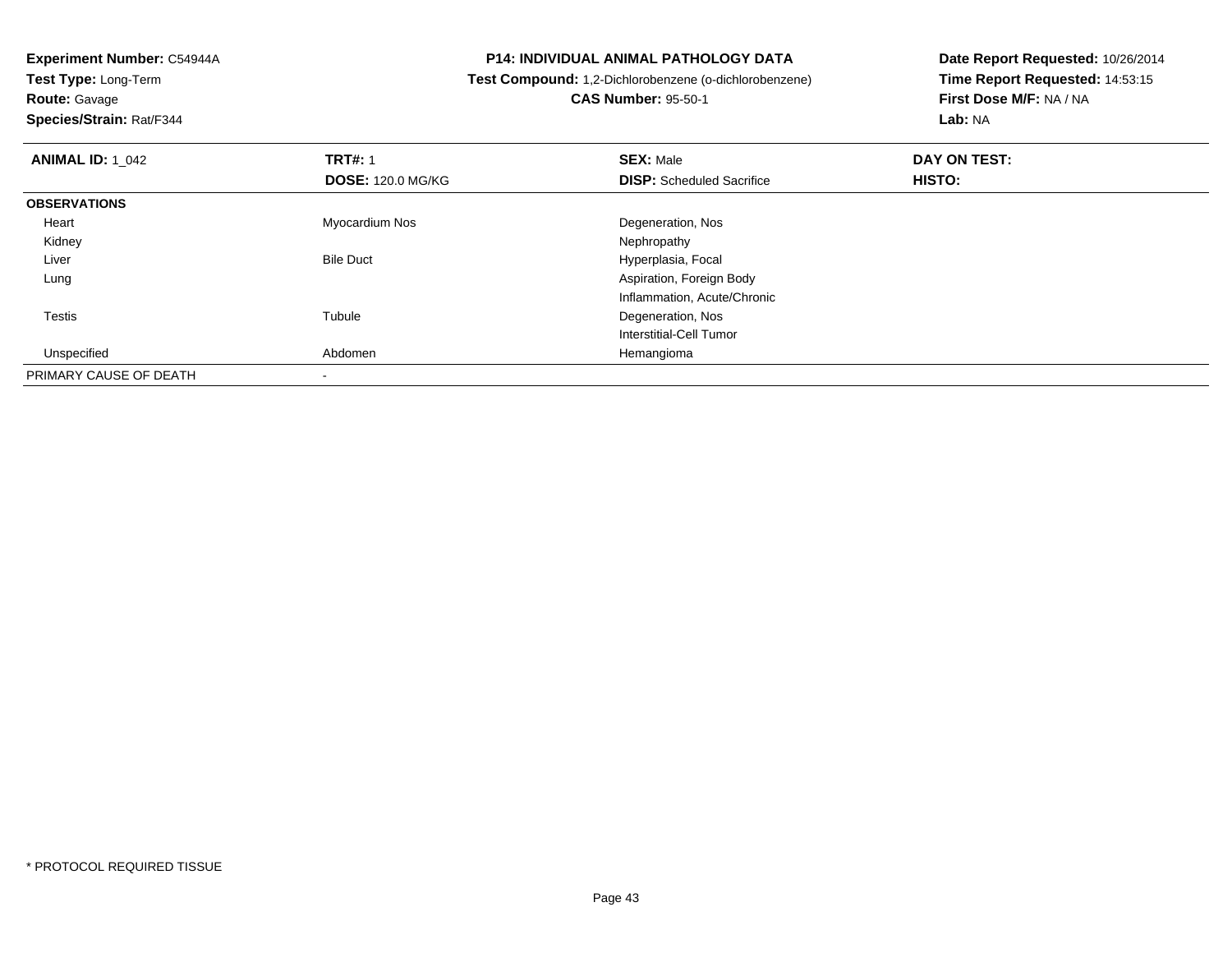**Experiment Number:** C54944A**Test Type:** Long-Term**Route:** Gavage

**Species/Strain:** Rat/F344

## **P14: INDIVIDUAL ANIMAL PATHOLOGY DATA**

# **Test Compound:** 1,2-Dichlorobenzene (o-dichlorobenzene)

**CAS Number:** 95-50-1

| <b>ANIMAL ID: 1 043</b> | <b>TRT#: 1</b>           | <b>SEX: Male</b>                 | DAY ON TEST: |  |
|-------------------------|--------------------------|----------------------------------|--------------|--|
|                         | <b>DOSE: 120.0 MG/KG</b> | <b>DISP:</b> Scheduled Sacrifice | HISTO:       |  |
| <b>OBSERVATIONS</b>     |                          |                                  |              |  |
| Heart                   | Myocardium Nos           | Degeneration, Nos                |              |  |
| Kidney                  |                          | Nephropathy                      |              |  |
| Liver                   | <b>Bile Duct</b>         | Hyperplasia, Focal               |              |  |
| Lung                    |                          | Aspiration, Foreign Body         |              |  |
|                         |                          | Inflammation, Acute/Chronic      |              |  |
| Pancreas                | Acinus                   | Atrophy, Focal                   |              |  |
| Prostate                |                          | Inflammation, Acute/Chronic      |              |  |
| Testis                  | Tubule                   | Degeneration, Nos                |              |  |
|                         |                          | Interstitial-Cell Tumor          |              |  |
| Thymus                  | Cortex                   | Depletion, Lymphoid              |              |  |
| PRIMARY CAUSE OF DEATH  |                          |                                  |              |  |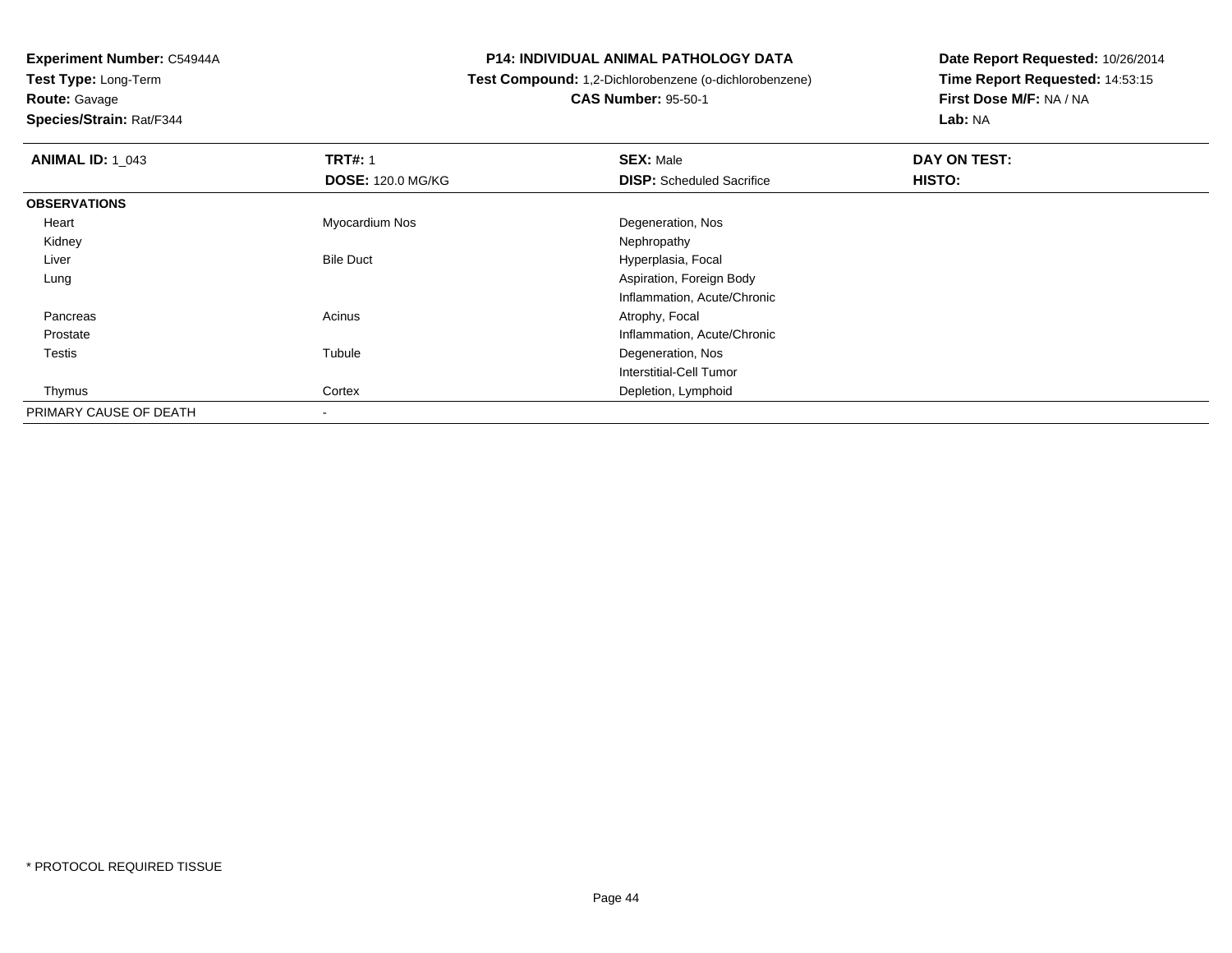**Route:** Gavage

**Species/Strain:** Rat/F344

## **P14: INDIVIDUAL ANIMAL PATHOLOGY DATA**

## **Test Compound:** 1,2-Dichlorobenzene (o-dichlorobenzene)**CAS Number:** 95-50-1

| <b>ANIMAL ID: 1 044</b> | <b>TRT#: 1</b>           | <b>SEX: Male</b>                | DAY ON TEST: |
|-------------------------|--------------------------|---------------------------------|--------------|
|                         | <b>DOSE: 120.0 MG/KG</b> | <b>DISP:</b> Moribund Sacrifice | HISTO:       |
| <b>OBSERVATIONS</b>     |                          |                                 |              |
| Adrenal gland           | Medulla                  | Hyperplasia, Focal              |              |
| Bone marrow             |                          | Hyperplasia, Granulocytic       |              |
| Kidney                  |                          | Nephropathy                     |              |
| Liver                   | <b>Bile Duct</b>         | Hyperplasia, Focal              |              |
| Lung                    |                          | Aspiration, Foreign Body        |              |
|                         |                          | Inflammation, Acute/Chronic     |              |
| Lymph node              | Mandibular Lymph Node    | Inflammation, Active Chronic    |              |
| Mammary gland           |                          | Dilatation, Nos                 |              |
| Spleen                  | Red Pulp                 | Hematopoiesis                   |              |
| Testis                  |                          | Interstitial-Cell Tumor         |              |
| Thymus                  | Cortex                   | Depletion, Lymphoid             |              |
| Unspecified             | Face                     | Inflammation, Active Chronic    |              |
| Zymbal gland            |                          | Squamous Cell Carcinoma         |              |
| PRIMARY CAUSE OF DEATH  | $\overline{\phantom{a}}$ |                                 |              |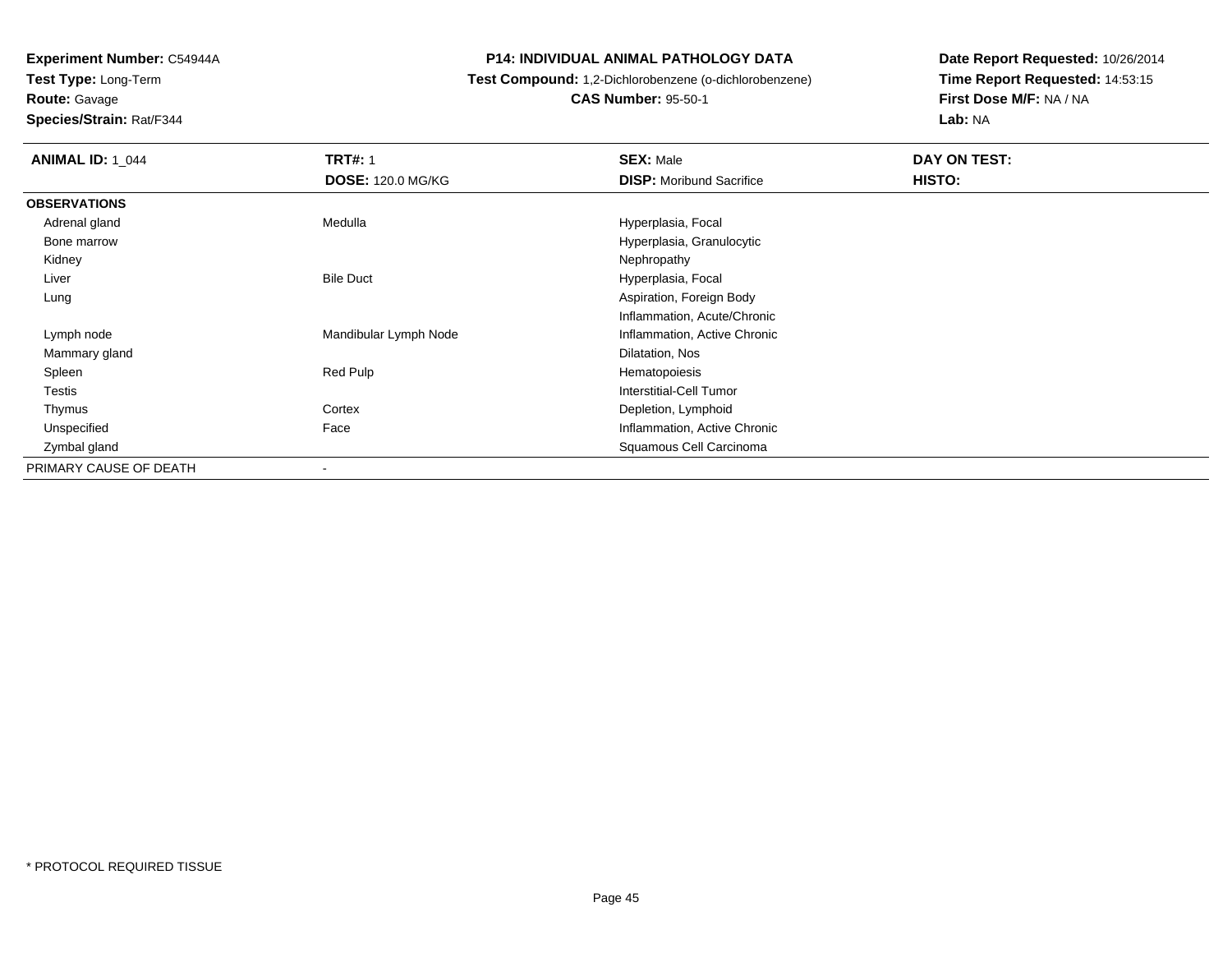**Experiment Number:** C54944A**Test Type:** Long-Term**Route:** Gavage

## **Species/Strain:** Rat/F344

## **P14: INDIVIDUAL ANIMAL PATHOLOGY DATA**

 **Test Compound:** 1,2-Dichlorobenzene (o-dichlorobenzene)**CAS Number:** 95-50-1

| <b>ANIMAL ID: 1 045</b> | <b>TRT#: 1</b>           | <b>SEX: Male</b>                  | DAY ON TEST: |
|-------------------------|--------------------------|-----------------------------------|--------------|
|                         | <b>DOSE: 120.0 MG/KG</b> | <b>DISP:</b> Scheduled Sacrifice  | HISTO:       |
| <b>OBSERVATIONS</b>     |                          |                                   |              |
| Heart                   | Myocardium Nos           | Degeneration, Nos                 |              |
| Kidney                  |                          | Nephropathy                       |              |
| Liver                   | <b>Bile Duct</b>         | Hyperplasia, Focal                |              |
| Lung                    |                          | Hyperplasia, Alveolar Epithelium  |              |
| Lymph node              | Thoracic Lymph Node      | Inflammation, Granulomatous Focal |              |
| Mammary gland           |                          | Hyperplasia, Focal                |              |
| Pancreas                | Acinus                   | Atrophy, Focal                    |              |
| Testis                  | Tubule                   | Degeneration, Nos                 |              |
|                         |                          | Interstitial-Cell Tumor           |              |
| Thymus                  | Cortex                   | Depletion, Lymphoid               |              |
| Thyroid                 |                          | Hyperplasia, C Cell               |              |
| PRIMARY CAUSE OF DEATH  | $\blacksquare$           |                                   |              |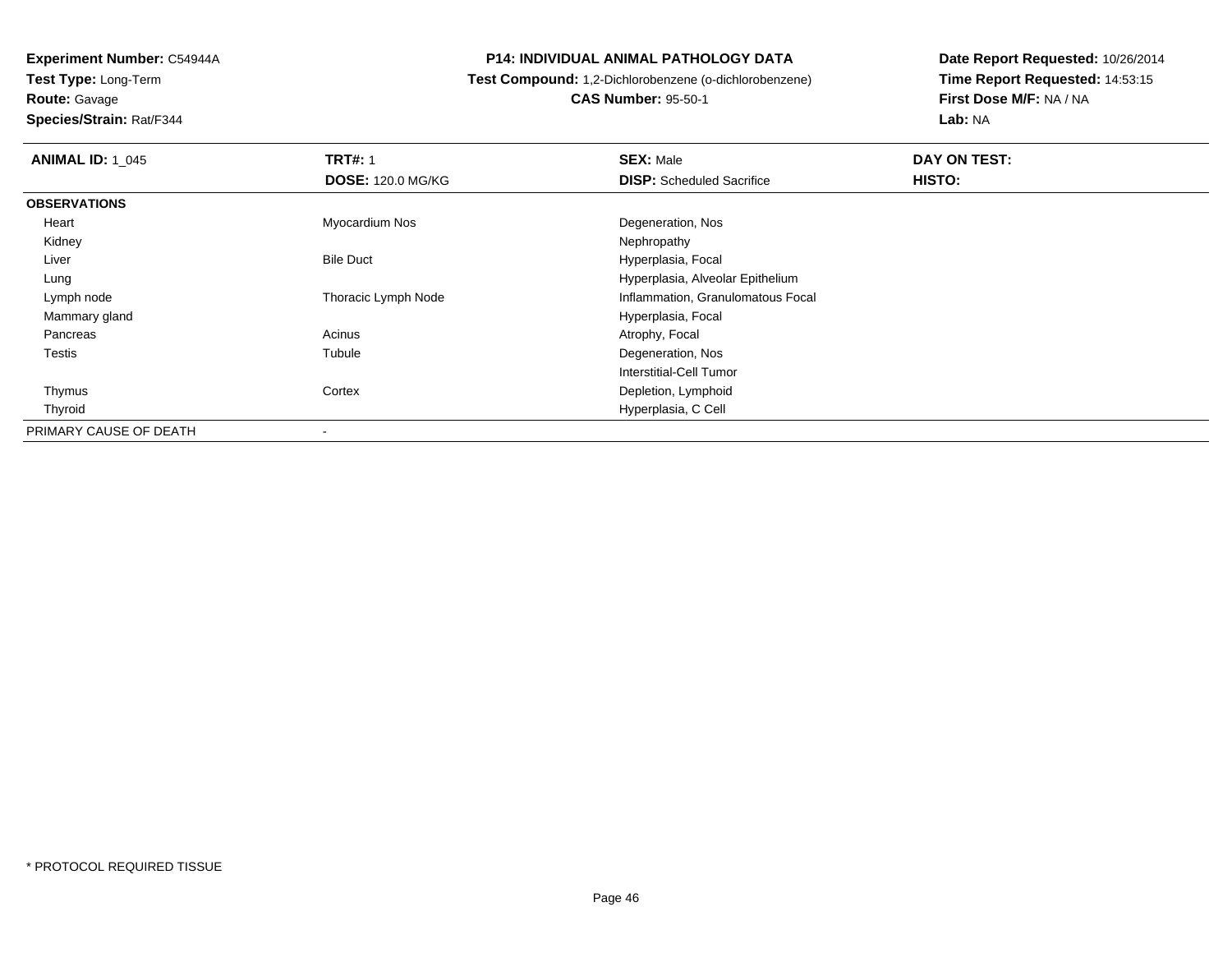| <b>Experiment Number: C54944A</b><br><b>Test Type: Long-Term</b><br><b>Route: Gavage</b> |                          | <b>P14: INDIVIDUAL ANIMAL PATHOLOGY DATA</b><br>Test Compound: 1,2-Dichlorobenzene (o-dichlorobenzene)<br><b>CAS Number: 95-50-1</b> | Date Report Requested: 10/26/2014<br>Time Report Requested: 14:53:15<br>First Dose M/F: NA / NA |
|------------------------------------------------------------------------------------------|--------------------------|--------------------------------------------------------------------------------------------------------------------------------------|-------------------------------------------------------------------------------------------------|
| Species/Strain: Rat/F344                                                                 |                          |                                                                                                                                      | Lab: NA                                                                                         |
| <b>ANIMAL ID:</b> 1 046                                                                  | <b>TRT#: 1</b>           | <b>SEX: Male</b>                                                                                                                     | DAY ON TEST:                                                                                    |
|                                                                                          | <b>DOSE: 120.0 MG/KG</b> | <b>DISP:</b> Natural Death                                                                                                           | HISTO:                                                                                          |
| <b>OBSERVATIONS</b>                                                                      |                          |                                                                                                                                      |                                                                                                 |
| Lung                                                                                     |                          | Aspiration, Foreign Body                                                                                                             |                                                                                                 |
| Mammary gland                                                                            |                          | Hyperplasia, Focal                                                                                                                   |                                                                                                 |
| PRIMARY CAUSE OF DEATH                                                                   |                          |                                                                                                                                      |                                                                                                 |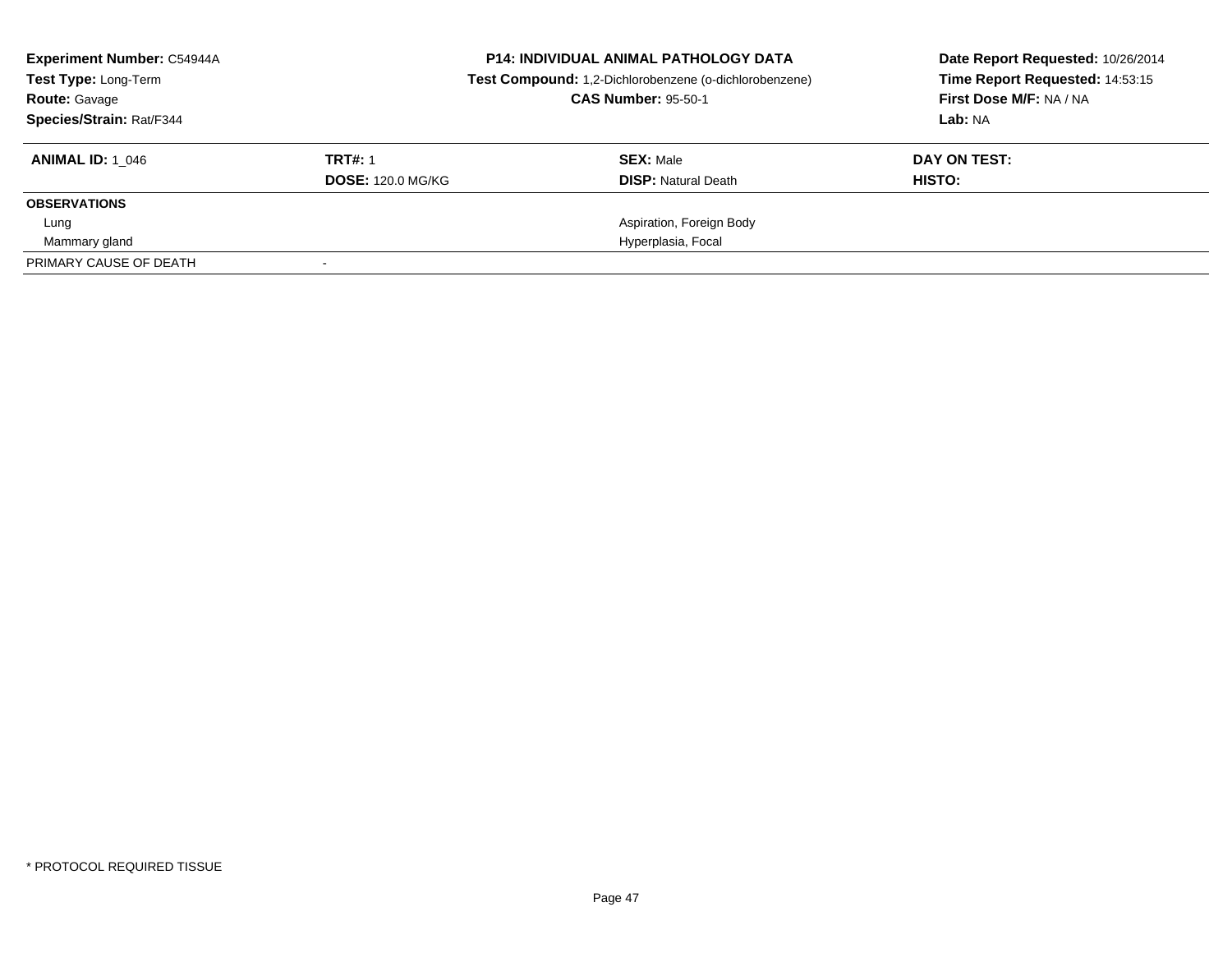| <b>Experiment Number: C54944A</b><br><b>Test Type: Long-Term</b><br><b>Route: Gavage</b><br>Species/Strain: Rat/F344 |                                   | <b>P14: INDIVIDUAL ANIMAL PATHOLOGY DATA</b><br>Test Compound: 1,2-Dichlorobenzene (o-dichlorobenzene)<br><b>CAS Number: 95-50-1</b> | Date Report Requested: 10/26/2014<br>Time Report Requested: 14:53:15<br>First Dose M/F: NA / NA<br>Lab: NA |
|----------------------------------------------------------------------------------------------------------------------|-----------------------------------|--------------------------------------------------------------------------------------------------------------------------------------|------------------------------------------------------------------------------------------------------------|
| <b>ANIMAL ID: 1 047</b>                                                                                              | <b>TRT#: 1</b>                    | <b>SEX: Male</b>                                                                                                                     | DAY ON TEST:                                                                                               |
|                                                                                                                      | <b>DOSE: 120.0 MG/KG</b>          | <b>DISP:</b> Natural Death                                                                                                           | HISTO:                                                                                                     |
| <b>OBSERVATIONS</b>                                                                                                  |                                   |                                                                                                                                      |                                                                                                            |
| Esophagus                                                                                                            | Periesophageal Tissue             | Foreign Material, Nos                                                                                                                |                                                                                                            |
|                                                                                                                      |                                   | Foreign Material, Nos                                                                                                                |                                                                                                            |
|                                                                                                                      | Periesophageal Tissue             | Necrosis, Focal                                                                                                                      |                                                                                                            |
|                                                                                                                      |                                   | Necrosis, Focal                                                                                                                      |                                                                                                            |
| Kidney                                                                                                               | Tubule                            | Regeneration, Nos                                                                                                                    |                                                                                                            |
| Lung                                                                                                                 | Inflammation, Granulomatous Focal |                                                                                                                                      |                                                                                                            |
| PRIMARY CAUSE OF DEATH                                                                                               |                                   |                                                                                                                                      |                                                                                                            |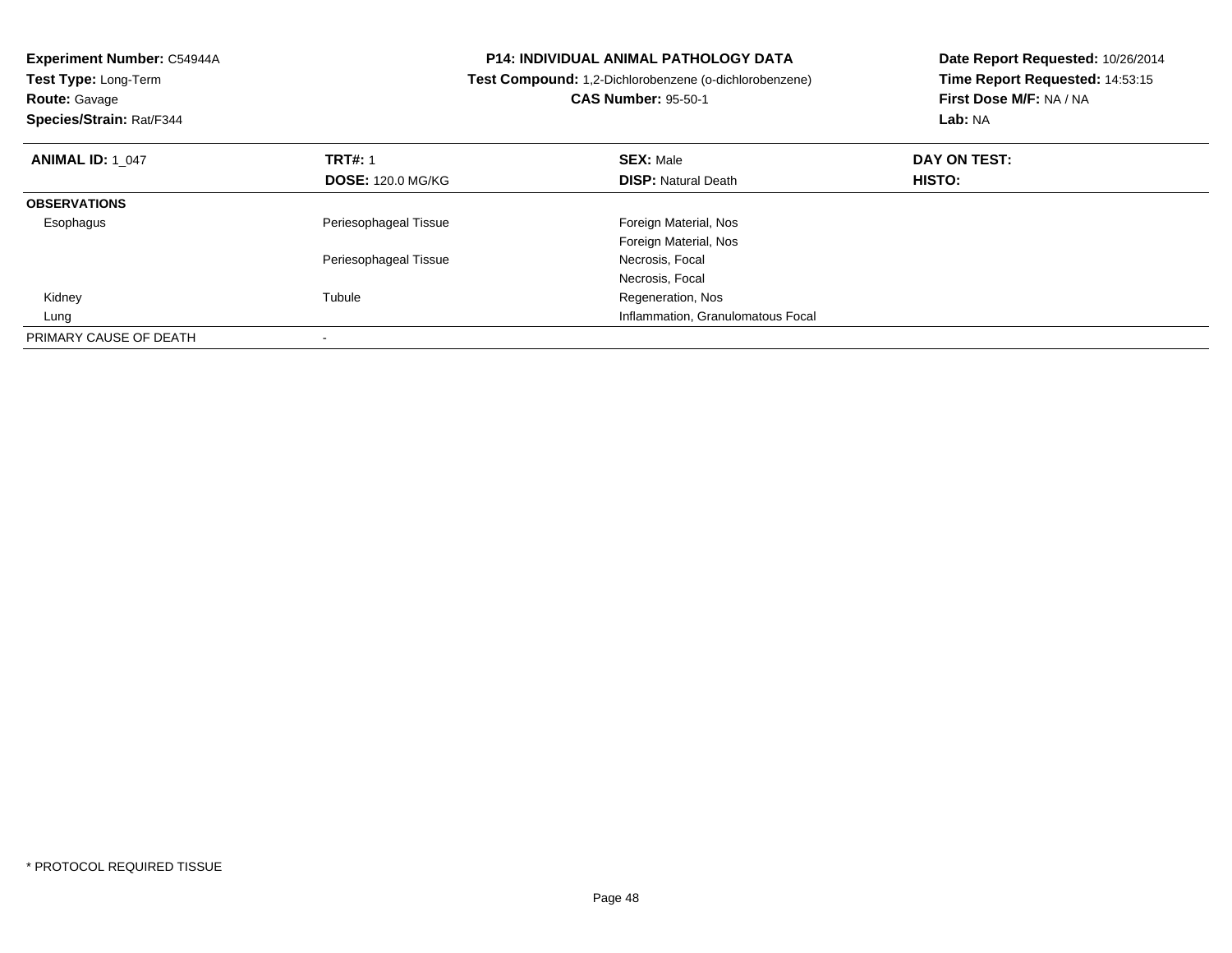| <b>Experiment Number: C54944A</b><br>Test Type: Long-Term<br><b>Route: Gavage</b><br><b>Species/Strain: Rat/F344</b> |                          | <b>P14: INDIVIDUAL ANIMAL PATHOLOGY DATA</b><br><b>Test Compound:</b> 1,2-Dichlorobenzene (o-dichlorobenzene)<br><b>CAS Number: 95-50-1</b> | Date Report Requested: 10/26/2014<br>Time Report Requested: 14:53:15<br>First Dose M/F: NA / NA<br>Lab: NA |
|----------------------------------------------------------------------------------------------------------------------|--------------------------|---------------------------------------------------------------------------------------------------------------------------------------------|------------------------------------------------------------------------------------------------------------|
| <b>ANIMAL ID: 1 048</b>                                                                                              | <b>TRT#: 1</b>           | <b>SEX: Male</b>                                                                                                                            | DAY ON TEST:                                                                                               |
|                                                                                                                      | <b>DOSE: 120.0 MG/KG</b> | <b>DISP:</b> Natural Death                                                                                                                  | HISTO:                                                                                                     |
| <b>OBSERVATIONS</b>                                                                                                  |                          |                                                                                                                                             |                                                                                                            |
| Heart                                                                                                                | Myocardium Nos           | Degeneration, Nos                                                                                                                           |                                                                                                            |
| Kidney                                                                                                               |                          | Nephropathy                                                                                                                                 |                                                                                                            |
| Lung                                                                                                                 |                          | Aspiration, Foreign Body                                                                                                                    |                                                                                                            |
| Testis                                                                                                               | Tubule                   | Degeneration, Nos                                                                                                                           |                                                                                                            |
|                                                                                                                      |                          | Interstitial-Cell Tumor                                                                                                                     |                                                                                                            |
| PRIMARY CAUSE OF DEATH                                                                                               |                          |                                                                                                                                             |                                                                                                            |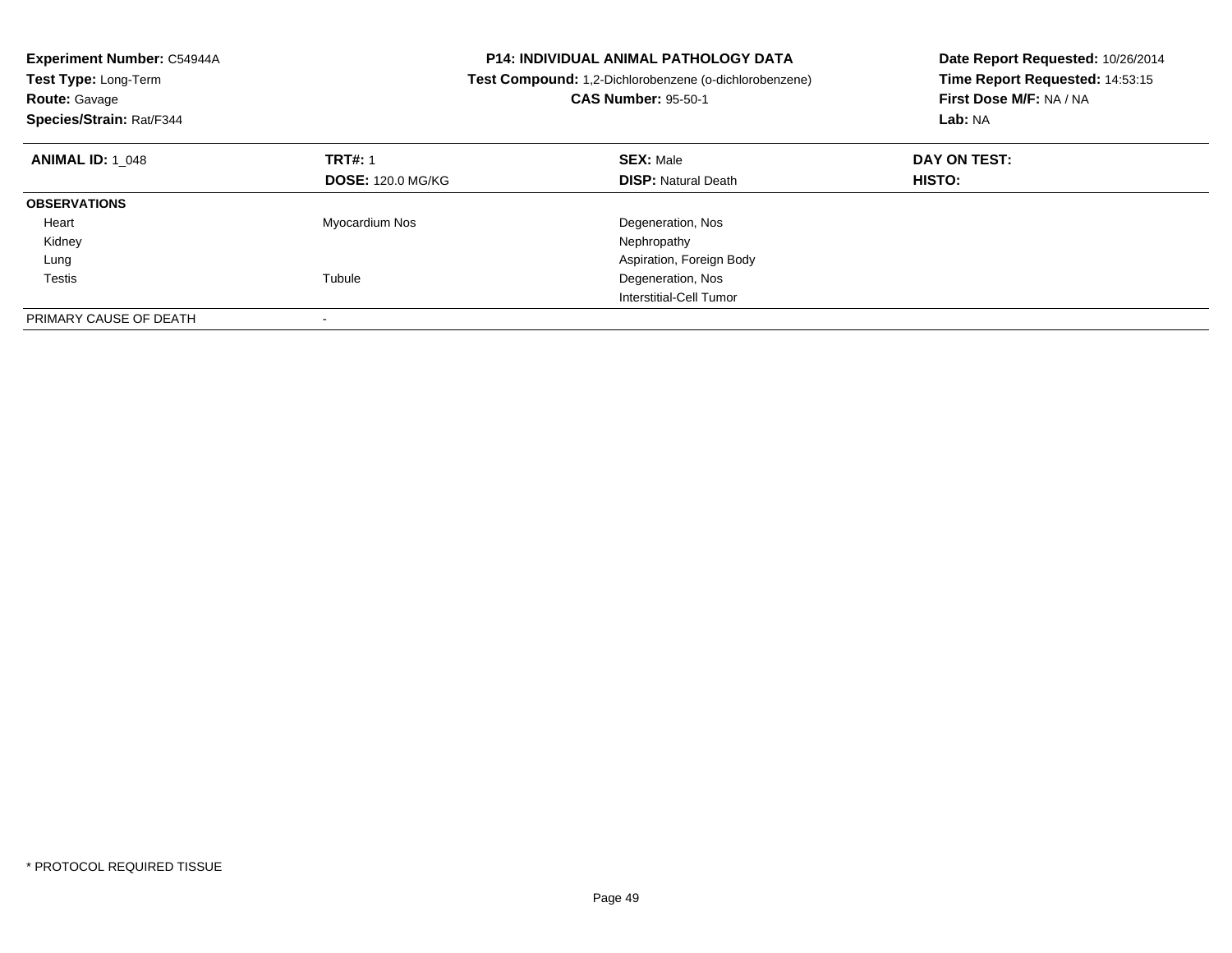**Test Type:** Long-Term

**Route:** Gavage

**Species/Strain:** Rat/F344

## **P14: INDIVIDUAL ANIMAL PATHOLOGY DATA**

# **Test Compound:** 1,2-Dichlorobenzene (o-dichlorobenzene)

**CAS Number:** 95-50-1

| <b>ANIMAL ID: 1 049</b> | <b>TRT#: 1</b>           | <b>SEX: Male</b>                  | DAY ON TEST: |  |
|-------------------------|--------------------------|-----------------------------------|--------------|--|
|                         | <b>DOSE: 120.0 MG/KG</b> | <b>DISP:</b> Moribund Sacrifice   | HISTO:       |  |
| <b>OBSERVATIONS</b>     |                          |                                   |              |  |
| Adrenal gland           |                          | Hematopoiesis                     |              |  |
| Heart                   | Myocardium Nos           | Degeneration, Nos                 |              |  |
| Kidney                  |                          | Nephropathy                       |              |  |
| Liver                   | <b>Bile Duct</b>         | Hyperplasia, Focal                |              |  |
|                         |                          | Inflammation, Granulomatous Focal |              |  |
| Lung                    |                          | Alveolar/Bronchiolar Carcinoma    |              |  |
| Mammary gland           |                          | Hyperplasia, Cystic               |              |  |
| Pancreas                | Acinus                   | Atrophy, Focal                    |              |  |
| Skin                    |                          | Squamous Cell Papilloma           |              |  |
| Spleen                  | Red Pulp                 | Hematopoiesis                     |              |  |
| Testis                  | Tubule                   | Degeneration, Nos                 |              |  |
|                         |                          | Hyperplasia, Interstitial Cell    |              |  |
|                         |                          | Interstitial-Cell Tumor           |              |  |
| Thymus                  | Cortex                   | Depletion, Lymphoid               |              |  |
| PRIMARY CAUSE OF DEATH  | $\overline{\phantom{0}}$ |                                   |              |  |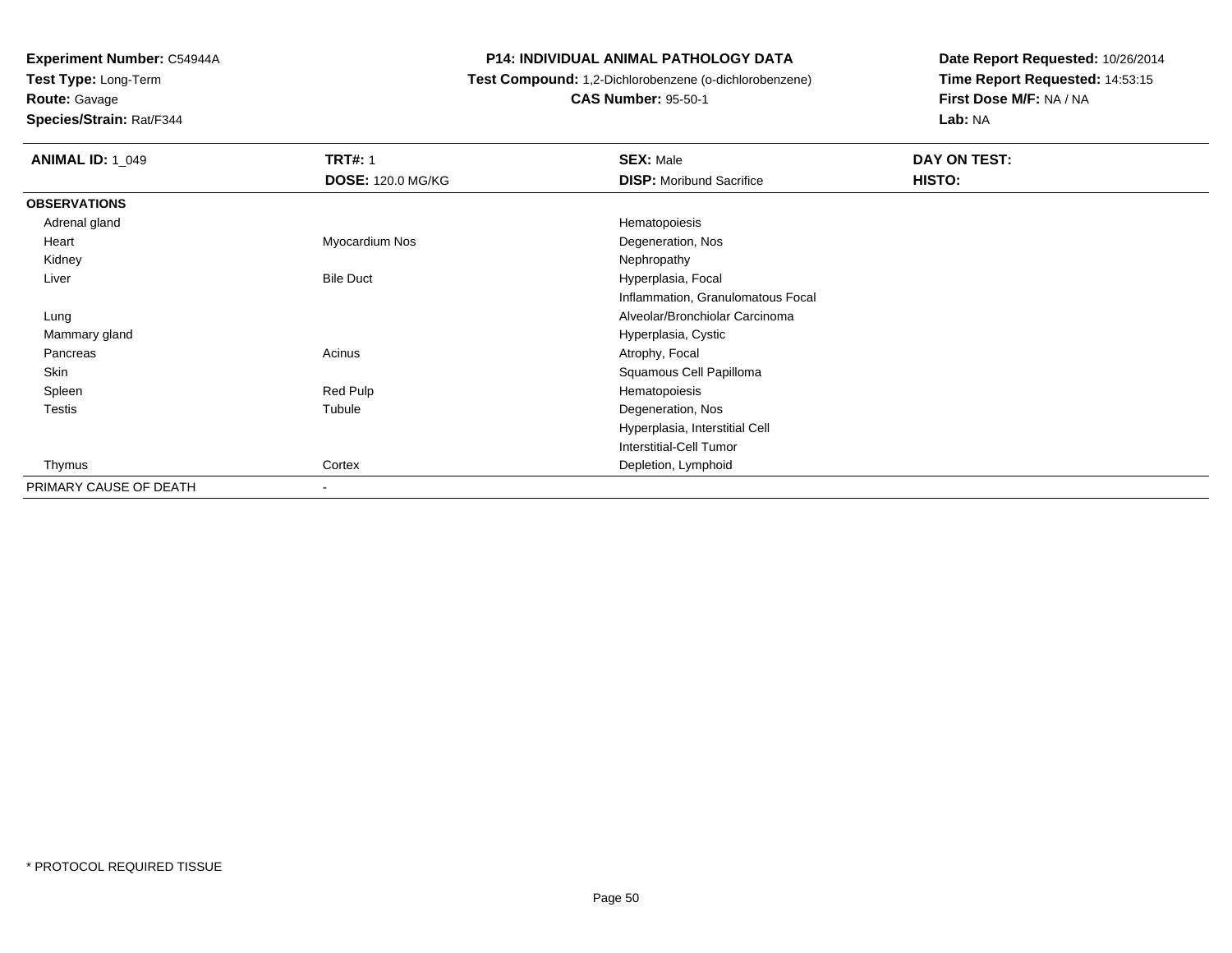| <b>Experiment Number: C54944A</b><br>Test Type: Long-Term<br><b>Route: Gavage</b><br>Species/Strain: Rat/F344 |                                            | <b>P14: INDIVIDUAL ANIMAL PATHOLOGY DATA</b><br>Test Compound: 1,2-Dichlorobenzene (o-dichlorobenzene)<br><b>CAS Number: 95-50-1</b> | Date Report Requested: 10/26/2014<br>Time Report Requested: 14:53:15<br>First Dose M/F: NA / NA<br>Lab: NA |
|---------------------------------------------------------------------------------------------------------------|--------------------------------------------|--------------------------------------------------------------------------------------------------------------------------------------|------------------------------------------------------------------------------------------------------------|
| <b>ANIMAL ID: 1 050</b>                                                                                       | <b>TRT#: 1</b><br><b>DOSE: 120.0 MG/KG</b> | <b>SEX: Male</b><br><b>DISP: Natural Death</b>                                                                                       | DAY ON TEST:<br>HISTO:                                                                                     |
| <b>OBSERVATIONS</b>                                                                                           |                                            |                                                                                                                                      |                                                                                                            |
| Lung                                                                                                          |                                            | Aspiration, Foreign Body                                                                                                             |                                                                                                            |
| Thymus                                                                                                        |                                            | Hemorrhage                                                                                                                           |                                                                                                            |
| PRIMARY CAUSE OF DEATH                                                                                        |                                            |                                                                                                                                      |                                                                                                            |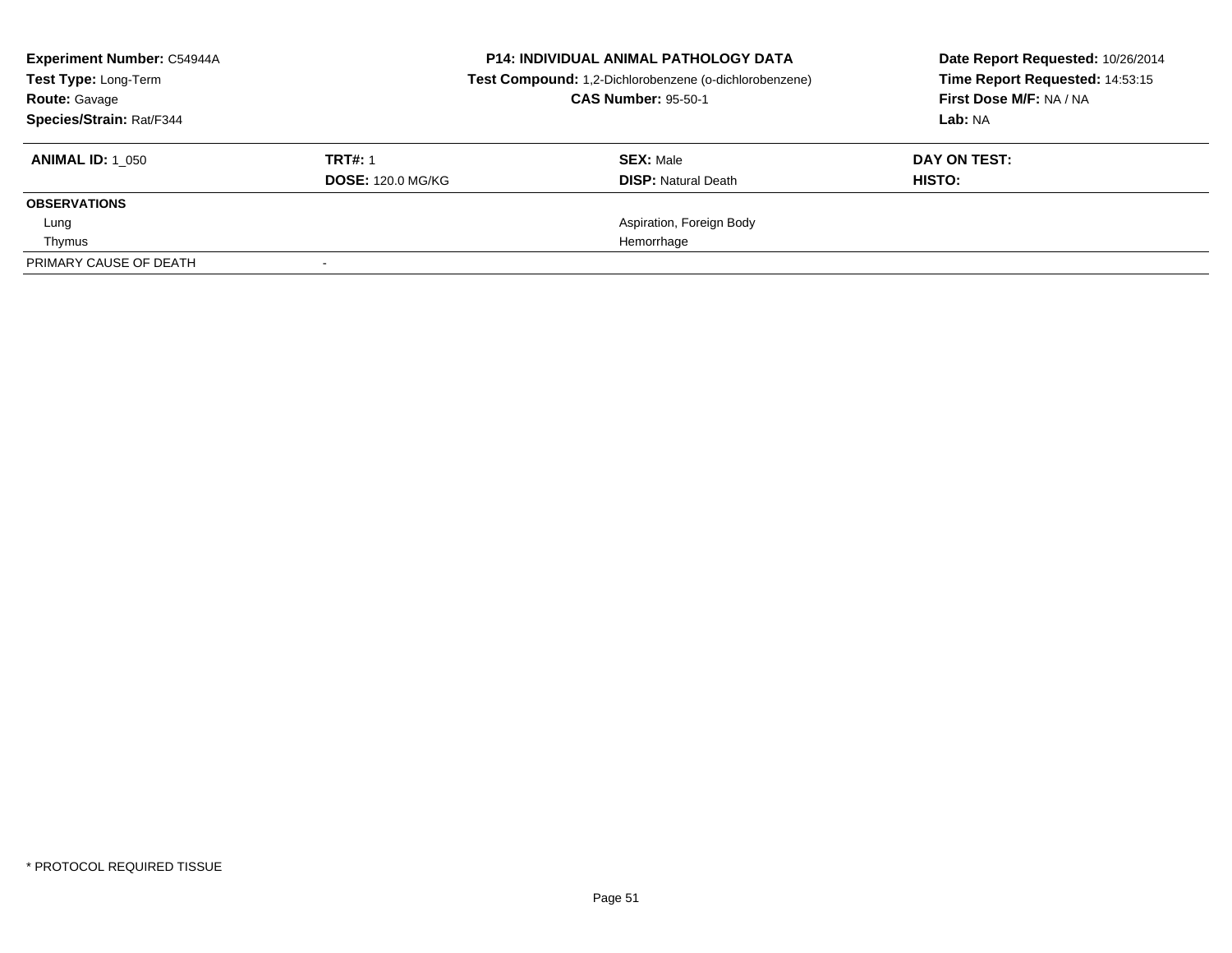**Test Type:** Long-Term**Route:** Gavage

**Species/Strain:** Rat/F344

## **P14: INDIVIDUAL ANIMAL PATHOLOGY DATA**

 **Test Compound:** 1,2-Dichlorobenzene (o-dichlorobenzene)**CAS Number:** 95-50-1

| <b>ANIMAL ID: 2_001</b> | <b>TRT#: 2</b>           | <b>SEX: Male</b>            | DAY ON TEST: |  |
|-------------------------|--------------------------|-----------------------------|--------------|--|
|                         | <b>DOSE: 060.0 MG/KG</b> | <b>DISP: Natural Death</b>  | HISTO:       |  |
| <b>OBSERVATIONS</b>     |                          |                             |              |  |
| Adrenal gland           |                          | Pheochromocytoma            |              |  |
| Heart                   | Myocardium Nos           | Degeneration, Nos           |              |  |
| Kidney                  |                          | Nephropathy                 |              |  |
| Liver                   | <b>Bile Duct</b>         | Hyperplasia, Focal          |              |  |
|                         | Centrilobular            | Necrosis, Focal             |              |  |
| Lung                    |                          | Aspiration, Foreign Body    |              |  |
|                         |                          | Edema, Nos                  |              |  |
| Lymph node              | Mandibular Lymph Node    | Plasmacytosis               |              |  |
| Prostate                |                          | Inflammation, Acute/Chronic |              |  |
| <b>Testis</b>           | Tubule                   | Degeneration, Nos           |              |  |
|                         |                          | Interstitial-Cell Tumor     |              |  |
| PRIMARY CAUSE OF DEATH  | $\overline{\phantom{a}}$ |                             |              |  |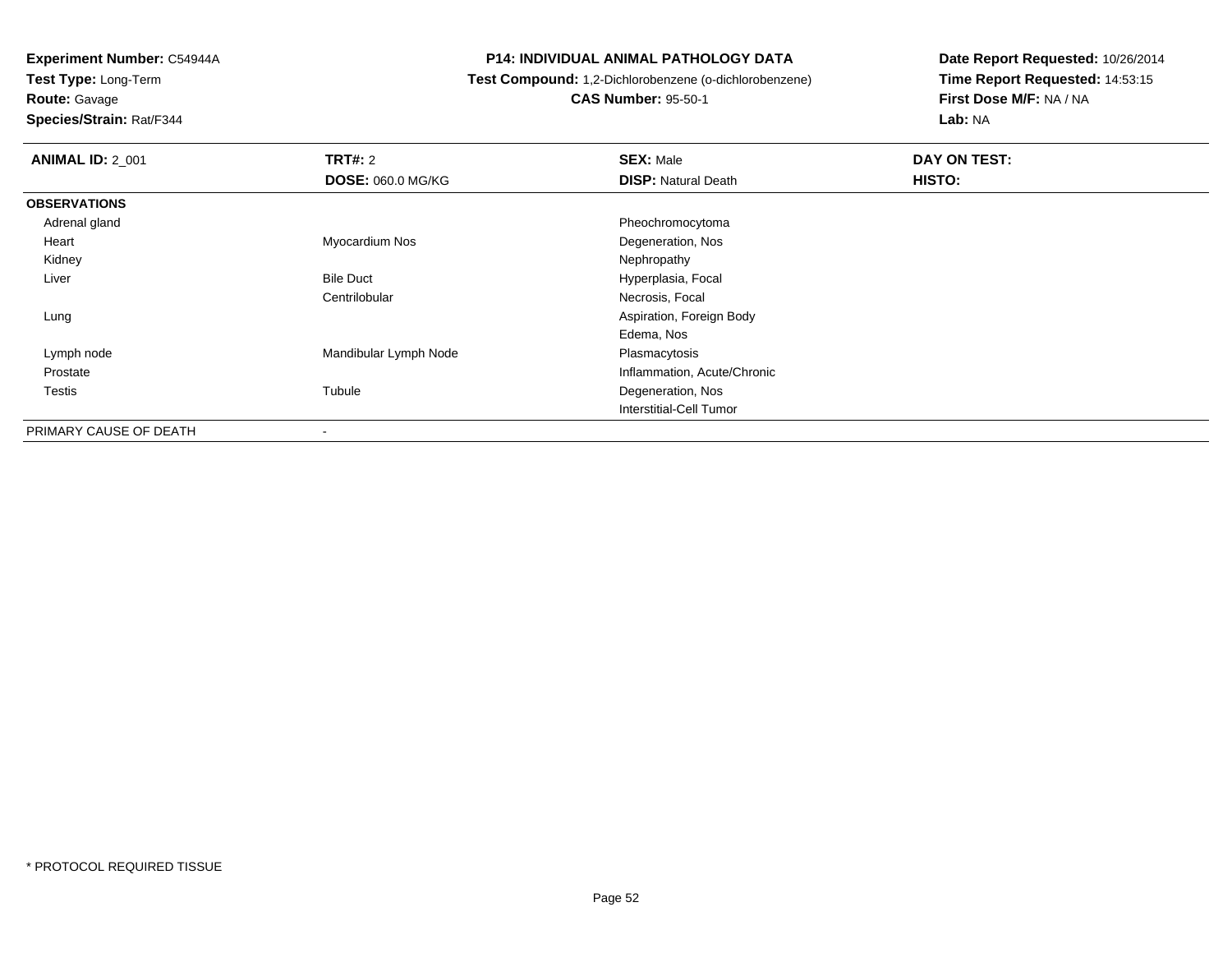**Experiment Number:** C54944A**Test Type:** Long-Term**Route:** Gavage **Species/Strain:** Rat/F344**P14: INDIVIDUAL ANIMAL PATHOLOGY DATA Test Compound:** 1,2-Dichlorobenzene (o-dichlorobenzene)**CAS Number:** 95-50-1**Date Report Requested:** 10/26/2014**Time Report Requested:** 14:53:15**First Dose M/F:** NA / NA**Lab:** NA**ANIMAL ID: 2 002 TRT#:** <sup>2</sup> **SEX:** Male **DAY ON TEST: DOSE:** 060.0 MG/KG**DISP:** Natural Death **HISTO: OBSERVATIONS** BrainMedulla Oblongata Nos **Hemorrhage**  Heart Myocardium Nos Degeneration, Nos SkinBack Trichoepithelioma<br>Tubule Tubule Degeneration, Nos Testiss and the contract of the contract of the contract of the contract of the contract of the contract of the contract of the contract of the contract of the contract of the contract of the contract of the contract of the cont Degeneration, Nos Hyperplasia, Interstitial CellInterstitial-Cell Tumor ThyroidHyperplasia, C Cell<br>Multiple Organs Nos<br>Leukemia, Undiffere UnspecifiedLeukemia, Undifferentiated PRIMARY CAUSE OF DEATH-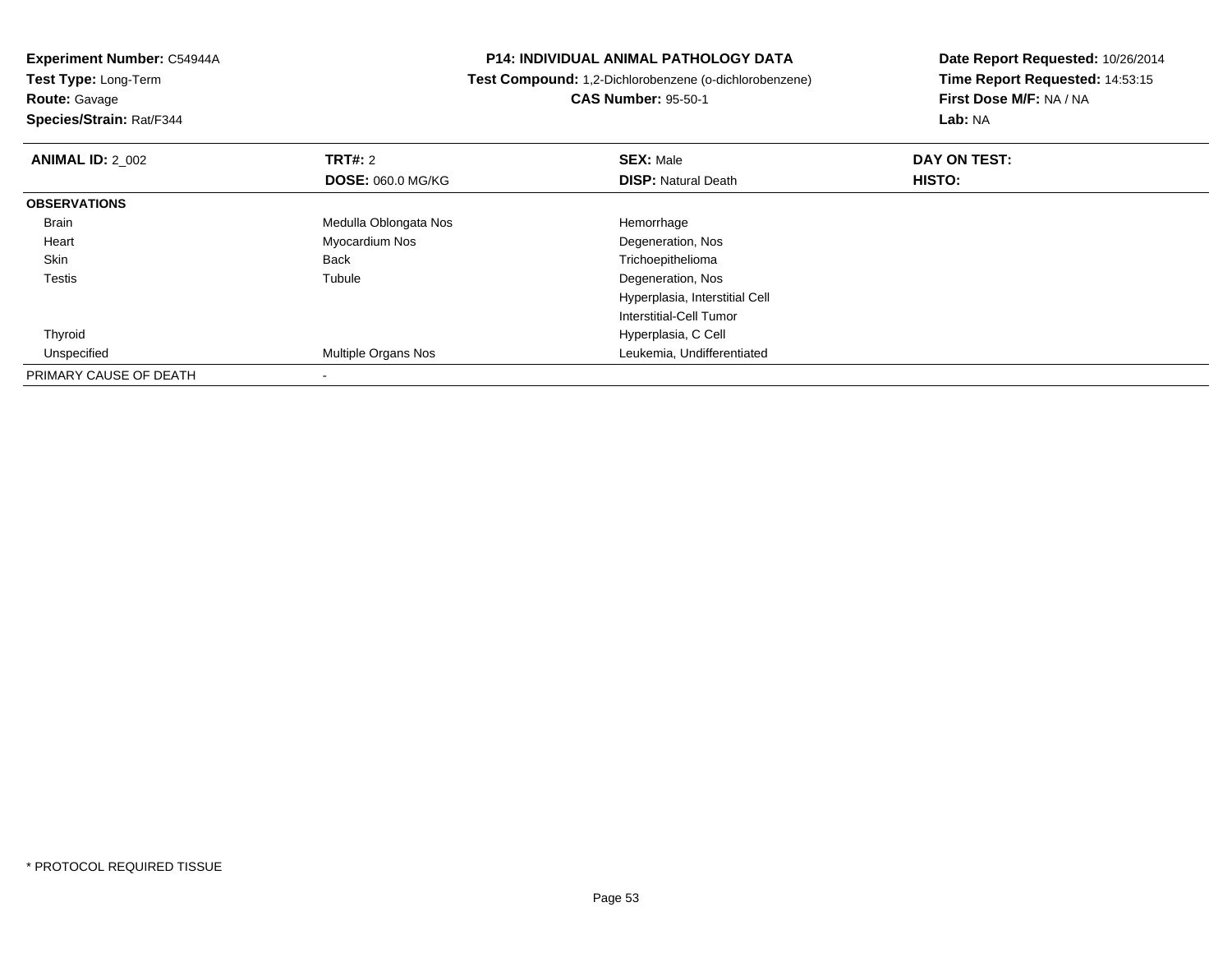**Test Type:** Long-Term

**Route:** Gavage

**Species/Strain:** Rat/F344

**P14: INDIVIDUAL ANIMAL PATHOLOGY DATA**

**Test Compound:** 1,2-Dichlorobenzene (o-dichlorobenzene)

**CAS Number:** 95-50-1

| <b>ANIMAL ID: 2 003</b> | <b>TRT#: 2</b>           | <b>SEX: Male</b>                 | DAY ON TEST: |  |
|-------------------------|--------------------------|----------------------------------|--------------|--|
|                         | <b>DOSE: 060.0 MG/KG</b> | <b>DISP:</b> Scheduled Sacrifice | HISTO:       |  |
| <b>OBSERVATIONS</b>     |                          |                                  |              |  |
| Kidney                  |                          | Nephropathy                      |              |  |
| Liver                   |                          | Cytoplasmic Change, Basophilic   |              |  |
|                         | <b>Bile Duct</b>         | Hyperplasia, Focal               |              |  |
| Lung                    |                          | Aspiration, Foreign Body         |              |  |
|                         |                          | Inflammation, Acute/Chronic      |              |  |
| Preputial gland         |                          | Inflammation, Chronic Focal      |              |  |
| <b>Testis</b>           | Tubule                   | Degeneration, Nos                |              |  |
|                         |                          | Interstitial-Cell Tumor          |              |  |
| Thymus                  | Cortex                   | Depletion, Lymphoid              |              |  |
| PRIMARY CAUSE OF DEATH  |                          |                                  |              |  |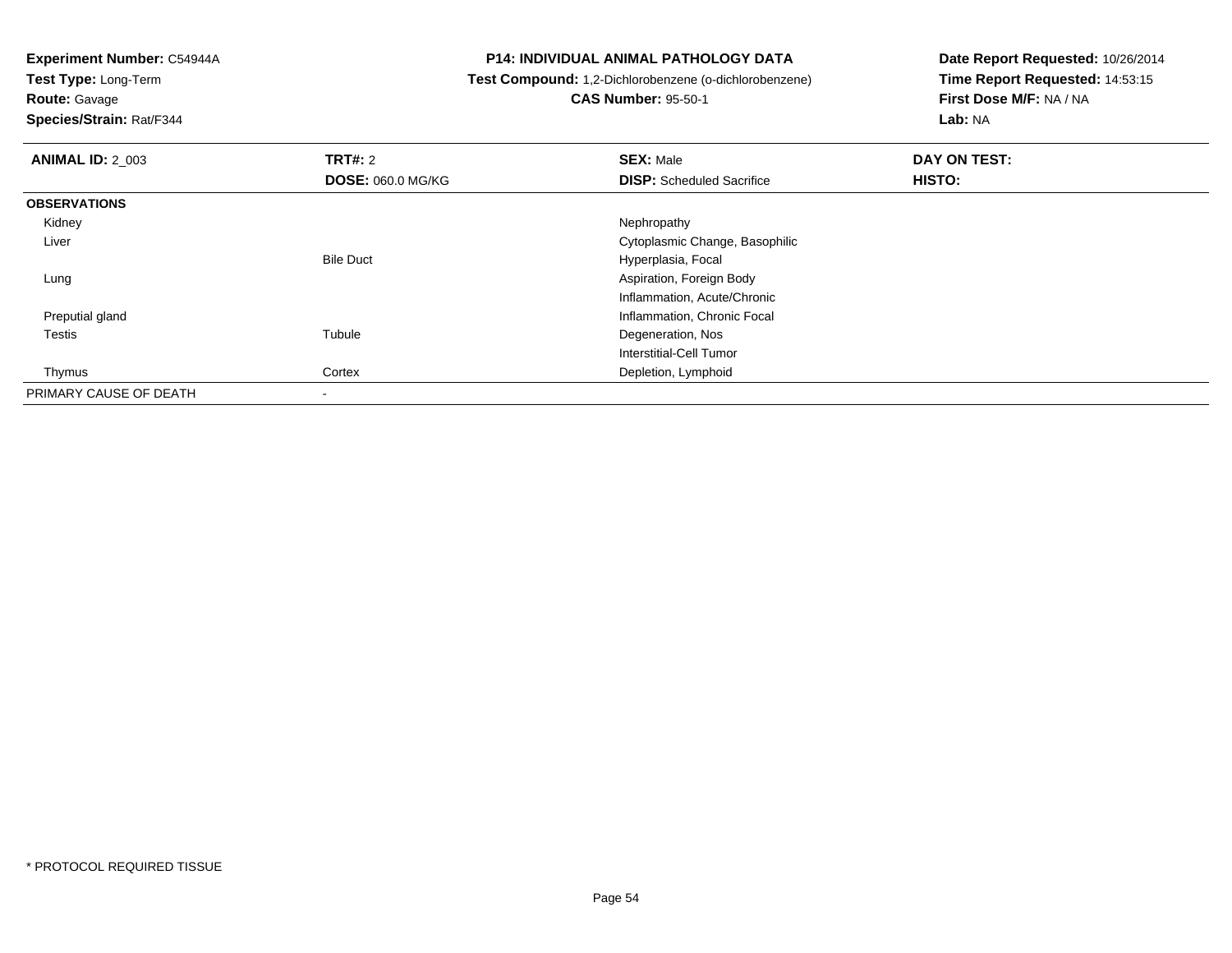**Experiment Number:** C54944A**Test Type:** Long-Term**Route:** Gavage **Species/Strain:** Rat/F344**P14: INDIVIDUAL ANIMAL PATHOLOGY DATA Test Compound:** 1,2-Dichlorobenzene (o-dichlorobenzene)**CAS Number:** 95-50-1**Date Report Requested:** 10/26/2014**Time Report Requested:** 14:53:15**First Dose M/F:** NA / NA**Lab:** NA**ANIMAL ID:** 2\_004**TRT#:** 2 **SEX:** Male **DAY ON TEST: DOSE:** 060.0 MG/KG**DISP:** Scheduled Sacrifice **HISTO: OBSERVATIONS** Heart Myocardium Nos Degeneration, Nos Kidneyy the control of the control of the control of the control of the control of the control of the control of the control of the control of the control of the control of the control of the control of the control of the contro LiverBile Duct **Hyperplasia**, Focal Lung Aspiration, Foreign Body Testiss and the contract of the contract of the contract of the contract of the contract of the contract of the contract of the contract of the contract of the contract of the contract of the contract of the contract of the cont Degeneration, Nos Interstitial-Cell Tumor ThymusCortex **Depletion**, Lymphoid PRIMARY CAUSE OF DEATH-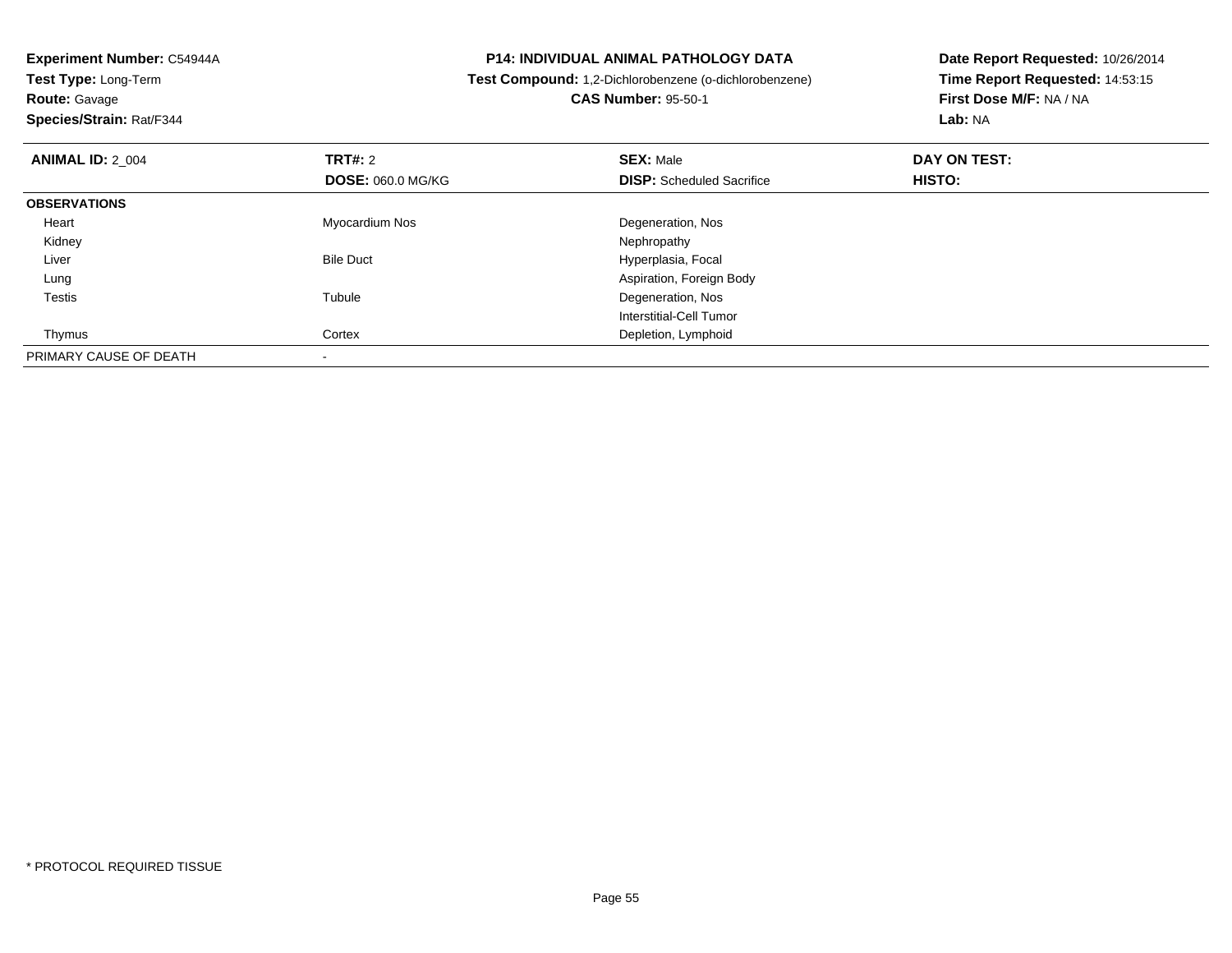**Route:** Gavage

**Species/Strain:** Rat/F344

## **P14: INDIVIDUAL ANIMAL PATHOLOGY DATA**

 **Test Compound:** 1,2-Dichlorobenzene (o-dichlorobenzene)**CAS Number:** 95-50-1

| <b>ANIMAL ID: 2_005</b> | TRT#: 2                  | <b>SEX: Male</b>                 | DAY ON TEST: |  |
|-------------------------|--------------------------|----------------------------------|--------------|--|
|                         | <b>DOSE: 060.0 MG/KG</b> | <b>DISP:</b> Scheduled Sacrifice | HISTO:       |  |
| <b>OBSERVATIONS</b>     |                          |                                  |              |  |
| Adrenal gland           |                          | Pheochromocytoma                 |              |  |
| Heart                   | Myocardium Nos           | Degeneration, Nos                |              |  |
| Kidney                  |                          | Nephropathy                      |              |  |
| Liver                   | <b>Bile Duct</b>         | Hyperplasia, Focal               |              |  |
| Lymph node              | Mandibular Lymph Node    | Hemorrhage                       |              |  |
|                         | Thoracic Lymph Node      | Hemorrhage                       |              |  |
| Mammary gland           |                          | Hyperplasia, Cystic              |              |  |
| Pancreas                | Acinus                   | Atrophy, Focal                   |              |  |
| Testis                  | Tubule                   | Degeneration, Nos                |              |  |
|                         |                          | Interstitial-Cell Tumor          |              |  |
| Thyroid                 |                          | Hyperplasia, C Cell              |              |  |
| PRIMARY CAUSE OF DEATH  | $\blacksquare$           |                                  |              |  |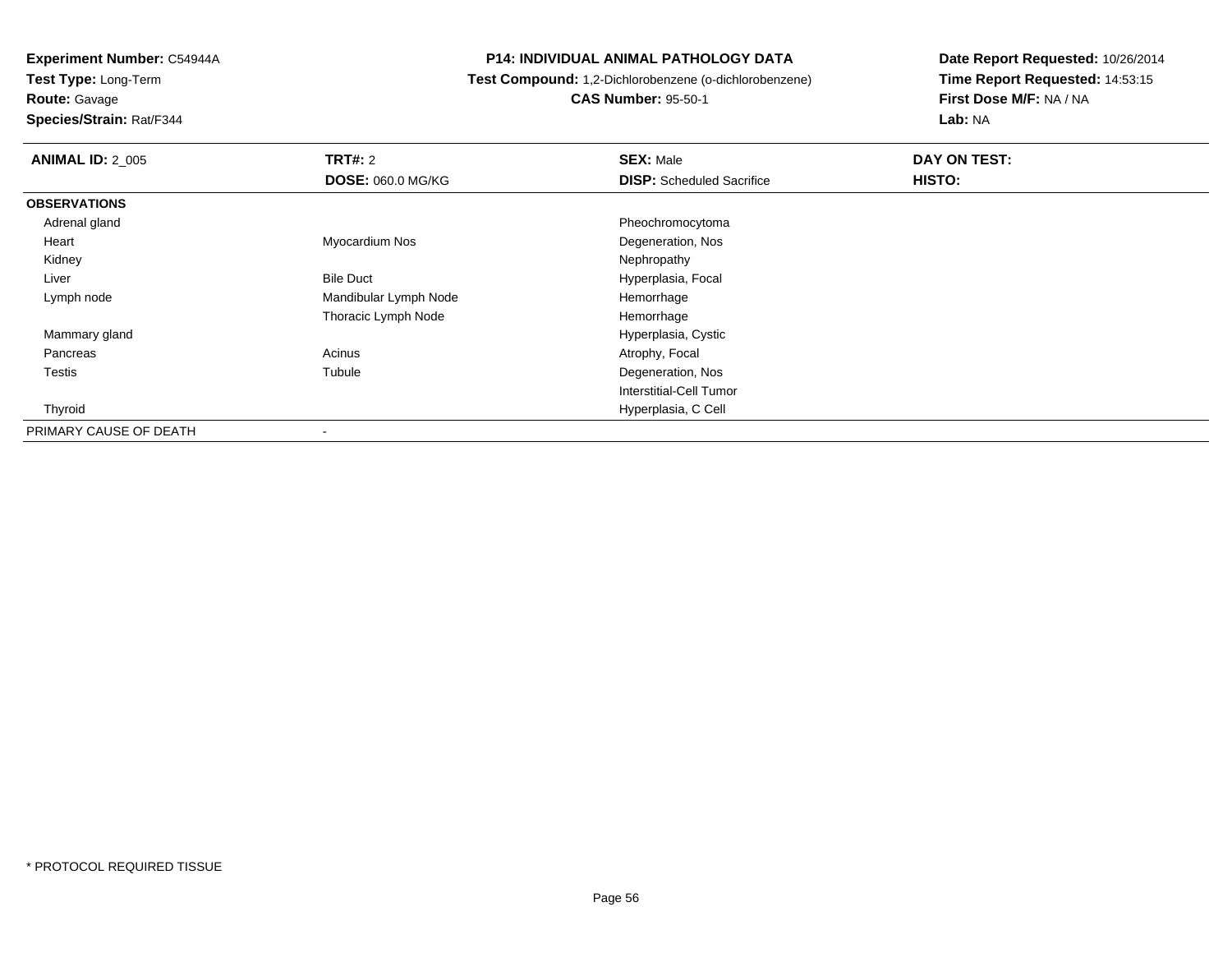-

**Route:** Gavage

**Species/Strain:** Rat/F344

#### **P14: INDIVIDUAL ANIMAL PATHOLOGY DATA**

**Test Compound:** 1,2-Dichlorobenzene (o-dichlorobenzene)

**CAS Number:** 95-50-1

| <b>ANIMAL ID: 2 006</b> | <b>TRT#: 2</b>            | <b>SEX: Male</b>                 | DAY ON TEST:  |  |
|-------------------------|---------------------------|----------------------------------|---------------|--|
|                         | <b>DOSE: 060.0 MG/KG</b>  | <b>DISP:</b> Scheduled Sacrifice | <b>HISTO:</b> |  |
| <b>OBSERVATIONS</b>     |                           |                                  |               |  |
| Adrenal gland           |                           | Pheochromocytoma                 |               |  |
| Heart                   | Myocardium Nos            | Degeneration, Nos                |               |  |
| Kidney                  |                           | Nephropathy                      |               |  |
| Lung                    |                           | Hyperplasia, Alveolar Epithelium |               |  |
| Mammary gland           |                           | Hyperplasia, Focal               |               |  |
| Pituitary gland         | <b>Anterior Pituitary</b> | Hemorrhage                       |               |  |
| <b>Testis</b>           | Tubule                    | Degeneration, Nos                |               |  |
|                         |                           | Interstitial-Cell Tumor          |               |  |
| PRIMARY CAUSE OF DEATH  |                           |                                  |               |  |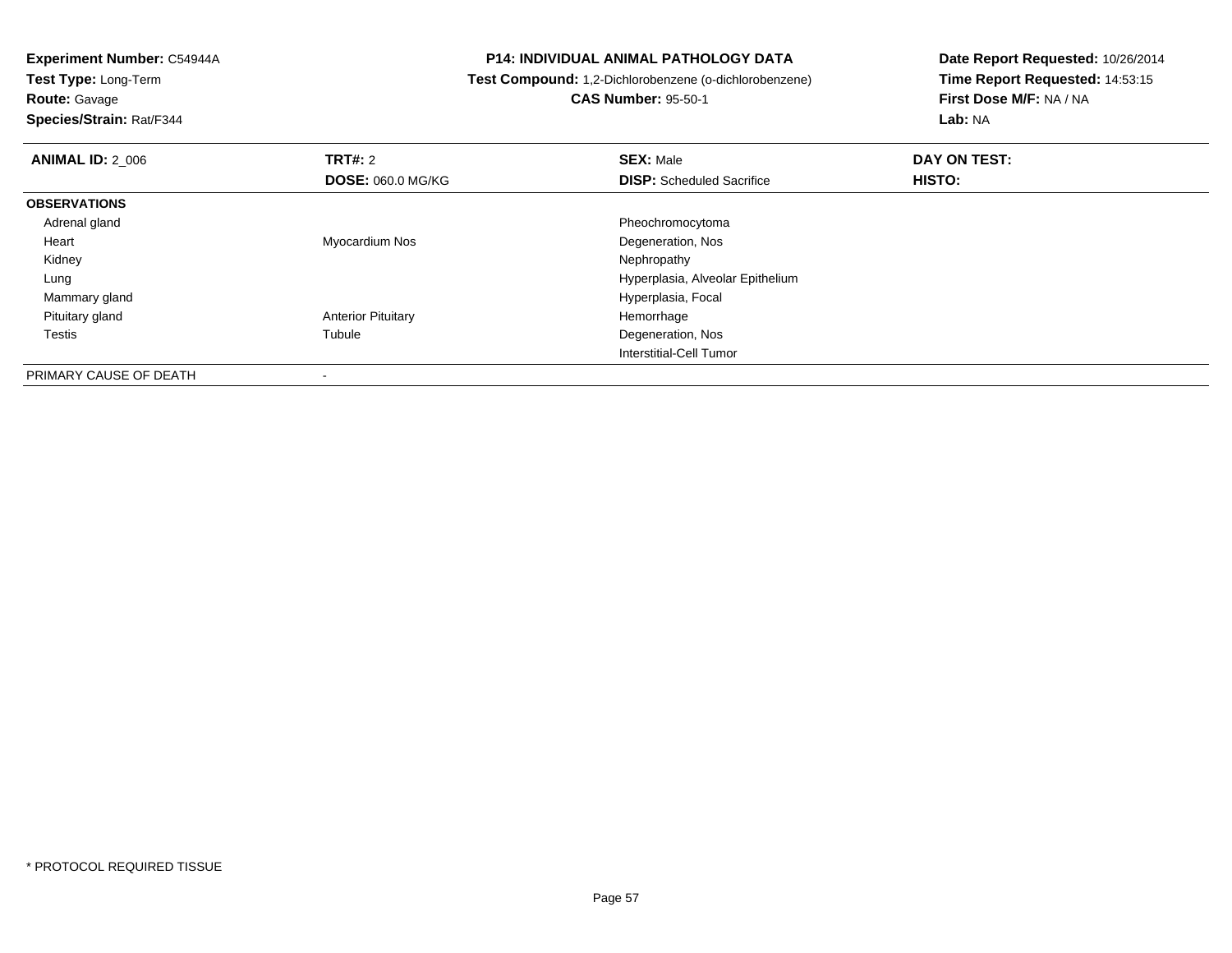**Route:** Gavage

**Species/Strain:** Rat/F344

## **P14: INDIVIDUAL ANIMAL PATHOLOGY DATA**

 **Test Compound:** 1,2-Dichlorobenzene (o-dichlorobenzene)**CAS Number:** 95-50-1

| <b>ANIMAL ID: 2 007</b> | TRT#: 2                  | <b>SEX: Male</b>                 | DAY ON TEST: |  |
|-------------------------|--------------------------|----------------------------------|--------------|--|
|                         | <b>DOSE: 060.0 MG/KG</b> | <b>DISP:</b> Scheduled Sacrifice | HISTO:       |  |
| <b>OBSERVATIONS</b>     |                          |                                  |              |  |
| Heart                   | Myocardium Nos           | Degeneration, Nos                |              |  |
| Kidney                  |                          | Nephropathy                      |              |  |
| Liver                   |                          | Cytoplasmic Change, Basophilic   |              |  |
| Lung                    |                          | Hyperplasia, Alveolar Epithelium |              |  |
| Lymph node              | Mandibular Lymph Node    | Hemorrhage                       |              |  |
| Pancreas                | Acinus                   | Atrophy, Focal                   |              |  |
| Prostate                |                          | Inflammation, Acute/Chronic      |              |  |
| Testis                  | Tubule                   | Degeneration, Nos                |              |  |
|                         |                          | Interstitial-Cell Tumor          |              |  |
| PRIMARY CAUSE OF DEATH  | $\overline{\phantom{a}}$ |                                  |              |  |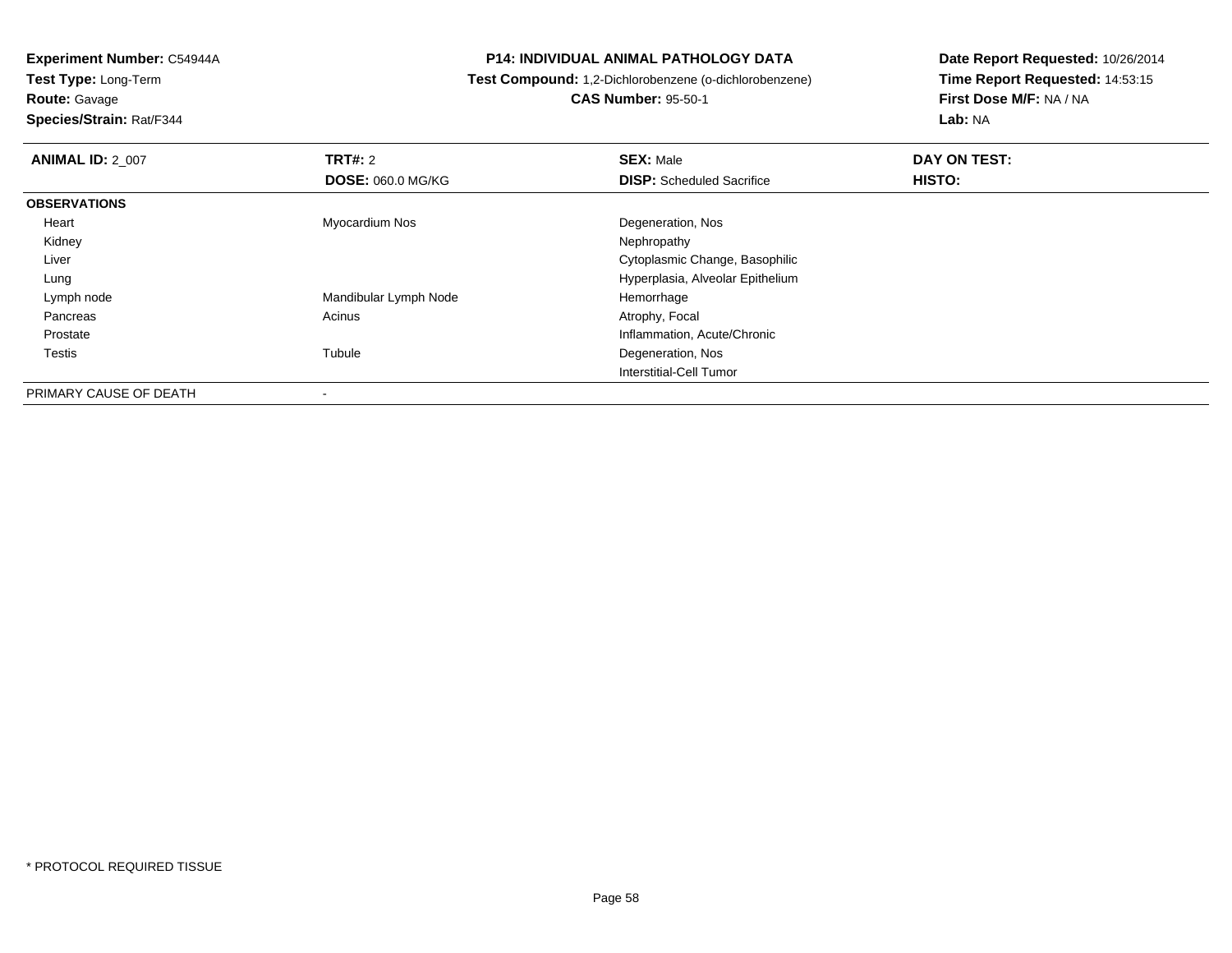**Test Type:** Long-Term**Route:** Gavage

**Species/Strain:** Rat/F344

## **P14: INDIVIDUAL ANIMAL PATHOLOGY DATA**

## **Test Compound:** 1,2-Dichlorobenzene (o-dichlorobenzene)**CAS Number:** 95-50-1

| <b>ANIMAL ID: 2 008</b> | TRT#: 2                  | <b>SEX: Male</b>                  | DAY ON TEST: |
|-------------------------|--------------------------|-----------------------------------|--------------|
|                         | <b>DOSE: 060.0 MG/KG</b> | <b>DISP:</b> Scheduled Sacrifice  | HISTO:       |
| <b>OBSERVATIONS</b>     |                          |                                   |              |
| Adrenal gland           | Zona Fasciculata         | Hyperplasia, Focal                |              |
|                         |                          | Pheochromocytoma                  |              |
| Heart                   | Myocardium Nos           | Degeneration, Nos                 |              |
| Kidney                  |                          | Nephropathy                       |              |
| Liver                   |                          | Cytoplasmic Change, Basophilic    |              |
| Lung                    |                          | Aspiration, Foreign Body          |              |
|                         |                          | Inflammation, Granulomatous Focal |              |
| Lymph node              | Thoracic Lymph Node      | Hemorrhage                        |              |
|                         | Thoracic Lymph Node      | Plasmacytosis                     |              |
| Mammary gland           |                          | Hyperplasia, Focal                |              |
| Pancreas                | Acinus                   | Atrophy, Focal                    |              |
| Testis                  | Tubule                   | Degeneration, Nos                 |              |
|                         |                          | <b>Interstitial-Cell Tumor</b>    |              |
| Thyroid                 |                          | Hyperplasia, C Cell               |              |
| PRIMARY CAUSE OF DEATH  | ۰                        |                                   |              |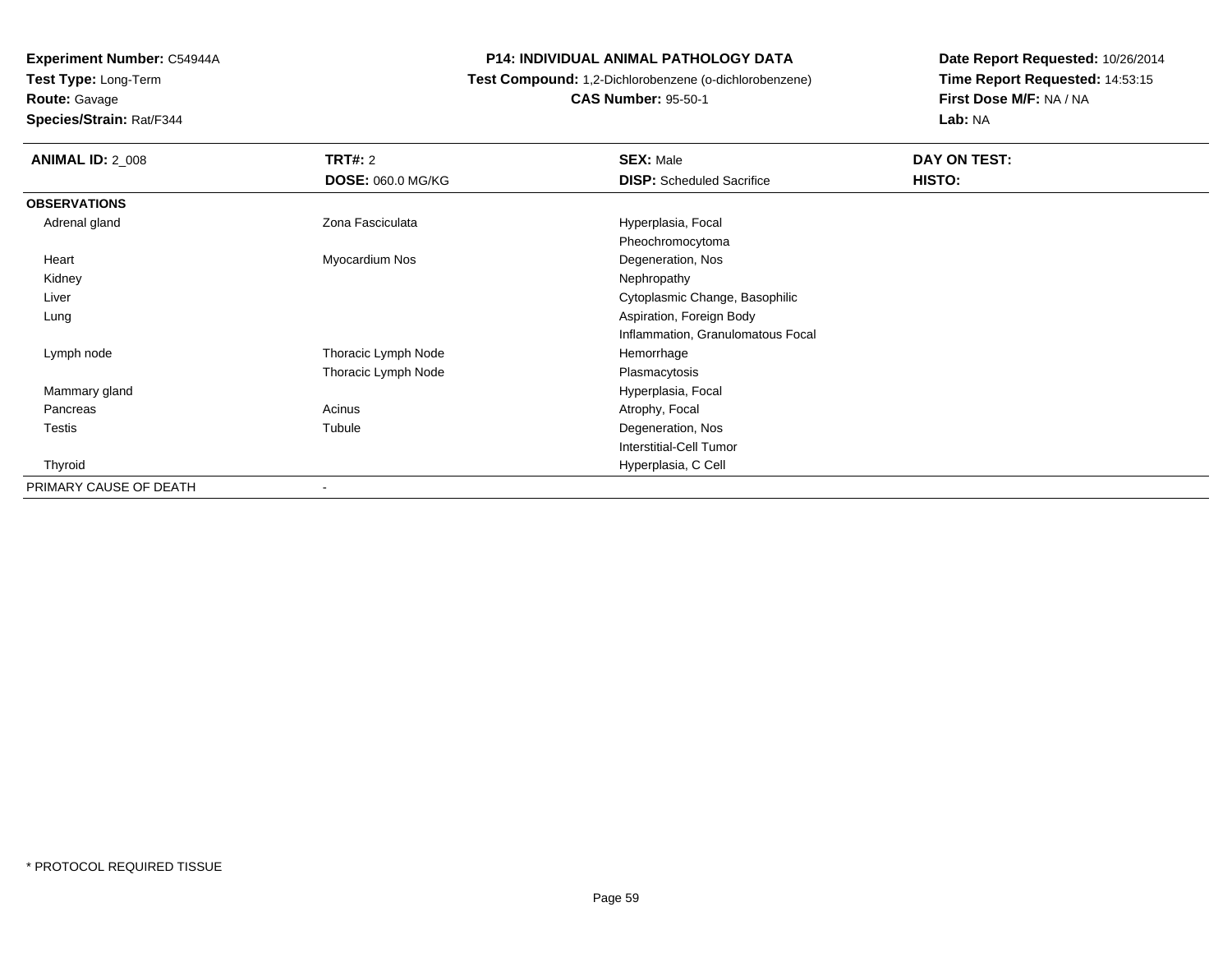**Experiment Number:** C54944A**Test Type:** Long-Term**Route:** Gavage

**Species/Strain:** Rat/F344

## **P14: INDIVIDUAL ANIMAL PATHOLOGY DATA**

## **Test Compound:** 1,2-Dichlorobenzene (o-dichlorobenzene)**CAS Number:** 95-50-1

| <b>ANIMAL ID: 2 009</b> | TRT#: 2                    | <b>SEX: Male</b>                | DAY ON TEST: |  |
|-------------------------|----------------------------|---------------------------------|--------------|--|
|                         | <b>DOSE: 060.0 MG/KG</b>   | <b>DISP:</b> Moribund Sacrifice | HISTO:       |  |
| <b>OBSERVATIONS</b>     |                            |                                 |              |  |
| Adrenal gland           | Medulla                    | Hyperplasia, Focal              |              |  |
| Heart                   | Myocardium Nos             | Degeneration, Nos               |              |  |
| Kidney                  |                            | Nephropathy                     |              |  |
| Liver                   | <b>Bile Duct</b>           | Hyperplasia, Focal              |              |  |
| Lung                    |                            | Aspiration, Foreign Body        |              |  |
| Lymph node              | Mandibular Lymph Node      | Cyst, Nos                       |              |  |
| Pituitary gland         |                            | Adenoma, Nos                    |              |  |
| <b>Testis</b>           | Tubule                     | Degeneration, Nos               |              |  |
|                         |                            | <b>Interstitial-Cell Tumor</b>  |              |  |
| Unspecified             | <b>Multiple Organs Nos</b> | Leukemia, Lymphocytic           |              |  |
| PRIMARY CAUSE OF DEATH  |                            |                                 |              |  |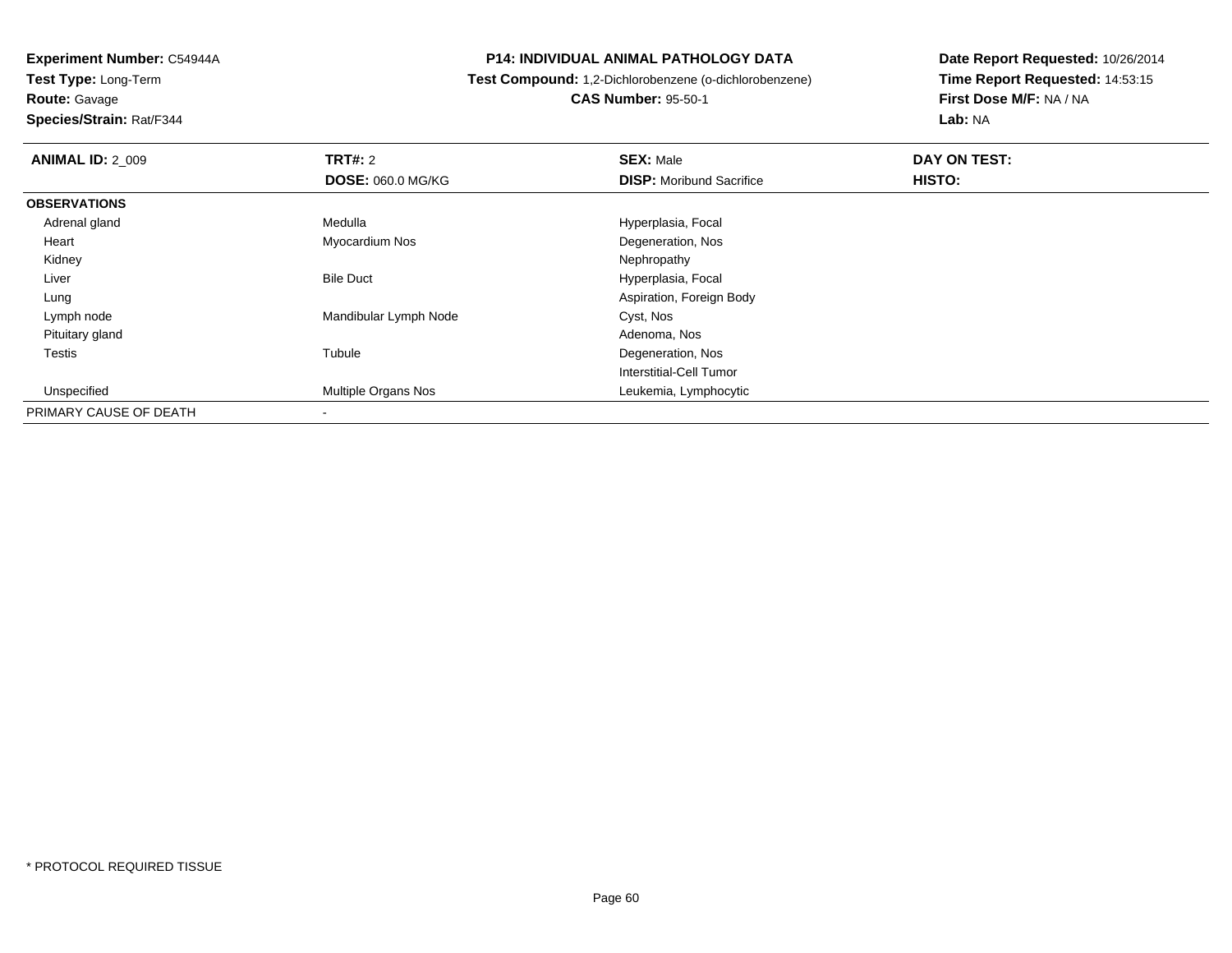**Route:** Gavage

**Species/Strain:** Rat/F344

## **P14: INDIVIDUAL ANIMAL PATHOLOGY DATA**

**Test Compound:** 1,2-Dichlorobenzene (o-dichlorobenzene)

**CAS Number:** 95-50-1

| <b>ANIMAL ID: 2 010</b> | <b>TRT#: 2</b>           | <b>SEX: Male</b>                 | DAY ON TEST: |  |
|-------------------------|--------------------------|----------------------------------|--------------|--|
|                         | <b>DOSE: 060.0 MG/KG</b> | <b>DISP:</b> Scheduled Sacrifice | HISTO:       |  |
| <b>OBSERVATIONS</b>     |                          |                                  |              |  |
| Heart                   | Myocardium Nos           | Degeneration, Nos                |              |  |
| Intestine Large         | Colon                    | Parasitism                       |              |  |
| Kidney                  |                          | Nephropathy                      |              |  |
| Liver                   | <b>Bile Duct</b>         | Hyperplasia, Focal               |              |  |
|                         |                          | Neoplastic Nodule                |              |  |
| Lung                    |                          | Aspiration, Foreign Body         |              |  |
|                         | Alveoli                  | Hemorrhage                       |              |  |
|                         |                          | Pneumonia, Interstitial Chronic  |              |  |
| Lymph node              | Mandibular Lymph Node    | Hemorrhage                       |              |  |
| <b>Testis</b>           | Tubule                   | Degeneration, Nos                |              |  |
|                         |                          | <b>Interstitial-Cell Tumor</b>   |              |  |
| Thymus                  | Cortex                   | Depletion, Lymphoid              |              |  |
| PRIMARY CAUSE OF DEATH  |                          |                                  |              |  |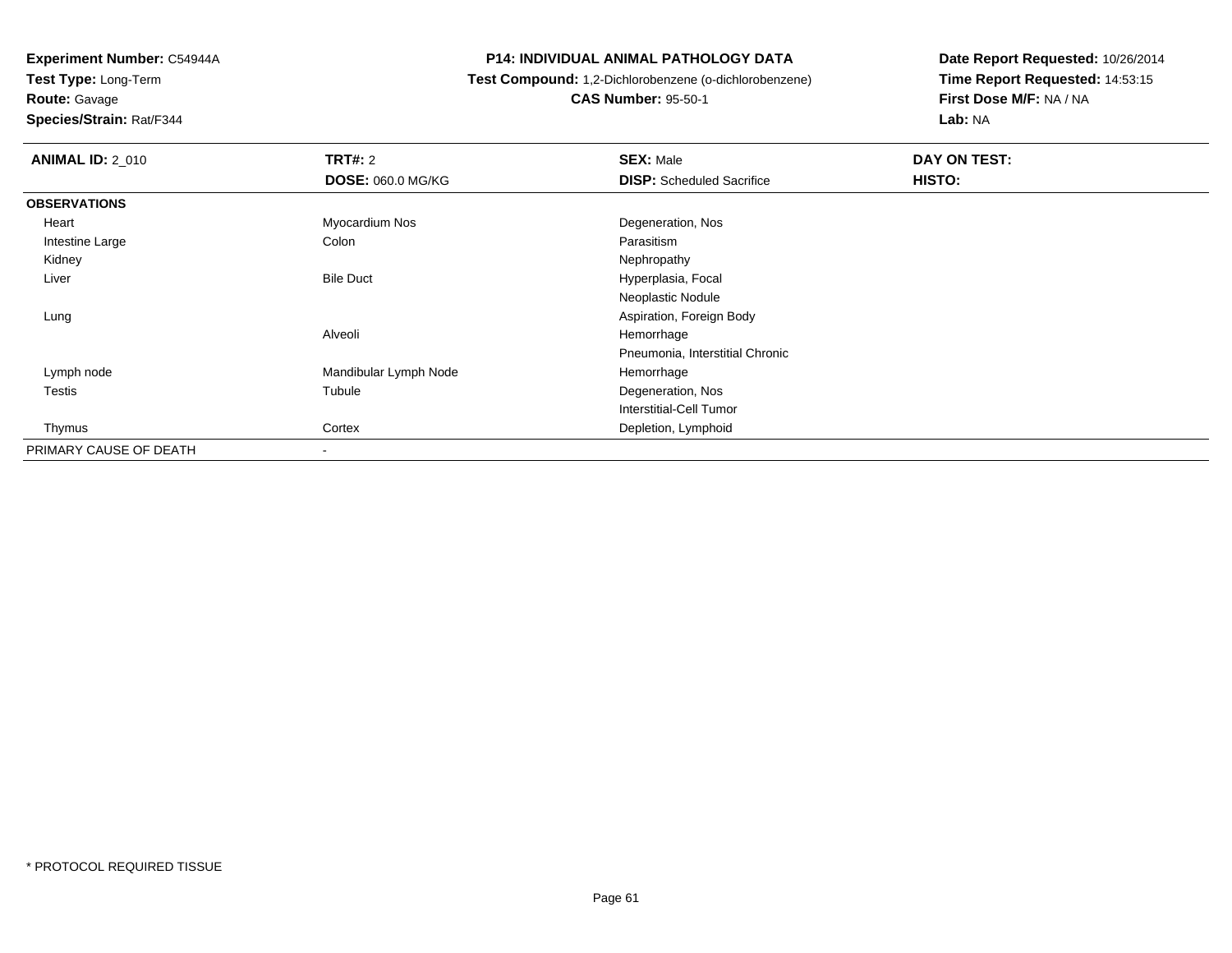**Experiment Number:** C54944A**Test Type:** Long-Term**Route:** Gavage

**Species/Strain:** Rat/F344

## **P14: INDIVIDUAL ANIMAL PATHOLOGY DATA**

## **Test Compound:** 1,2-Dichlorobenzene (o-dichlorobenzene)**CAS Number:** 95-50-1

| <b>ANIMAL ID: 2 011</b> | <b>TRT#: 2</b>           | <b>SEX: Male</b>                 | DAY ON TEST: |  |
|-------------------------|--------------------------|----------------------------------|--------------|--|
|                         | <b>DOSE: 060.0 MG/KG</b> | <b>DISP:</b> Scheduled Sacrifice | HISTO:       |  |
| <b>OBSERVATIONS</b>     |                          |                                  |              |  |
| Heart                   | Myocardium Nos           | Degeneration, Nos                |              |  |
| Kidney                  |                          | Nephropathy                      |              |  |
| Liver                   | <b>Bile Duct</b>         | Hyperplasia, Focal               |              |  |
| Lung                    |                          | Pneumonia, Interstitial Chronic  |              |  |
| Pituitary gland         |                          | Adenoma, Nos                     |              |  |
| Prostate                |                          | Inflammation, Chronic Focal      |              |  |
| Testis                  | Tubule                   | Degeneration, Nos                |              |  |
|                         |                          | Interstitial-Cell Tumor          |              |  |
| Trachea                 | Submucosa                | Dilatation, Nos                  |              |  |
| PRIMARY CAUSE OF DEATH  |                          |                                  |              |  |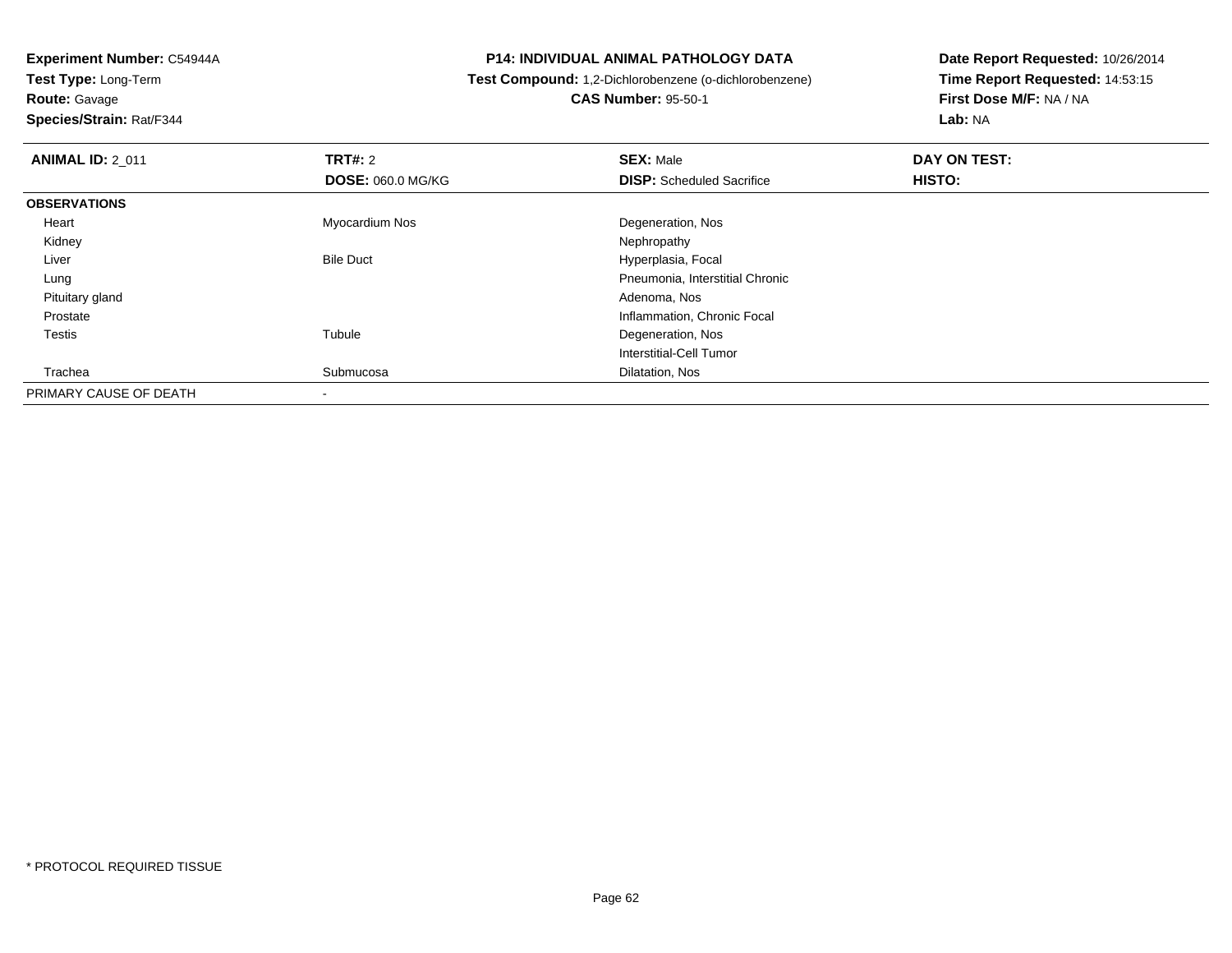**Route:** Gavage

**Species/Strain:** Rat/F344

## **P14: INDIVIDUAL ANIMAL PATHOLOGY DATA**

**Test Compound:** 1,2-Dichlorobenzene (o-dichlorobenzene)

**CAS Number:** 95-50-1

| <b>ANIMAL ID: 2_012</b> | <b>TRT#: 2</b>           | <b>SEX: Male</b>                              | DAY ON TEST: |  |
|-------------------------|--------------------------|-----------------------------------------------|--------------|--|
|                         | <b>DOSE: 060.0 MG/KG</b> | <b>DISP:</b> Scheduled Sacrifice              | HISTO:       |  |
| <b>OBSERVATIONS</b>     |                          |                                               |              |  |
| Heart                   | Myocardium Nos           | Degeneration, Nos                             |              |  |
| Kidney                  |                          | Fibrosarcoma, Uncertain Primary Or Metastatic |              |  |
|                         |                          | Nephropathy                                   |              |  |
| Liver                   | <b>Bile Duct</b>         | Hyperplasia, Focal                            |              |  |
|                         |                          | Neoplastic Nodule                             |              |  |
| Pancreas                | Acinus                   | Atrophy, Focal                                |              |  |
|                         | <b>Islets</b>            | Hyperplasia, Focal                            |              |  |
| Testis                  | Tubule                   | Degeneration, Nos                             |              |  |
|                         |                          | Interstitial-Cell Tumor                       |              |  |
| PRIMARY CAUSE OF DEATH  | $\,$                     |                                               |              |  |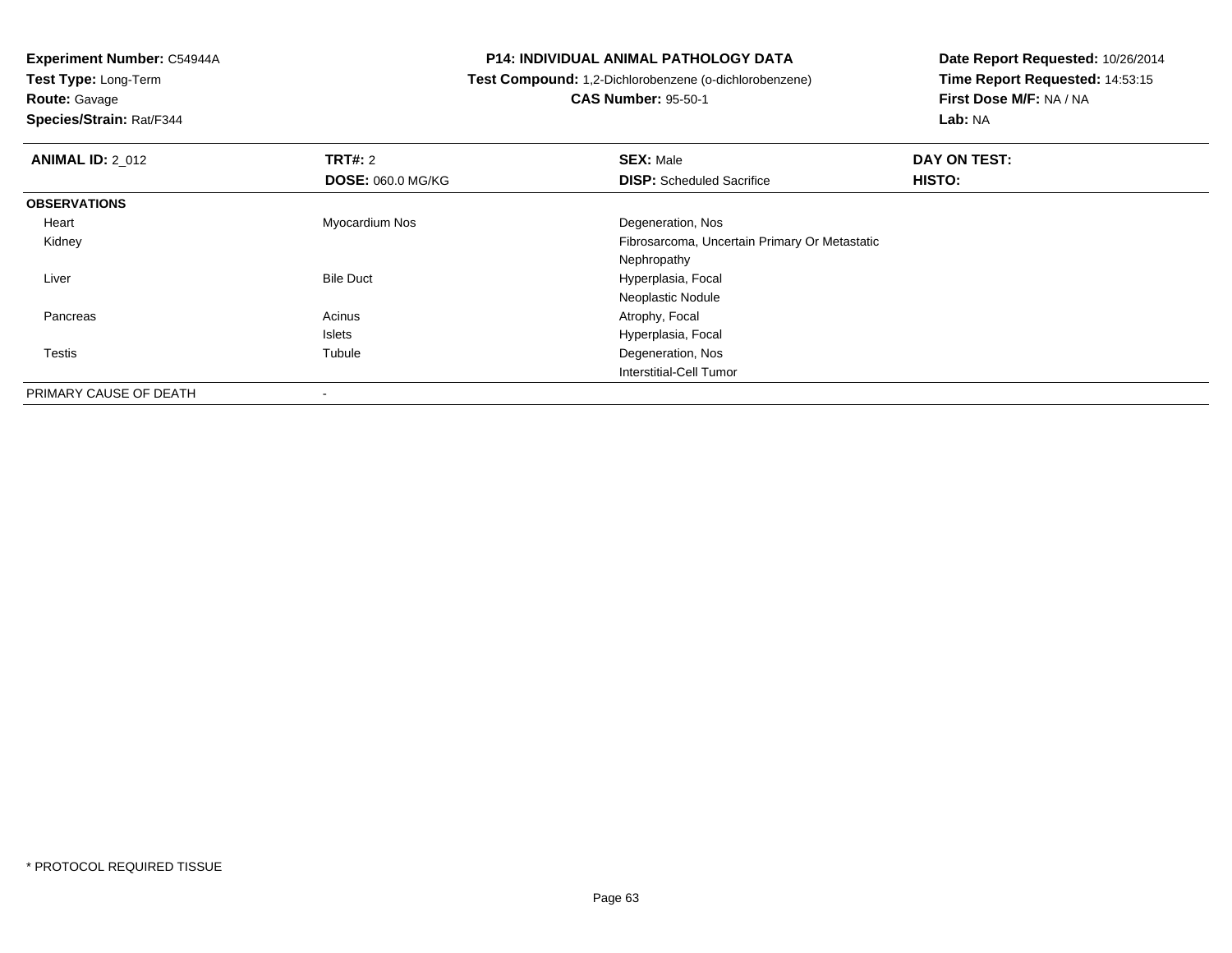**Test Type:** Long-Term**Route:** Gavage

**Species/Strain:** Rat/F344

## **P14: INDIVIDUAL ANIMAL PATHOLOGY DATA**

# **Test Compound:** 1,2-Dichlorobenzene (o-dichlorobenzene)

**CAS Number:** 95-50-1

| <b>ANIMAL ID: 2_013</b> | TRT#: 2                  | <b>SEX: Male</b>                 | DAY ON TEST: |
|-------------------------|--------------------------|----------------------------------|--------------|
|                         | <b>DOSE: 060.0 MG/KG</b> | <b>DISP:</b> Scheduled Sacrifice | HISTO:       |
| <b>OBSERVATIONS</b>     |                          |                                  |              |
| Adrenal gland           |                          | Pheochromocytoma                 |              |
| Heart                   | Myocardium Nos           | Degeneration, Nos                |              |
| Kidney                  |                          | Nephropathy                      |              |
| Liver                   |                          | Cytoplasmic Change, Basophilic   |              |
|                         | <b>Bile Duct</b>         | Hyperplasia, Focal               |              |
| Lung                    |                          | Aspiration, Foreign Body         |              |
| Mammary gland           |                          | Fibroadenoma                     |              |
| Pancreas                | Acinus                   | Atrophy, Focal                   |              |
| Testis                  | Tubule                   | Degeneration, Nos                |              |
|                         |                          | <b>Interstitial-Cell Tumor</b>   |              |
| Thyroid                 |                          | Hyperplasia, C Cell              |              |
| PRIMARY CAUSE OF DEATH  |                          |                                  |              |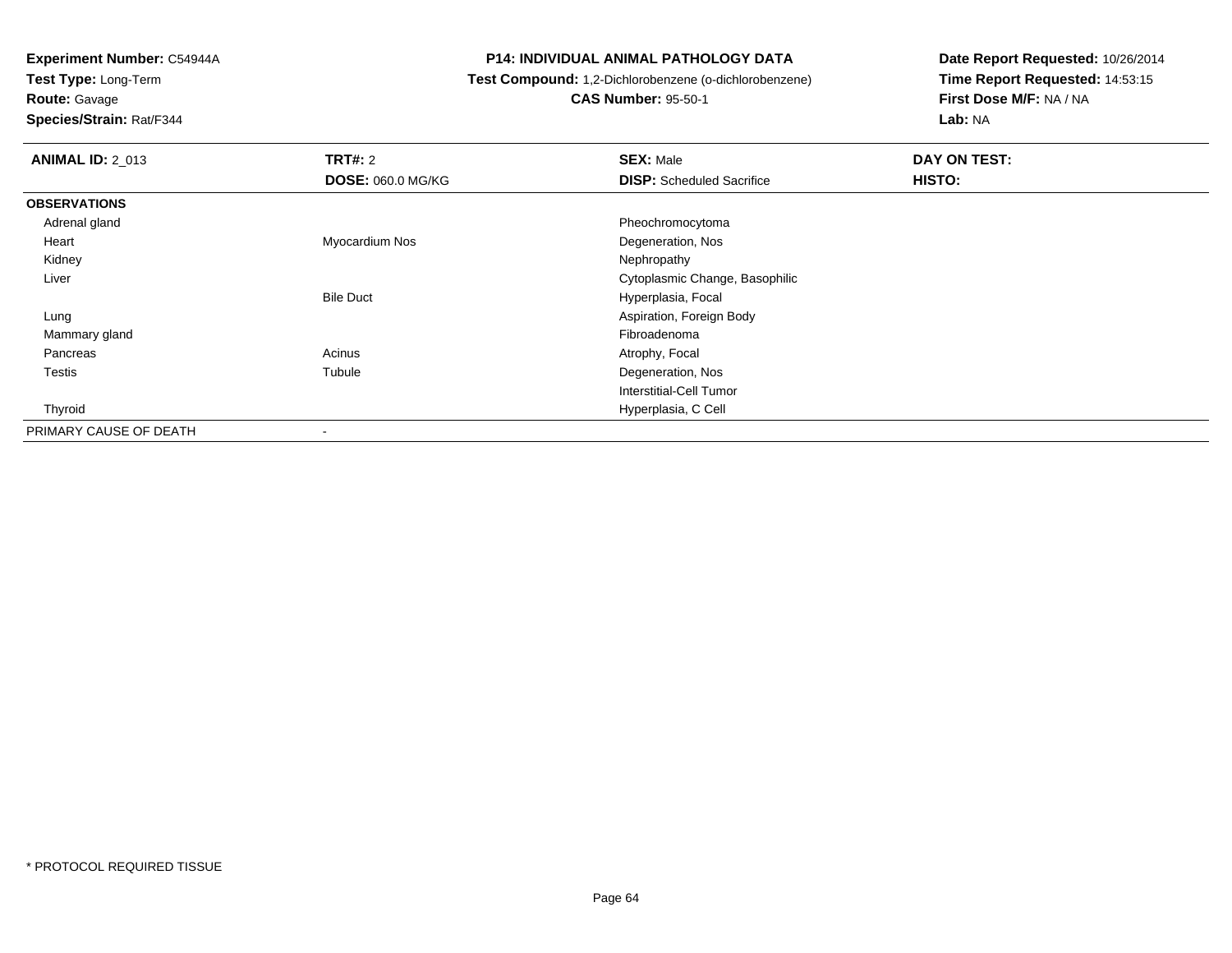| Experiment Number: C54944A |                          | <b>P14: INDIVIDUAL ANIMAL PATHOLOGY DATA</b>           | Date Report Requested: 10/26/2014 |  |
|----------------------------|--------------------------|--------------------------------------------------------|-----------------------------------|--|
| Test Type: Long-Term       |                          | Test Compound: 1,2-Dichlorobenzene (o-dichlorobenzene) | Time Report Requested: 14:53:15   |  |
| <b>Route: Gavage</b>       |                          | <b>CAS Number: 95-50-1</b>                             | First Dose M/F: NA / NA           |  |
| Species/Strain: Rat/F344   |                          |                                                        | Lab: NA                           |  |
| <b>ANIMAL ID: 2 014</b>    | <b>TRT#: 2</b>           | <b>SEX: Male</b>                                       | DAY ON TEST:                      |  |
|                            | <b>DOSE: 060.0 MG/KG</b> | <b>DISP: Natural Death</b>                             | <b>HISTO:</b>                     |  |
| <b>OBSERVATIONS</b>        |                          |                                                        |                                   |  |
| Heart                      | Myocardium Nos           | Degeneration, Nos                                      |                                   |  |
| Kidney                     |                          | Nephropathy                                            |                                   |  |
| Liver                      | <b>Bile Duct</b>         | Hyperplasia, Focal                                     |                                   |  |
| Lung                       |                          | Inflammation, Acute/Chronic                            |                                   |  |
| Testis                     | Tubule                   | Degeneration, Nos                                      |                                   |  |
|                            |                          | Interstitial-Cell Tumor                                |                                   |  |
| PRIMARY CAUSE OF DEATH     |                          |                                                        |                                   |  |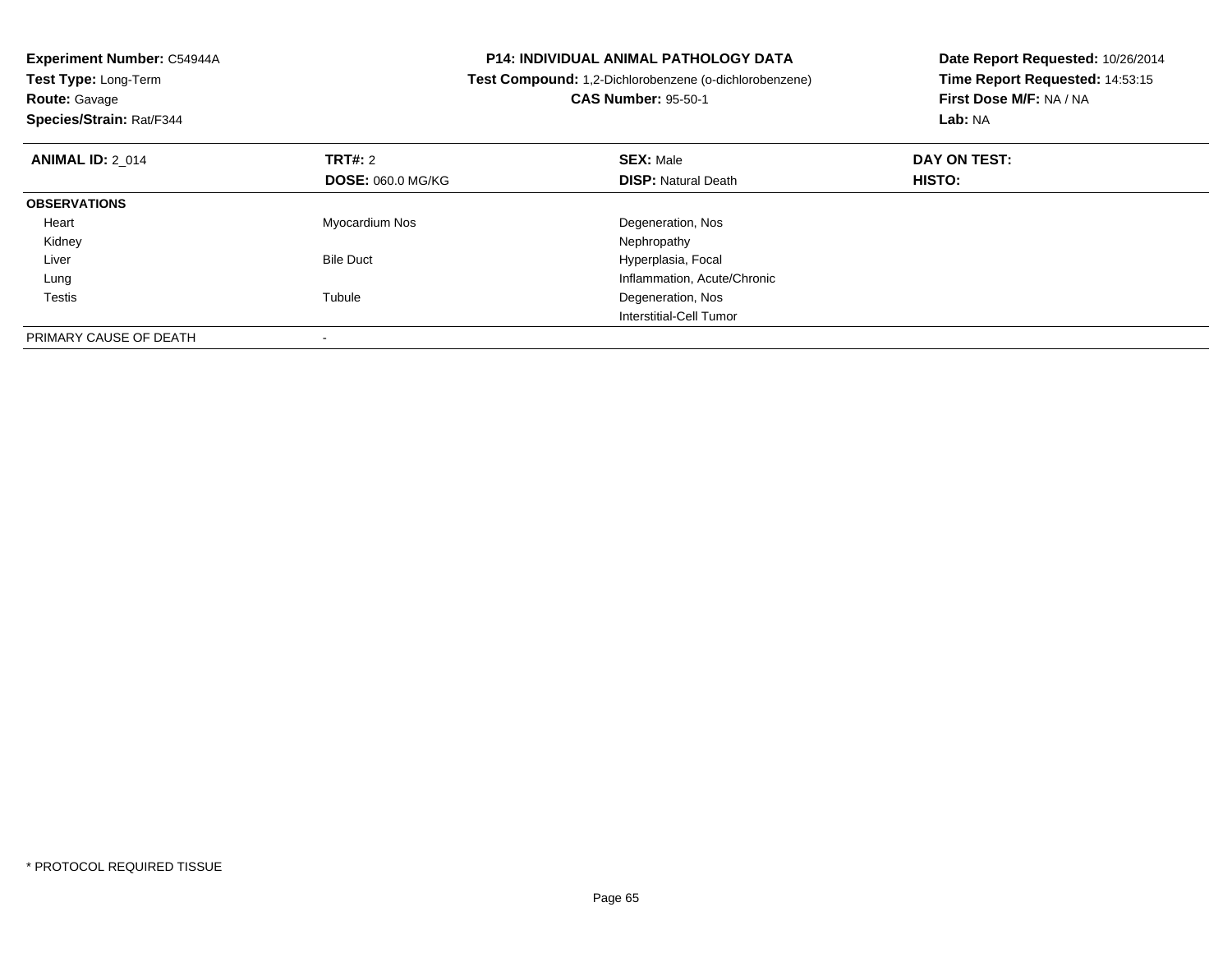**Route:** Gavage

**Species/Strain:** Rat/F344

## **P14: INDIVIDUAL ANIMAL PATHOLOGY DATA**

**Test Compound:** 1,2-Dichlorobenzene (o-dichlorobenzene)

**CAS Number:** 95-50-1

| <b>ANIMAL ID: 2_015</b> | <b>TRT#: 2</b>           | <b>SEX: Male</b>                 | DAY ON TEST: |  |
|-------------------------|--------------------------|----------------------------------|--------------|--|
|                         | <b>DOSE: 060.0 MG/KG</b> | <b>DISP:</b> Scheduled Sacrifice | HISTO:       |  |
| <b>OBSERVATIONS</b>     |                          |                                  |              |  |
| Adrenal gland           |                          | Pheochromocytoma                 |              |  |
| Heart                   | Myocardium Nos           | Degeneration, Nos                |              |  |
| Kidney                  |                          | Nephropathy                      |              |  |
| Liver                   | <b>Bile Duct</b>         | Hyperplasia, Focal               |              |  |
| Lung                    |                          | Aspiration, Foreign Body         |              |  |
| Lymph node              | Mandibular Lymph Node    | Cyst, Nos                        |              |  |
| Pituitary gland         |                          | Adenoma, Nos                     |              |  |
| Prostate                |                          | Inflammation, Chronic Focal      |              |  |
| Skin                    | Abdomen                  | Basal-Cell Carcinoma             |              |  |
| <b>Testis</b>           | Tubule                   | Degeneration, Nos                |              |  |
|                         |                          | <b>Interstitial-Cell Tumor</b>   |              |  |
| Thymus                  | Cortex                   | Depletion, Lymphoid              |              |  |
| Thyroid                 |                          | Hyperplasia, C Cell              |              |  |
| Unspecified             | Multiple Organs Nos      | Leukemia, Lymphocytic            |              |  |
| PRIMARY CAUSE OF DEATH  | $\overline{\phantom{a}}$ |                                  |              |  |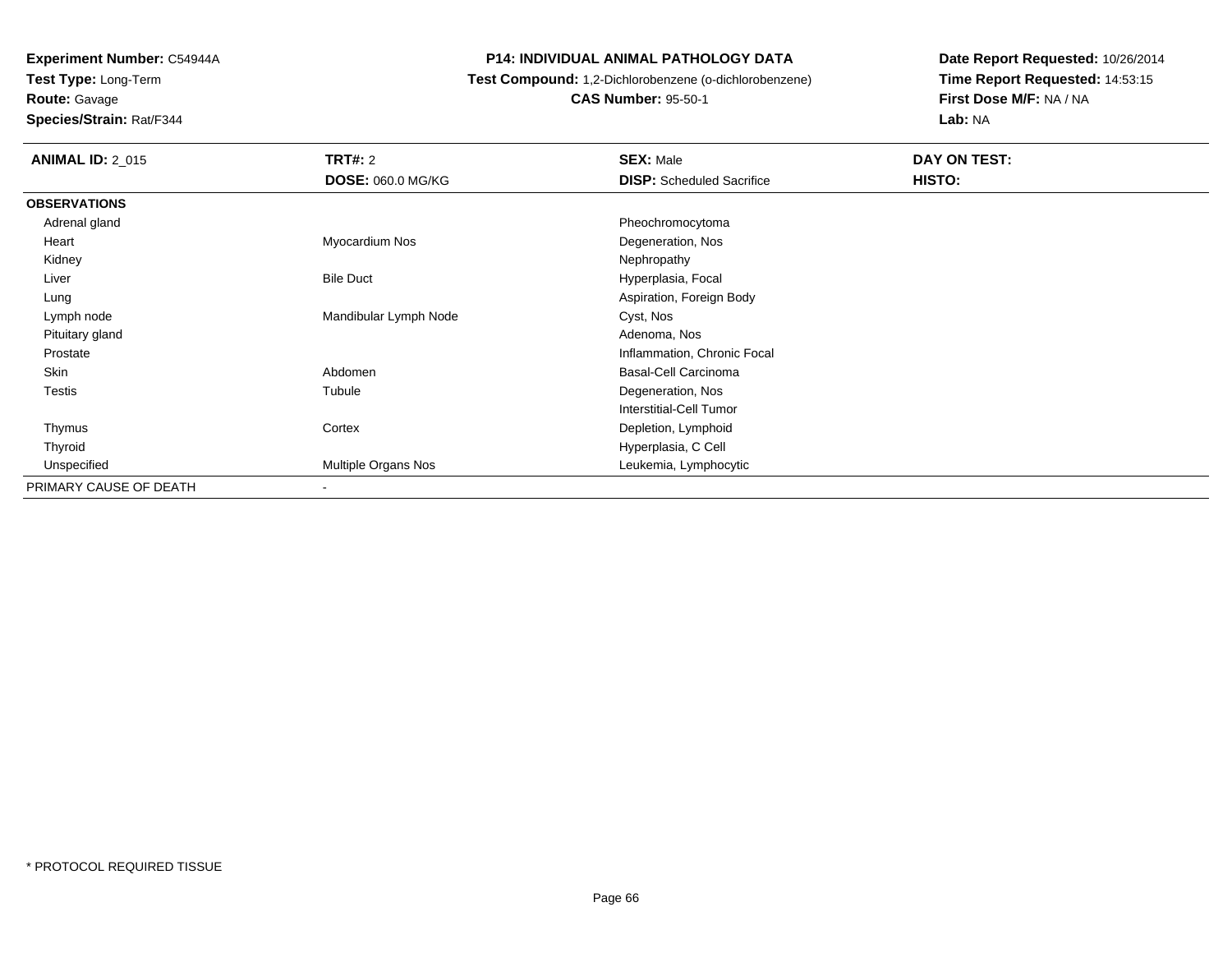**Test Type:** Long-Term

**Route:** Gavage

**Species/Strain:** Rat/F344

## **P14: INDIVIDUAL ANIMAL PATHOLOGY DATA**

**Test Compound:** 1,2-Dichlorobenzene (o-dichlorobenzene)

**CAS Number:** 95-50-1

| <b>ANIMAL ID: 2_016</b> | TRT#: 2                  | <b>SEX: Male</b>           | DAY ON TEST: |  |
|-------------------------|--------------------------|----------------------------|--------------|--|
|                         | <b>DOSE: 060.0 MG/KG</b> | <b>DISP: Natural Death</b> | HISTO:       |  |
| <b>OBSERVATIONS</b>     |                          |                            |              |  |
| Epididymis              |                          | Degeneration, Nos          |              |  |
| Heart                   | Myocardium Nos           | Degeneration, Nos          |              |  |
| Kidney                  |                          | Nephropathy                |              |  |
|                         | Tubule                   | Pigmentation, Nos          |              |  |
| Liver                   | <b>Bile Duct</b>         | Hyperplasia, Focal         |              |  |
|                         | Centrilobular            | Necrosis, Diffuse          |              |  |
| Spleen                  |                          | Depletion, Lymphoid        |              |  |
|                         | Red Pulp                 | Hematopoiesis              |              |  |
| Testis                  | Tubule                   | Degeneration, Nos          |              |  |
|                         |                          | Interstitial-Cell Tumor    |              |  |
| Thymus                  | Cortex                   | Depletion, Lymphoid        |              |  |
| Unspecified             | Abdomen                  | Fibroma                    |              |  |
| PRIMARY CAUSE OF DEATH  |                          |                            |              |  |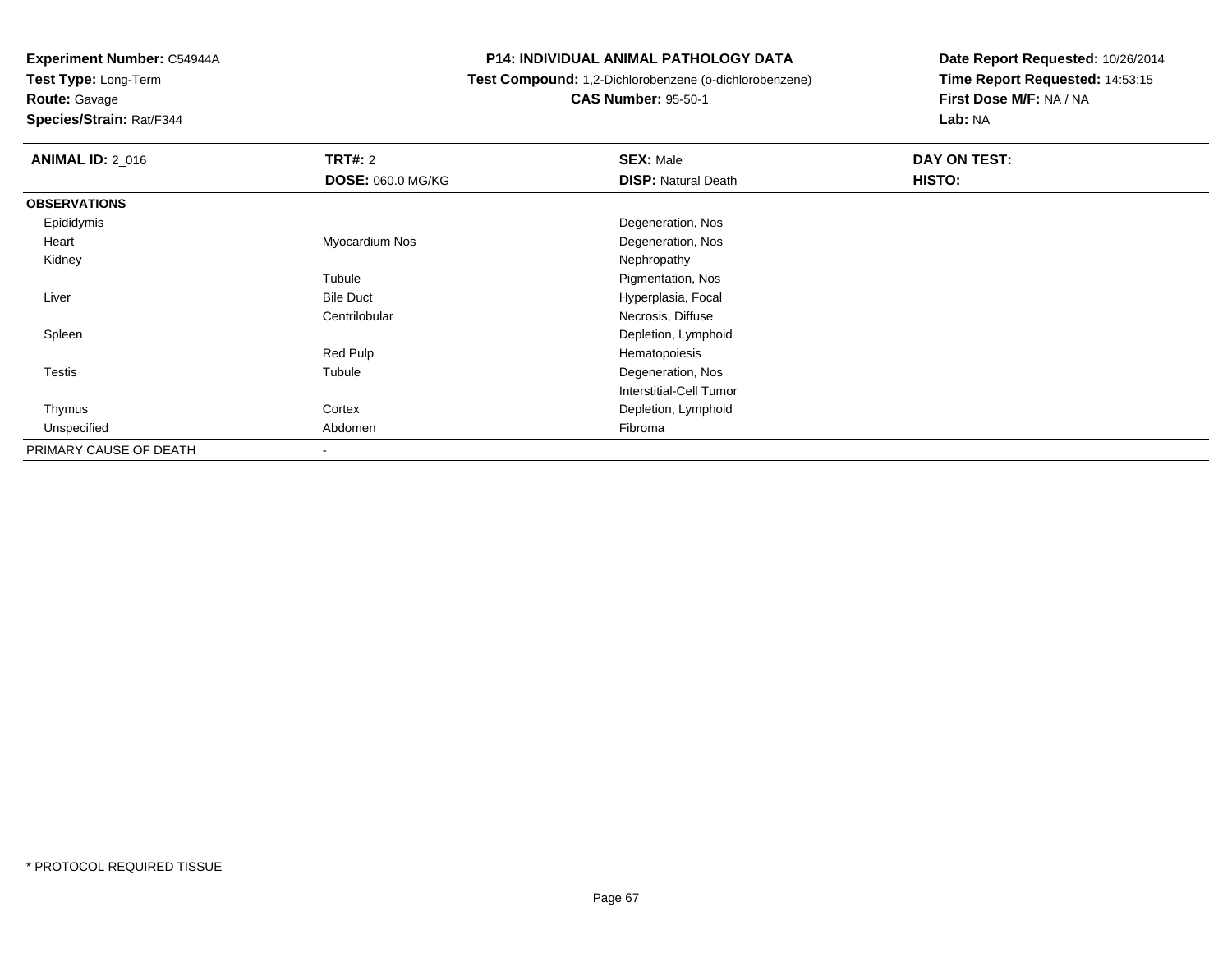**Test Type:** Long-Term

**Route:** Gavage

**Species/Strain:** Rat/F344

## **P14: INDIVIDUAL ANIMAL PATHOLOGY DATA**

 **Test Compound:** 1,2-Dichlorobenzene (o-dichlorobenzene)**CAS Number:** 95-50-1

| <b>ANIMAL ID: 2 017</b> | TRT#: 2               | <b>SEX: Male</b>                 | DAY ON TEST: |  |
|-------------------------|-----------------------|----------------------------------|--------------|--|
|                         | DOSE: 060.0 MG/KG     | <b>DISP:</b> Scheduled Sacrifice | HISTO:       |  |
| <b>OBSERVATIONS</b>     |                       |                                  |              |  |
| Adrenal gland           | Medulla               | Hyperplasia, Focal               |              |  |
|                         | Zona Fasciculata      | Lipoidosis                       |              |  |
| Heart                   | Myocardium Nos        | Degeneration, Nos                |              |  |
| Kidney                  |                       | Nephropathy                      |              |  |
| Liver                   |                       | Cytoplasmic Change, Basophilic   |              |  |
|                         | <b>Bile Duct</b>      | Hyperplasia, Focal               |              |  |
| Lymph node              | Mandibular Lymph Node | Hemorrhage                       |              |  |
| <b>Testis</b>           | Tubule                | Degeneration, Nos                |              |  |
|                         |                       | <b>Interstitial-Cell Tumor</b>   |              |  |
| Thymus                  | Cortex                | Depletion, Lymphoid              |              |  |
| Thyroid                 |                       | Hyperplasia, C Cell              |              |  |
| PRIMARY CAUSE OF DEATH  | $\,$                  |                                  |              |  |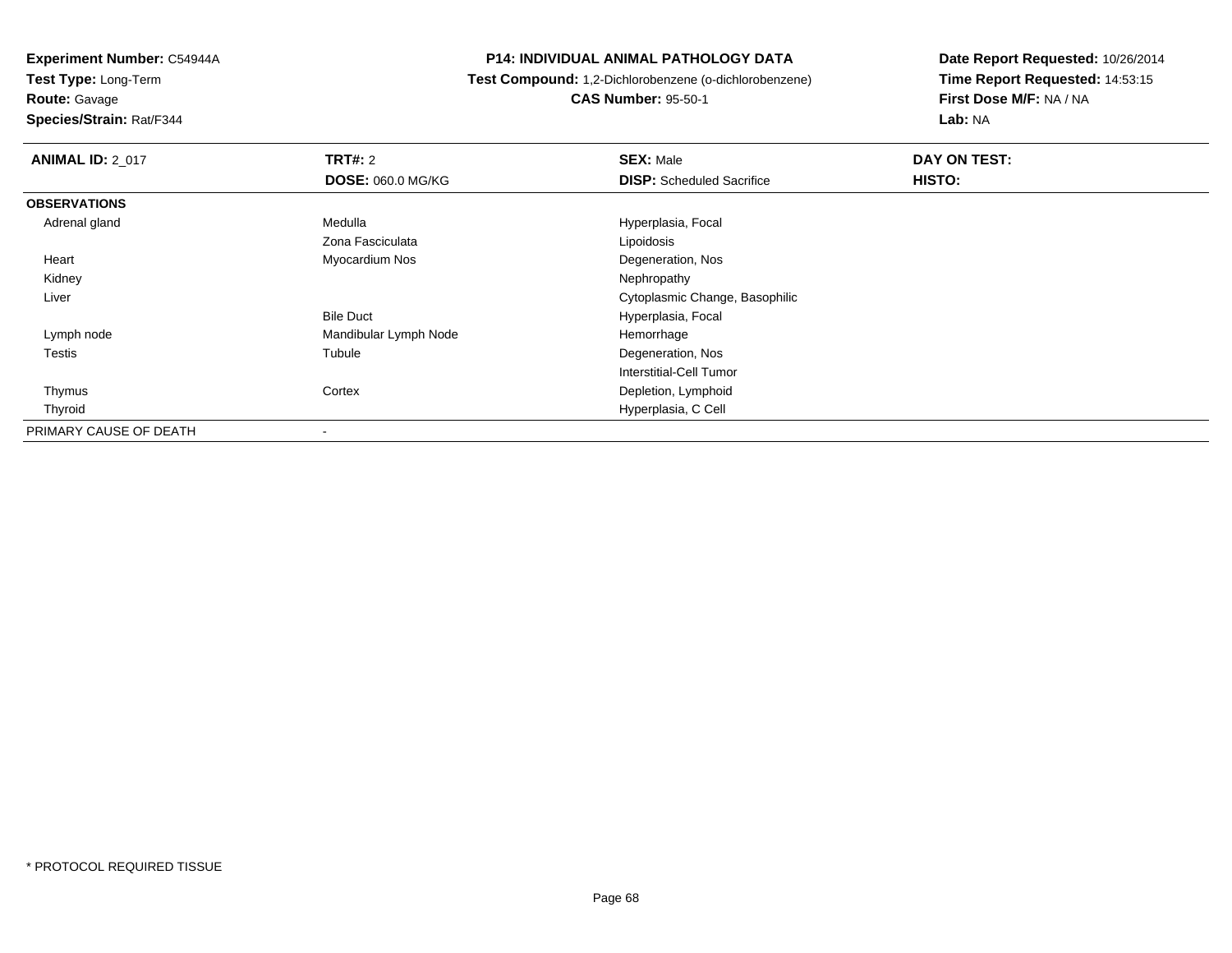**Experiment Number:** C54944A**Test Type:** Long-Term**Route:** Gavage

**Species/Strain:** Rat/F344

## **P14: INDIVIDUAL ANIMAL PATHOLOGY DATA**

## **Test Compound:** 1,2-Dichlorobenzene (o-dichlorobenzene)**CAS Number:** 95-50-1

| <b>ANIMAL ID: 2_018</b> | <b>TRT#: 2</b>           | <b>SEX: Male</b>                | DAY ON TEST: |  |
|-------------------------|--------------------------|---------------------------------|--------------|--|
|                         | <b>DOSE: 060.0 MG/KG</b> | <b>DISP:</b> Moribund Sacrifice | HISTO:       |  |
| <b>OBSERVATIONS</b>     |                          |                                 |              |  |
| Adrenal gland           | Zona Fasciculata         | Lipoidosis                      |              |  |
| Bone marrow             |                          | Hypoplasia, Hematopoietic       |              |  |
| Heart                   | Myocardium Nos           | Degeneration, Nos               |              |  |
| Kidney                  |                          | Nephropathy                     |              |  |
| Liver                   | <b>Bile Duct</b>         | Hyperplasia, Focal              |              |  |
| Lung                    |                          | Aspiration, Foreign Body        |              |  |
| Mammary gland           |                          | Galactocele                     |              |  |
| Peritoneum              |                          | Inflammation, Chronic Focal     |              |  |
| Pituitary gland         |                          | Adenoma, Nos                    |              |  |
| Prostate                |                          | Inflammation, Acute/Chronic     |              |  |
| Spleen                  | Red Pulp                 | Pigmentation, Nos               |              |  |
| Stomach                 | Serosa                   | Inflammation, Chronic Diffuse   |              |  |
| <b>Testis</b>           | Tubule                   | Degeneration, Nos               |              |  |
|                         |                          | Interstitial-Cell Tumor         |              |  |
| Thymus                  | Cortex                   | Depletion, Lymphoid             |              |  |
| Thyroid                 |                          | Hyperplasia, C Cell             |              |  |
| PRIMARY CAUSE OF DEATH  | ۰                        |                                 |              |  |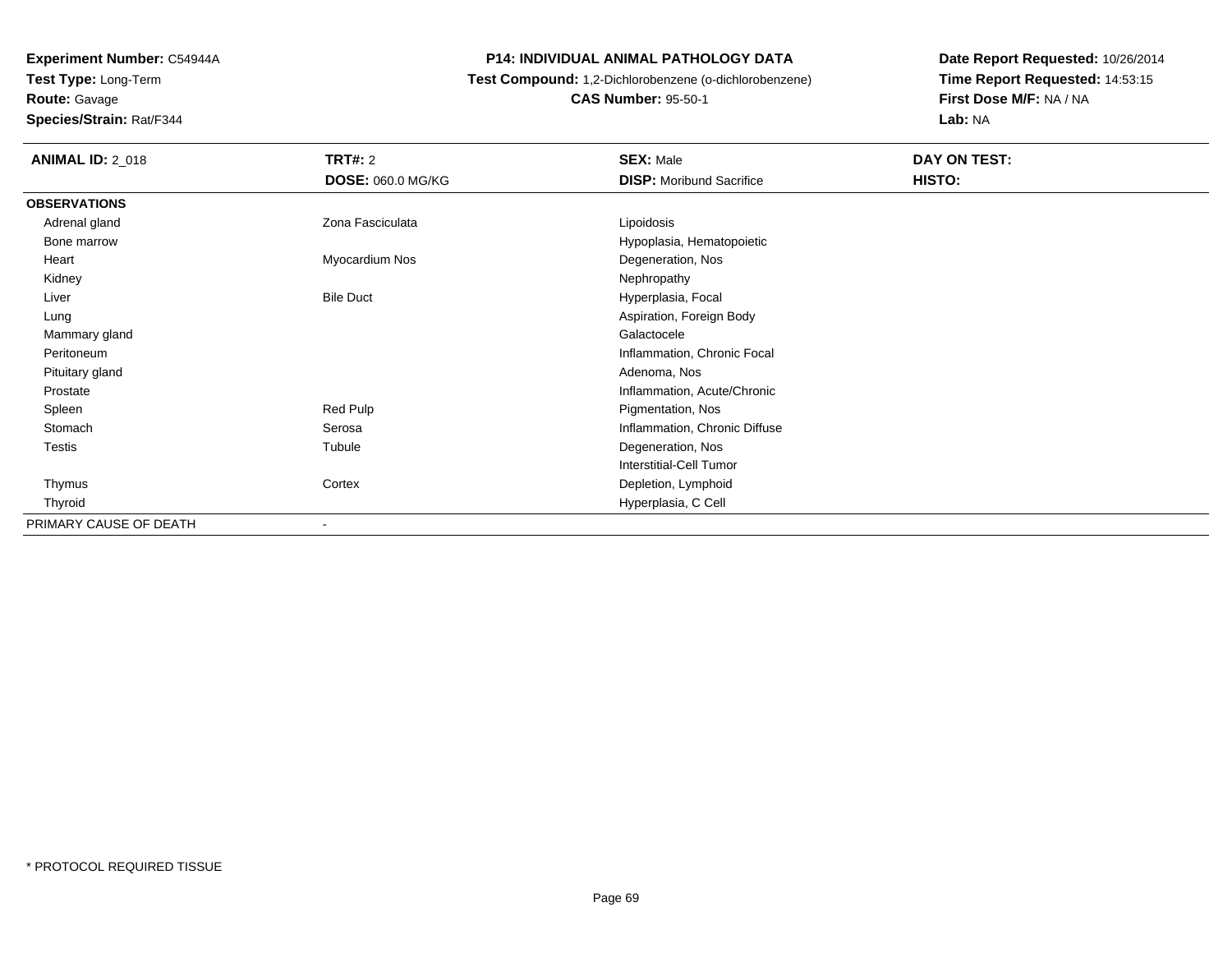**Test Type:** Long-Term

**Route:** Gavage

**Species/Strain:** Rat/F344

## **P14: INDIVIDUAL ANIMAL PATHOLOGY DATA**

 **Test Compound:** 1,2-Dichlorobenzene (o-dichlorobenzene)**CAS Number:** 95-50-1

| <b>ANIMAL ID: 2_019</b> | <b>TRT#: 2</b>           | <b>SEX: Male</b>                 | DAY ON TEST: |  |
|-------------------------|--------------------------|----------------------------------|--------------|--|
|                         | <b>DOSE: 060.0 MG/KG</b> | <b>DISP:</b> Scheduled Sacrifice | HISTO:       |  |
| <b>OBSERVATIONS</b>     |                          |                                  |              |  |
| Adrenal gland           |                          | Pheochromocytoma                 |              |  |
| Heart                   | Myocardium Nos           | Degeneration, Nos                |              |  |
| Kidney                  |                          | Nephropathy                      |              |  |
| Liver                   |                          | Clear-Cell Change                |              |  |
|                         | <b>Bile Duct</b>         | Hyperplasia, Focal               |              |  |
|                         | Centrilobular            | Necrosis, Focal                  |              |  |
| Lung                    |                          | Alveolar/Bronchiolar Carcinoma   |              |  |
| <b>Testis</b>           | Tubule                   | Degeneration, Nos                |              |  |
|                         |                          | <b>Interstitial-Cell Tumor</b>   |              |  |
| PRIMARY CAUSE OF DEATH  |                          |                                  |              |  |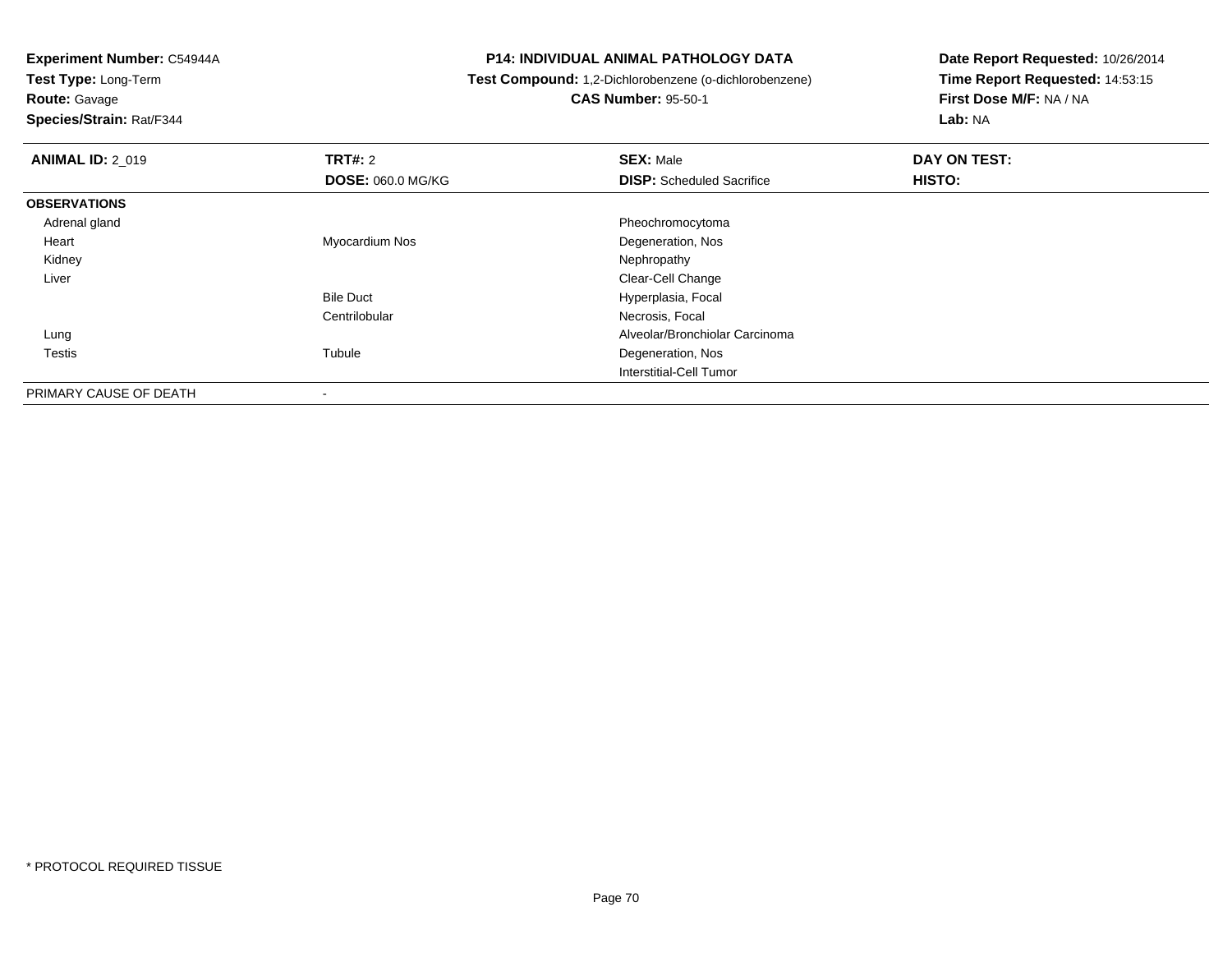| Experiment Number: C54944A<br><b>Test Type: Long-Term</b><br><b>Route: Gavage</b><br>Species/Strain: Rat/F344 |                            | <b>P14: INDIVIDUAL ANIMAL PATHOLOGY DATA</b><br>Test Compound: 1,2-Dichlorobenzene (o-dichlorobenzene)<br><b>CAS Number: 95-50-1</b> | Date Report Requested: 10/26/2014<br>Time Report Requested: 14:53:15<br>First Dose M/F: NA / NA<br>Lab: NA |  |
|---------------------------------------------------------------------------------------------------------------|----------------------------|--------------------------------------------------------------------------------------------------------------------------------------|------------------------------------------------------------------------------------------------------------|--|
| <b>ANIMAL ID: 2 020</b>                                                                                       | <b>TRT#:</b> 2             | <b>SEX: Male</b>                                                                                                                     | DAY ON TEST:                                                                                               |  |
|                                                                                                               | <b>DOSE: 060.0 MG/KG</b>   | <b>DISP:</b> Scheduled Sacrifice                                                                                                     | <b>HISTO:</b>                                                                                              |  |
| <b>OBSERVATIONS</b>                                                                                           |                            |                                                                                                                                      |                                                                                                            |  |
| Adrenal gland                                                                                                 |                            | Pheochromocytoma                                                                                                                     |                                                                                                            |  |
| Kidney                                                                                                        |                            | Nephropathy                                                                                                                          |                                                                                                            |  |
| Liver                                                                                                         | <b>Bile Duct</b>           | Hyperplasia, Focal                                                                                                                   |                                                                                                            |  |
| Testis                                                                                                        | Tubule                     | Degeneration, Nos                                                                                                                    |                                                                                                            |  |
|                                                                                                               |                            | <b>Interstitial-Cell Tumor</b>                                                                                                       |                                                                                                            |  |
| Thyroid                                                                                                       |                            | Hyperplasia, C Cell                                                                                                                  |                                                                                                            |  |
| Unspecified                                                                                                   | <b>Multiple Organs Nos</b> | Leukemia, Undifferentiated                                                                                                           |                                                                                                            |  |
| PRIMARY CAUSE OF DEATH                                                                                        |                            |                                                                                                                                      |                                                                                                            |  |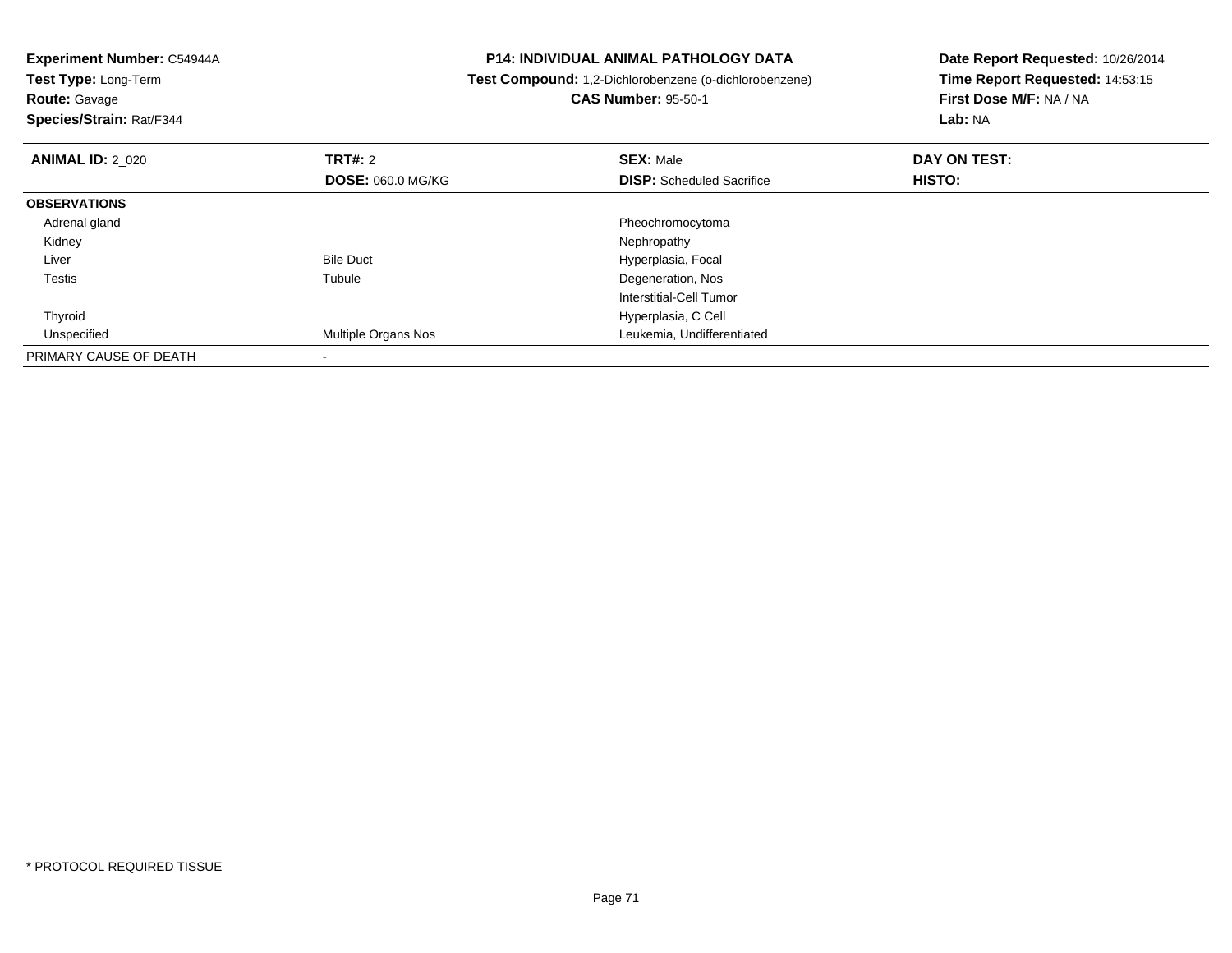**Route:** Gavage

**Species/Strain:** Rat/F344

## **P14: INDIVIDUAL ANIMAL PATHOLOGY DATA**

 **Test Compound:** 1,2-Dichlorobenzene (o-dichlorobenzene)**CAS Number:** 95-50-1

| <b>ANIMAL ID: 2_021</b> | <b>TRT#: 2</b>           | <b>SEX: Male</b>                 | DAY ON TEST: |  |
|-------------------------|--------------------------|----------------------------------|--------------|--|
|                         | <b>DOSE: 060.0 MG/KG</b> | <b>DISP:</b> Scheduled Sacrifice | HISTO:       |  |
| <b>OBSERVATIONS</b>     |                          |                                  |              |  |
| Heart                   | Myocardium Nos           | Degeneration, Nos                |              |  |
| Kidney                  |                          | Nephropathy                      |              |  |
| Liver                   | <b>Bile Duct</b>         | Hyperplasia, Focal               |              |  |
| Lung                    |                          | Aspiration, Foreign Body         |              |  |
|                         |                          | Inflammation, Acute/Chronic      |              |  |
| Pancreas                | Acinus                   | Atrophy, Focal                   |              |  |
| <b>Testis</b>           | Tubule                   | Degeneration, Nos                |              |  |
|                         |                          | Interstitial-Cell Tumor          |              |  |
| Thyroid                 |                          | C-Cell Carcinoma                 |              |  |
| Unspecified             | Axilla                   | Fibroma                          |              |  |
| PRIMARY CAUSE OF DEATH  |                          |                                  |              |  |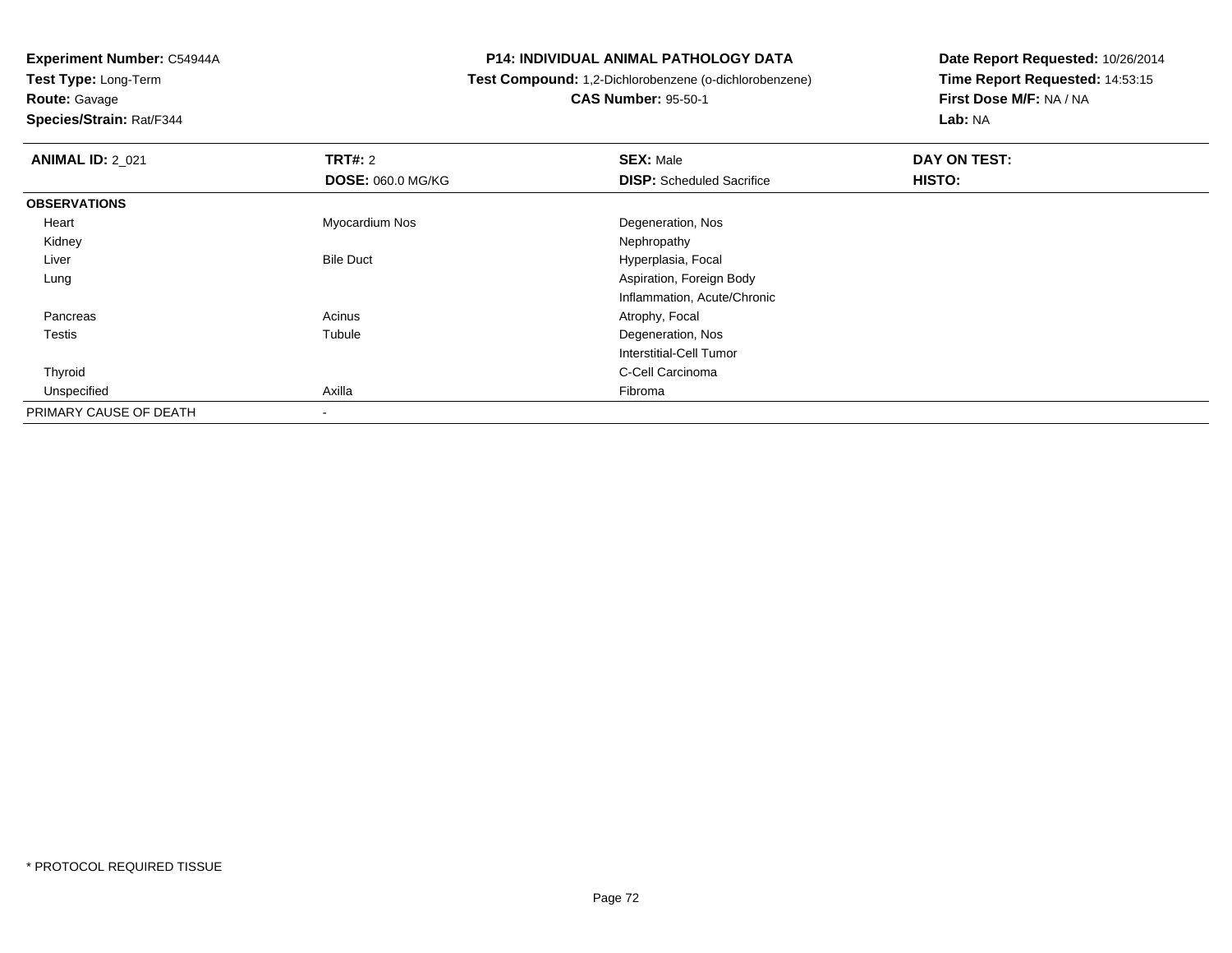**Test Type:** Long-Term**Route:** Gavage

**Species/Strain:** Rat/F344

#### **P14: INDIVIDUAL ANIMAL PATHOLOGY DATA**

# **Test Compound:** 1,2-Dichlorobenzene (o-dichlorobenzene)**CAS Number:** 95-50-1

| <b>ANIMAL ID: 2_022</b> | <b>TRT#: 2</b>           | <b>SEX: Male</b>                 | DAY ON TEST: |  |
|-------------------------|--------------------------|----------------------------------|--------------|--|
|                         | <b>DOSE: 060.0 MG/KG</b> | <b>DISP:</b> Scheduled Sacrifice | HISTO:       |  |
| <b>OBSERVATIONS</b>     |                          |                                  |              |  |
| Heart                   | Myocardium Nos           | Degeneration, Nos                |              |  |
| Kidney                  |                          | Nephropathy                      |              |  |
| Liver                   |                          | Clear-Cell Change                |              |  |
|                         | <b>Bile Duct</b>         | Hyperplasia, Focal               |              |  |
| Mammary gland           |                          | Hyperplasia, Cystic              |              |  |
| Pancreas                | Acinus                   | Atrophy, Focal                   |              |  |
|                         | Acinus                   | Hypertrophy, Focal               |              |  |
| Testis                  | Tubule                   | Degeneration, Nos                |              |  |
|                         |                          | Interstitial-Cell Tumor          |              |  |
| Thyroid                 |                          | Hyperplasia, C Cell              |              |  |
| PRIMARY CAUSE OF DEATH  |                          |                                  |              |  |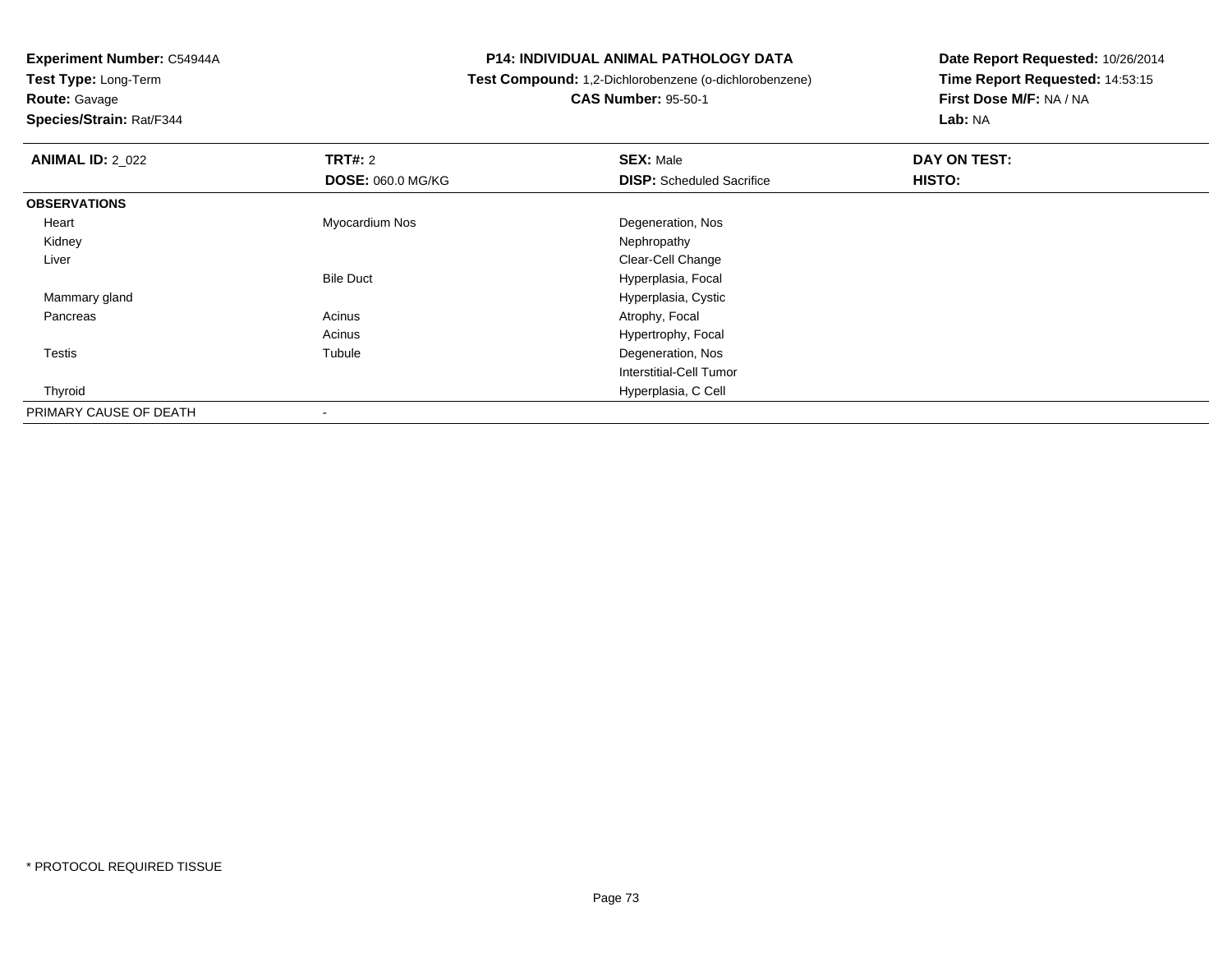**Test Type:** Long-Term**Route:** Gavage

**Species/Strain:** Rat/F344

#### **P14: INDIVIDUAL ANIMAL PATHOLOGY DATA**

# **Test Compound:** 1,2-Dichlorobenzene (o-dichlorobenzene)**CAS Number:** 95-50-1

| <b>ANIMAL ID: 2_023</b> | <b>TRT#:</b> 2           | <b>SEX: Male</b>                  | DAY ON TEST: |  |
|-------------------------|--------------------------|-----------------------------------|--------------|--|
|                         | <b>DOSE: 060.0 MG/KG</b> | <b>DISP:</b> Scheduled Sacrifice  | HISTO:       |  |
| <b>OBSERVATIONS</b>     |                          |                                   |              |  |
| Adrenal gland           | Zona Fasciculata         | Adenoma, Nos                      |              |  |
|                         |                          | Pheochromocytoma                  |              |  |
| Heart                   | Myocardium Nos           | Degeneration, Nos                 |              |  |
| Kidney                  |                          | Nephropathy                       |              |  |
| Liver                   | <b>Bile Duct</b>         | Hyperplasia, Focal                |              |  |
|                         |                          | Inflammation, Granulomatous Focal |              |  |
| Lung                    |                          | Aspiration, Foreign Body          |              |  |
| Parathyroid gland       |                          | Adenoma, Nos                      |              |  |
|                         |                          | Cyst, Embryonal Duct              |              |  |
| Prostate                |                          | Inflammation, Chronic Focal       |              |  |
| <b>Testis</b>           | Tubule                   | Degeneration, Nos                 |              |  |
|                         |                          | Interstitial-Cell Tumor           |              |  |
| Thymus                  | Cortex                   | Depletion, Lymphoid               |              |  |
| Thyroid                 |                          | Hyperplasia, C Cell               |              |  |
| PRIMARY CAUSE OF DEATH  | ۰                        |                                   |              |  |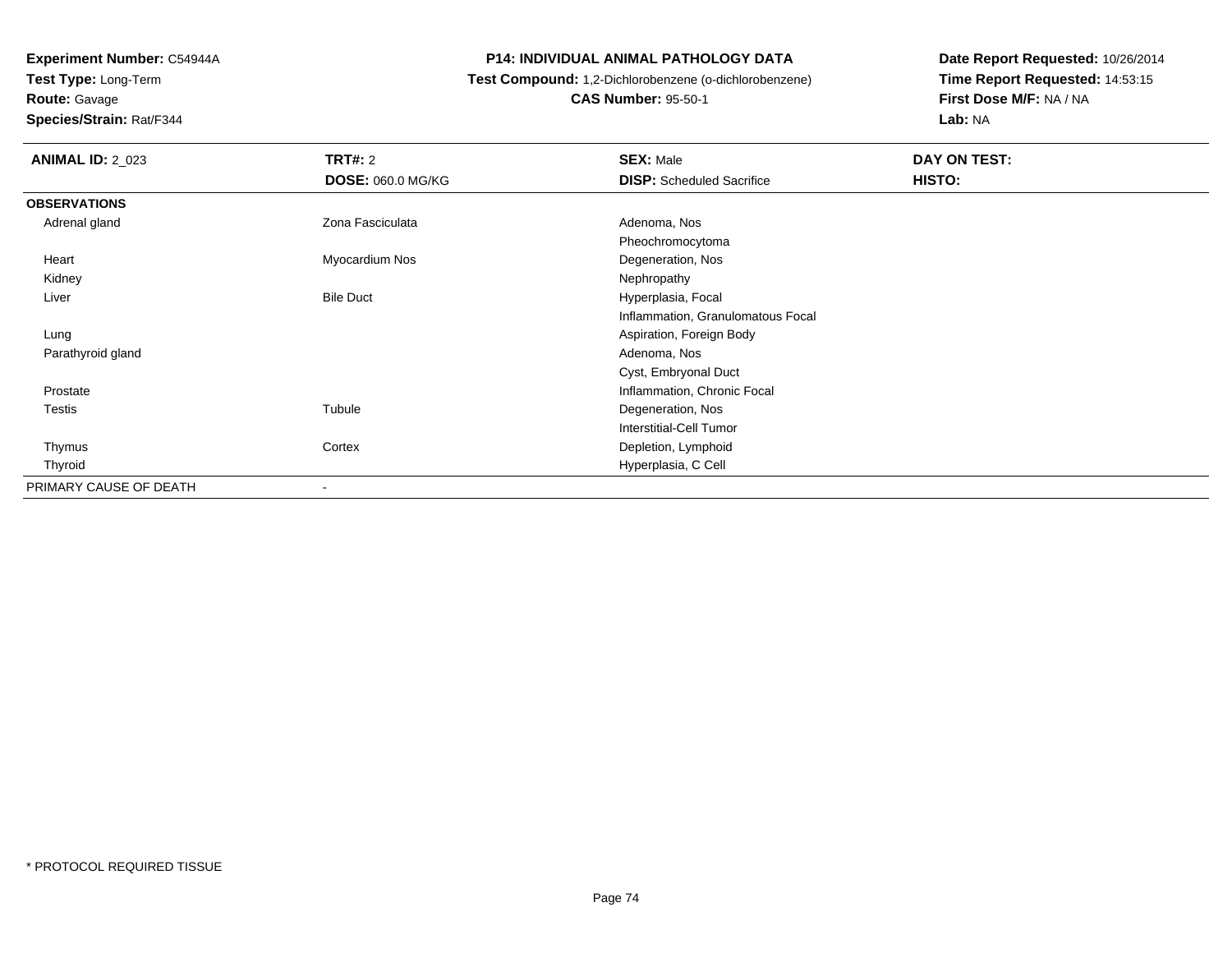**Route:** Gavage

**Species/Strain:** Rat/F344

#### **P14: INDIVIDUAL ANIMAL PATHOLOGY DATA**

# **Test Compound:** 1,2-Dichlorobenzene (o-dichlorobenzene)**CAS Number:** 95-50-1

| <b>ANIMAL ID: 2_024</b> | TRT#: 2                  | <b>SEX: Male</b>                 | DAY ON TEST: |
|-------------------------|--------------------------|----------------------------------|--------------|
|                         | <b>DOSE: 060.0 MG/KG</b> | <b>DISP:</b> Scheduled Sacrifice | HISTO:       |
| <b>OBSERVATIONS</b>     |                          |                                  |              |
| Adrenal gland           | Cortex Nos               | Cyst, Multiple                   |              |
| Heart                   | Myocardium Nos           | Degeneration, Nos                |              |
| Kidney                  | Cortex                   | Hyperplasia, Lymphoid            |              |
|                         |                          | Nephropathy                      |              |
| Liver                   | <b>Bile Duct</b>         | Hyperplasia, Focal               |              |
| Lung                    |                          | Aspiration, Foreign Body         |              |
|                         |                          | Pneumonia, Interstitial Chronic  |              |
| Spleen                  | Red Pulp                 | Congestion, Nos                  |              |
| Testis                  | Tubule                   | Degeneration, Nos                |              |
|                         |                          | <b>Interstitial-Cell Tumor</b>   |              |
|                         | Tubule                   | Mineralization                   |              |
| Thymus                  | Cortex                   | Depletion, Lymphoid              |              |
| Thyroid                 |                          | Hyperplasia, C Cell              |              |
| Unspecified             | Flank                    | Fibrosarcoma                     |              |
| PRIMARY CAUSE OF DEATH  | $\blacksquare$           |                                  |              |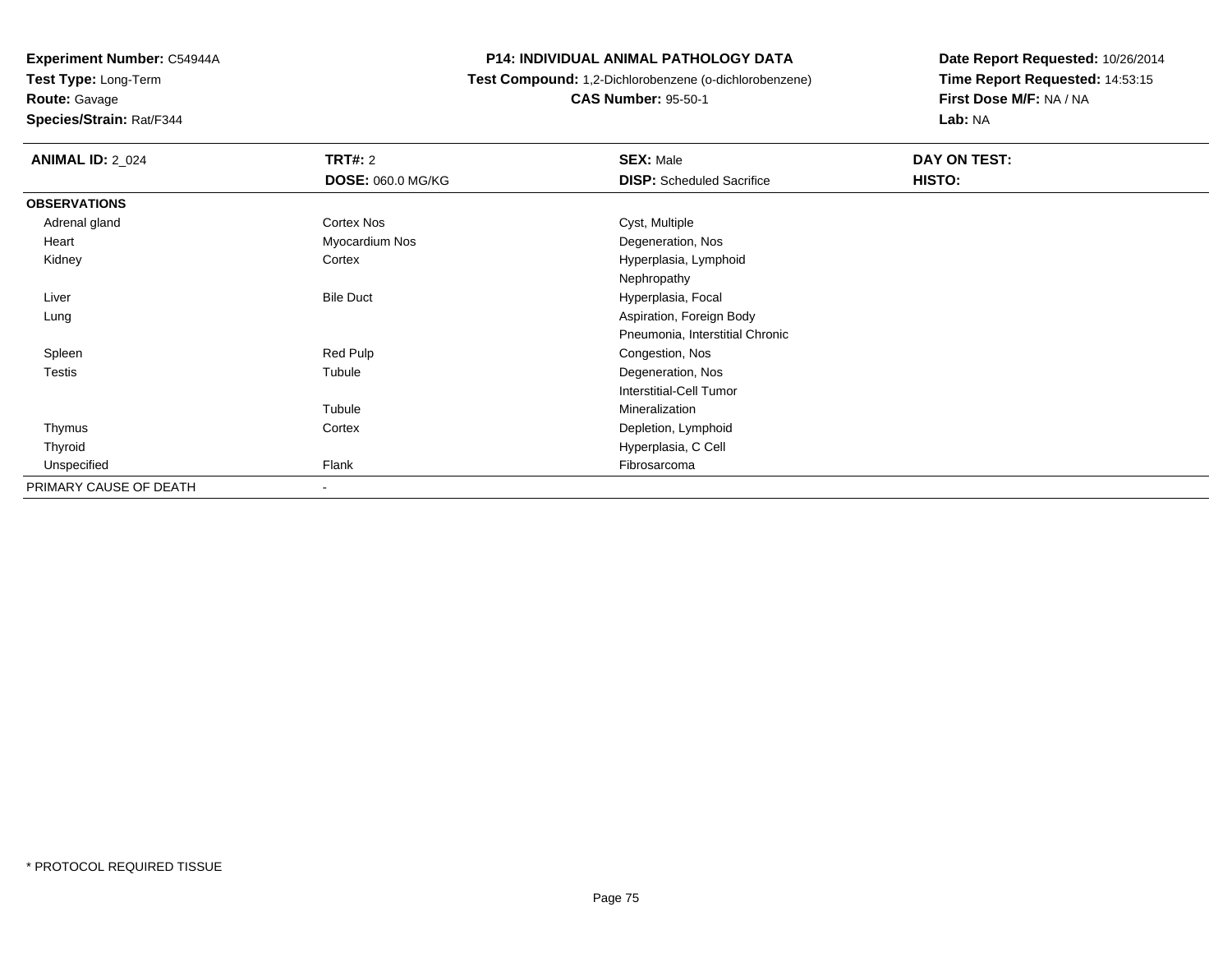# **Route:** Gavage

**Species/Strain:** Rat/F344

#### **P14: INDIVIDUAL ANIMAL PATHOLOGY DATA**

# **Test Compound:** 1,2-Dichlorobenzene (o-dichlorobenzene)

**CAS Number:** 95-50-1

| <b>ANIMAL ID: 2 025</b> | <b>TRT#: 2</b>           | <b>SEX: Male</b>                  | DAY ON TEST: |
|-------------------------|--------------------------|-----------------------------------|--------------|
|                         | <b>DOSE: 060.0 MG/KG</b> | <b>DISP:</b> Scheduled Sacrifice  | HISTO:       |
| <b>OBSERVATIONS</b>     |                          |                                   |              |
| Heart                   | Myocardium Nos           | Degeneration, Nos                 |              |
| Kidney                  |                          | Nephropathy                       |              |
| Liver                   | <b>Bile Duct</b>         | Hyperplasia, Focal                |              |
| Lung                    |                          | Aspiration, Foreign Body          |              |
|                         |                          | Inflammation, Granulomatous Focal |              |
| Pancreas                | Acinus                   | Atrophy, Diffuse                  |              |
|                         |                          | Fibrosis, Diffuse                 |              |
| Testis                  | Tubule                   | Degeneration, Nos                 |              |
|                         |                          | <b>Interstitial-Cell Tumor</b>    |              |
| Thymus                  | Cortex                   | Depletion, Lymphoid               |              |
| PRIMARY CAUSE OF DEATH  | $\overline{\phantom{a}}$ |                                   |              |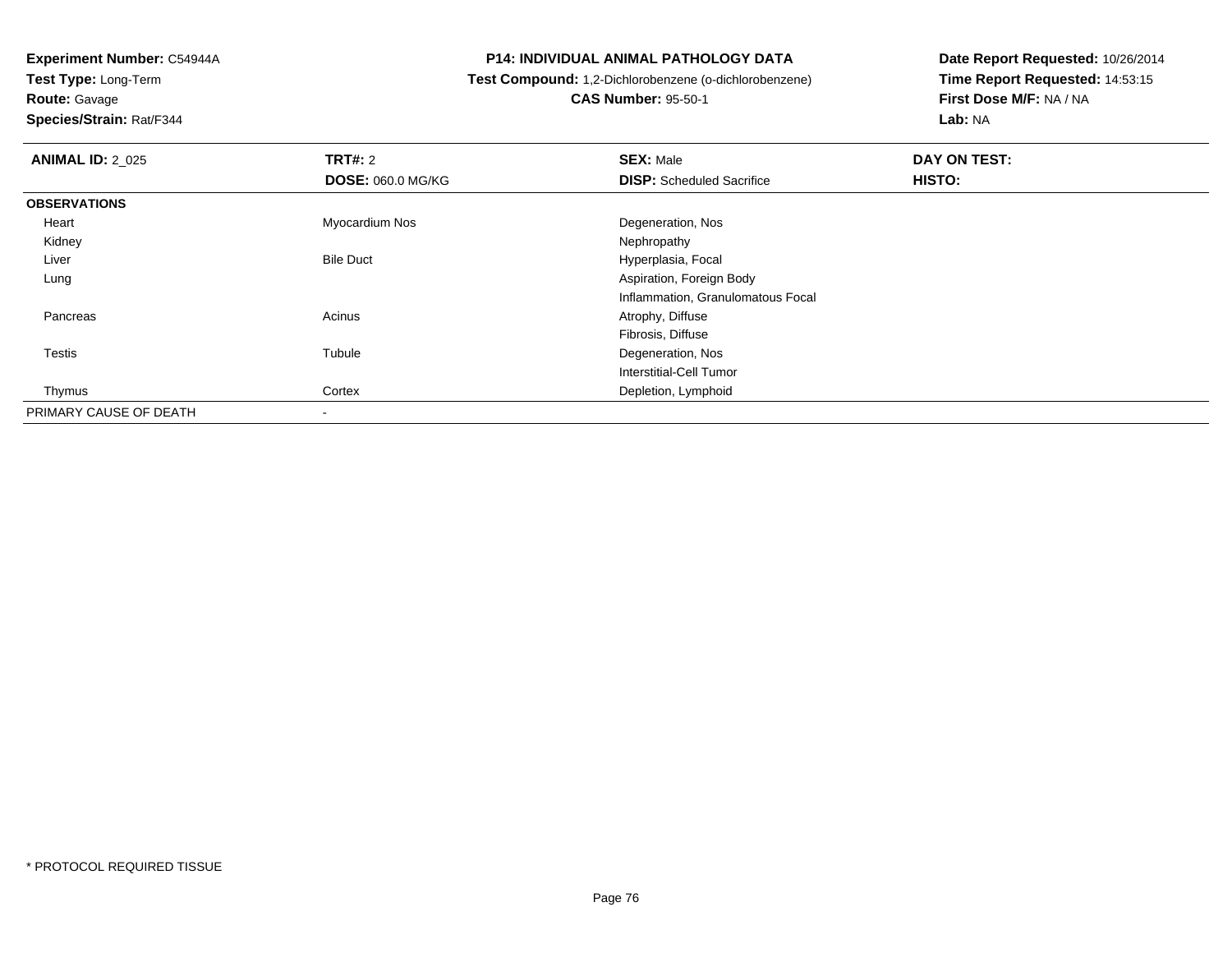**Route:** Gavage

**Species/Strain:** Rat/F344

#### **P14: INDIVIDUAL ANIMAL PATHOLOGY DATA**

 **Test Compound:** 1,2-Dichlorobenzene (o-dichlorobenzene)**CAS Number:** 95-50-1

| <b>ANIMAL ID: 2_026</b> | <b>TRT#: 2</b>           | <b>SEX: Male</b>                 | DAY ON TEST: |  |
|-------------------------|--------------------------|----------------------------------|--------------|--|
|                         | <b>DOSE: 060.0 MG/KG</b> | <b>DISP:</b> Scheduled Sacrifice | HISTO:       |  |
| <b>OBSERVATIONS</b>     |                          |                                  |              |  |
| Heart                   | Myocardium Nos           | Degeneration, Nos                |              |  |
| Kidney                  |                          | Nephropathy                      |              |  |
| Liver                   | <b>Bile Duct</b>         | Hyperplasia, Focal               |              |  |
|                         | Centrilobular            | Necrosis, Focal                  |              |  |
| Lung                    |                          | Aspiration, Foreign Body         |              |  |
|                         |                          | Inflammation, Acute/Chronic      |              |  |
| Pituitary gland         |                          | Adenoma, Nos                     |              |  |
| Prostate                |                          | Inflammation, Chronic Focal      |              |  |
| Testis                  | Tubule                   | Degeneration, Nos                |              |  |
|                         |                          | Interstitial-Cell Tumor          |              |  |
| PRIMARY CAUSE OF DEATH  | $\,$                     |                                  |              |  |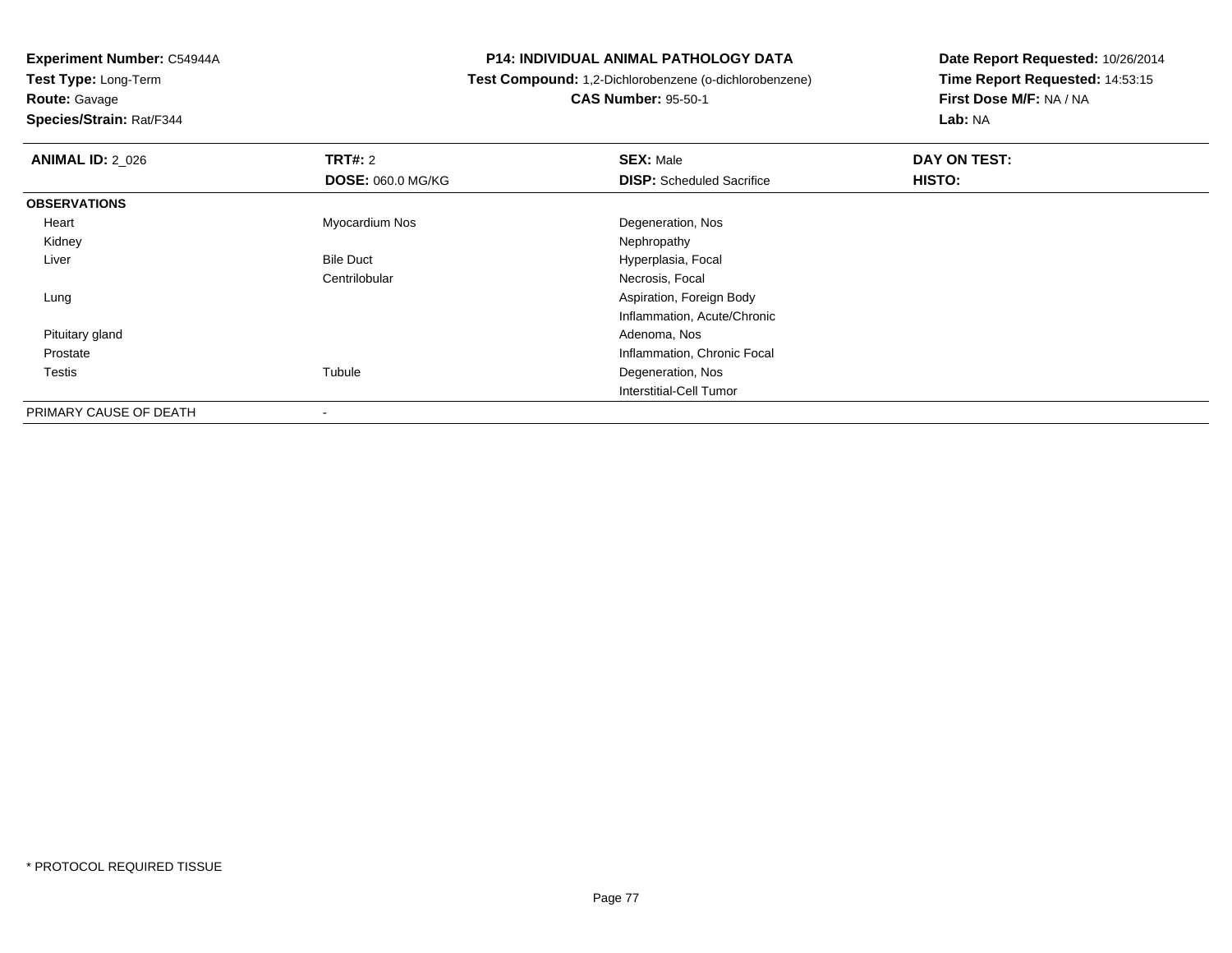**Experiment Number:** C54944A**Test Type:** Long-Term**Route:** Gavage

**Species/Strain:** Rat/F344

# **P14: INDIVIDUAL ANIMAL PATHOLOGY DATA**

 **Test Compound:** 1,2-Dichlorobenzene (o-dichlorobenzene)**CAS Number:** 95-50-1

| <b>ANIMAL ID: 2 027</b> | TRT#: 2                  | <b>SEX: Male</b>                  | DAY ON TEST: |
|-------------------------|--------------------------|-----------------------------------|--------------|
|                         | <b>DOSE: 060.0 MG/KG</b> | <b>DISP:</b> Scheduled Sacrifice  | HISTO:       |
| <b>OBSERVATIONS</b>     |                          |                                   |              |
| Heart                   | Myocardium Nos           | Degeneration, Nos                 |              |
| Kidney                  |                          | Nephropathy                       |              |
| Liver                   | <b>Bile Duct</b>         | Hyperplasia, Focal                |              |
| Lung                    |                          | Inflammation, Granulomatous Focal |              |
| Lymph node              | Mandibular Lymph Node    | Hemorrhage                        |              |
| Mammary gland           |                          | Hyperplasia, Focal                |              |
| Testis                  | Tubule                   | Degeneration, Nos                 |              |
|                         |                          | Interstitial-Cell Tumor           |              |
| Thymus                  | Cortex                   | Depletion, Lymphoid               |              |
| Thyroid                 |                          | Hyperplasia, C Cell               |              |
| PRIMARY CAUSE OF DEATH  |                          |                                   |              |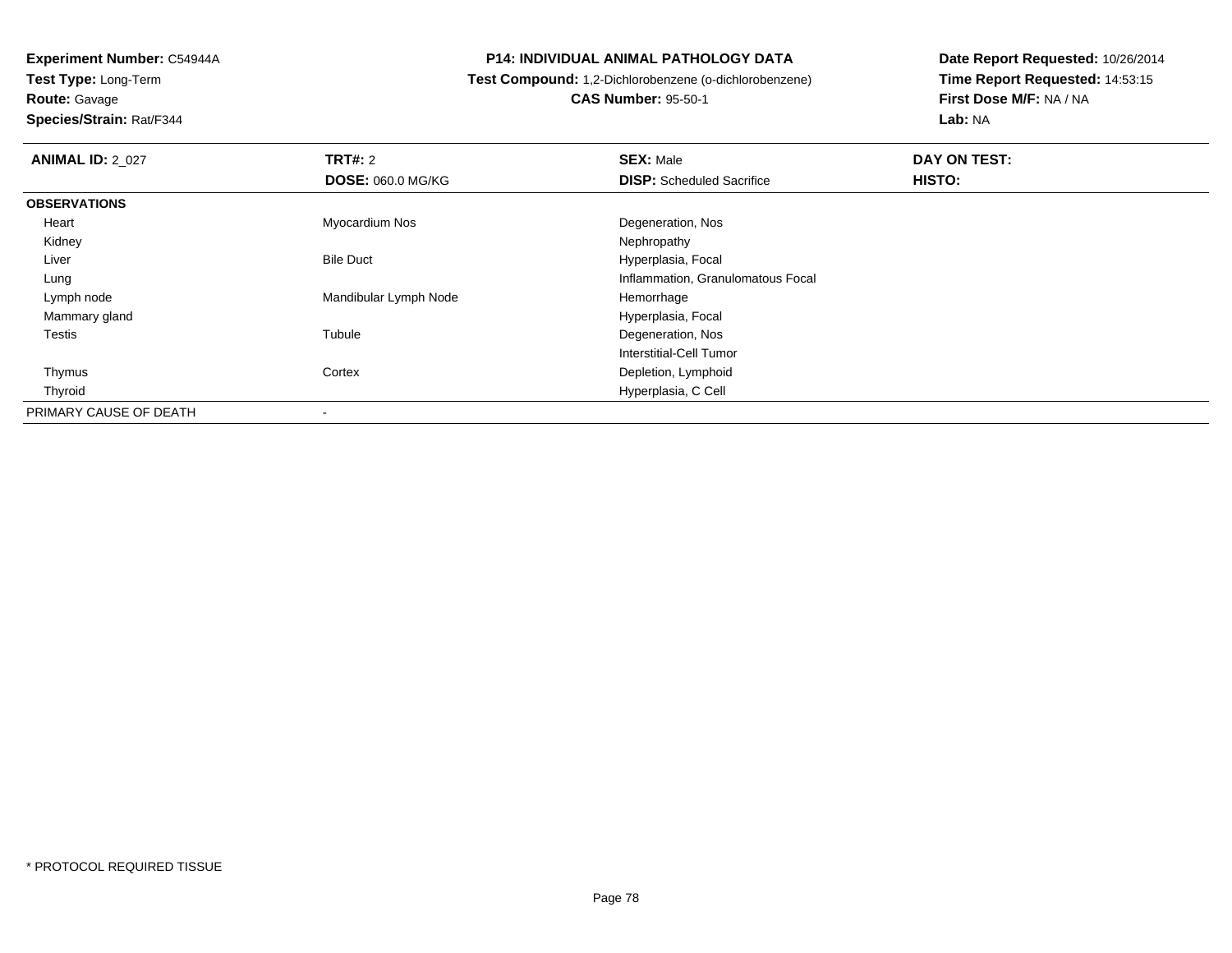-

**Route:** Gavage

**Species/Strain:** Rat/F344

#### **P14: INDIVIDUAL ANIMAL PATHOLOGY DATA**

 **Test Compound:** 1,2-Dichlorobenzene (o-dichlorobenzene) **CAS Number:** 95-50-1

| <b>ANIMAL ID: 2 028</b> | <b>TRT#: 2</b>           | <b>SEX: Male</b>                 | DAY ON TEST:  |  |
|-------------------------|--------------------------|----------------------------------|---------------|--|
|                         | <b>DOSE: 060.0 MG/KG</b> | <b>DISP:</b> Scheduled Sacrifice | <b>HISTO:</b> |  |
| <b>OBSERVATIONS</b>     |                          |                                  |               |  |
| Adrenal gland           | Medulla                  | Hyperplasia, Focal               |               |  |
| Heart                   | Myocardium Nos           | Degeneration, Nos                |               |  |
| Kidney                  |                          | Nephropathy                      |               |  |
| Liver                   | <b>Bile Duct</b>         | Hyperplasia, Focal               |               |  |
| Lymph node              | Mandibular Lymph Node    | Hyperplasia, Lymphoid            |               |  |
| Pituitary gland         |                          | Adenoma, Nos                     |               |  |
| <b>Testis</b>           | Tubule                   | Degeneration, Nos                |               |  |
|                         |                          | Interstitial-Cell Tumor          |               |  |
| PRIMARY CAUSE OF DEATH  |                          |                                  |               |  |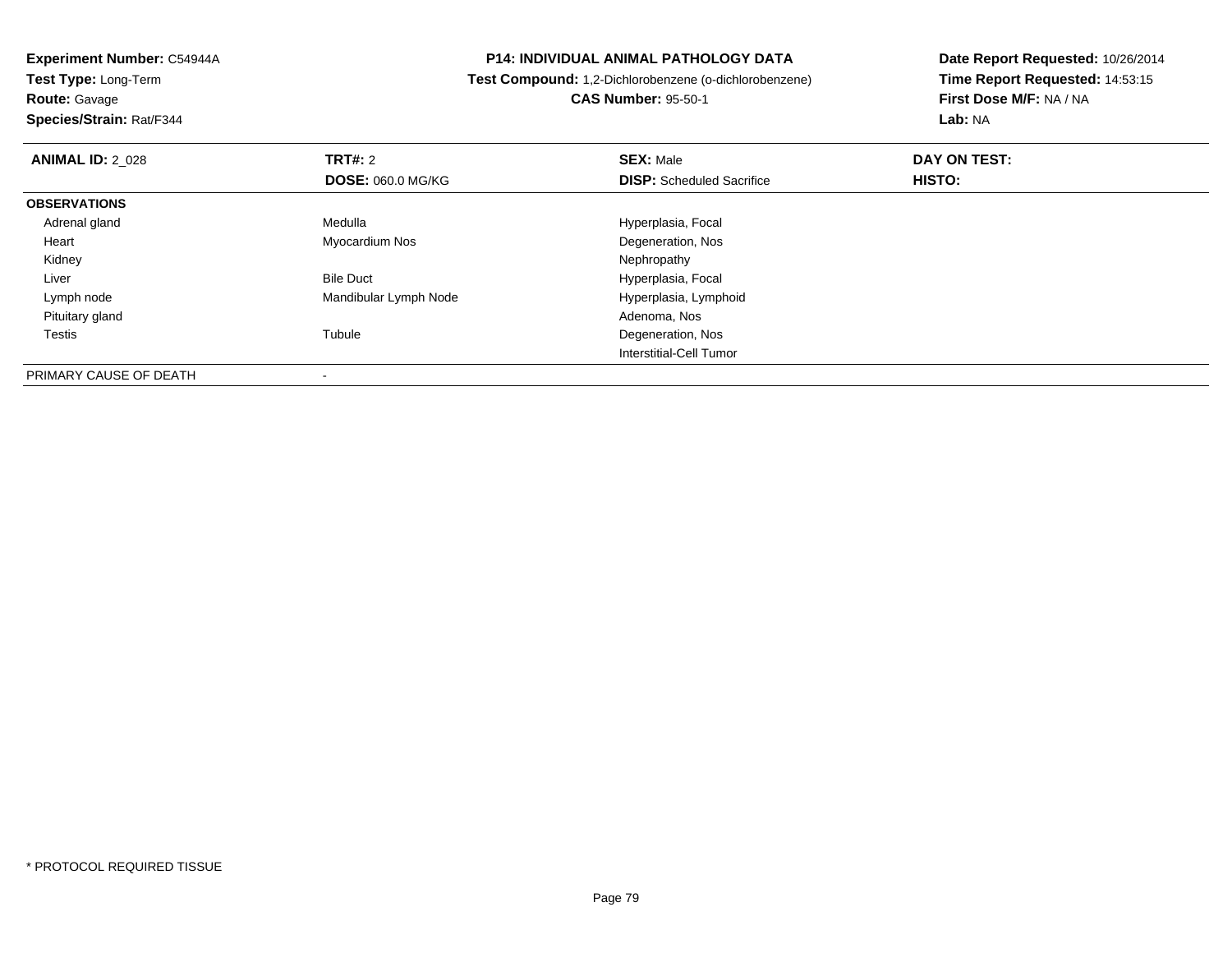**Test Type:** Long-Term

**Route:** Gavage

**Species/Strain:** Rat/F344

#### **P14: INDIVIDUAL ANIMAL PATHOLOGY DATA**

 **Test Compound:** 1,2-Dichlorobenzene (o-dichlorobenzene)**CAS Number:** 95-50-1

| <b>ANIMAL ID: 2_029</b> | TRT#: 2                  | <b>SEX: Male</b>                 | DAY ON TEST: |  |
|-------------------------|--------------------------|----------------------------------|--------------|--|
|                         | <b>DOSE: 060.0 MG/KG</b> | <b>DISP:</b> Scheduled Sacrifice | HISTO:       |  |
| <b>OBSERVATIONS</b>     |                          |                                  |              |  |
| Adrenal gland           | Medulla                  | Hyperplasia, Focal               |              |  |
| Heart                   | Myocardium Nos           | Degeneration, Nos                |              |  |
| Kidney                  |                          | Nephropathy                      |              |  |
| Liver                   |                          | Clear-Cell Change                |              |  |
|                         | <b>Bile Duct</b>         | Hyperplasia, Focal               |              |  |
|                         | Centrilobular            | Necrosis, Focal                  |              |  |
| Lung                    |                          | Aspiration, Foreign Body         |              |  |
| Pancreas                | Acinus                   | Atrophy, Focal                   |              |  |
| Prostate                |                          | Tubular Adenoma                  |              |  |
| <b>Testis</b>           | Tubule                   | Degeneration, Nos                |              |  |
|                         |                          | <b>Interstitial-Cell Tumor</b>   |              |  |
| Thymus                  | Cortex                   | Depletion, Lymphoid              |              |  |
| PRIMARY CAUSE OF DEATH  |                          |                                  |              |  |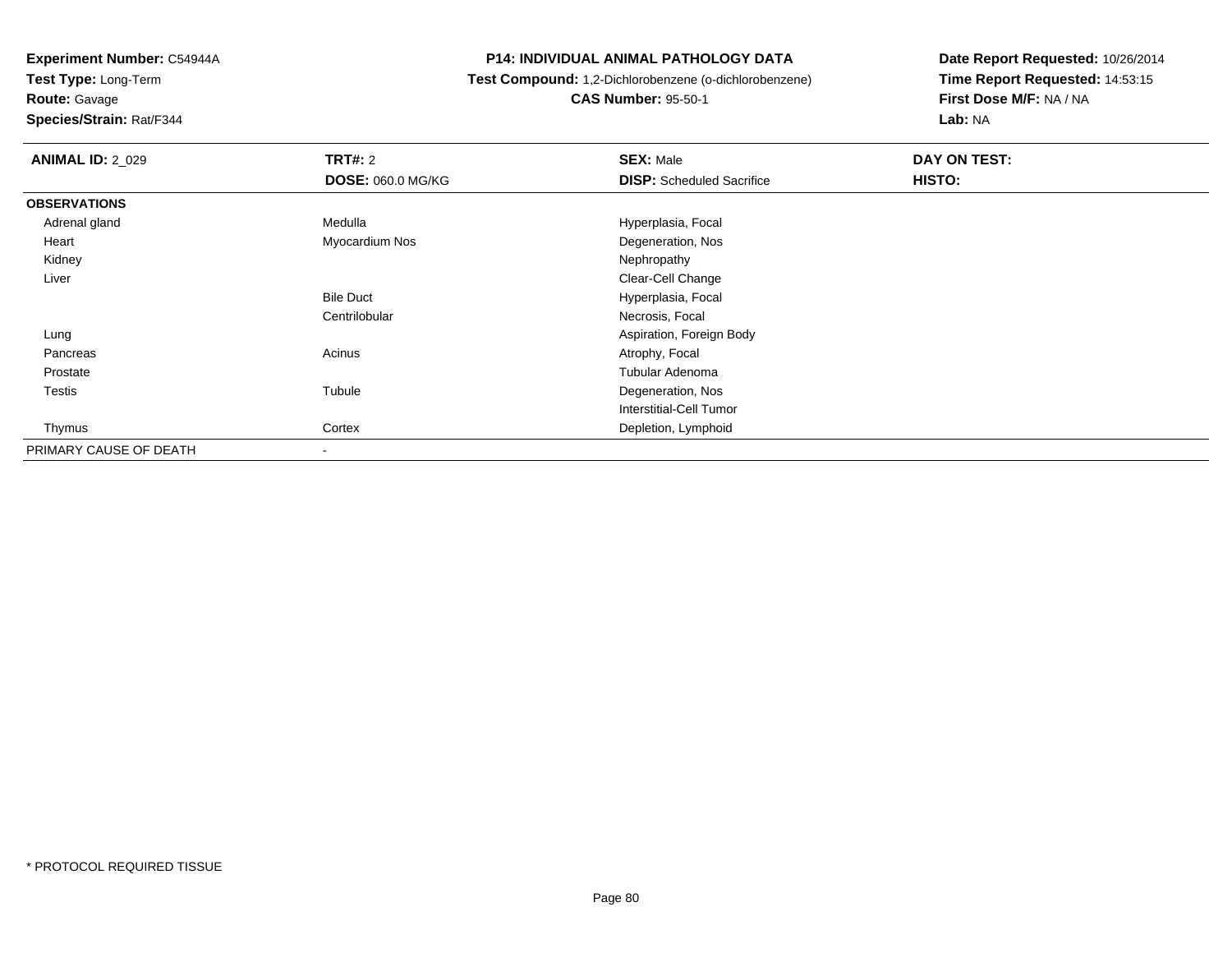**Route:** Gavage

**Species/Strain:** Rat/F344

#### **P14: INDIVIDUAL ANIMAL PATHOLOGY DATA**

 **Test Compound:** 1,2-Dichlorobenzene (o-dichlorobenzene)**CAS Number:** 95-50-1

| <b>ANIMAL ID: 2 030</b> | TRT#: 2                  | <b>SEX: Male</b>                 | DAY ON TEST: |  |
|-------------------------|--------------------------|----------------------------------|--------------|--|
|                         | <b>DOSE: 060.0 MG/KG</b> | <b>DISP:</b> Scheduled Sacrifice | HISTO:       |  |
| <b>OBSERVATIONS</b>     |                          |                                  |              |  |
| Adrenal gland           | Zona Fasciculata         | Hyperplasia, Focal               |              |  |
| Heart                   | Myocardium Nos           | Degeneration, Nos                |              |  |
| Kidney                  |                          | Nephropathy                      |              |  |
| Liver                   |                          | Cytoplasmic Change, Basophilic   |              |  |
|                         | <b>Bile Duct</b>         | Hyperplasia, Focal               |              |  |
| Lung                    |                          | Aspiration, Foreign Body         |              |  |
| Lymph node              | Mandibular Lymph Node    | Hemorrhage                       |              |  |
| Testis                  | Tubule                   | Degeneration, Nos                |              |  |
|                         |                          | Interstitial-Cell Tumor          |              |  |
| Thyroid                 |                          | Hyperplasia, C Cell              |              |  |
| PRIMARY CAUSE OF DEATH  | ۰                        |                                  |              |  |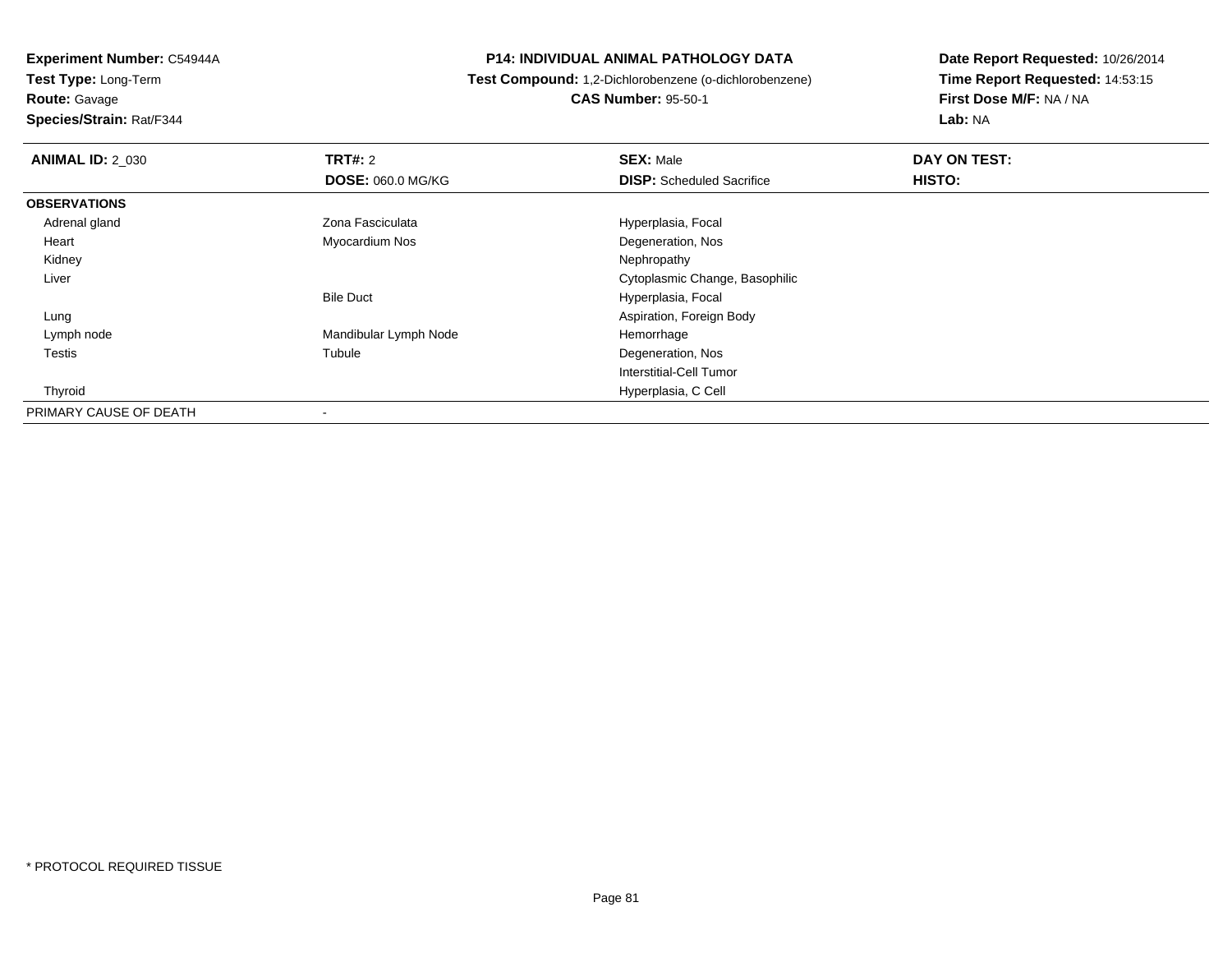**Test Type:** Long-Term

**Route:** Gavage

**Species/Strain:** Rat/F344

#### **P14: INDIVIDUAL ANIMAL PATHOLOGY DATA**

 **Test Compound:** 1,2-Dichlorobenzene (o-dichlorobenzene)**CAS Number:** 95-50-1

| <b>ANIMAL ID: 2_031</b> | TRT#: 2                  | <b>SEX: Male</b>                | DAY ON TEST: |
|-------------------------|--------------------------|---------------------------------|--------------|
|                         | <b>DOSE: 060.0 MG/KG</b> | <b>DISP:</b> Moribund Sacrifice | HISTO:       |
| <b>OBSERVATIONS</b>     |                          |                                 |              |
| Adrenal gland           |                          | <b>Cortical Adenoma</b>         |              |
|                         | Zona Fasciculata         | Lipoidosis                      |              |
| Heart                   | Myocardium Nos           | Degeneration, Nos               |              |
| Kidney                  |                          | Nephropathy                     |              |
| Liver                   | Hepatocytes              | Cytoplasmic Vacuolization       |              |
|                         | Periportal               | Cytoplasmic Vacuolization       |              |
|                         | <b>Bile Duct</b>         | Hyperplasia, Focal              |              |
| Lung                    |                          | Aspiration, Foreign Body        |              |
| Pancreas                | Acinus                   | Atrophy, Focal                  |              |
| Pituitary gland         | <b>Pituitary Cell</b>    | Hypertrophy, Focal              |              |
| Stomach                 | <b>Pyloric Gland</b>     | Hyperplasia, Focal              |              |
| Testis                  | Tubule                   | Degeneration, Nos               |              |
|                         |                          | <b>Interstitial-Cell Tumor</b>  |              |
| Thyroid                 | Capsule                  | Inflammation, Necrotizing       |              |
| PRIMARY CAUSE OF DEATH  | ۰.                       |                                 |              |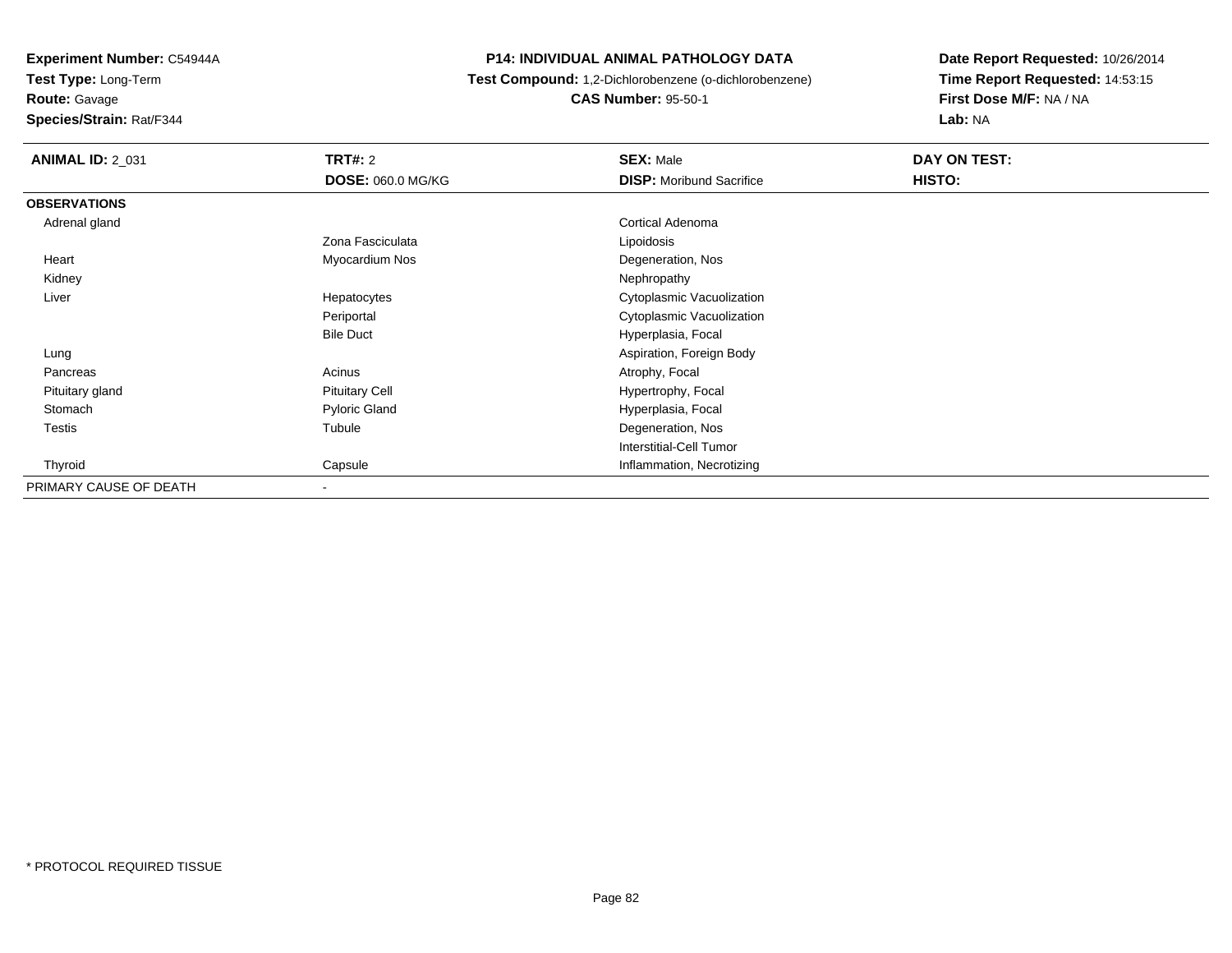**Route:** Gavage

**Species/Strain:** Rat/F344

#### **P14: INDIVIDUAL ANIMAL PATHOLOGY DATA**

 **Test Compound:** 1,2-Dichlorobenzene (o-dichlorobenzene)**CAS Number:** 95-50-1

| <b>ANIMAL ID: 2_032</b> | <b>TRT#: 2</b>           | <b>SEX: Male</b>                  | DAY ON TEST: |  |
|-------------------------|--------------------------|-----------------------------------|--------------|--|
|                         | <b>DOSE: 060.0 MG/KG</b> | <b>DISP:</b> Scheduled Sacrifice  | HISTO:       |  |
| <b>OBSERVATIONS</b>     |                          |                                   |              |  |
| Adrenal gland           |                          | Pheochromocytoma                  |              |  |
| Heart                   | Myocardium Nos           | Degeneration, Nos                 |              |  |
| Kidney                  |                          | Nephropathy                       |              |  |
| Liver                   | <b>Bile Duct</b>         | Hyperplasia, Focal                |              |  |
| Lymph node              | Mandibular Lymph Node    | Plasmacytosis                     |              |  |
| <b>Testis</b>           | Tubule                   | Degeneration, Nos                 |              |  |
|                         |                          | Interstitial-Cell Tumor           |              |  |
|                         | Tunica Vaginalis         | Mesothelioma, Nos                 |              |  |
| Thyroid                 |                          | Hyperplasia, C Cell               |              |  |
| Unspecified             | Flank                    | Fibroma                           |              |  |
|                         | <b>Mediastinum Nos</b>   | Inflammation, Granulomatous Focal |              |  |
| PRIMARY CAUSE OF DEATH  |                          |                                   |              |  |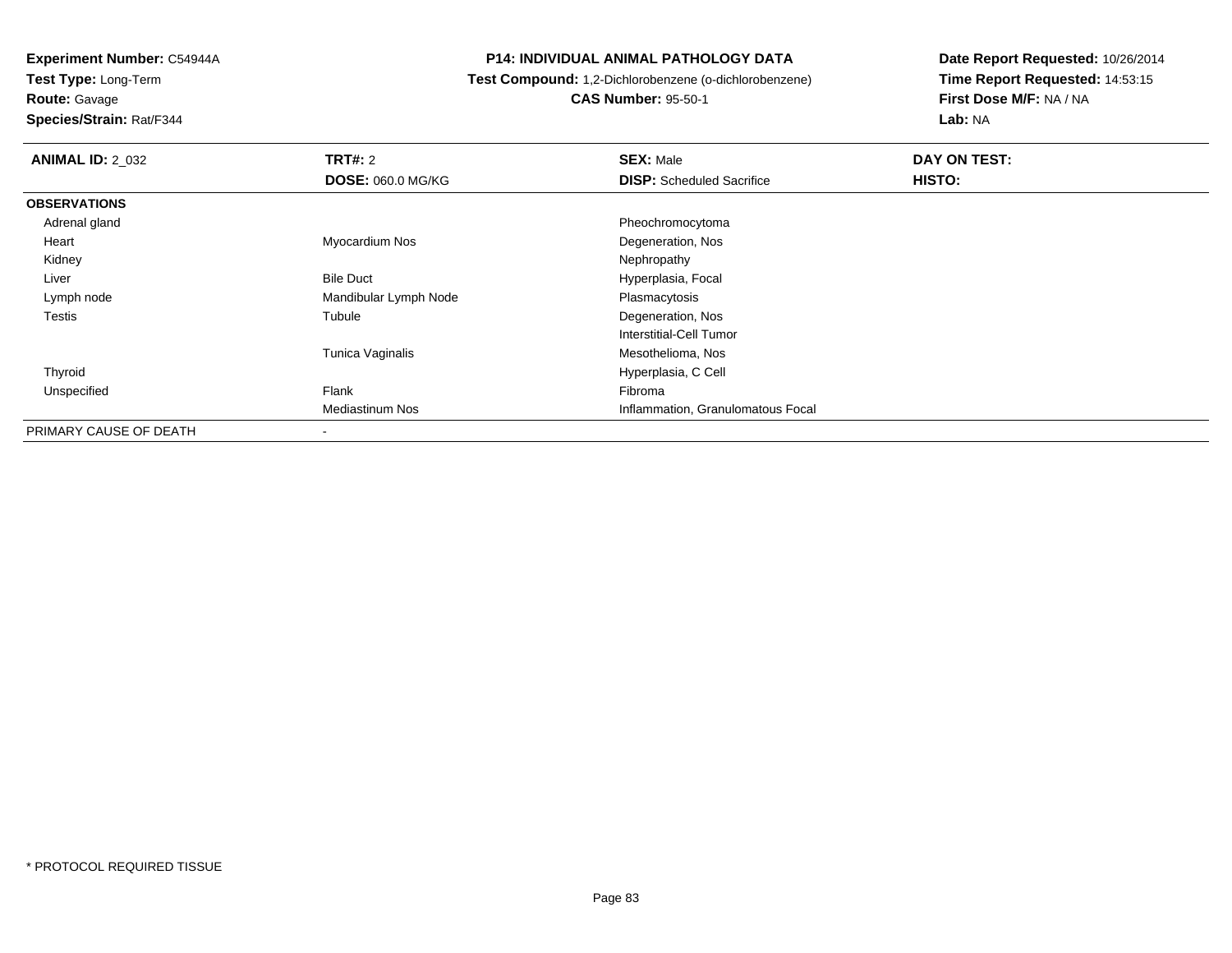**Route:** Gavage

**Species/Strain:** Rat/F344

#### **P14: INDIVIDUAL ANIMAL PATHOLOGY DATA**

**Test Compound:** 1,2-Dichlorobenzene (o-dichlorobenzene)

**CAS Number:** 95-50-1

| <b>ANIMAL ID: 2 033</b> | TRT#: 2                  | <b>SEX: Male</b>                 | DAY ON TEST:  |  |
|-------------------------|--------------------------|----------------------------------|---------------|--|
|                         | <b>DOSE: 060.0 MG/KG</b> | <b>DISP:</b> Scheduled Sacrifice | <b>HISTO:</b> |  |
| <b>OBSERVATIONS</b>     |                          |                                  |               |  |
| Adrenal gland           |                          | Pheochromocytoma                 |               |  |
| Heart                   | Myocardium Nos           | Degeneration, Nos                |               |  |
| Kidney                  |                          | Nephropathy                      |               |  |
| Liver                   | <b>Bile Duct</b>         | Hyperplasia, Focal               |               |  |
| Lung                    |                          | Aspiration, Foreign Body         |               |  |
| <b>Testis</b>           | Tubule                   | Degeneration, Nos                |               |  |
|                         |                          | Interstitial-Cell Tumor          |               |  |
| Thymus                  | Cortex                   | Depletion, Lymphoid              |               |  |
| PRIMARY CAUSE OF DEATH  |                          |                                  |               |  |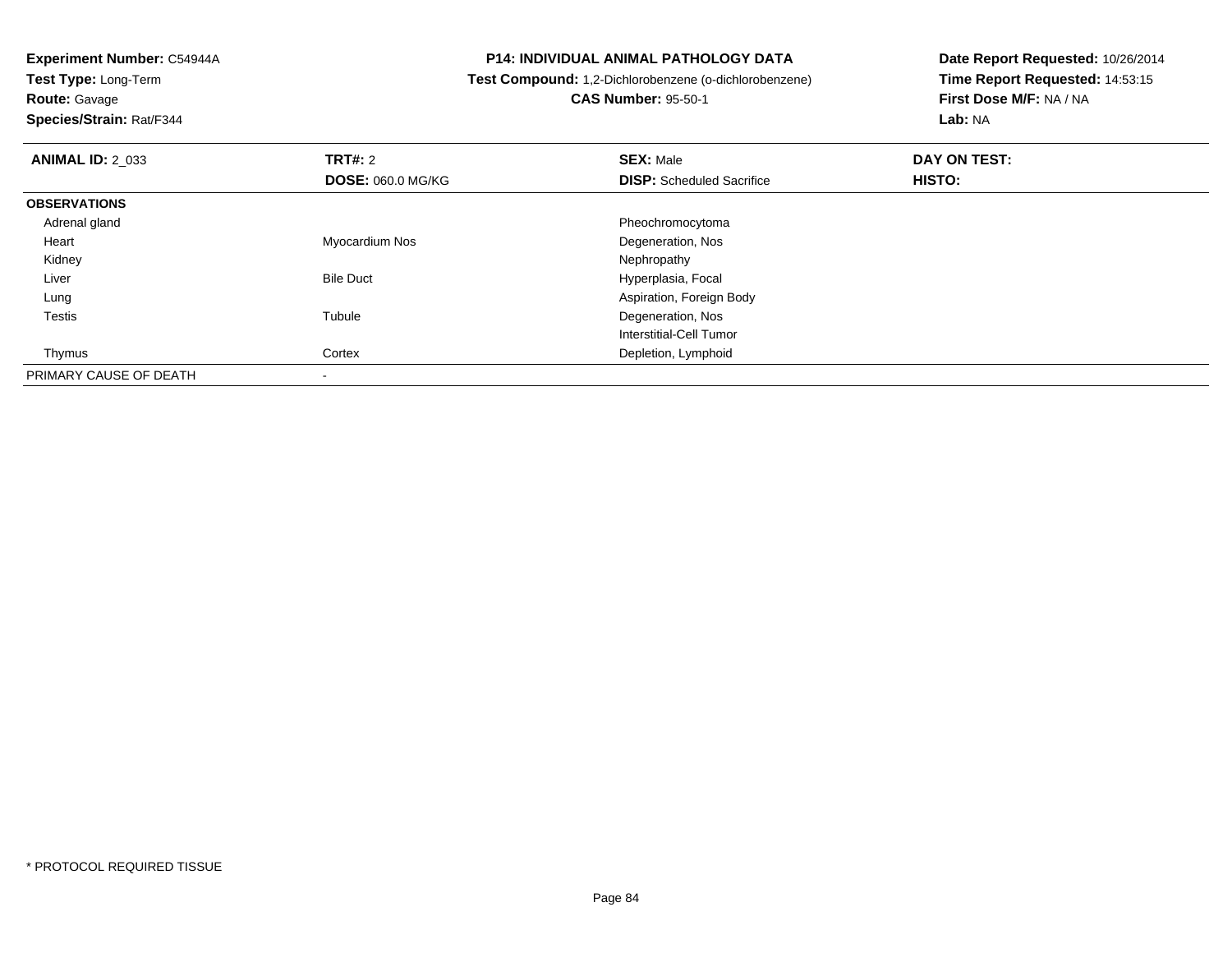**Test Type:** Long-Term**Route:** Gavage

**Species/Strain:** Rat/F344

#### **P14: INDIVIDUAL ANIMAL PATHOLOGY DATA**

**Test Compound:** 1,2-Dichlorobenzene (o-dichlorobenzene)

**CAS Number:** 95-50-1

| <b>ANIMAL ID: 2 034</b> | TRT#: 2                   | <b>SEX: Male</b>                 | DAY ON TEST: |  |
|-------------------------|---------------------------|----------------------------------|--------------|--|
|                         | <b>DOSE: 060.0 MG/KG</b>  | <b>DISP:</b> Scheduled Sacrifice | HISTO:       |  |
| <b>OBSERVATIONS</b>     |                           |                                  |              |  |
| Adrenal gland           |                           | Pheochromocytoma                 |              |  |
| Heart                   | Myocardium Nos            | Degeneration, Nos                |              |  |
| Kidney                  |                           | Nephropathy                      |              |  |
| Liver                   | <b>Bile Duct</b>          | Hyperplasia, Focal               |              |  |
| Pituitary gland         | <b>Anterior Pituitary</b> | Hemorrhage                       |              |  |
| <b>Testis</b>           | Tubule                    | Degeneration, Nos                |              |  |
|                         |                           | Interstitial-Cell Tumor          |              |  |
| Thyroid                 |                           | Hyperplasia, C Cell              |              |  |
| PRIMARY CAUSE OF DEATH  |                           |                                  |              |  |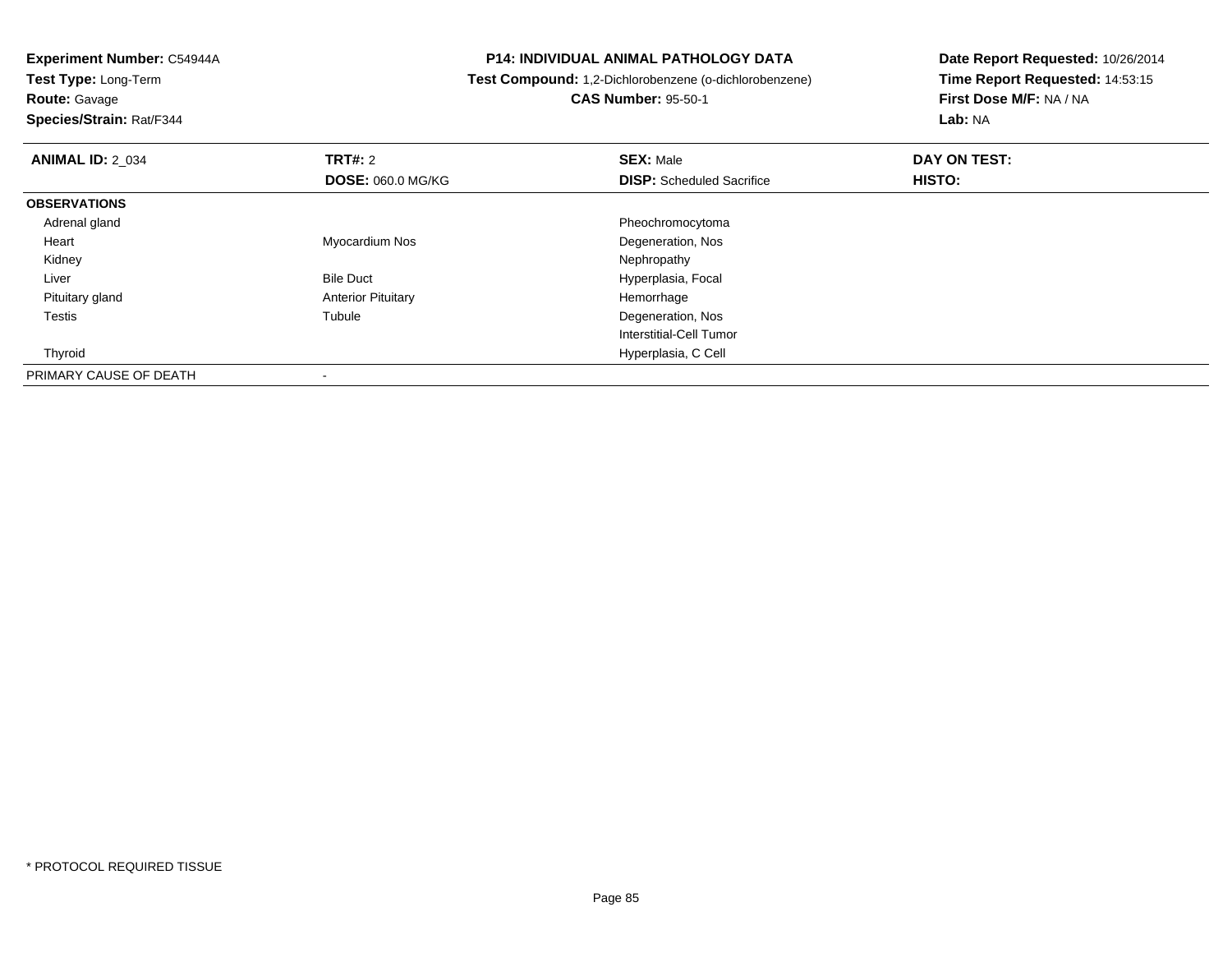**Test Type:** Long-Term**Route:** Gavage

**Species/Strain:** Rat/F344

#### **P14: INDIVIDUAL ANIMAL PATHOLOGY DATA**

# **Test Compound:** 1,2-Dichlorobenzene (o-dichlorobenzene)**CAS Number:** 95-50-1

| <b>ANIMAL ID: 2_035</b> | <b>TRT#: 2</b>           | <b>SEX: Male</b>                | DAY ON TEST: |  |
|-------------------------|--------------------------|---------------------------------|--------------|--|
|                         | <b>DOSE: 060.0 MG/KG</b> | <b>DISP:</b> Moribund Sacrifice | HISTO:       |  |
| <b>OBSERVATIONS</b>     |                          |                                 |              |  |
| Kidney                  |                          | Nephropathy                     |              |  |
|                         | Tubule                   | Pigmentation, Nos               |              |  |
| Liver                   | <b>Bile Duct</b>         | Hyperplasia, Focal              |              |  |
| Lung                    |                          | Aspiration, Foreign Body        |              |  |
| Pancreas                | Acinus                   | Atrophy, Focal                  |              |  |
| Salivary gland          |                          | Hyperplasia, Focal              |              |  |
| <b>Testis</b>           | Tubule                   | Degeneration, Nos               |              |  |
|                         |                          | Interstitial-Cell Tumor         |              |  |
| Thymus                  | Cortex                   | Depletion, Lymphoid             |              |  |
| Unspecified             | Multiple Organs Nos      | Leukemia, Undifferentiated      |              |  |
| PRIMARY CAUSE OF DEATH  |                          |                                 |              |  |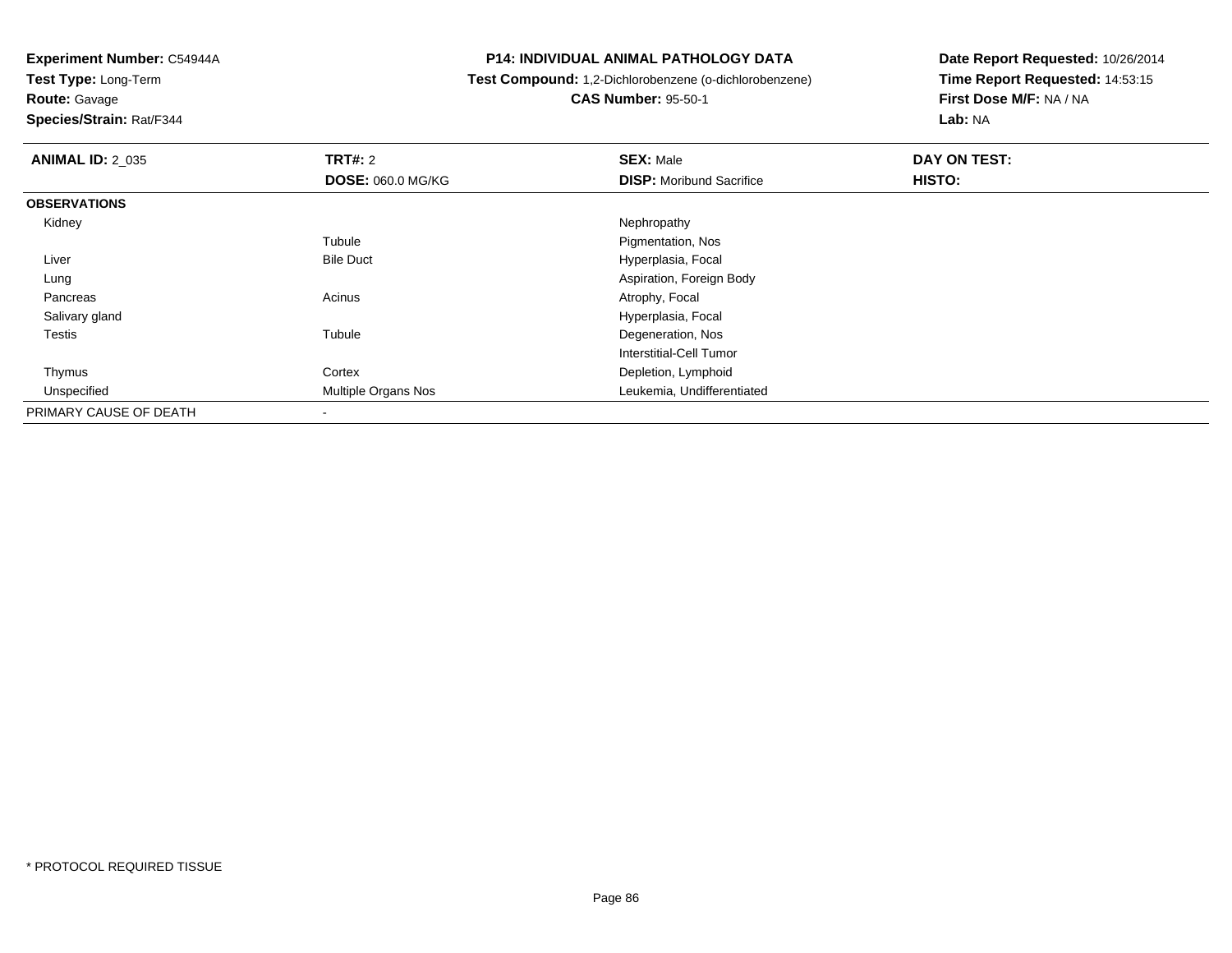**Experiment Number:** C54944A**Test Type:** Long-Term**Route:** Gavage

**Species/Strain:** Rat/F344

#### **P14: INDIVIDUAL ANIMAL PATHOLOGY DATA**

# **Test Compound:** 1,2-Dichlorobenzene (o-dichlorobenzene)**CAS Number:** 95-50-1

| <b>ANIMAL ID: 2_036</b> | <b>TRT#: 2</b>           | <b>SEX: Male</b>                 | DAY ON TEST: |  |
|-------------------------|--------------------------|----------------------------------|--------------|--|
|                         | <b>DOSE: 060.0 MG/KG</b> | <b>DISP:</b> Scheduled Sacrifice | HISTO:       |  |
| <b>OBSERVATIONS</b>     |                          |                                  |              |  |
| Heart                   | Myocardium Nos           | Degeneration, Nos                |              |  |
| Kidney                  |                          | Nephropathy                      |              |  |
| Liver                   | <b>Bile Duct</b>         | Hyperplasia, Focal               |              |  |
| Lung                    |                          | Aspiration, Foreign Body         |              |  |
| Peritoneum              |                          | Mesothelioma, Nos                |              |  |
| Spleen                  | Red Pulp                 | Hematopoiesis                    |              |  |
| Testis                  | Tubule                   | Degeneration, Nos                |              |  |
|                         |                          | Interstitial-Cell Tumor          |              |  |
|                         | Tunica Vaginalis         | Mesothelioma, Nos                |              |  |
| Thymus                  | Cortex                   | Depletion, Lymphoid              |              |  |
| Thyroid                 |                          | Hyperplasia, Follicular Cell     |              |  |
| PRIMARY CAUSE OF DEATH  |                          |                                  |              |  |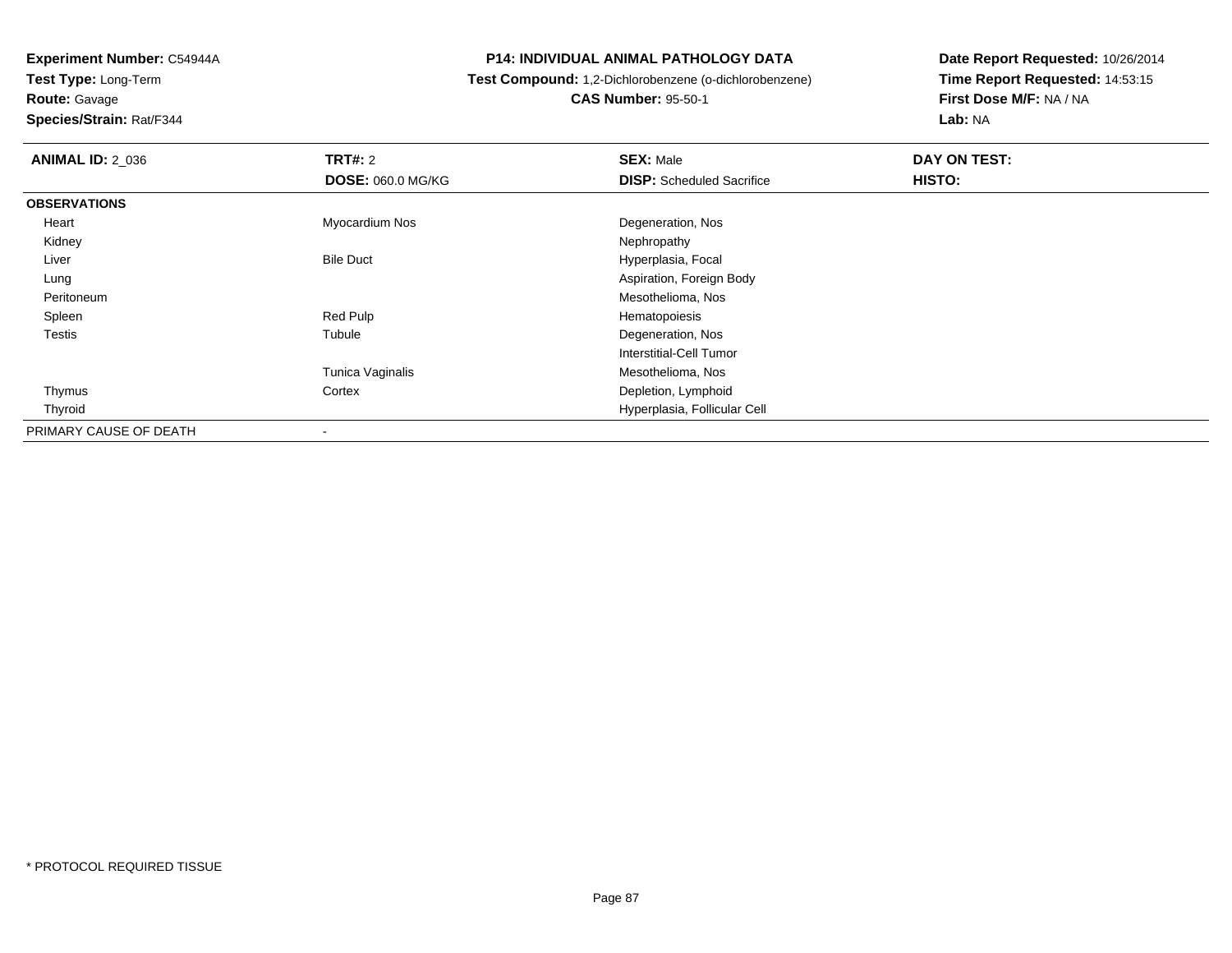**Test Type:** Long-Term**Route:** Gavage

**Species/Strain:** Rat/F344

#### **P14: INDIVIDUAL ANIMAL PATHOLOGY DATA**

 **Test Compound:** 1,2-Dichlorobenzene (o-dichlorobenzene)**CAS Number:** 95-50-1

| <b>ANIMAL ID: 2_037</b> | TRT#: 2                  | <b>SEX: Male</b>            | DAY ON TEST: |  |
|-------------------------|--------------------------|-----------------------------|--------------|--|
|                         | <b>DOSE: 060.0 MG/KG</b> | <b>DISP: Natural Death</b>  | HISTO:       |  |
| <b>OBSERVATIONS</b>     |                          |                             |              |  |
| Heart                   | Myocardium Nos           | Degeneration, Nos           |              |  |
| Kidney                  |                          | Nephropathy                 |              |  |
| Lung                    |                          | Aspiration, Foreign Body    |              |  |
|                         |                          | Inflammation, Acute/Chronic |              |  |
| Lymph node              | Mandibular Lymph Node    | Hemorrhage                  |              |  |
| Pancreas                | Acinus                   | Atrophy, Focal              |              |  |
|                         |                          | Dilatation, Ducts           |              |  |
| Spleen                  | Red Pulp                 | Hematopoiesis               |              |  |
| Testis                  |                          | Interstitial-Cell Tumor     |              |  |
| PRIMARY CAUSE OF DEATH  |                          |                             |              |  |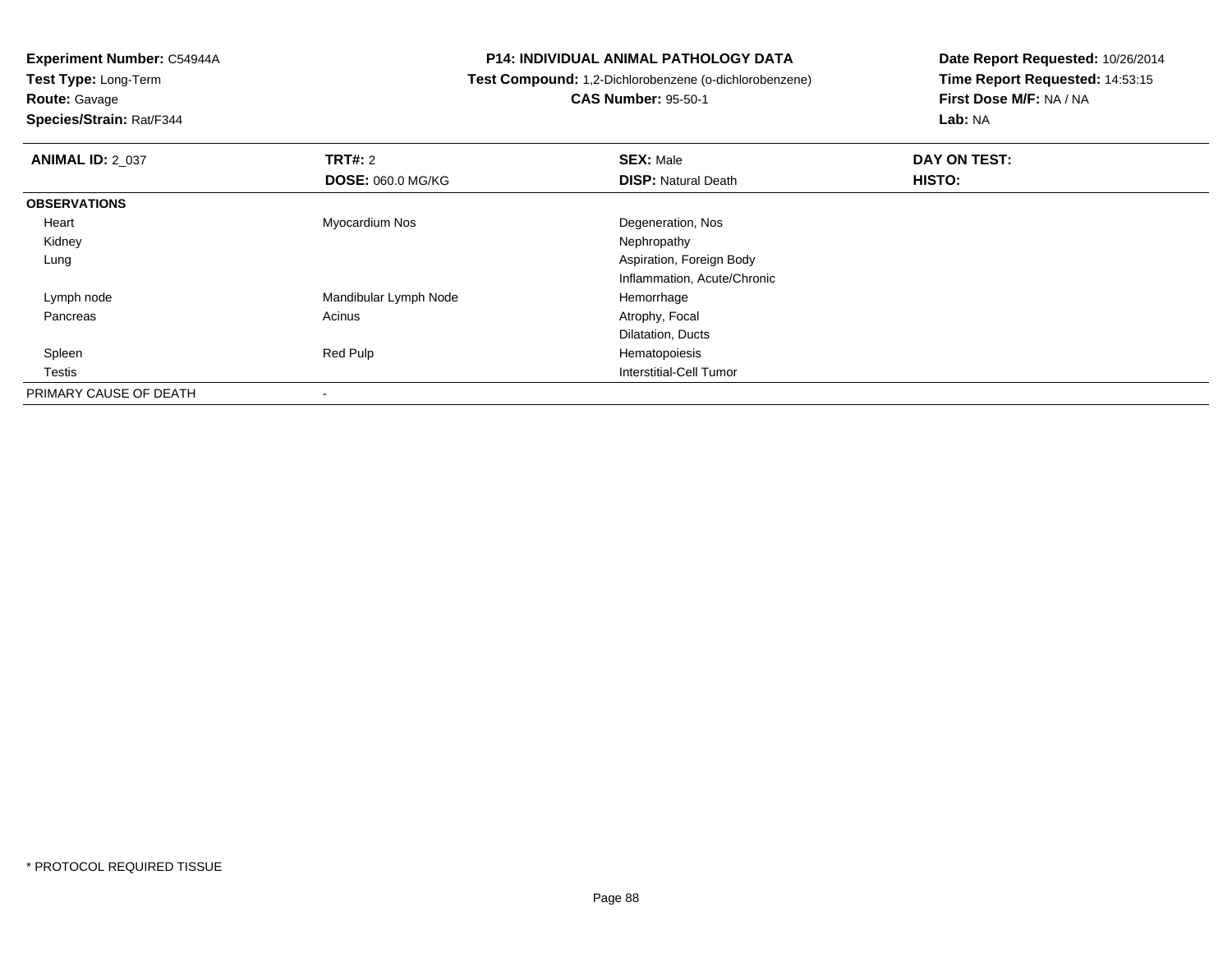**Route:** Gavage

**Species/Strain:** Rat/F344

#### **P14: INDIVIDUAL ANIMAL PATHOLOGY DATA**

 **Test Compound:** 1,2-Dichlorobenzene (o-dichlorobenzene)**CAS Number:** 95-50-1

| <b>ANIMAL ID: 2_038</b> | <b>TRT#: 2</b>            | <b>SEX: Male</b>                  | DAY ON TEST: |  |
|-------------------------|---------------------------|-----------------------------------|--------------|--|
|                         | DOSE: 060.0 MG/KG         | <b>DISP:</b> Scheduled Sacrifice  | HISTO:       |  |
| <b>OBSERVATIONS</b>     |                           |                                   |              |  |
| Adrenal gland           | Medulla                   | Hyperplasia, Focal                |              |  |
| Heart                   | Myocardium Nos            | Degeneration, Nos                 |              |  |
| Kidney                  |                           | Nephropathy                       |              |  |
| Liver                   | <b>Bile Duct</b>          | Hyperplasia, Focal                |              |  |
|                         |                           | Inflammation, Acute Focal         |              |  |
| Lung                    |                           | Inflammation, Acute/Chronic       |              |  |
|                         | <b>Mediastinal Pleura</b> | Inflammation, Granulomatous Focal |              |  |
| Lymph node              | Mandibular Lymph Node     | Hemorrhage                        |              |  |
|                         | Mandibular Lymph Node     | Hyperplasia, Lymphoid             |              |  |
|                         | Thoracic Lymph Node       | Inflammation, Granulomatous Focal |              |  |
| Pancreas                | Acinus                    | Atrophy, Focal                    |              |  |
| Penis                   | Prepuce Nos               | Ulcer, Nos                        |              |  |
| Pituitary gland         |                           | Adenoma, Nos                      |              |  |
| Preputial gland         |                           | Hyperplasia, Focal                |              |  |
|                         |                           | Inflammation, Acute/Chronic       |              |  |
| Testis                  | Tubule                    | Degeneration, Nos                 |              |  |
|                         |                           | Hyperplasia, Interstitial Cell    |              |  |
|                         |                           | Interstitial-Cell Tumor           |              |  |
| PRIMARY CAUSE OF DEATH  | $\overline{\phantom{a}}$  |                                   |              |  |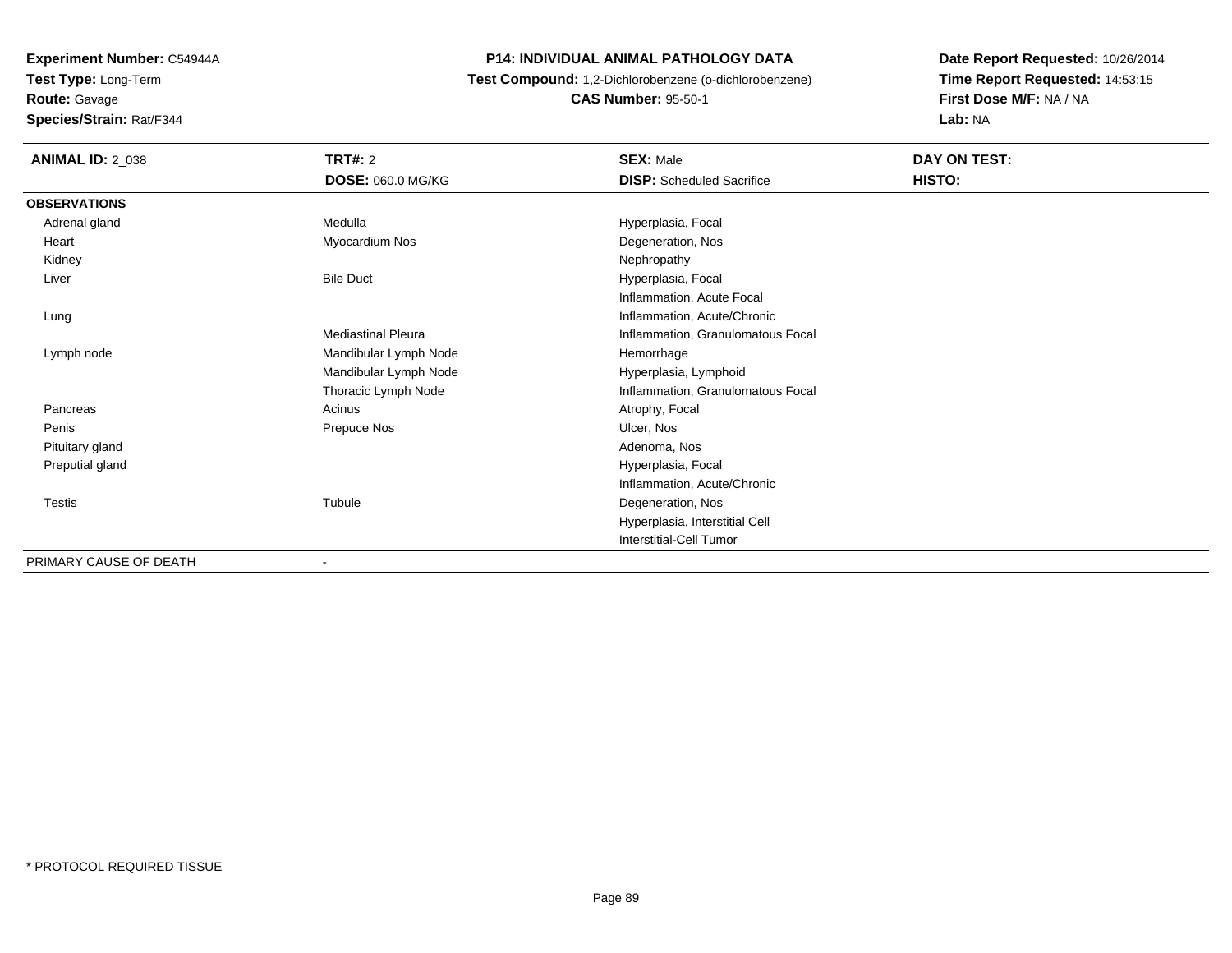**Route:** Gavage

**Species/Strain:** Rat/F344

#### **P14: INDIVIDUAL ANIMAL PATHOLOGY DATA**

**Test Compound:** 1,2-Dichlorobenzene (o-dichlorobenzene)

**CAS Number:** 95-50-1

| <b>ANIMAL ID: 2_039</b> | <b>TRT#: 2</b>           | <b>SEX: Male</b>                 | DAY ON TEST: |  |
|-------------------------|--------------------------|----------------------------------|--------------|--|
|                         | <b>DOSE: 060.0 MG/KG</b> | <b>DISP:</b> Scheduled Sacrifice | HISTO:       |  |
| <b>OBSERVATIONS</b>     |                          |                                  |              |  |
| Heart                   | Myocardium Nos           | Degeneration, Nos                |              |  |
| Intestine Large         | Colon                    | Parasitism                       |              |  |
| Kidney                  |                          | Nephropathy                      |              |  |
| Liver                   | <b>Bile Duct</b>         | Hyperplasia, Focal               |              |  |
| Lung                    |                          | Aspiration, Foreign Body         |              |  |
|                         |                          | Inflammation, Acute/Chronic      |              |  |
| Mammary gland           |                          | Hyperplasia, Focal               |              |  |
| Testis                  | Tubule                   | Degeneration, Nos                |              |  |
|                         |                          | Interstitial-Cell Tumor          |              |  |
| Thymus                  | Cortex                   | Depletion, Lymphoid              |              |  |
| Thyroid                 |                          | Hyperplasia, C Cell              |              |  |
|                         |                          | Hyperplasia, Follicular Cell     |              |  |
| Unspecified             | Multiple Organs Nos      | Leukemia, Undifferentiated       |              |  |
| PRIMARY CAUSE OF DEATH  | $\overline{\phantom{a}}$ |                                  |              |  |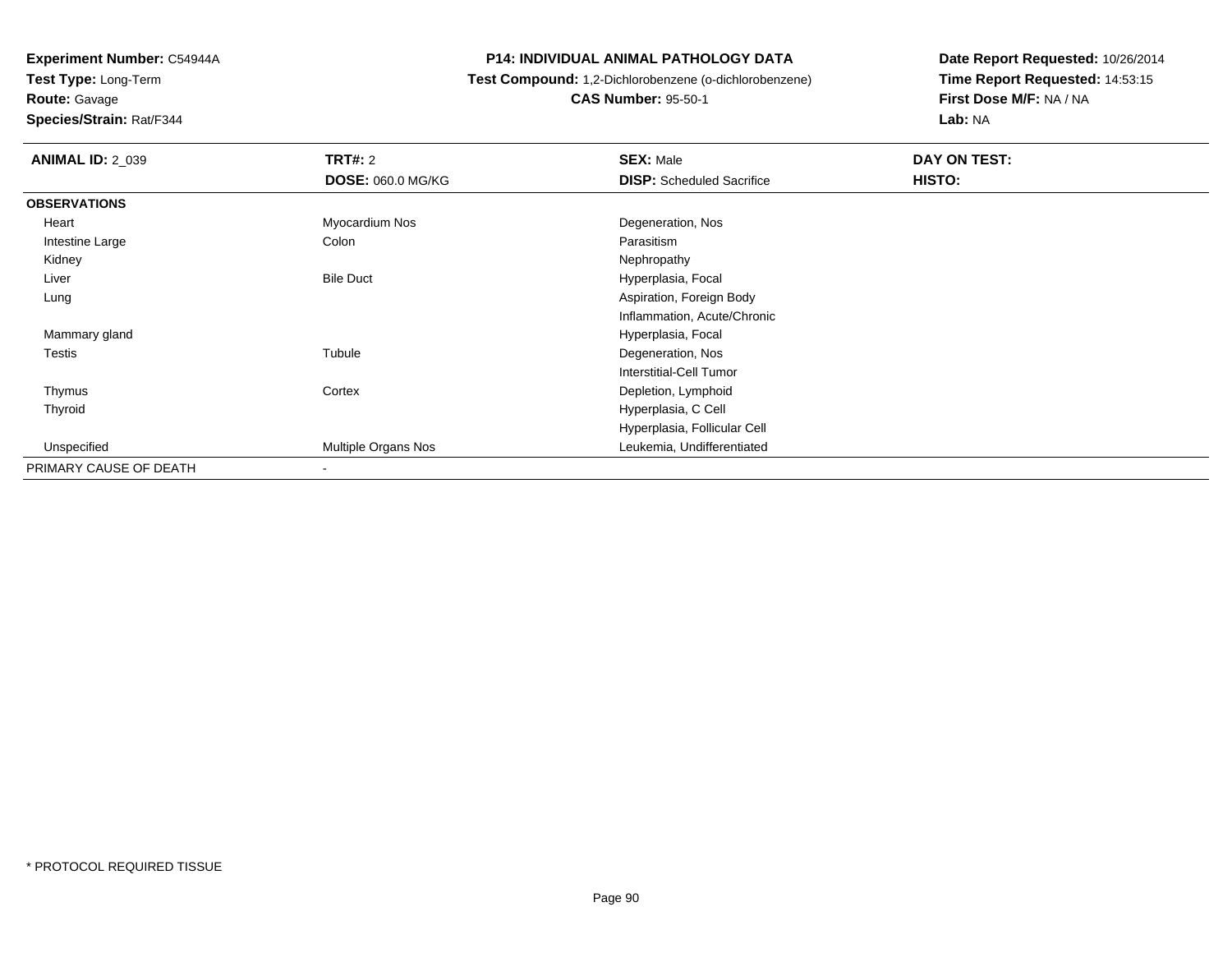**Route:** Gavage

**Species/Strain:** Rat/F344

#### **P14: INDIVIDUAL ANIMAL PATHOLOGY DATA**

 **Test Compound:** 1,2-Dichlorobenzene (o-dichlorobenzene)**CAS Number:** 95-50-1

| <b>ANIMAL ID: 2_040</b> | <b>TRT#: 2</b>           | <b>SEX: Male</b>                 | DAY ON TEST: |  |
|-------------------------|--------------------------|----------------------------------|--------------|--|
|                         | DOSE: 060.0 MG/KG        | <b>DISP:</b> Scheduled Sacrifice | HISTO:       |  |
| <b>OBSERVATIONS</b>     |                          |                                  |              |  |
| Adrenal gland           | Cortex Nos               | Hyperplasia, Focal               |              |  |
| <b>Brain</b>            | Cerebrum                 | Atrophy, Pressure                |              |  |
| Heart                   | Myocardium Nos           | Degeneration, Nos                |              |  |
| Kidney                  |                          | Nephropathy                      |              |  |
| Liver                   | <b>Bile Duct</b>         | Hyperplasia, Focal               |              |  |
|                         | Centrilobular            | Necrosis, Focal                  |              |  |
| Lung                    |                          | Aspiration, Foreign Body         |              |  |
|                         |                          | Inflammation, Acute/Chronic      |              |  |
| Mammary gland           |                          | Fibroadenoma                     |              |  |
| Pituitary gland         |                          | Adenoma, Nos                     |              |  |
| Prostate                |                          | Fibrosis                         |              |  |
| Stomach                 | Mucosa                   | Acanthosis                       |              |  |
|                         | Mucosa                   | Hyperkeratosis                   |              |  |
|                         | Submucosa                | Inflammation, Chronic Focal      |              |  |
| Testis                  | Tubule                   | Degeneration, Nos                |              |  |
|                         |                          | Hyperplasia, Interstitial Cell   |              |  |
|                         |                          | Interstitial-Cell Tumor          |              |  |
| Thyroid                 |                          | C-Cell Carcinoma                 |              |  |
| PRIMARY CAUSE OF DEATH  | $\overline{\phantom{0}}$ |                                  |              |  |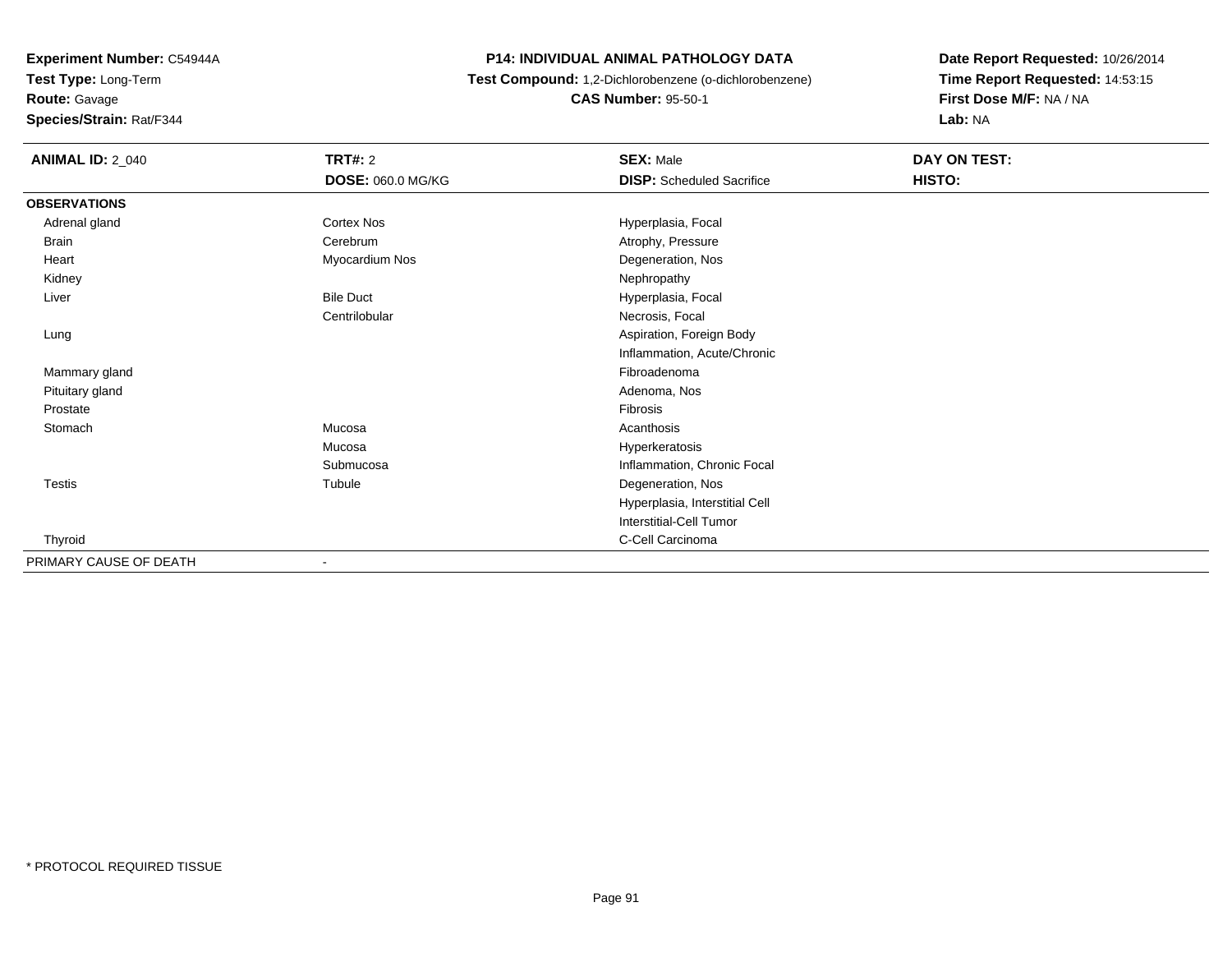**Test Type:** Long-Term

**Route:** Gavage

**Species/Strain:** Rat/F344

#### **P14: INDIVIDUAL ANIMAL PATHOLOGY DATA**

# **Test Compound:** 1,2-Dichlorobenzene (o-dichlorobenzene)**CAS Number:** 95-50-1

| <b>ANIMAL ID: 2_041</b> | TRT#: 2                  | <b>SEX: Male</b>                | DAY ON TEST: |
|-------------------------|--------------------------|---------------------------------|--------------|
|                         | <b>DOSE: 060.0 MG/KG</b> | <b>DISP:</b> Moribund Sacrifice | HISTO:       |
| <b>OBSERVATIONS</b>     |                          |                                 |              |
| Adrenal gland           | Zona Fasciculata         | Lipoidosis                      |              |
|                         |                          | Pheochromocytoma                |              |
| Heart                   | Myocardium Nos           | Degeneration, Nos               |              |
|                         | Left Atrium Nos          | Thrombus, Mural                 |              |
| Kidney                  |                          | Nephropathy                     |              |
| Liver                   | Centrilobular            | Degeneration, Nos               |              |
|                         | <b>Bile Duct</b>         | Hyperplasia, Focal              |              |
| Lung                    |                          | Aspiration, Foreign Body        |              |
| Prostate                |                          | Inflammation, Acute Diffuse     |              |
| Stomach                 | Mucosa                   | Ulcer, Chronic                  |              |
| <b>Testis</b>           |                          | Aspermatogenesis                |              |
|                         |                          | <b>Interstitial-Cell Tumor</b>  |              |
| Thymus                  | Cortex                   | Depletion, Lymphoid             |              |
| Unspecified             | Multiple Organs Nos      | Leukemia, Undifferentiated      |              |
| PRIMARY CAUSE OF DEATH  | $\overline{\phantom{a}}$ |                                 |              |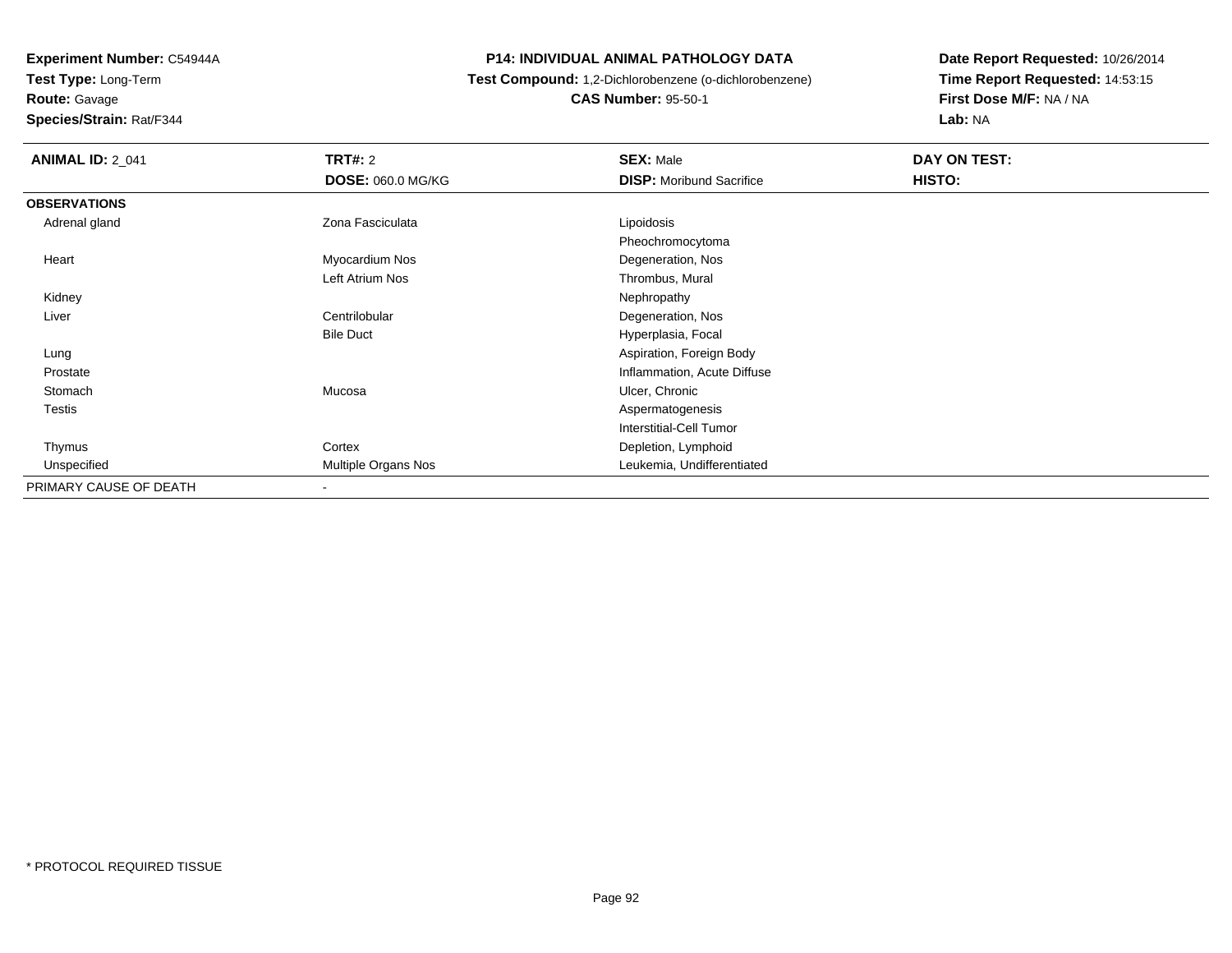**Route:** Gavage

**Species/Strain:** Rat/F344

#### **P14: INDIVIDUAL ANIMAL PATHOLOGY DATA**

 **Test Compound:** 1,2-Dichlorobenzene (o-dichlorobenzene)**CAS Number:** 95-50-1

| <b>ANIMAL ID: 2 042</b> | TRT#: 2                  | <b>SEX: Male</b>                 | DAY ON TEST: |  |
|-------------------------|--------------------------|----------------------------------|--------------|--|
|                         | <b>DOSE: 060.0 MG/KG</b> | <b>DISP:</b> Scheduled Sacrifice | HISTO:       |  |
| <b>OBSERVATIONS</b>     |                          |                                  |              |  |
| Heart                   | Myocardium Nos           | Degeneration, Nos                |              |  |
| Kidney                  |                          | Nephropathy                      |              |  |
| Liver                   | <b>Bile Duct</b>         | Hyperplasia, Focal               |              |  |
| Pancreas                | Acinus                   | Atrophy, Focal                   |              |  |
|                         | Islets                   | Hyperplasia, Focal               |              |  |
| Pituitary gland         |                          | Adenoma, Nos                     |              |  |
| Testis                  | Tubule                   | Degeneration, Nos                |              |  |
|                         |                          | Interstitial-Cell Tumor          |              |  |
| PRIMARY CAUSE OF DEATH  |                          |                                  |              |  |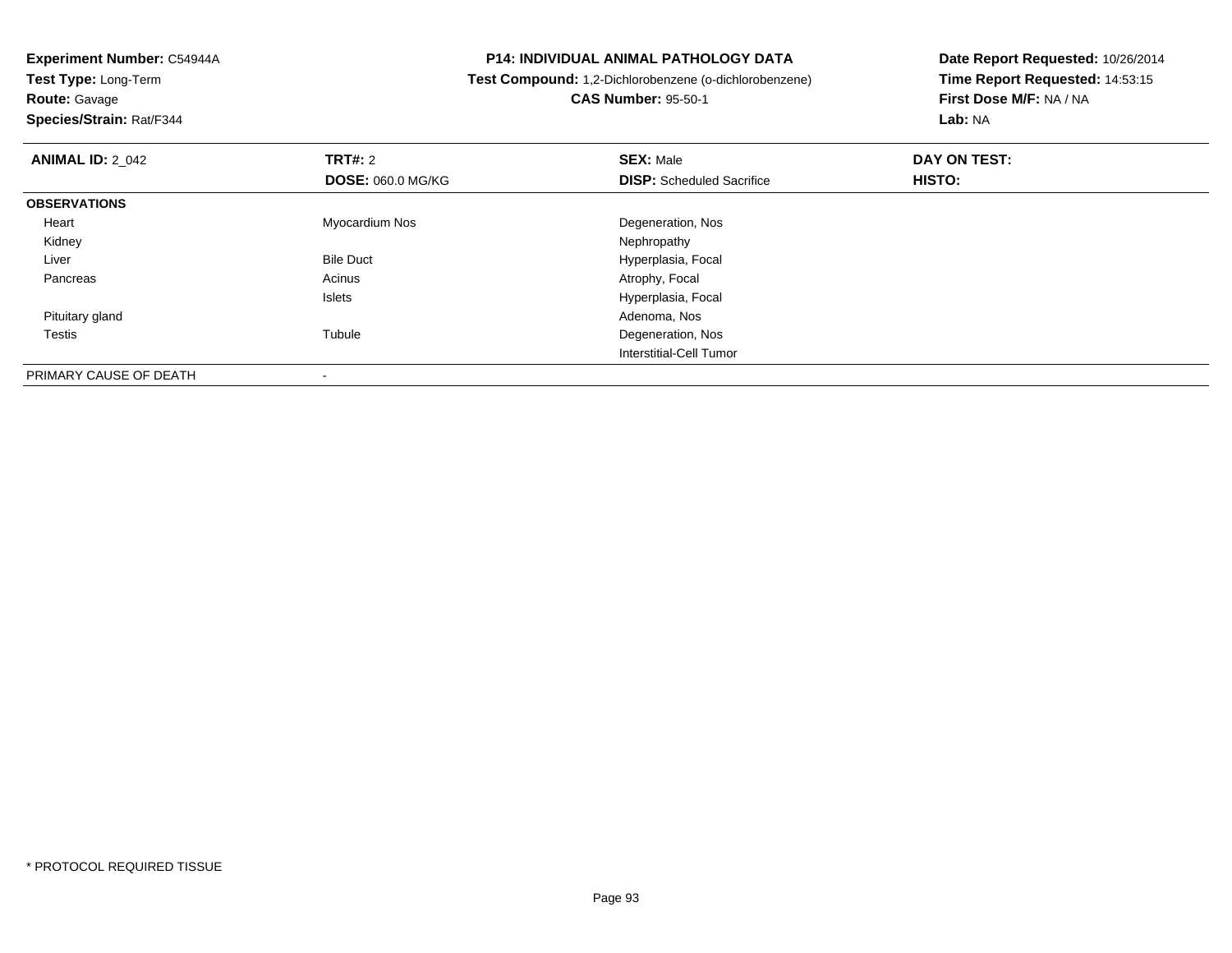**Experiment Number:** C54944A**Test Type:** Long-Term**Route:** Gavage **Species/Strain:** Rat/F344**P14: INDIVIDUAL ANIMAL PATHOLOGY DATA Test Compound:** 1,2-Dichlorobenzene (o-dichlorobenzene)**CAS Number:** 95-50-1**Date Report Requested:** 10/26/2014**Time Report Requested:** 14:53:15**First Dose M/F:** NA / NA**Lab:** NA**ANIMAL ID:** 2\_043**TRT#:** 2 **SEX:** Male **DAY ON TEST: DOSE:** 060.0 MG/KG**DISP:** Natural Death **HISTO: OBSERVATIONS** Adrenal gland Pheochromocytoma Heart Myocardium Nos Degeneration, Nos LiverBile Duct **Hyperplasia**, Focal Parathyroid gland Adenoma, Nos Spleenn is a constant of the Follicles of the Follicles of the Second Mecrosis, Focal and The Second Second Second S Testis Interstitial-Cell Tumor UnspecifiedThoracic Cavity Nos **Mesothelioma**, Malignant PRIMARY CAUSE OF DEATH-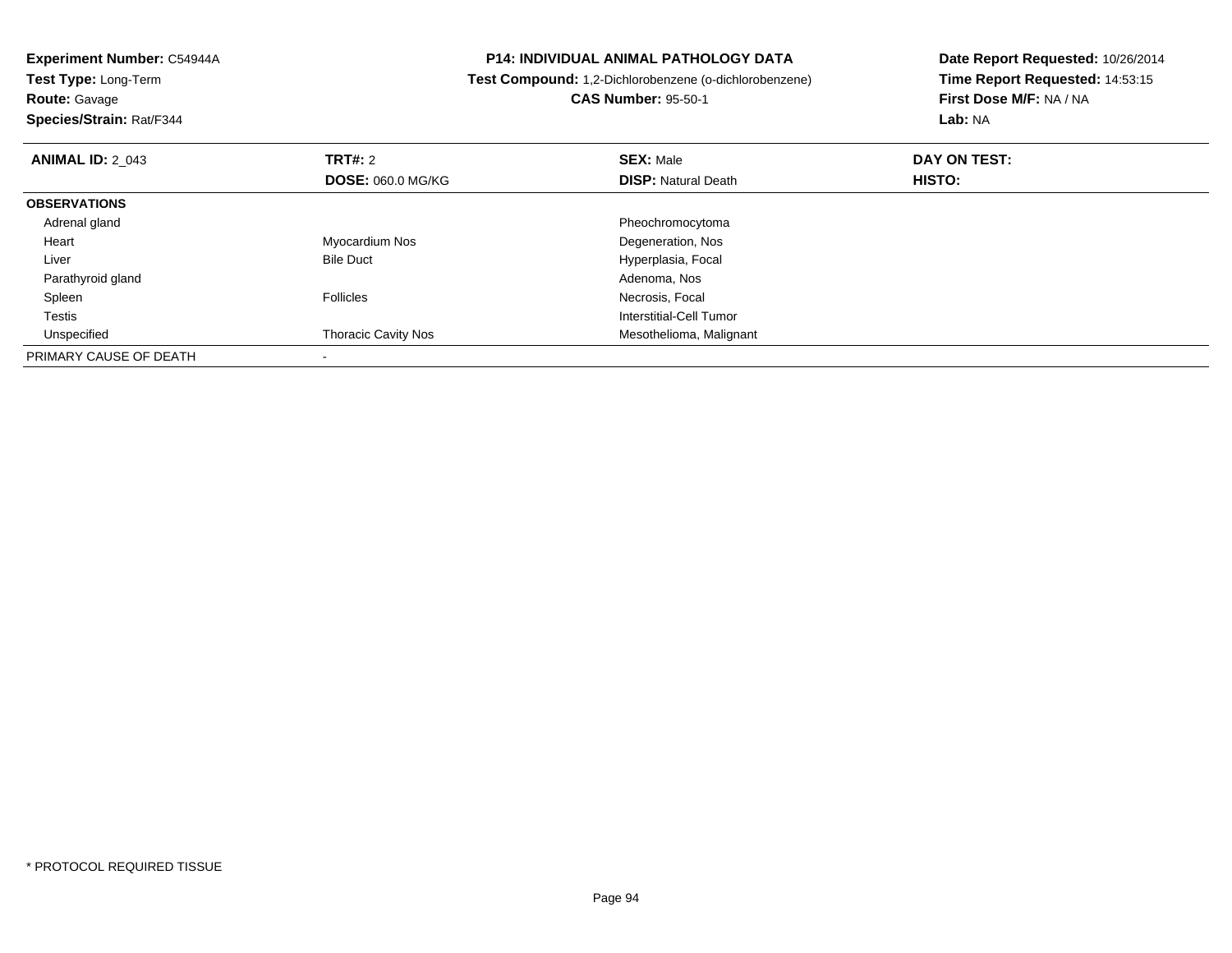**Test Type:** Long-Term**Route:** Gavage

**Species/Strain:** Rat/F344

#### **P14: INDIVIDUAL ANIMAL PATHOLOGY DATA**

# **Test Compound:** 1,2-Dichlorobenzene (o-dichlorobenzene)**CAS Number:** 95-50-1

| <b>ANIMAL ID: 2 044</b> | TRT#: 2                  | <b>SEX: Male</b>            | DAY ON TEST: |  |
|-------------------------|--------------------------|-----------------------------|--------------|--|
|                         | <b>DOSE: 060.0 MG/KG</b> | <b>DISP: Natural Death</b>  | HISTO:       |  |
| <b>OBSERVATIONS</b>     |                          |                             |              |  |
| Kidney                  |                          | Nephropathy                 |              |  |
| Liver                   | Periportal               | Cytoplasmic Vacuolization   |              |  |
|                         | <b>Bile Duct</b>         | Hyperplasia, Focal          |              |  |
| Lung                    |                          | Aspiration, Foreign Body    |              |  |
| Lymph node              | Thoracic Lymph Node      | Hemorrhage                  |              |  |
| Pituitary gland         |                          | Adenoma, Nos                |              |  |
| Prostate                |                          | Inflammation, Chronic Focal |              |  |
| Spleen                  | Red Pulp                 | Pigmentation, Nos           |              |  |
| Testis                  | Tubule                   | Degeneration, Nos           |              |  |
|                         |                          | Interstitial-Cell Tumor     |              |  |
| PRIMARY CAUSE OF DEATH  | $\overline{\phantom{a}}$ |                             |              |  |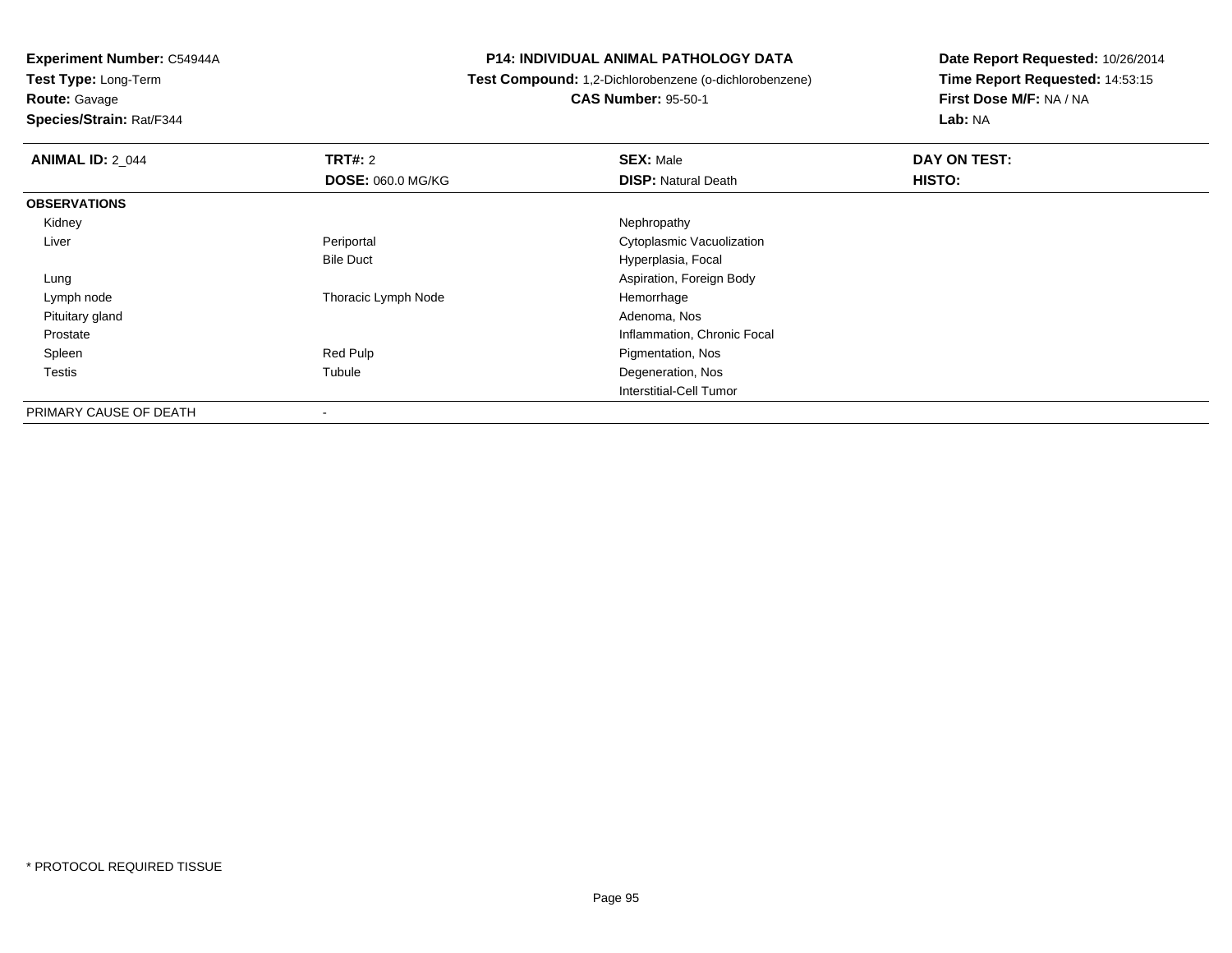**Route:** Gavage

**Species/Strain:** Rat/F344

#### **P14: INDIVIDUAL ANIMAL PATHOLOGY DATA**

**Test Compound:** 1,2-Dichlorobenzene (o-dichlorobenzene)

**CAS Number:** 95-50-1

| <b>ANIMAL ID: 2 045</b> | <b>TRT#: 2</b>           | <b>SEX: Male</b>                  | DAY ON TEST: |
|-------------------------|--------------------------|-----------------------------------|--------------|
|                         | <b>DOSE: 060.0 MG/KG</b> | <b>DISP:</b> Scheduled Sacrifice  | HISTO:       |
| <b>OBSERVATIONS</b>     |                          |                                   |              |
| Adrenal gland           |                          | Pheochromocytoma                  |              |
| Bone marrow             |                          | Hyperplasia, Reticulum Cell       |              |
| Heart                   | Myocardium Nos           | Degeneration, Nos                 |              |
| Kidney                  |                          | Nephropathy                       |              |
|                         | Tubule                   | Pigmentation, Nos                 |              |
| Lung                    |                          | Inflammation, Granulomatous Focal |              |
| Lymph node              | Mandibular Lymph Node    | Histiocytosis                     |              |
|                         | Thoracic Lymph Node      | Inflammation, Granulomatous Focal |              |
| Penis                   | Prepuce Nos              | Ulcer, Nos                        |              |
| Peritoneum              |                          | Mesothelioma, Nos                 |              |
| Pituitary gland         |                          | Adenoma, Nos                      |              |
| Preputial gland         |                          | Hyperplasia, Focal                |              |
|                         |                          | Inflammation, Chronic Focal       |              |
| Testis                  |                          | Interstitial-Cell Tumor           |              |
|                         | Tunica Vaginalis         | Mesothelioma, Malignant           |              |
| Thyroid                 |                          | Hyperplasia, C Cell               |              |
| PRIMARY CAUSE OF DEATH  |                          |                                   |              |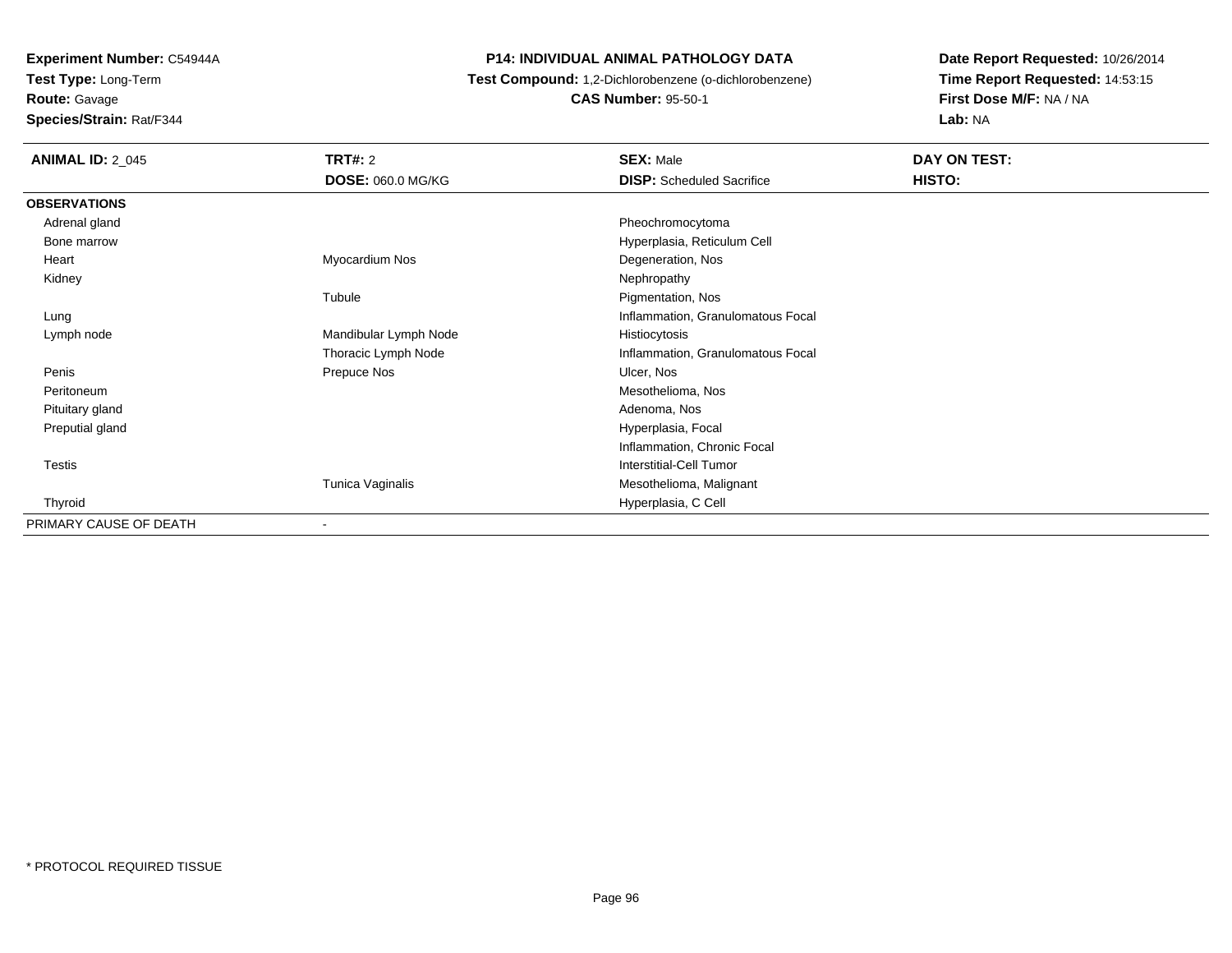**Route:** Gavage

**Species/Strain:** Rat/F344

#### **P14: INDIVIDUAL ANIMAL PATHOLOGY DATA**

**Test Compound:** 1,2-Dichlorobenzene (o-dichlorobenzene)

**CAS Number:** 95-50-1

| <b>ANIMAL ID: 2 046</b> | <b>TRT#:</b> 2           | <b>SEX: Male</b>                  | DAY ON TEST: |  |
|-------------------------|--------------------------|-----------------------------------|--------------|--|
|                         | <b>DOSE: 060.0 MG/KG</b> | <b>DISP:</b> Scheduled Sacrifice  | HISTO:       |  |
| <b>OBSERVATIONS</b>     |                          |                                   |              |  |
| Bone marrow             |                          | Hyperplasia, Granulocytic         |              |  |
| Heart                   | Myocardium Nos           | Degeneration, Nos                 |              |  |
| Intestine Large         | Colon                    | Parasitism                        |              |  |
| Kidney                  |                          | Nephropathy                       |              |  |
| Liver                   | <b>Bile Duct</b>         | Hyperplasia, Focal                |              |  |
| Lung                    |                          | Fibrosarcoma, Metastatic          |              |  |
|                         |                          | Inflammation, Granulomatous Focal |              |  |
| Parathyroid gland       |                          | Adenoma, Nos                      |              |  |
| Spleen                  | Red Pulp                 | Hematopoiesis                     |              |  |
| <b>Testis</b>           | Tubule                   | Degeneration, Nos                 |              |  |
|                         |                          | <b>Interstitial-Cell Tumor</b>    |              |  |
| Unspecified             | Head                     | Fibrosarcoma                      |              |  |
| PRIMARY CAUSE OF DEATH  |                          |                                   |              |  |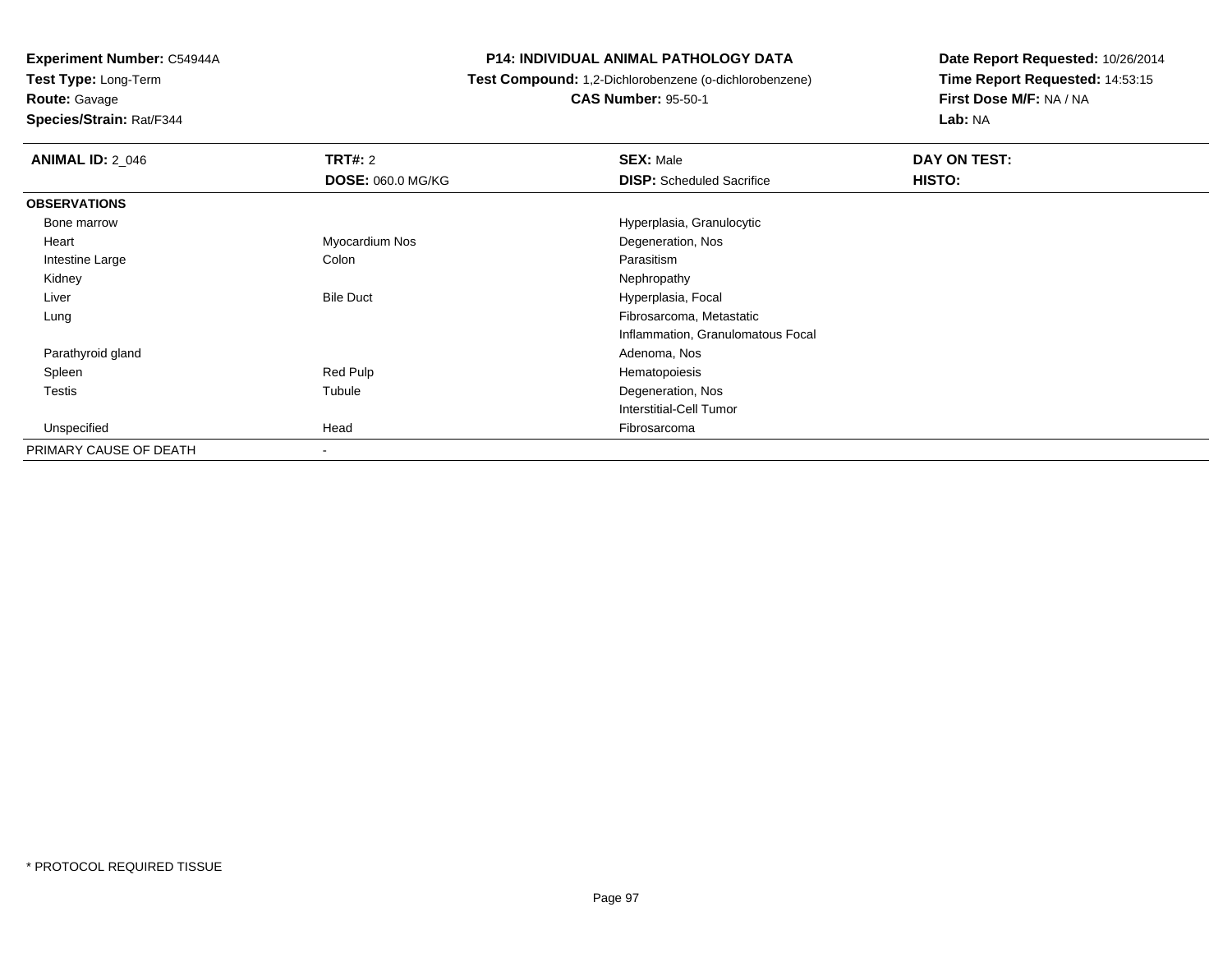**Test Type:** Long-Term

**Route:** Gavage

**Species/Strain:** Rat/F344

#### **P14: INDIVIDUAL ANIMAL PATHOLOGY DATA**

 **Test Compound:** 1,2-Dichlorobenzene (o-dichlorobenzene)**CAS Number:** 95-50-1

| <b>ANIMAL ID: 2_047</b> | TRT#: 2               | <b>SEX: Male</b>                 | DAY ON TEST: |  |
|-------------------------|-----------------------|----------------------------------|--------------|--|
|                         | DOSE: 060.0 MG/KG     | <b>DISP:</b> Scheduled Sacrifice | HISTO:       |  |
| <b>OBSERVATIONS</b>     |                       |                                  |              |  |
| Adrenal gland           | Cortex Nos            | Hyperplasia, Focal               |              |  |
|                         |                       | Pheochromocytoma                 |              |  |
| Heart                   | Myocardium Nos        | Degeneration, Nos                |              |  |
| Liver                   |                       | Cytoplasmic Change, Basophilic   |              |  |
|                         | <b>Bile Duct</b>      | Hyperplasia, Focal               |              |  |
|                         | Centrilobular         | Necrosis, Focal                  |              |  |
| Lymph node              | Mandibular Lymph Node | Hemorrhage                       |              |  |
| Pancreas                |                       | Dilatation, Ducts                |              |  |
| Pituitary gland         |                       | Adenoma, Nos                     |              |  |
| Spleen                  |                       | Hyperplasia, Lymphoid            |              |  |
| Testis                  | Tubule                | Degeneration, Nos                |              |  |
|                         |                       | <b>Interstitial-Cell Tumor</b>   |              |  |
| Thymus                  | Cortex                | Depletion, Lymphoid              |              |  |
| PRIMARY CAUSE OF DEATH  |                       |                                  |              |  |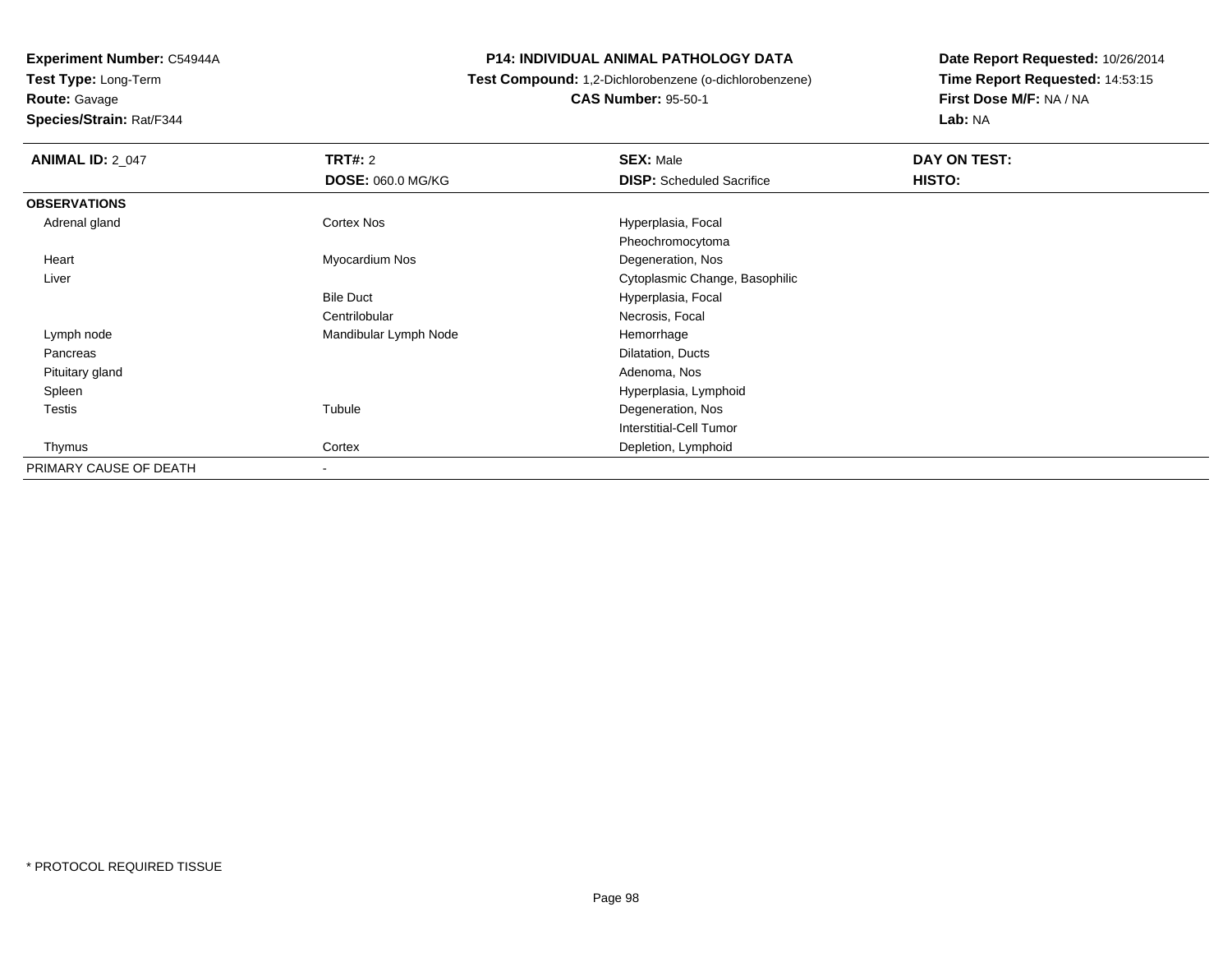**Experiment Number:** C54944A**Test Type:** Long-Term**Route:** Gavage

# **Species/Strain:** Rat/F344

#### **P14: INDIVIDUAL ANIMAL PATHOLOGY DATA**

 **Test Compound:** 1,2-Dichlorobenzene (o-dichlorobenzene)**CAS Number:** 95-50-1

| <b>ANIMAL ID: 2_048</b> | <b>TRT#: 2</b>           | <b>SEX: Male</b>                  | DAY ON TEST: |  |
|-------------------------|--------------------------|-----------------------------------|--------------|--|
|                         | <b>DOSE: 060.0 MG/KG</b> | <b>DISP:</b> Moribund Sacrifice   | HISTO:       |  |
| <b>OBSERVATIONS</b>     |                          |                                   |              |  |
| Adrenal gland           | Medulla                  | Hyperplasia, Focal                |              |  |
| Heart                   | Myocardium Nos           | Degeneration, Nos                 |              |  |
| <b>Intestine Small</b>  | <b>Mesentery Nos</b>     | Inflammation, Granulomatous Focal |              |  |
| Kidney                  |                          | Nephropathy                       |              |  |
| Liver                   | <b>Bile Duct</b>         | Hyperplasia, Focal                |              |  |
| Lung                    |                          | Aspiration, Foreign Body          |              |  |
|                         |                          | Pneumonia, Interstitial Chronic   |              |  |
| Lymph node              | Pancreatic Lymph Node    | Inflammation, Chronic Focal       |              |  |
| Spleen                  | Red Pulp                 | Pigmentation, Nos                 |              |  |
| Stomach                 | Mucosa                   | Acanthosis                        |              |  |
|                         | Mucosa                   | Hyperkeratosis                    |              |  |
|                         | Submucosa                | Inflammation, Chronic Focal       |              |  |
|                         | Mucosa                   | Ulcer, Chronic                    |              |  |
| Testis                  | Tubule                   | Degeneration, Nos                 |              |  |
|                         |                          | Hyperplasia, Interstitial Cell    |              |  |
|                         |                          | <b>Interstitial-Cell Tumor</b>    |              |  |
| Thymus                  | Cortex                   | Depletion, Lymphoid               |              |  |
| Thyroid                 |                          | Hyperplasia, C Cell               |              |  |
| PRIMARY CAUSE OF DEATH  | ٠                        |                                   |              |  |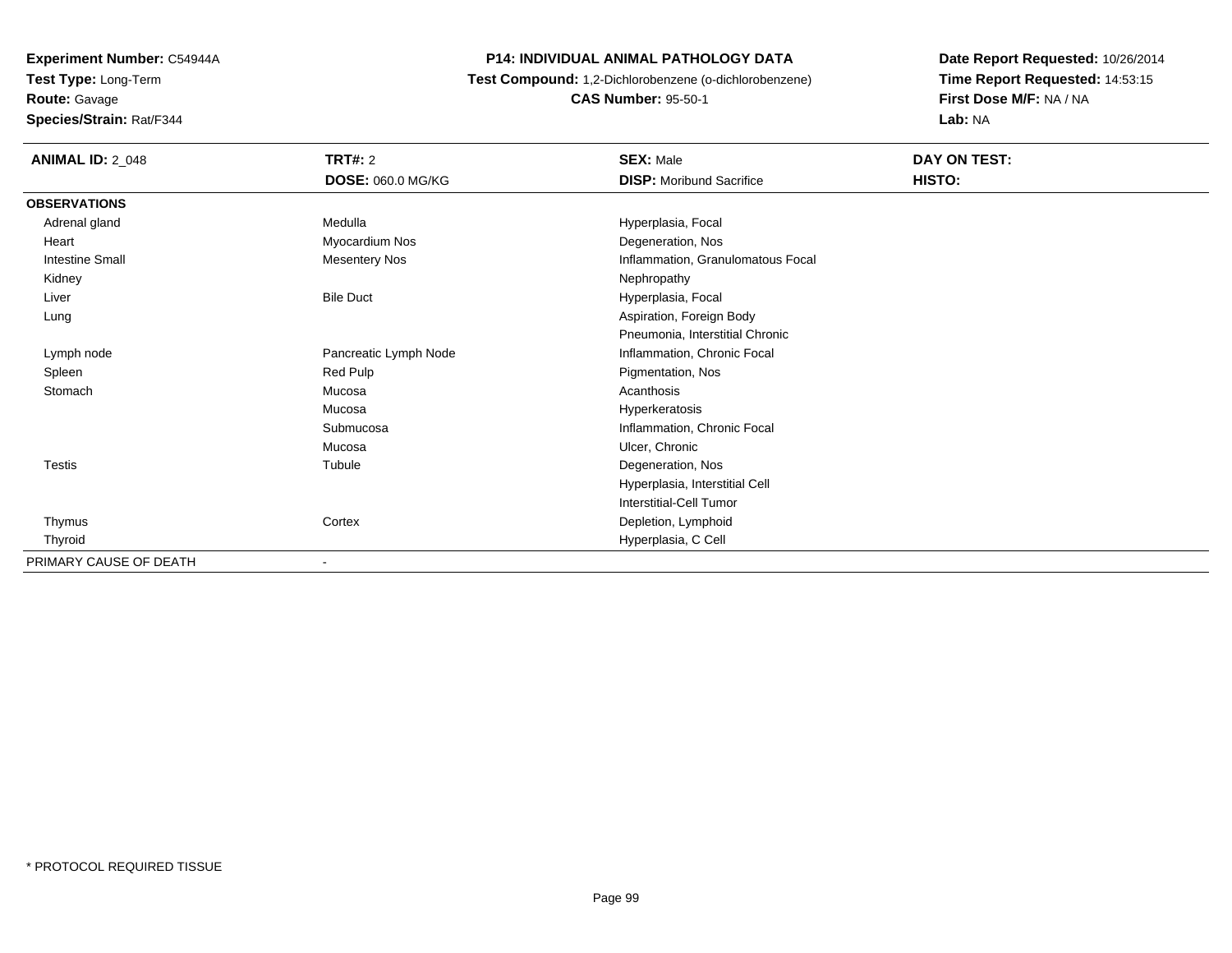**Route:** Gavage

**Species/Strain:** Rat/F344

#### **P14: INDIVIDUAL ANIMAL PATHOLOGY DATA**

# **Test Compound:** 1,2-Dichlorobenzene (o-dichlorobenzene)**CAS Number:** 95-50-1

| <b>ANIMAL ID: 2 049</b> | TRT#: 2                  | <b>SEX: Male</b>                 | DAY ON TEST: |  |
|-------------------------|--------------------------|----------------------------------|--------------|--|
|                         | <b>DOSE: 060.0 MG/KG</b> | <b>DISP:</b> Scheduled Sacrifice | HISTO:       |  |
| <b>OBSERVATIONS</b>     |                          |                                  |              |  |
| Heart                   | Myocardium Nos           | Degeneration, Nos                |              |  |
| Kidney                  |                          | Nephropathy                      |              |  |
| Liver                   | <b>Bile Duct</b>         | Hyperplasia, Focal               |              |  |
| Lung                    |                          | Aspiration, Foreign Body         |              |  |
|                         |                          | Inflammation, Acute/Chronic      |              |  |
| Pancreas                |                          | Acinar-Cell Adenoma              |              |  |
| Pituitary gland         | <b>Pituitary Cell</b>    | Hyperplasia, Focal               |              |  |
| Spleen                  |                          | Hyperplasia, Lymphoid            |              |  |
| Testis                  | Tubule                   | Degeneration, Nos                |              |  |
|                         |                          | Interstitial-Cell Tumor          |              |  |
| PRIMARY CAUSE OF DEATH  | $\overline{\phantom{a}}$ |                                  |              |  |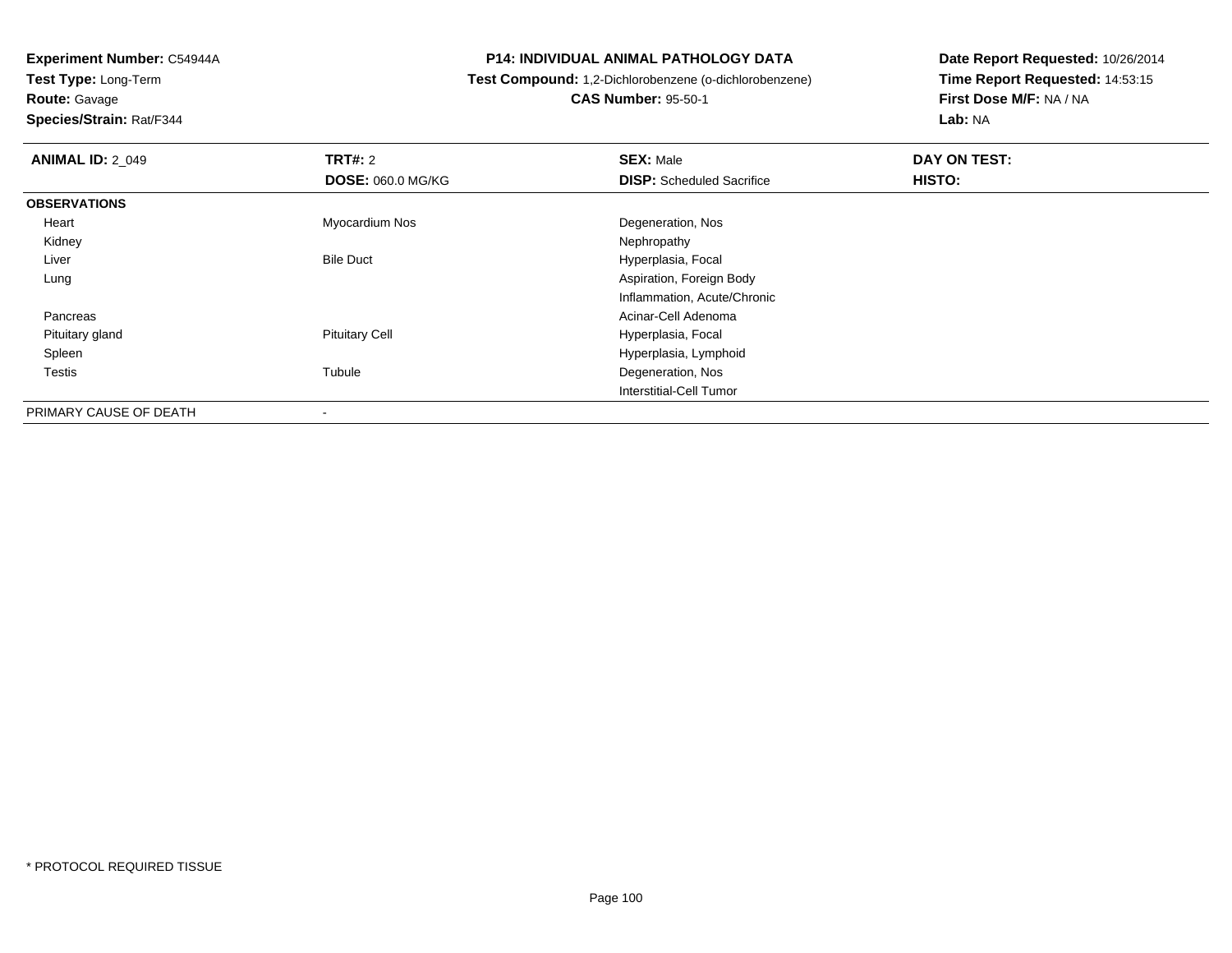| <b>Experiment Number: C54944A</b><br>Test Type: Long-Term<br><b>Route: Gavage</b><br>Species/Strain: Rat/F344 |                                            | <b>P14: INDIVIDUAL ANIMAL PATHOLOGY DATA</b><br>Test Compound: 1,2-Dichlorobenzene (o-dichlorobenzene)<br><b>CAS Number: 95-50-1</b> | Date Report Requested: 10/26/2014<br>Time Report Requested: 14:53:15<br>First Dose M/F: NA / NA<br>Lab: NA |
|---------------------------------------------------------------------------------------------------------------|--------------------------------------------|--------------------------------------------------------------------------------------------------------------------------------------|------------------------------------------------------------------------------------------------------------|
| <b>ANIMAL ID: 2 050</b>                                                                                       | <b>TRT#: 2</b><br><b>DOSE: 060.0 MG/KG</b> | <b>SEX: Male</b><br><b>DISP:</b> Natural Death                                                                                       | DAY ON TEST:<br><b>HISTO:</b>                                                                              |
| <b>OBSERVATIONS</b>                                                                                           |                                            |                                                                                                                                      |                                                                                                            |
| Lung                                                                                                          |                                            | Inflammation, Acute/Chronic                                                                                                          |                                                                                                            |
| PRIMARY CAUSE OF DEATH                                                                                        |                                            |                                                                                                                                      |                                                                                                            |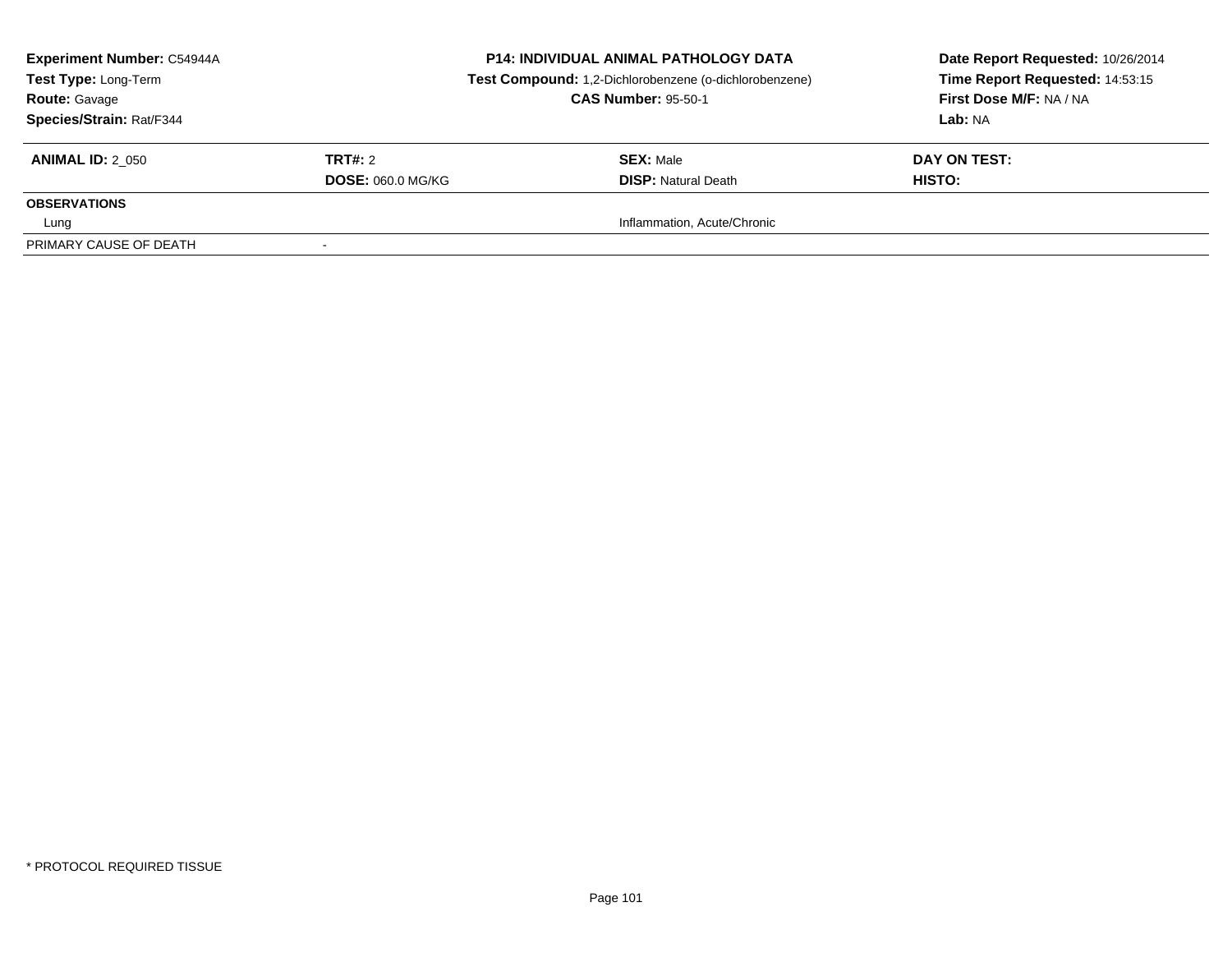**Test Type:** Long-Term

**Route:** Gavage

**Species/Strain:** Rat/F344

#### **P14: INDIVIDUAL ANIMAL PATHOLOGY DATA**

**Test Compound:** 1,2-Dichlorobenzene (o-dichlorobenzene)

**CAS Number:** 95-50-1

| <b>ANIMAL ID: 3_001</b> | TRT#: 3                    | <b>SEX: Male</b>                  | DAY ON TEST: |  |
|-------------------------|----------------------------|-----------------------------------|--------------|--|
|                         | DOSE: 0                    | <b>DISP:</b> Scheduled Sacrifice  | HISTO:       |  |
| <b>OBSERVATIONS</b>     |                            |                                   |              |  |
| Adrenal gland           |                            | Pheochromocytoma                  |              |  |
| Heart                   | Myocardium Nos             | Degeneration, Nos                 |              |  |
| Kidney                  | Cortex                     | Nephropathy                       |              |  |
| Liver                   |                            | Cytoplasmic Change, Basophilic    |              |  |
|                         | <b>Bile Duct</b>           | Hyperplasia, Focal                |              |  |
| Lung                    |                            | Aspiration, Foreign Body          |              |  |
|                         |                            | Inflammation, Granulomatous Focal |              |  |
| Pituitary gland         |                            | Adenoma, Nos                      |              |  |
| Testis                  | Tubule                     | Degeneration, Nos                 |              |  |
|                         |                            | Interstitial-Cell Tumor           |              |  |
| Unspecified             | <b>Multiple Organs Nos</b> | Leukemia, Undifferentiated        |              |  |
| PRIMARY CAUSE OF DEATH  |                            |                                   |              |  |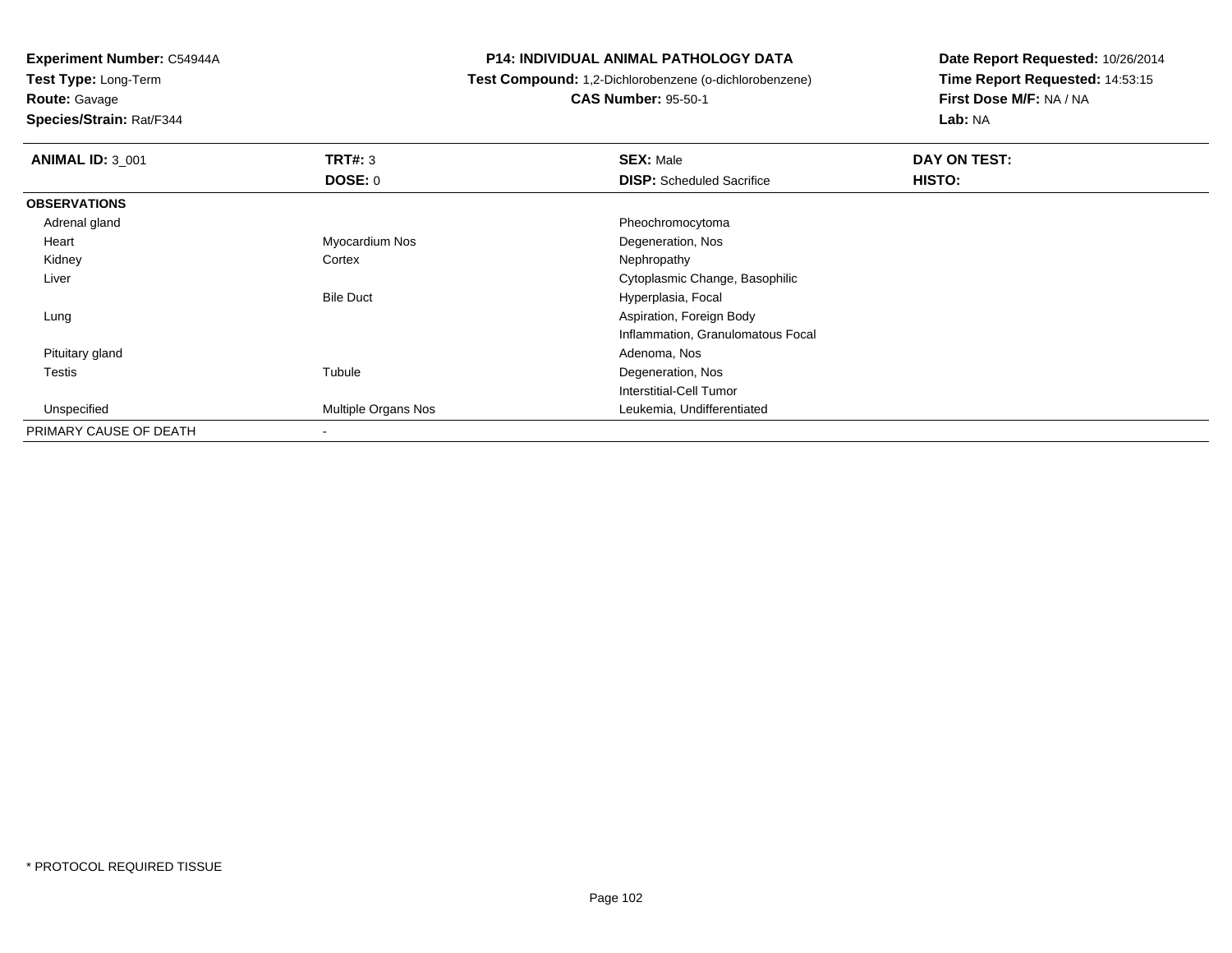**Test Type:** Long-Term

**Route:** Gavage

**Species/Strain:** Rat/F344

#### **P14: INDIVIDUAL ANIMAL PATHOLOGY DATA**

**Test Compound:** 1,2-Dichlorobenzene (o-dichlorobenzene)

**CAS Number:** 95-50-1

| <b>ANIMAL ID: 3 002</b> | TRT#: 3               | <b>SEX: Male</b>                 | DAY ON TEST: |
|-------------------------|-----------------------|----------------------------------|--------------|
|                         | <b>DOSE: 0</b>        | <b>DISP:</b> Scheduled Sacrifice | HISTO:       |
| <b>OBSERVATIONS</b>     |                       |                                  |              |
| Heart                   | Myocardium Nos        | Degeneration, Nos                |              |
| Kidney                  |                       | Nephropathy                      |              |
| Liver                   |                       | Cytoplasmic Change, Basophilic   |              |
|                         | <b>Bile Duct</b>      | Hyperplasia, Focal               |              |
|                         |                       | Inflammation, Acute/Chronic      |              |
| Mammary gland           |                       | Hyperplasia, Cystic              |              |
| Pituitary gland         | <b>Pituitary Cell</b> | Hypertrophy, Focal               |              |
| <b>Testis</b>           | Tubule                | Degeneration, Nos                |              |
|                         |                       | Interstitial-Cell Tumor          |              |
| Thymus                  | Cortex                | Depletion, Lymphoid              |              |
| Thyroid                 |                       | Cyst, Follicular Nos             |              |
|                         |                       | Hyperplasia, C Cell              |              |
| PRIMARY CAUSE OF DEATH  |                       |                                  |              |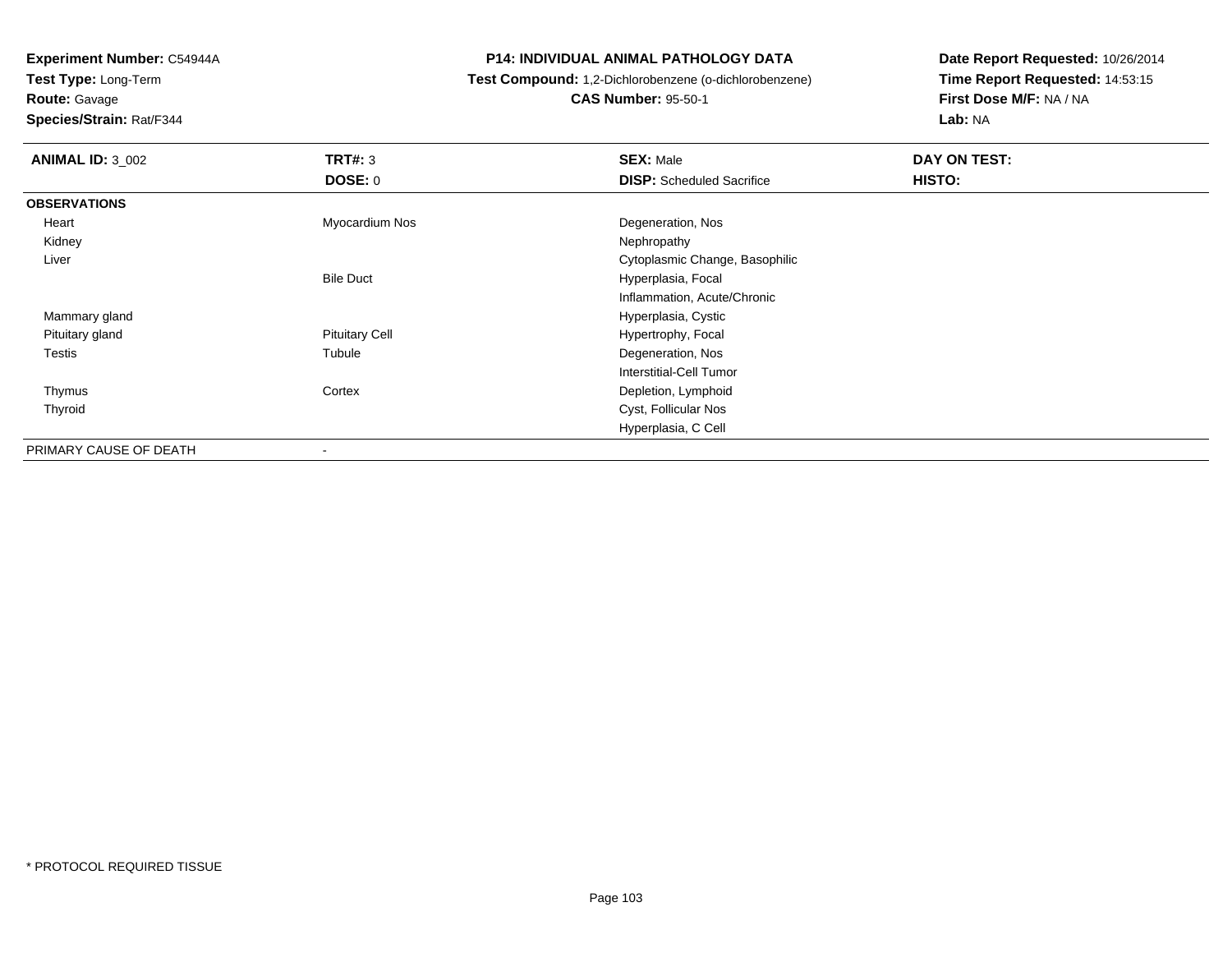**Test Type:** Long-Term

**Route:** Gavage

**Species/Strain:** Rat/F344

**P14: INDIVIDUAL ANIMAL PATHOLOGY DATA**

 **Test Compound:** 1,2-Dichlorobenzene (o-dichlorobenzene)**CAS Number:** 95-50-1

| <b>ANIMAL ID: 3_003</b> | TRT#: 3               | <b>SEX: Male</b>                  | DAY ON TEST: |  |
|-------------------------|-----------------------|-----------------------------------|--------------|--|
|                         | DOSE: 0               | <b>DISP:</b> Scheduled Sacrifice  | HISTO:       |  |
| <b>OBSERVATIONS</b>     |                       |                                   |              |  |
| Adrenal gland           | <b>Cortex Nos</b>     | Hyperplasia, Focal                |              |  |
| Heart                   | Myocardium Nos        | Degeneration, Nos                 |              |  |
| Kidney                  |                       | Nephropathy                       |              |  |
| Liver                   |                       | Cytoplasmic Change, Basophilic    |              |  |
|                         | <b>Bile Duct</b>      | Hyperplasia, Focal                |              |  |
| Lung                    |                       | Aspiration, Foreign Body          |              |  |
|                         |                       | Inflammation, Acute/Chronic       |              |  |
| Lymph node              | Pancreatic Lymph Node | Inflammation, Granulomatous Focal |              |  |
| Mammary gland           |                       | Hyperplasia, Cystic               |              |  |
| Pituitary gland         |                       | Adenoma, Nos                      |              |  |
| <b>Testis</b>           | Tubule                | Degeneration, Nos                 |              |  |
|                         |                       | <b>Interstitial-Cell Tumor</b>    |              |  |
| Thymus                  | Cortex                | Depletion, Lymphoid               |              |  |
| PRIMARY CAUSE OF DEATH  |                       |                                   |              |  |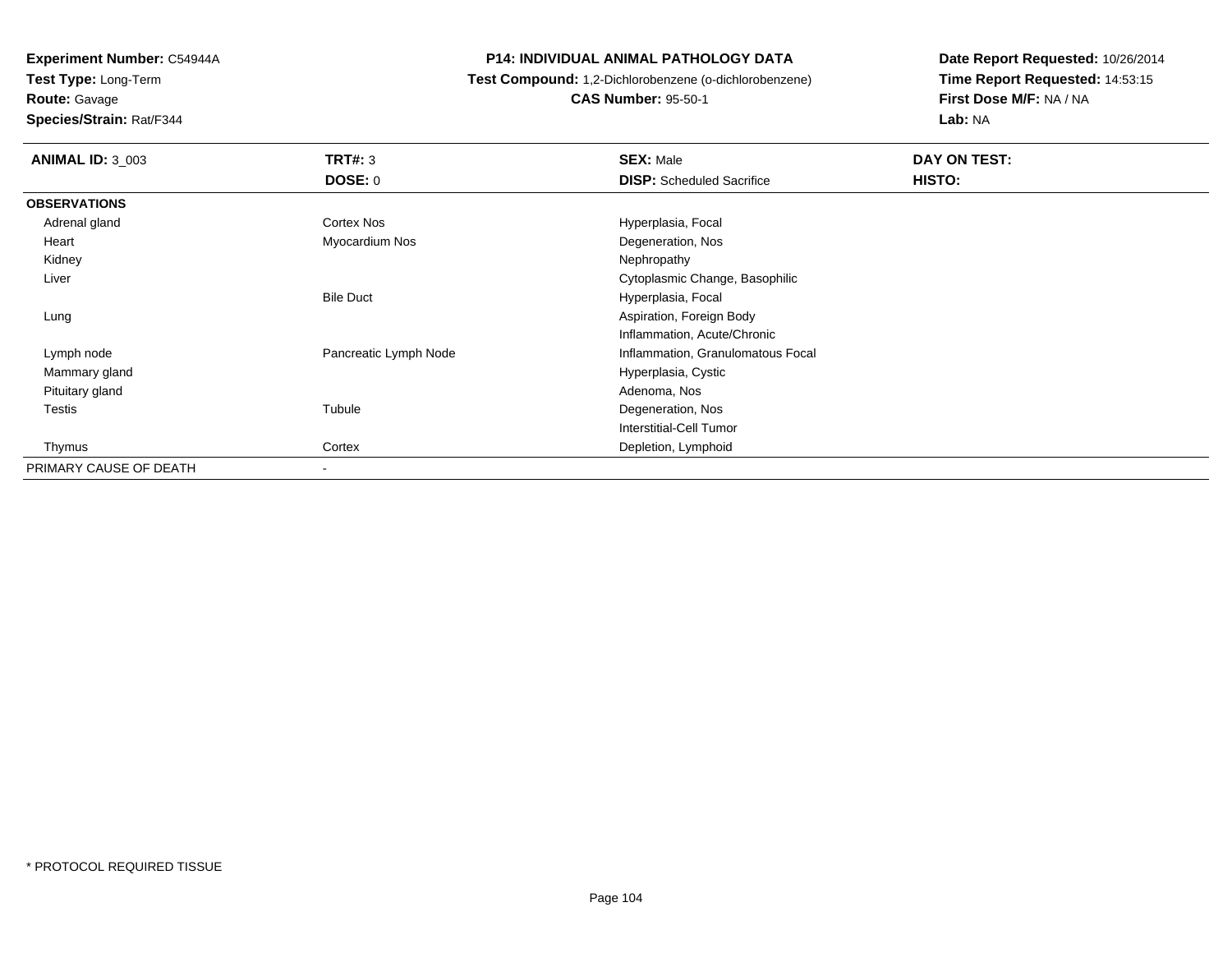**Test Type:** Long-Term

**Route:** Gavage

**Species/Strain:** Rat/F344

#### **P14: INDIVIDUAL ANIMAL PATHOLOGY DATA**

**Test Compound:** 1,2-Dichlorobenzene (o-dichlorobenzene)

**CAS Number:** 95-50-1

| <b>ANIMAL ID: 3_004</b> | TRT#: 3             | <b>SEX: Male</b>                     | DAY ON TEST: |
|-------------------------|---------------------|--------------------------------------|--------------|
|                         | <b>DOSE: 0</b>      | <b>DISP:</b> Moribund Sacrifice      | HISTO:       |
| <b>OBSERVATIONS</b>     |                     |                                      |              |
| Brain                   | Cortex              | Necrosis, Ischemic                   |              |
| Heart                   | Myocardium Nos      | Degeneration, Nos                    |              |
| Kidney                  |                     | Nephropathy                          |              |
| Lung                    |                     | Aspiration, Foreign Body             |              |
| Spleen                  | Follicles           | Hyperplasia, Lymphoid                |              |
|                         | Red Pulp            | Pigmentation, Nos                    |              |
| Stomach                 | Mucosa              | Ulcer, Chronic                       |              |
| <b>Testis</b>           | Tubule              | Degeneration, Nos                    |              |
|                         |                     | <b>Interstitial-Cell Tumor</b>       |              |
| Thymus                  | Cortex              | Depletion, Lymphoid                  |              |
| Thyroid                 |                     | C-Cell Carcinoma                     |              |
|                         |                     | Hyperplasia, C Cell                  |              |
| Trachea                 | Mucosa              | Hyperplasia, Diffuse                 |              |
| Unspecified             | Multiple Organs Nos | Lymphoma, Histiocytic-Malignant Type |              |
| PRIMARY CAUSE OF DEATH  | $\blacksquare$      |                                      |              |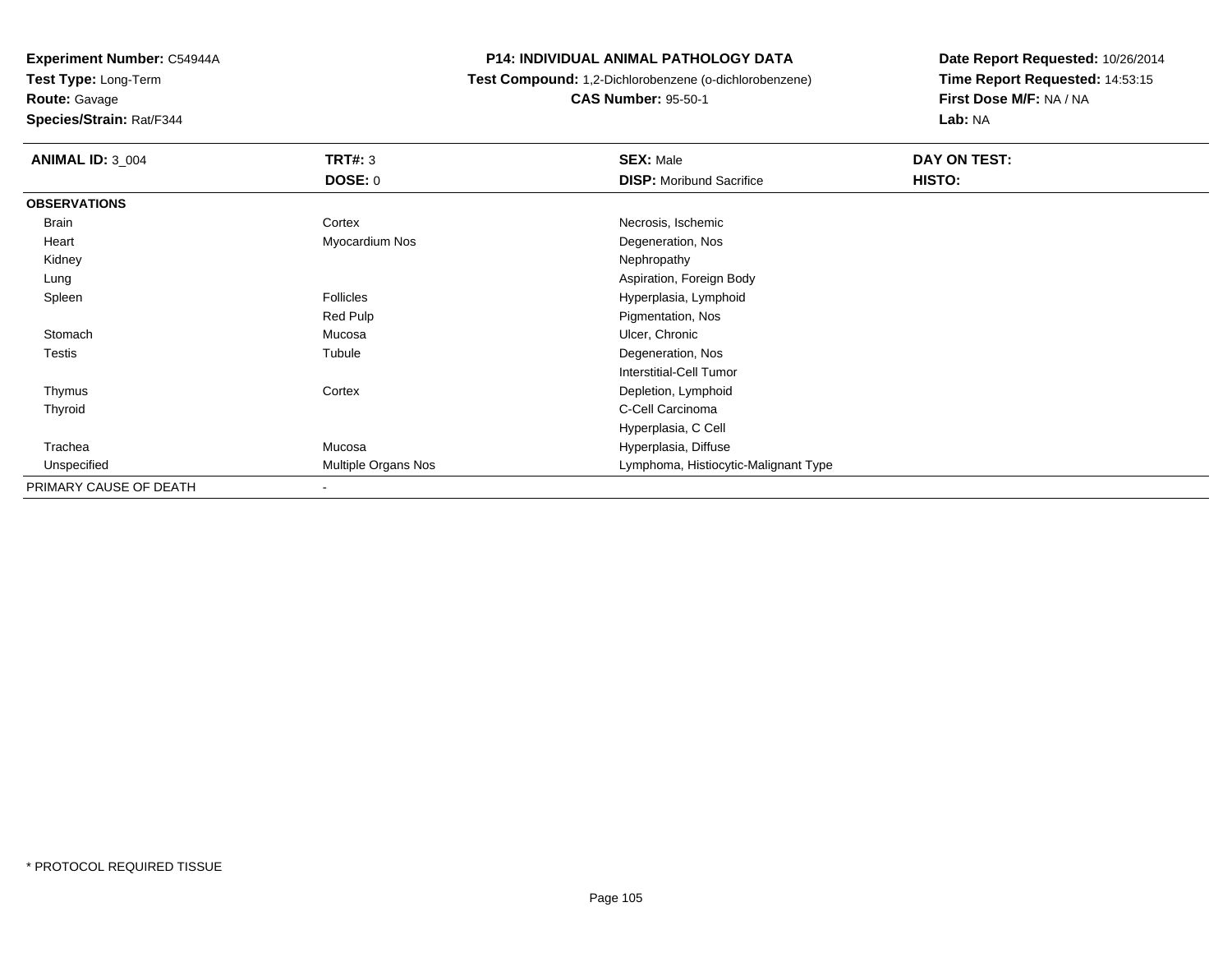**Test Type:** Long-Term

**Route:** Gavage

**Species/Strain:** Rat/F344

#### **P14: INDIVIDUAL ANIMAL PATHOLOGY DATA**

 **Test Compound:** 1,2-Dichlorobenzene (o-dichlorobenzene)**CAS Number:** 95-50-1

| <b>ANIMAL ID: 3_005</b> | <b>TRT#: 3</b>        | <b>SEX: Male</b>                 | DAY ON TEST: |  |
|-------------------------|-----------------------|----------------------------------|--------------|--|
|                         | <b>DOSE: 0</b>        | <b>DISP:</b> Scheduled Sacrifice | HISTO:       |  |
| <b>OBSERVATIONS</b>     |                       |                                  |              |  |
| Adrenal gland           | Medulla               | Hyperplasia, Focal               |              |  |
| Heart                   | Myocardium Nos        | Degeneration, Nos                |              |  |
| Kidney                  |                       | Nephropathy                      |              |  |
| Liver                   |                       | Cytoplasmic Change, Basophilic   |              |  |
|                         | <b>Bile Duct</b>      | Hyperplasia, Focal               |              |  |
| Lung                    |                       | Aspiration, Foreign Body         |              |  |
|                         |                       | Hyperplasia, Alveolar Epithelium |              |  |
|                         |                       | Inflammation, Acute/Chronic      |              |  |
| Lymph node              | Mandibular Lymph Node | Cyst, Nos                        |              |  |
| Pituitary gland         |                       | Congestion, Nos                  |              |  |
| <b>Testis</b>           | Tubule                | Degeneration, Nos                |              |  |
|                         |                       | <b>Interstitial-Cell Tumor</b>   |              |  |
| Thymus                  | Cortex                | Depletion, Lymphoid              |              |  |
| Thyroid                 |                       | Hyperplasia, C Cell              |              |  |
| PRIMARY CAUSE OF DEATH  |                       |                                  |              |  |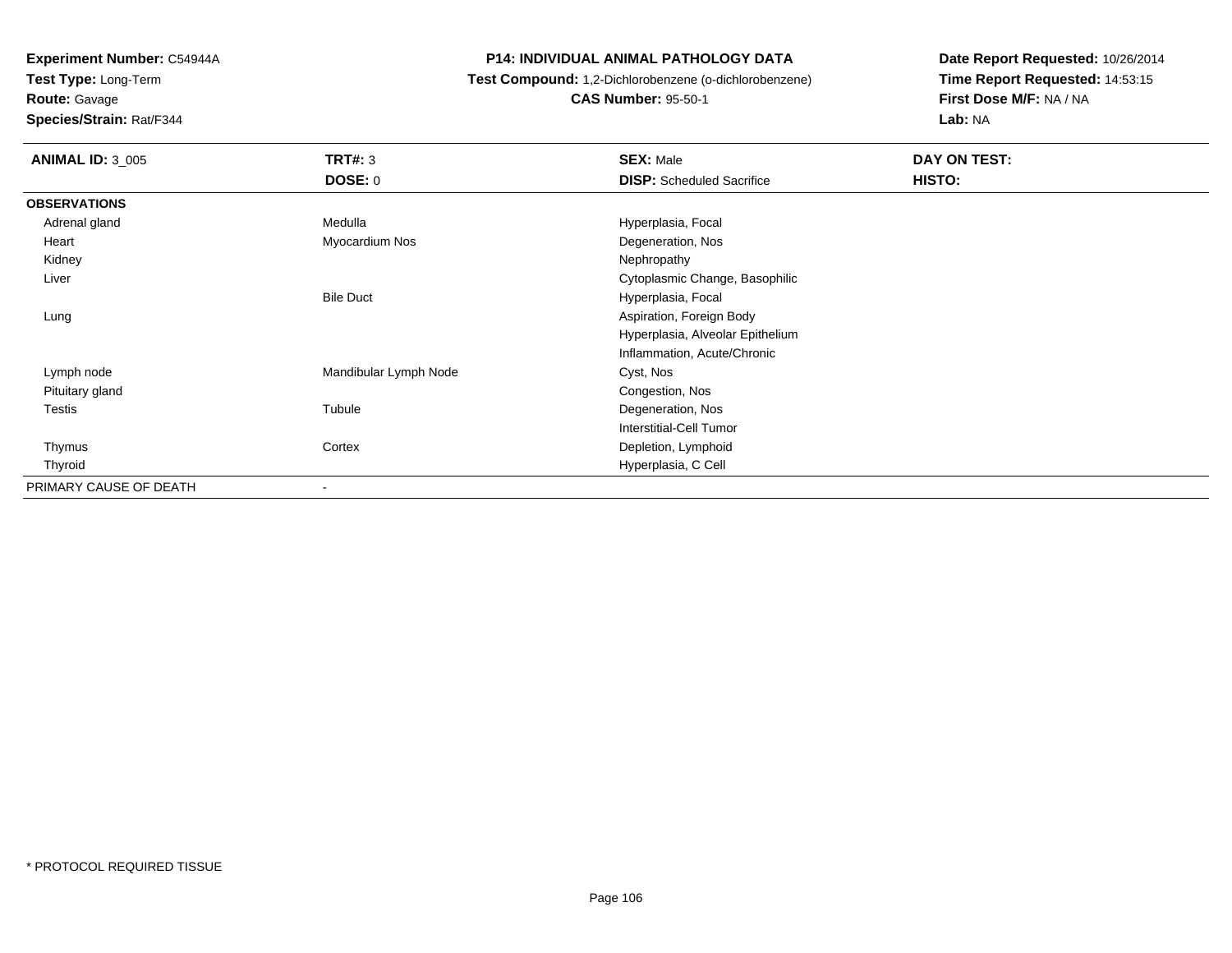**Test Type:** Long-Term

**Route:** Gavage

**Species/Strain:** Rat/F344

#### **P14: INDIVIDUAL ANIMAL PATHOLOGY DATA**

 **Test Compound:** 1,2-Dichlorobenzene (o-dichlorobenzene)**CAS Number:** 95-50-1

| <b>ANIMAL ID: 3_006</b> | <b>TRT#: 3</b>           | <b>SEX: Male</b>                  | DAY ON TEST: |
|-------------------------|--------------------------|-----------------------------------|--------------|
|                         | <b>DOSE: 0</b>           | <b>DISP:</b> Scheduled Sacrifice  | HISTO:       |
| <b>OBSERVATIONS</b>     |                          |                                   |              |
| Eye                     | <b>Crystalline Lens</b>  | Cataract                          |              |
|                         | Retina                   | Degeneration, Nos                 |              |
| Heart                   | Myocardium Nos           | Degeneration, Nos                 |              |
| Kidney                  |                          | Nephropathy                       |              |
| Liver                   | <b>Bile Duct</b>         | Hyperplasia, Focal                |              |
| Lung                    |                          | Aspiration, Foreign Body          |              |
|                         |                          | Inflammation, Granulomatous Focal |              |
| Lymph node              |                          | Plasmacytosis                     |              |
| Mammary gland           |                          | Hyperplasia, Cystic               |              |
| Pancreas                | Acinus                   | Atrophy, Focal                    |              |
|                         | Islets                   | Islet-Cell Adenoma                |              |
| Parathyroid gland       |                          | Adenoma, Nos                      |              |
| Pituitary gland         |                          | Adenoma, Nos                      |              |
| Spleen                  | Red Pulp                 | Congestion, Nos                   |              |
| Testis                  |                          | Hyperplasia, Interstitial Cell    |              |
|                         |                          | <b>Interstitial-Cell Tumor</b>    |              |
| Thymus                  | Cortex                   | Depletion, Lymphoid               |              |
| PRIMARY CAUSE OF DEATH  | $\overline{\phantom{0}}$ |                                   |              |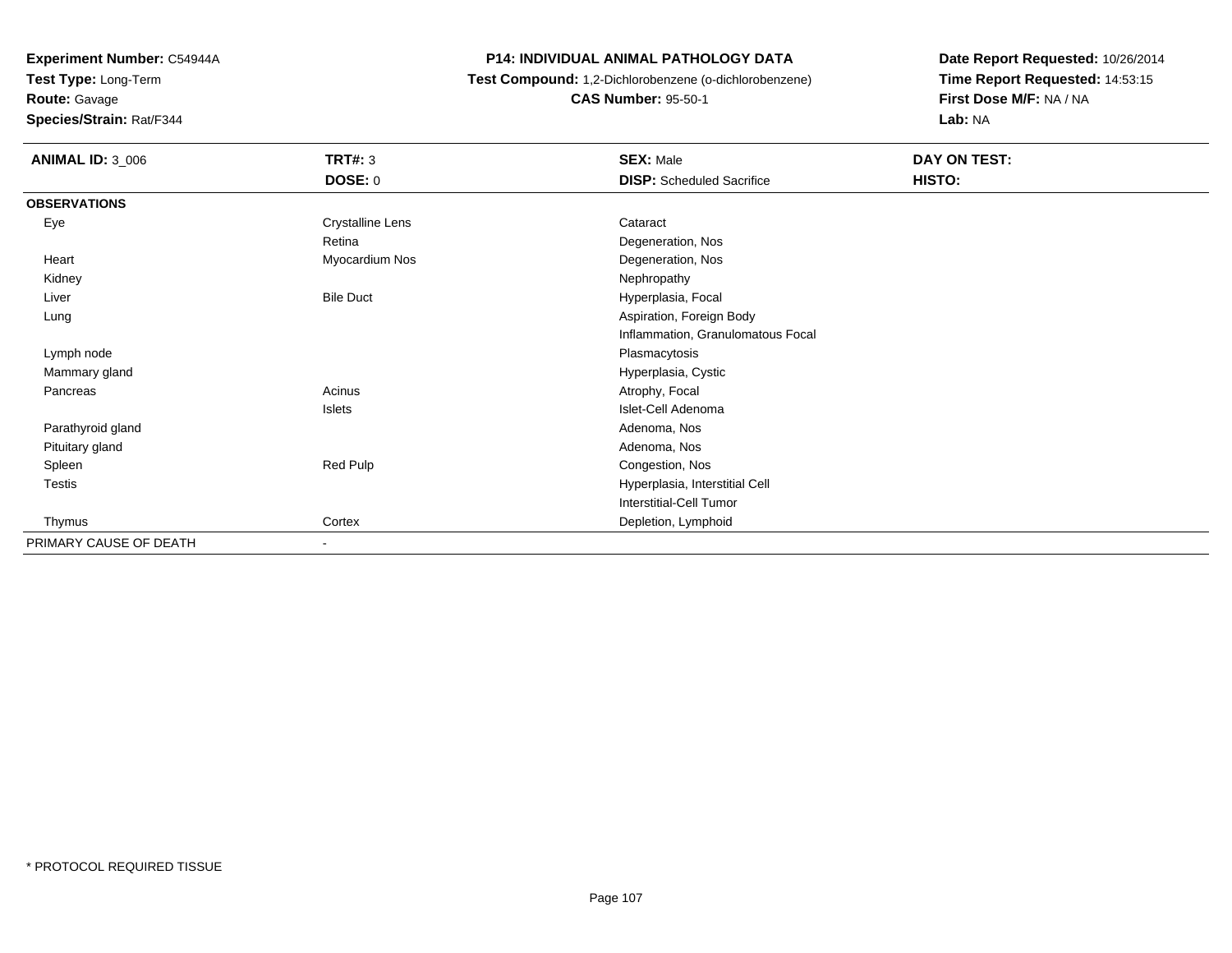**Test Type:** Long-Term**Route:** Gavage

**Species/Strain:** Rat/F344

#### **P14: INDIVIDUAL ANIMAL PATHOLOGY DATA**

**Test Compound:** 1,2-Dichlorobenzene (o-dichlorobenzene)

**CAS Number:** 95-50-1

| <b>ANIMAL ID: 3_007</b> | TRT#: 3        | <b>SEX: Male</b>                  | DAY ON TEST: |  |
|-------------------------|----------------|-----------------------------------|--------------|--|
|                         | DOSE: 0        | <b>DISP:</b> Scheduled Sacrifice  | HISTO:       |  |
| <b>OBSERVATIONS</b>     |                |                                   |              |  |
| Heart                   | Myocardium Nos | Degeneration, Nos                 |              |  |
| Kidney                  |                | Nephropathy                       |              |  |
| Liver                   |                | Cytoplasmic Change, Basophilic    |              |  |
| Lung                    |                | Inflammation, Granulomatous Focal |              |  |
| Testis                  | Tubule         | Degeneration, Nos                 |              |  |
|                         |                | Interstitial-Cell Tumor           |              |  |
| Thymus                  | Cortex         | Depletion, Lymphoid               |              |  |
| Thyroid                 |                | C-Cell Carcinoma                  |              |  |
| PRIMARY CAUSE OF DEATH  |                |                                   |              |  |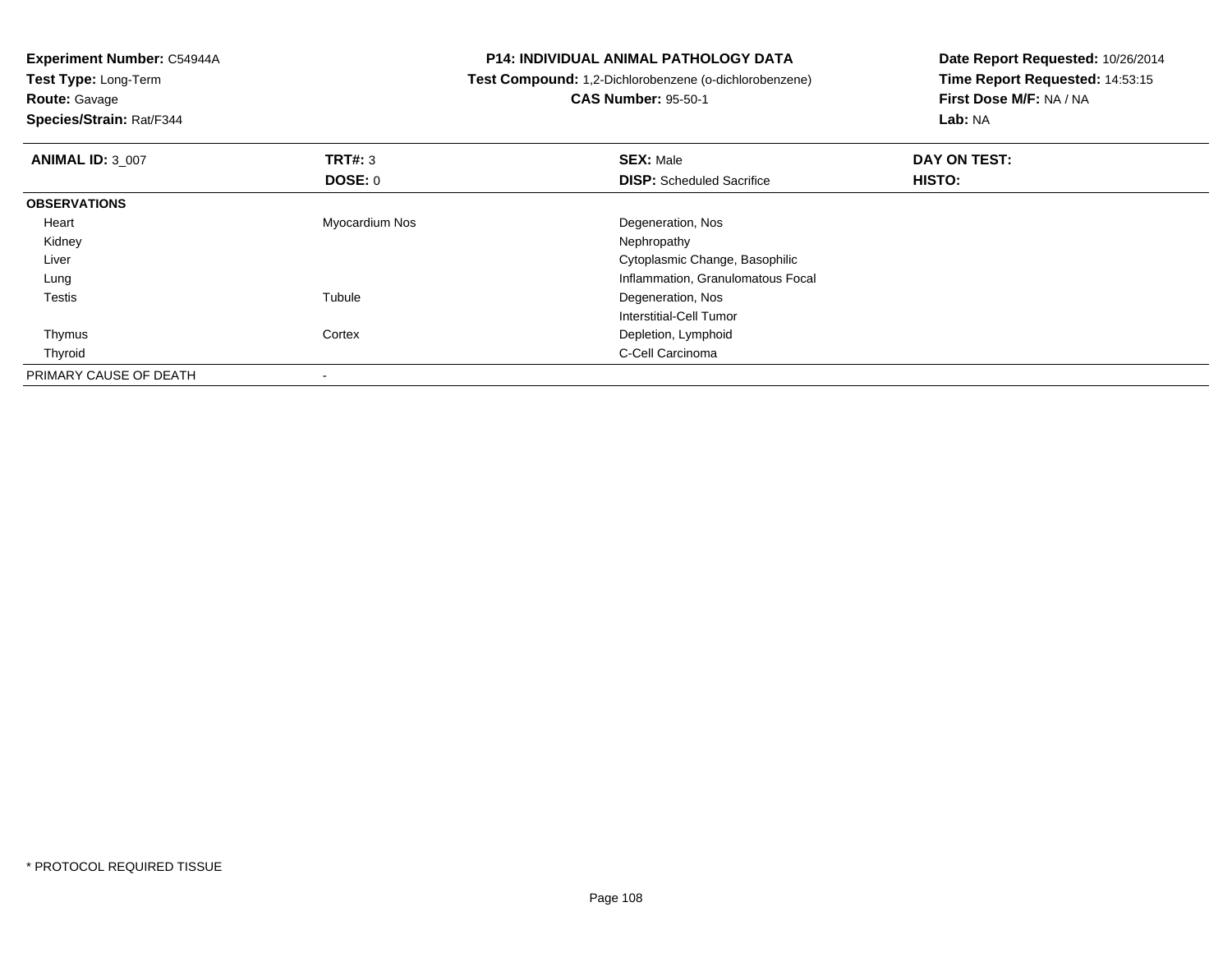**Test Type:** Long-Term

**Route:** Gavage

**Species/Strain:** Rat/F344

**P14: INDIVIDUAL ANIMAL PATHOLOGY DATA**

 **Test Compound:** 1,2-Dichlorobenzene (o-dichlorobenzene)**CAS Number:** 95-50-1

| <b>ANIMAL ID: 3_008</b> | TRT#: 3                   | <b>SEX: Male</b>                 | DAY ON TEST: |  |
|-------------------------|---------------------------|----------------------------------|--------------|--|
|                         | DOSE: 0                   | <b>DISP:</b> Scheduled Sacrifice | HISTO:       |  |
| <b>OBSERVATIONS</b>     |                           |                                  |              |  |
| Heart                   | Myocardium Nos            | Degeneration, Nos                |              |  |
| Kidney                  |                           | Nephropathy                      |              |  |
| Liver                   |                           | Cytoplasmic Change, Basophilic   |              |  |
|                         | <b>Bile Duct</b>          | Hyperplasia, Focal               |              |  |
| Lymph node              | Mandibular Lymph Node     | Hemorrhage                       |              |  |
| Pituitary gland         | <b>Anterior Pituitary</b> | Cyst, Embryonal Duct             |              |  |
| Testis                  | Tubule                    | Degeneration, Nos                |              |  |
|                         |                           | Interstitial-Cell Tumor          |              |  |
| Thymus                  | Cortex                    | Depletion, Lymphoid              |              |  |
| Thyroid                 |                           | Hyperplasia, C Cell              |              |  |
| PRIMARY CAUSE OF DEATH  | -                         |                                  |              |  |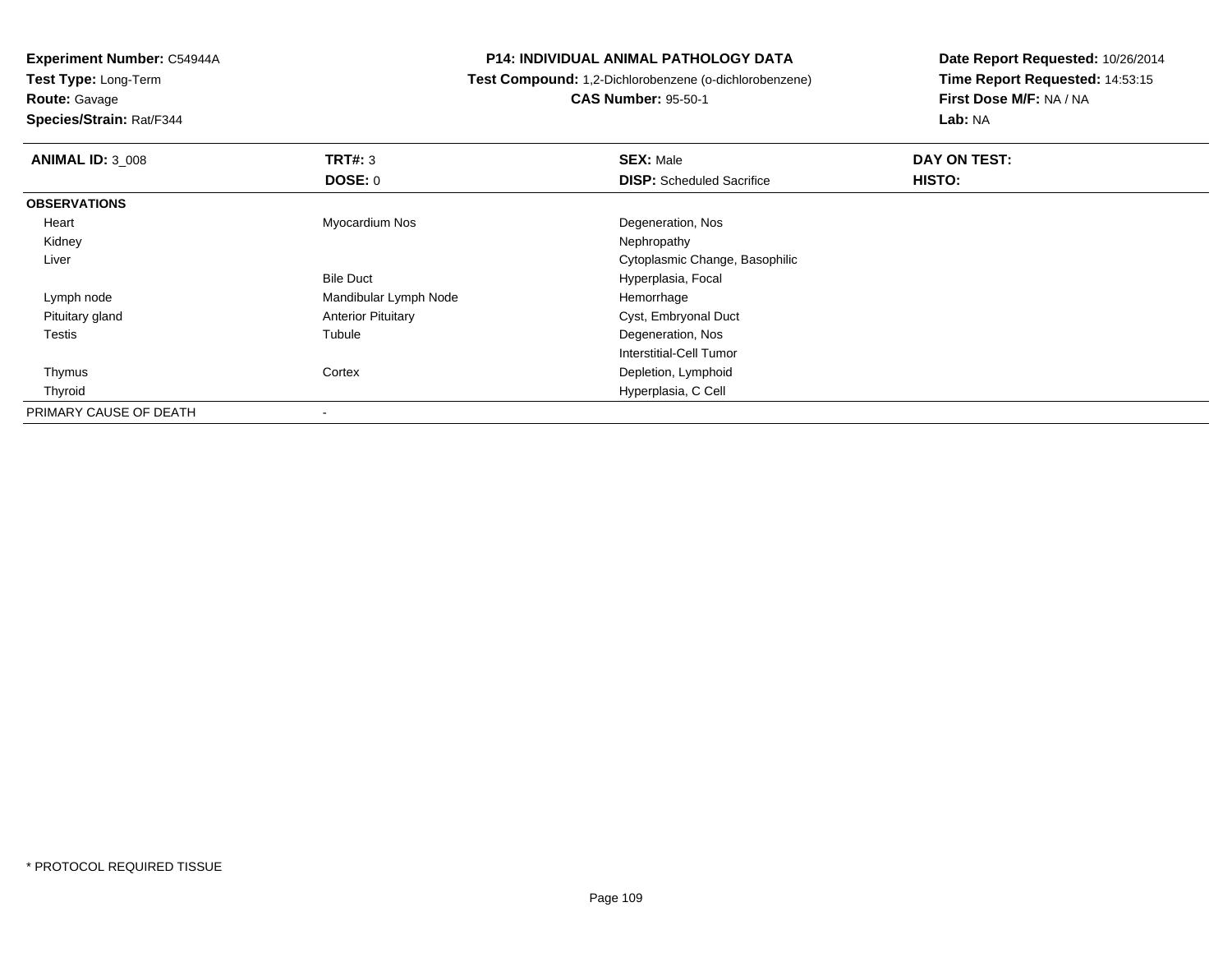**Test Type:** Long-Term**Route:** Gavage

**Species/Strain:** Rat/F344

**P14: INDIVIDUAL ANIMAL PATHOLOGY DATA**

**Test Compound:** 1,2-Dichlorobenzene (o-dichlorobenzene)

**CAS Number:** 95-50-1

| <b>ANIMAL ID: 3 009</b> | TRT#: 3          | <b>SEX: Male</b>                  | DAY ON TEST: |  |
|-------------------------|------------------|-----------------------------------|--------------|--|
|                         | DOSE: 0          | <b>DISP:</b> Scheduled Sacrifice  | HISTO:       |  |
| <b>OBSERVATIONS</b>     |                  |                                   |              |  |
| Heart                   | Myocardium Nos   | Degeneration, Nos                 |              |  |
| Kidney                  |                  | Nephropathy                       |              |  |
| Liver                   |                  | Cytoplasmic Change, Basophilic    |              |  |
|                         | <b>Bile Duct</b> | Hyperplasia, Focal                |              |  |
|                         |                  | Inflammation, Granulomatous Focal |              |  |
| Preputial gland         |                  | Inflammation, Active Chronic      |              |  |
| Testis                  | Tubule           | Degeneration, Nos                 |              |  |
|                         |                  | Interstitial-Cell Tumor           |              |  |
| Thyroid                 |                  | Hyperplasia, C Cell               |              |  |
| PRIMARY CAUSE OF DEATH  |                  |                                   |              |  |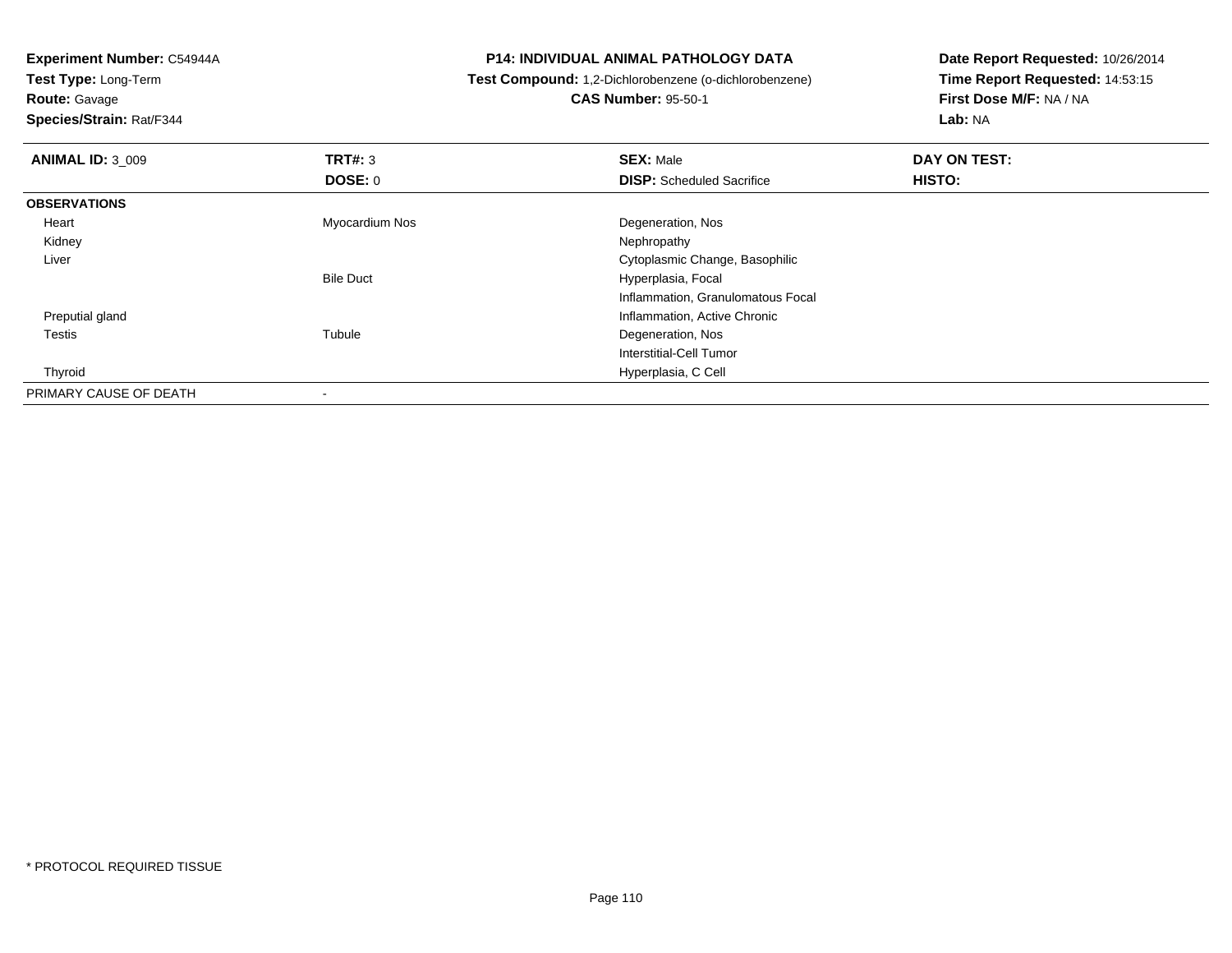**Test Type:** Long-Term

**Route:** Gavage

**Species/Strain:** Rat/F344

### **P14: INDIVIDUAL ANIMAL PATHOLOGY DATA**

**Test Compound:** 1,2-Dichlorobenzene (o-dichlorobenzene)

**CAS Number:** 95-50-1

**Date Report Requested:** 10/26/2014**Time Report Requested:** 14:53:15**First Dose M/F:** NA / NA**Lab:** NA

| <b>ANIMAL ID: 3_010</b> | TRT#: 3               | <b>SEX: Male</b>                 | DAY ON TEST: |  |
|-------------------------|-----------------------|----------------------------------|--------------|--|
|                         | DOSE: 0               | <b>DISP:</b> Scheduled Sacrifice | HISTO:       |  |
| <b>OBSERVATIONS</b>     |                       |                                  |              |  |
| Adrenal gland           |                       | Pheochromocytoma                 |              |  |
| Heart                   | Myocardium Nos        | Degeneration, Nos                |              |  |
| Kidney                  |                       | Nephropathy                      |              |  |
| Liver                   |                       | Cytoplasmic Change, Basophilic   |              |  |
|                         | Hepatocytes           | Cytoplasmic Vacuolization        |              |  |
|                         | <b>Bile Duct</b>      | Hyperplasia, Focal               |              |  |
| Lymph node              | Mandibular Lymph Node | Cyst, Nos                        |              |  |
| Pancreas                | Acinus                | Atrophy, Focal                   |              |  |
| Testis                  | Tubule                | Degeneration, Nos                |              |  |
|                         |                       | Interstitial-Cell Tumor          |              |  |
| DOIMADV CALICE OF DEATH |                       |                                  |              |  |

PRIMARY CAUSE OF DEATH-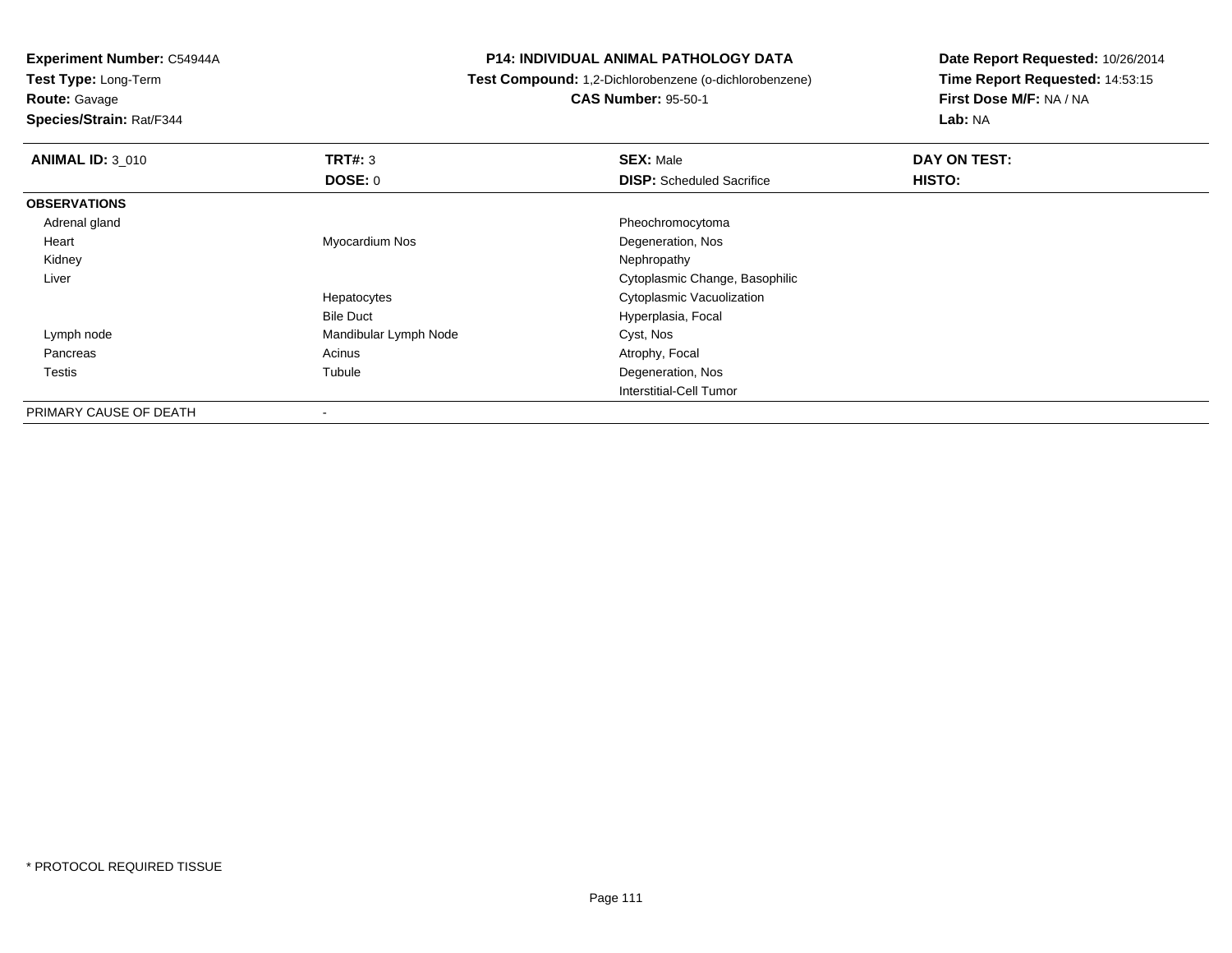**Test Type:** Long-Term

**Route:** Gavage

**Species/Strain:** Rat/F344

**P14: INDIVIDUAL ANIMAL PATHOLOGY DATA**

 **Test Compound:** 1,2-Dichlorobenzene (o-dichlorobenzene)**CAS Number:** 95-50-1

| <b>ANIMAL ID: 3_011</b> | TRT#: 3                   | <b>SEX: Male</b>                 | DAY ON TEST: |
|-------------------------|---------------------------|----------------------------------|--------------|
|                         | <b>DOSE: 0</b>            | <b>DISP:</b> Scheduled Sacrifice | HISTO:       |
| <b>OBSERVATIONS</b>     |                           |                                  |              |
| Adrenal gland           | Medulla                   | Hyperplasia, Focal               |              |
| Eye                     | <b>Crystalline Lens</b>   | Cataract                         |              |
|                         | Retina                    | Degeneration, Nos                |              |
| Heart                   | Myocardium Nos            | Degeneration, Nos                |              |
| Kidney                  |                           | Nephropathy                      |              |
| Liver                   |                           | Cytoplasmic Change, Basophilic   |              |
|                         | Hepatocytes               | Cytoplasmic Vacuolization        |              |
|                         | <b>Bile Duct</b>          | Hyperplasia, Focal               |              |
| Lung                    |                           | Aspiration, Foreign Body         |              |
| Mammary gland           |                           | Hyperplasia, Cystic              |              |
| Pancreas                | Acinus                    | Atrophy, Focal                   |              |
|                         | Islets                    | Islet-Cell Adenoma               |              |
| Pituitary gland         | <b>Anterior Pituitary</b> | <b>Embryonal Rest</b>            |              |
| Testis                  |                           | Interstitial-Cell Tumor          |              |
|                         | Tunica Vaginalis          | Mesothelioma, Nos                |              |
| Thymus                  | Cortex                    | Depletion, Lymphoid              |              |
| Thyroid                 |                           | Hyperplasia, C Cell              |              |
| PRIMARY CAUSE OF DEATH  | ۰                         |                                  |              |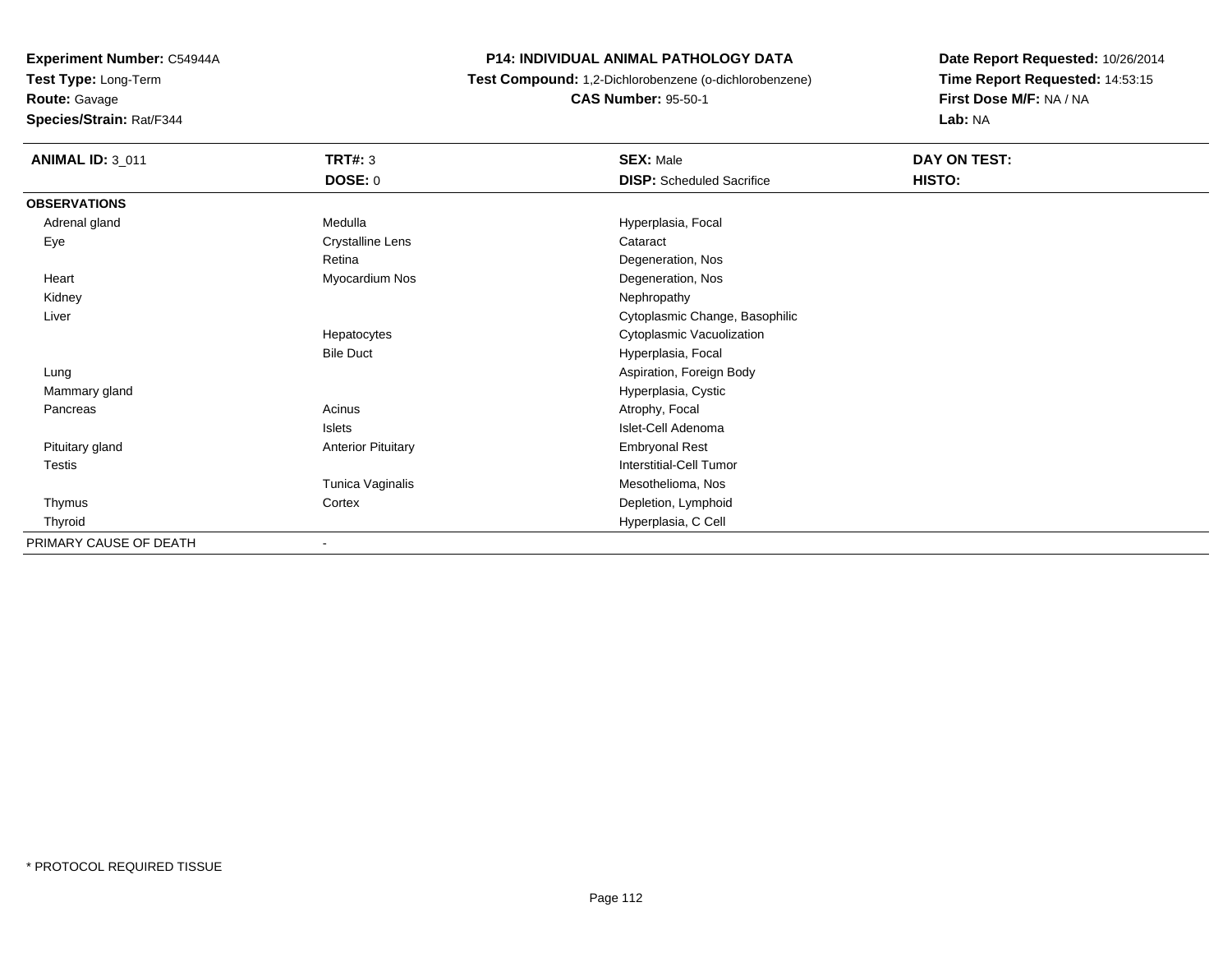**Test Type:** Long-Term

**Route:** Gavage

**Species/Strain:** Rat/F344

**P14: INDIVIDUAL ANIMAL PATHOLOGY DATA**

**Test Compound:** 1,2-Dichlorobenzene (o-dichlorobenzene)

**CAS Number:** 95-50-1

| <b>ANIMAL ID: 3_012</b> | TRT#: 3               | <b>SEX: Male</b>                     | DAY ON TEST: |  |
|-------------------------|-----------------------|--------------------------------------|--------------|--|
|                         | DOSE: 0               | <b>DISP:</b> Scheduled Sacrifice     | HISTO:       |  |
| <b>OBSERVATIONS</b>     |                       |                                      |              |  |
| Bone marrow             |                       | Hyperplasia, Reticulum Cell          |              |  |
| Epididymis              |                       | Inflammation, Granulomatous Focal    |              |  |
| Heart                   | Myocardium Nos        | Degeneration, Nos                    |              |  |
| Kidney                  |                       | Nephropathy                          |              |  |
| Liver                   |                       | Cytoplasmic Change, Basophilic       |              |  |
|                         | <b>Bile Duct</b>      | Hyperplasia, Focal                   |              |  |
|                         |                       | Inflammation, Granulomatous Focal    |              |  |
| Lung                    |                       | Inflammation, Granulomatous Focal    |              |  |
| Lymph node              | Pancreatic Lymph Node | Lymphoma, Lymphocytic-Malignant Type |              |  |
| Mammary gland           |                       | Hyperplasia, Cystic                  |              |  |
| Pancreas                |                       | Periarteritis                        |              |  |
| Pituitary gland         |                       | Adenoma, Nos                         |              |  |
| Testis                  | Tubule                | Degeneration, Nos                    |              |  |
|                         |                       | Interstitial-Cell Tumor              |              |  |
| Thyroid                 |                       | Hyperplasia, C Cell                  |              |  |
| PRIMARY CAUSE OF DEATH  |                       |                                      |              |  |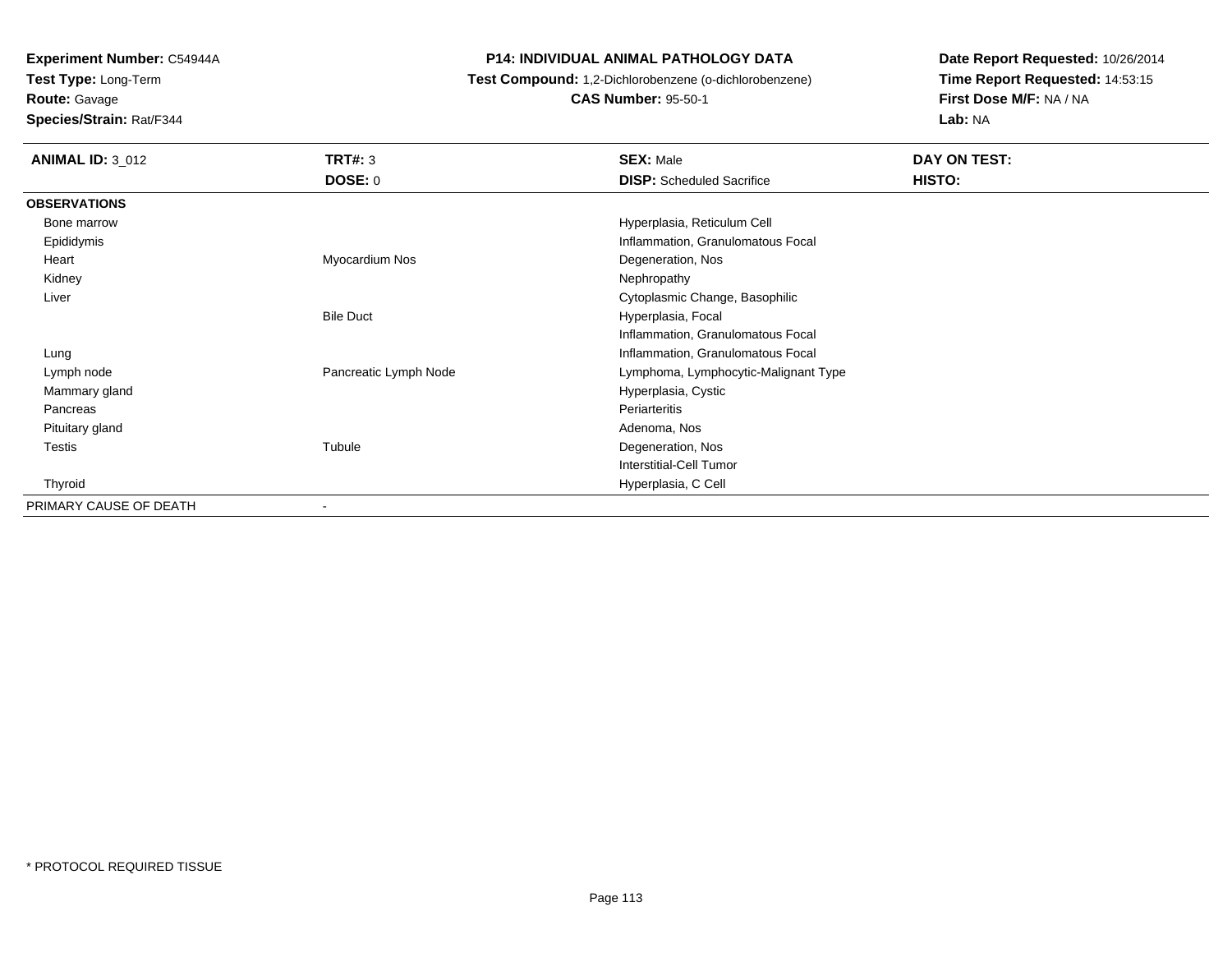**Test Type:** Long-Term

**Route:** Gavage

**Species/Strain:** Rat/F344

**P14: INDIVIDUAL ANIMAL PATHOLOGY DATA**

**Test Compound:** 1,2-Dichlorobenzene (o-dichlorobenzene)

**CAS Number:** 95-50-1

| <b>ANIMAL ID: 3_013</b> | TRT#: 3           | <b>SEX: Male</b>                 | DAY ON TEST: |  |
|-------------------------|-------------------|----------------------------------|--------------|--|
|                         | DOSE: 0           | <b>DISP:</b> Scheduled Sacrifice | HISTO:       |  |
| <b>OBSERVATIONS</b>     |                   |                                  |              |  |
| Adrenal gland           | <b>Cortex Nos</b> | Hyperplasia, Focal               |              |  |
| Heart                   | Myocardium Nos    | Degeneration, Nos                |              |  |
| Kidney                  |                   | Nephropathy                      |              |  |
| Liver                   |                   | Clear-Cell Change                |              |  |
|                         |                   | Cytoplasmic Change, Basophilic   |              |  |
|                         | <b>Bile Duct</b>  | Hyperplasia, Focal               |              |  |
| Lung                    |                   | Alveolar/Bronchiolar Adenoma     |              |  |
|                         |                   | Aspiration, Foreign Body         |              |  |
|                         |                   | Inflammation, Acute/Chronic      |              |  |
| <b>Testis</b>           | Tubule            | Degeneration, Nos                |              |  |
|                         |                   | <b>Interstitial-Cell Tumor</b>   |              |  |
| Thymus                  | Cortex            | Depletion, Lymphoid              |              |  |
| PRIMARY CAUSE OF DEATH  |                   |                                  |              |  |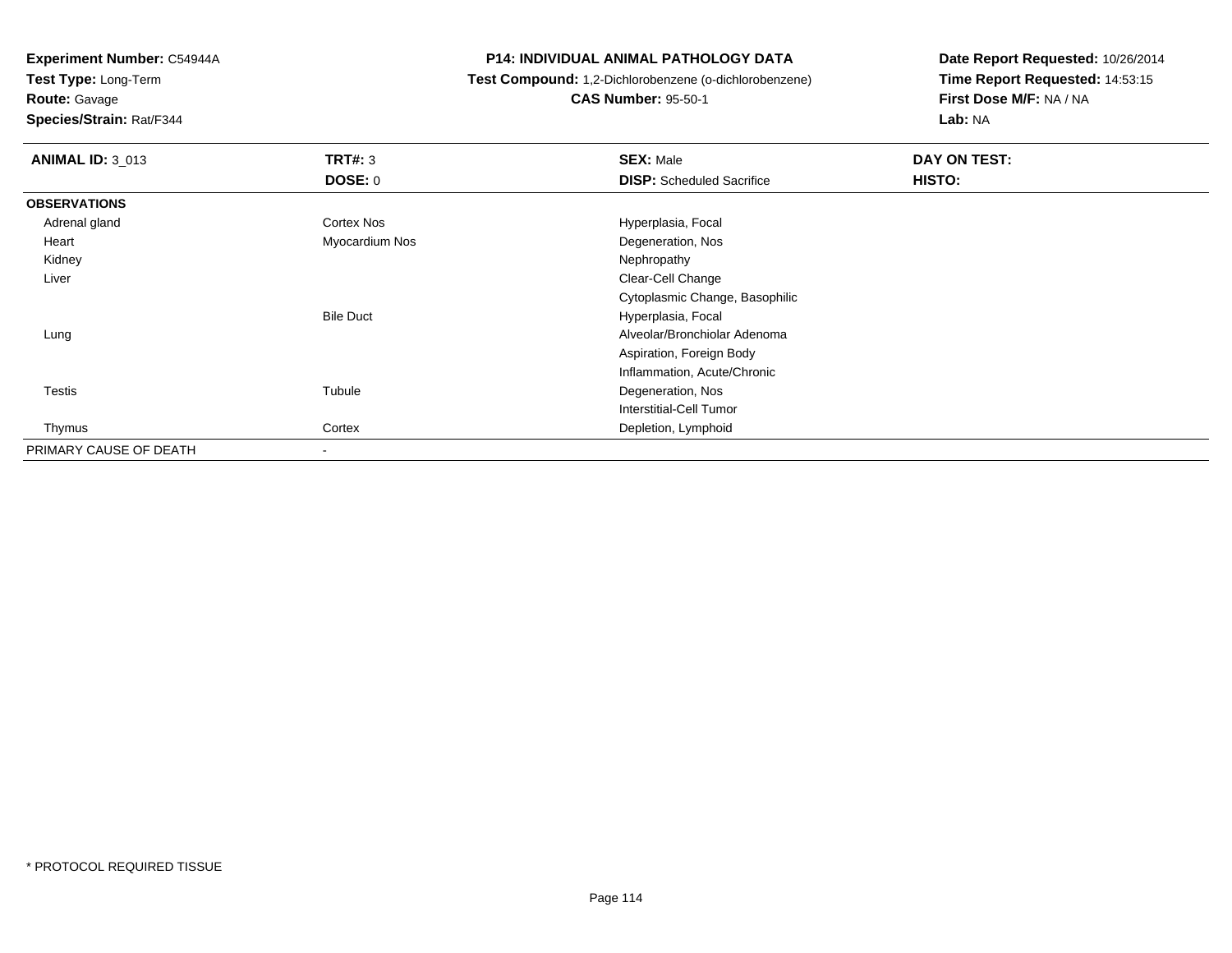**Test Type:** Long-Term

**Route:** Gavage

**Species/Strain:** Rat/F344

### **P14: INDIVIDUAL ANIMAL PATHOLOGY DATA**

**Test Compound:** 1,2-Dichlorobenzene (o-dichlorobenzene)

**CAS Number:** 95-50-1

| <b>ANIMAL ID: 3 014</b> | TRT#: 3          | <b>SEX: Male</b>                 | DAY ON TEST: |  |
|-------------------------|------------------|----------------------------------|--------------|--|
|                         | <b>DOSE: 0</b>   | <b>DISP:</b> Scheduled Sacrifice | HISTO:       |  |
| <b>OBSERVATIONS</b>     |                  |                                  |              |  |
| Heart                   | Myocardium Nos   | Degeneration, Nos                |              |  |
| Kidney                  |                  | Nephropathy                      |              |  |
| Liver                   |                  | Cytoplasmic Change, Basophilic   |              |  |
|                         | <b>Bile Duct</b> | Hyperplasia, Focal               |              |  |
| Lung                    |                  | Aspiration, Foreign Body         |              |  |
| Mammary gland           |                  | Hyperplasia, Cystic              |              |  |
| Testis                  | Tubule           | Degeneration, Nos                |              |  |
|                         |                  | Interstitial-Cell Tumor          |              |  |
| Thymus                  | Cortex           | Depletion, Lymphoid              |              |  |
| Thyroid                 |                  | Hyperplasia, C Cell              |              |  |
| PRIMARY CAUSE OF DEATH  |                  |                                  |              |  |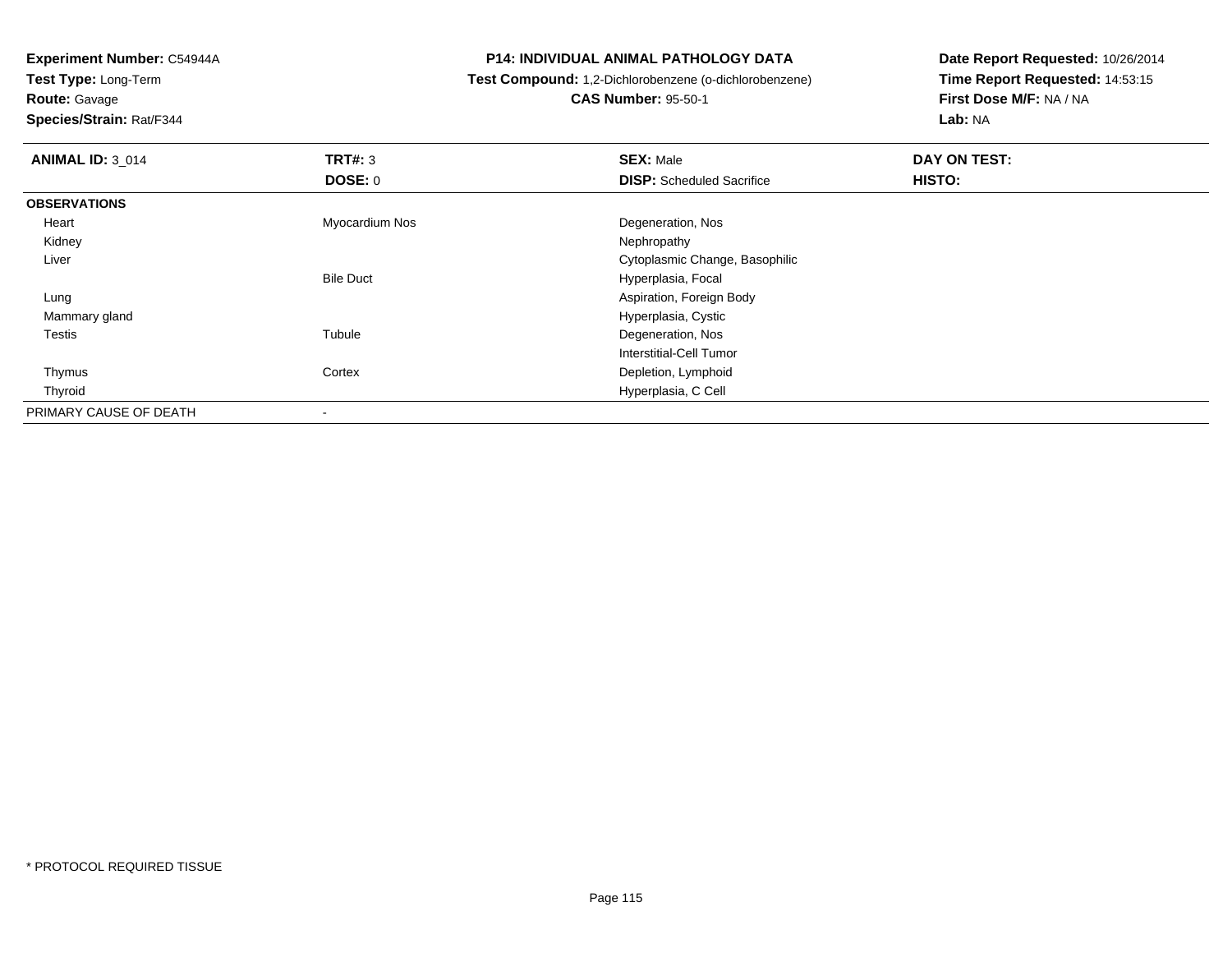| Experiment Number: C54944A<br>Test Type: Long-Term<br><b>Route: Gavage</b><br>Species/Strain: Rat/F344 |                     | <b>P14: INDIVIDUAL ANIMAL PATHOLOGY DATA</b><br>Test Compound: 1,2-Dichlorobenzene (o-dichlorobenzene)<br><b>CAS Number: 95-50-1</b> | Date Report Requested: 10/26/2014<br>Time Report Requested: 14:53:15<br>First Dose M/F: NA / NA<br><b>Lab: NA</b> |
|--------------------------------------------------------------------------------------------------------|---------------------|--------------------------------------------------------------------------------------------------------------------------------------|-------------------------------------------------------------------------------------------------------------------|
| <b>ANIMAL ID: 3 015</b>                                                                                | TRT#: 3             | <b>SEX: Male</b>                                                                                                                     | DAY ON TEST:                                                                                                      |
|                                                                                                        | <b>DOSE: 0</b>      | <b>DISP:</b> Scheduled Sacrifice                                                                                                     | <b>HISTO:</b>                                                                                                     |
| <b>OBSERVATIONS</b>                                                                                    |                     |                                                                                                                                      |                                                                                                                   |
| Heart                                                                                                  | Myocardium Nos      | Degeneration, Nos                                                                                                                    |                                                                                                                   |
| Kidney                                                                                                 |                     | Nephropathy                                                                                                                          |                                                                                                                   |
|                                                                                                        |                     | Transitional-Cell Papilloma                                                                                                          |                                                                                                                   |
| Liver                                                                                                  | <b>Bile Duct</b>    | Hyperplasia, Focal                                                                                                                   |                                                                                                                   |
| Testis                                                                                                 |                     | Interstitial-Cell Tumor                                                                                                              |                                                                                                                   |
| Thymus                                                                                                 |                     | Cyst, Thyroglossal Duct                                                                                                              |                                                                                                                   |
| Unspecified                                                                                            | Multiple Organs Nos | Leukemia, Undifferentiated                                                                                                           |                                                                                                                   |
| PRIMARY CAUSE OF DEATH                                                                                 |                     |                                                                                                                                      |                                                                                                                   |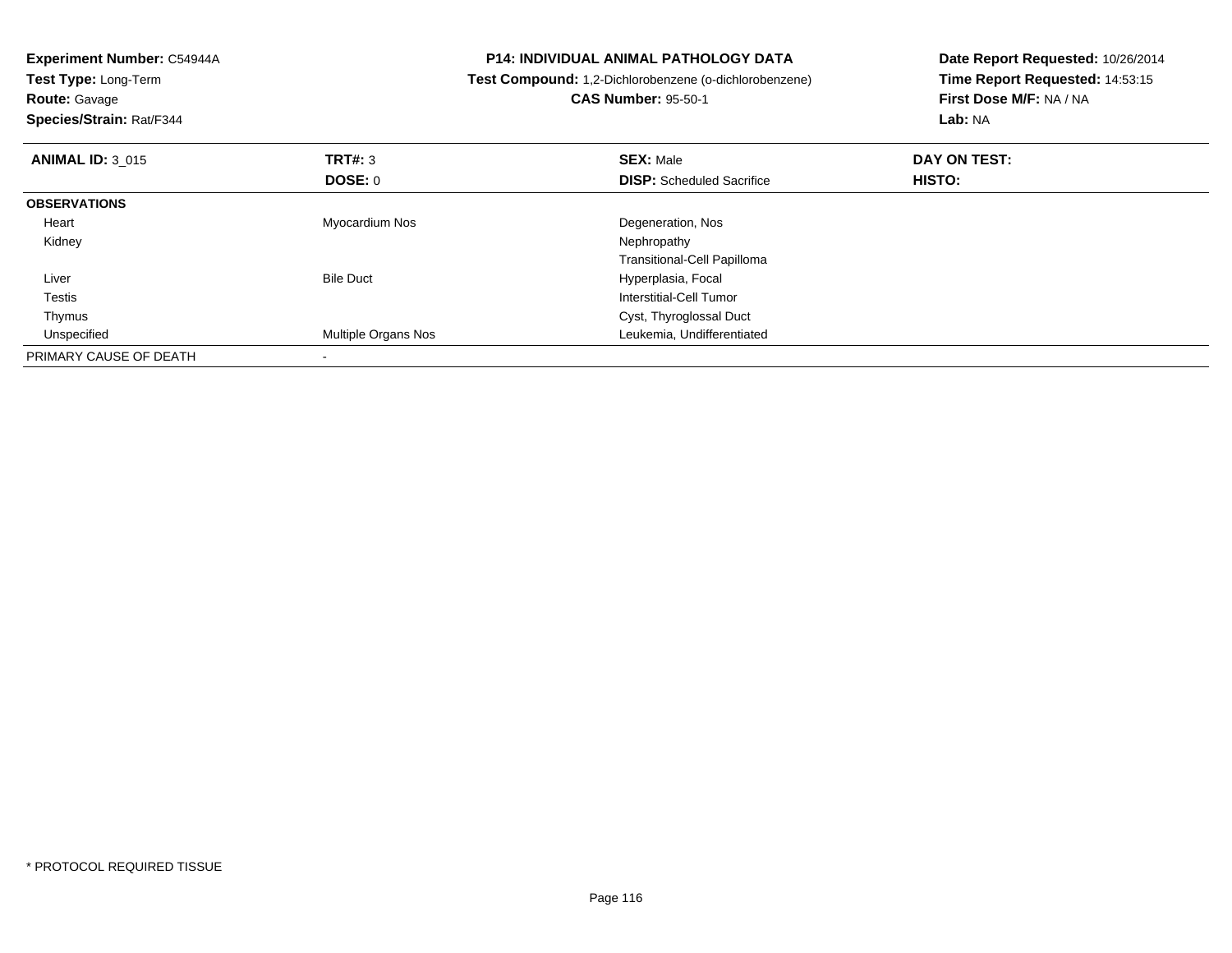| Experiment Number: C54944A<br>Test Type: Long-Term<br><b>Route: Gavage</b><br>Species/Strain: Rat/F344 |                       | <b>P14: INDIVIDUAL ANIMAL PATHOLOGY DATA</b><br>Test Compound: 1,2-Dichlorobenzene (o-dichlorobenzene)<br><b>CAS Number: 95-50-1</b> | Date Report Requested: 10/26/2014<br>Time Report Requested: 14:53:15<br>First Dose M/F: NA / NA<br>Lab: NA |
|--------------------------------------------------------------------------------------------------------|-----------------------|--------------------------------------------------------------------------------------------------------------------------------------|------------------------------------------------------------------------------------------------------------|
| <b>ANIMAL ID: 3 016</b>                                                                                | TRT#: 3<br>DOSE: 0    | <b>SEX: Male</b><br><b>DISP:</b> Accidently Killed                                                                                   | DAY ON TEST:<br><b>HISTO:</b>                                                                              |
| <b>OBSERVATIONS</b>                                                                                    |                       |                                                                                                                                      |                                                                                                            |
| Esophagus                                                                                              | Periesophageal Tissue | Inflammation, Acute                                                                                                                  |                                                                                                            |
| Heart                                                                                                  | Myocardium Nos        | Degeneration, Nos                                                                                                                    |                                                                                                            |
| Lung                                                                                                   |                       | Inflammation, Granulomatous                                                                                                          |                                                                                                            |
| Lymph node                                                                                             |                       | Hemorrhage                                                                                                                           |                                                                                                            |
| PRIMARY CAUSE OF DEATH                                                                                 |                       |                                                                                                                                      |                                                                                                            |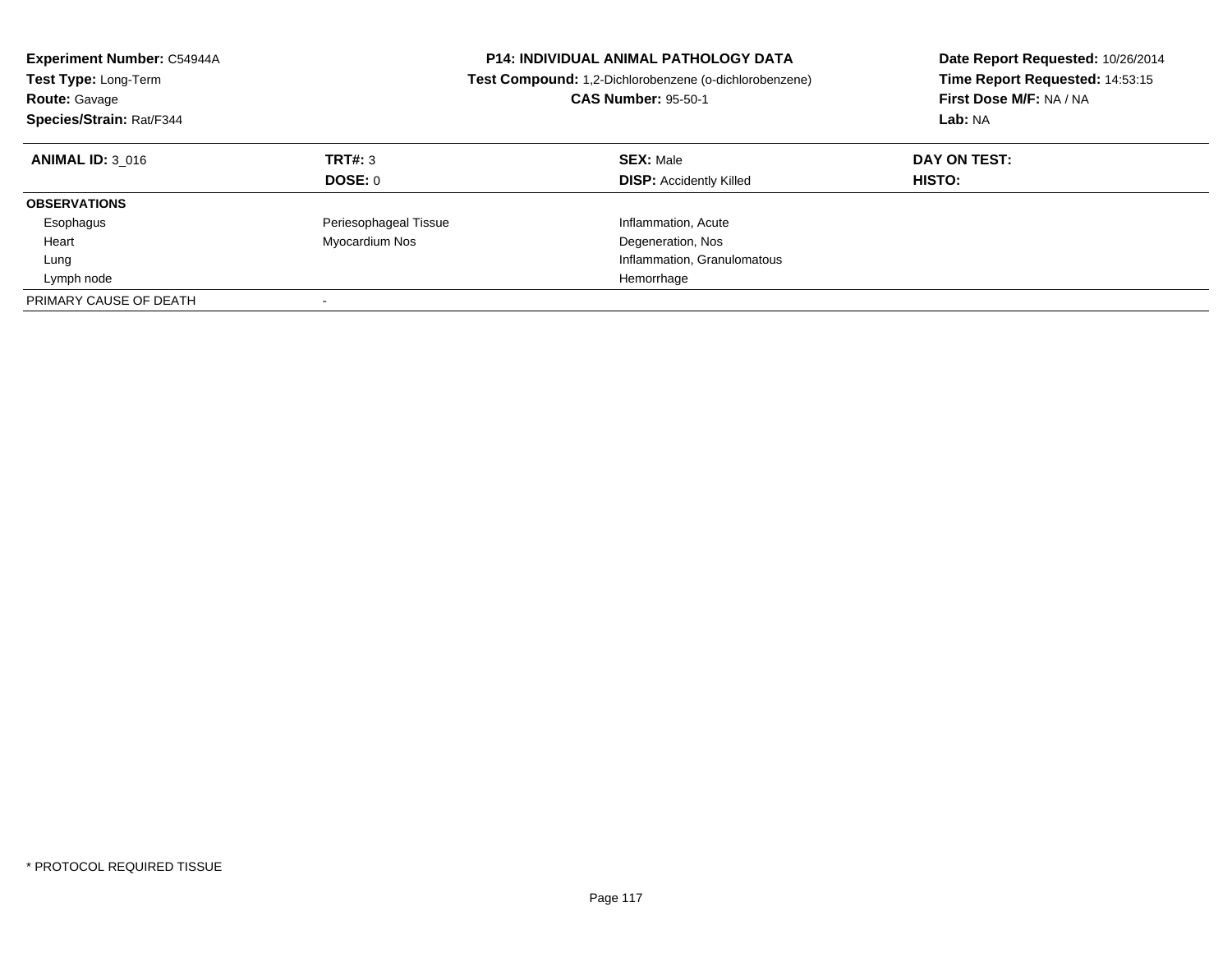**Test Type:** Long-Term

**Route:** Gavage

**Species/Strain:** Rat/F344

### **P14: INDIVIDUAL ANIMAL PATHOLOGY DATA**

**Test Compound:** 1,2-Dichlorobenzene (o-dichlorobenzene)

**CAS Number:** 95-50-1

| <b>ANIMAL ID: 3_017</b> | TRT#: 3          | <b>SEX: Male</b>                 | <b>DAY ON TEST:</b> |
|-------------------------|------------------|----------------------------------|---------------------|
|                         | <b>DOSE: 0</b>   | <b>DISP:</b> Scheduled Sacrifice | HISTO:              |
| <b>OBSERVATIONS</b>     |                  |                                  |                     |
| Adrenal gland           | Medulla          | Hyperplasia, Focal               |                     |
| Heart                   | Myocardium Nos   | Degeneration, Nos                |                     |
| Kidney                  |                  | Nephropathy                      |                     |
| Liver                   |                  | Cytoplasmic Change, Basophilic   |                     |
|                         | <b>Bile Duct</b> | Hyperplasia, Focal               |                     |
| Pancreas                | Acinus           | Atrophy, Focal                   |                     |
|                         |                  | Periarteritis                    |                     |
| Spleen                  |                  | Hyperplasia, Lymphoid            |                     |
| <b>Testis</b>           | Tubule           | Degeneration, Nos                |                     |
|                         |                  | Interstitial-Cell Tumor          |                     |
| Thymus                  | Cortex           | Depletion, Lymphoid              |                     |
| Thyroid                 |                  | Hyperplasia, C Cell              |                     |
| PRIMARY CAUSE OF DEATH  |                  |                                  |                     |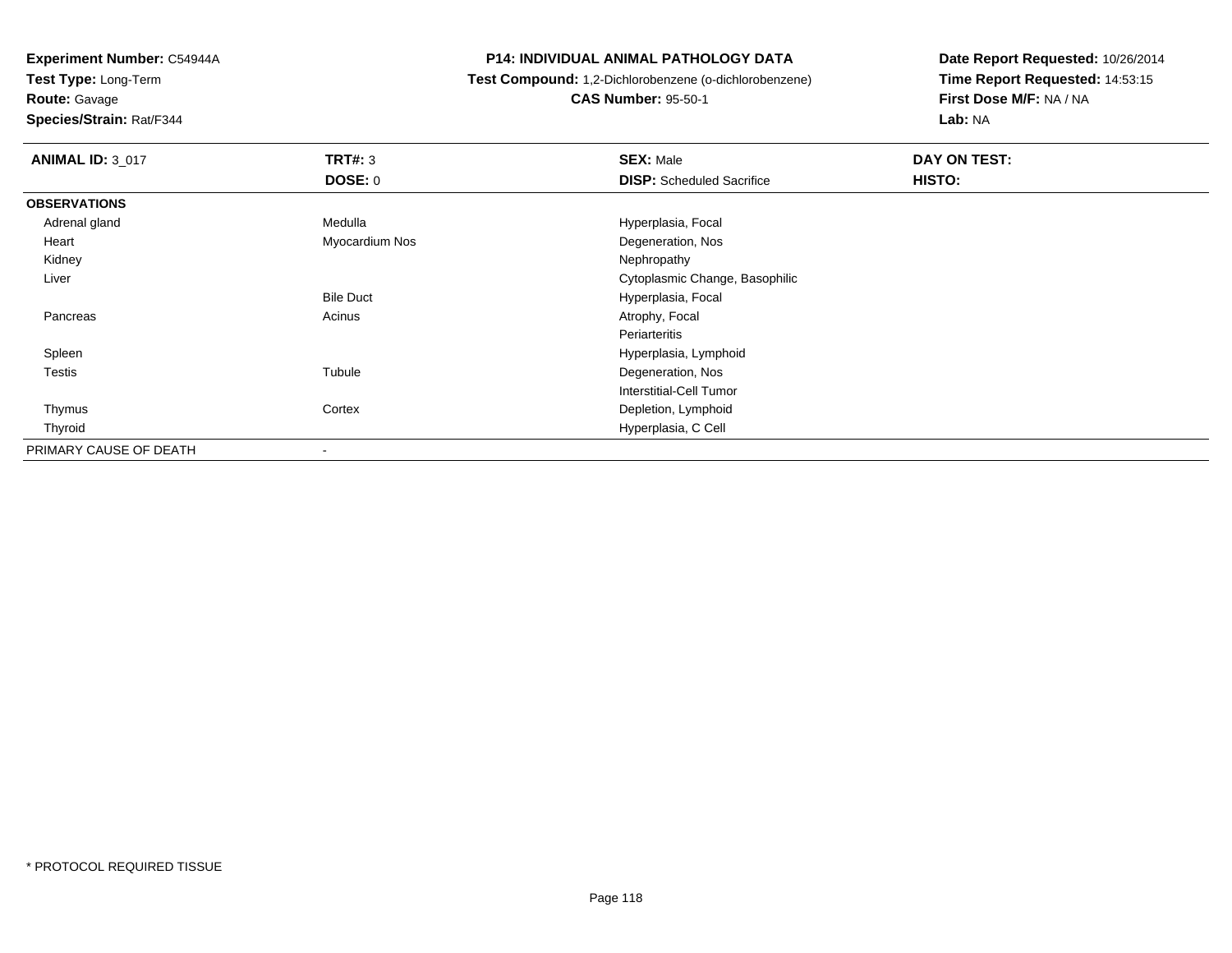**Experiment Number:** C54944A**Test Type:** Long-Term**Route:** Gavage **Species/Strain:** Rat/F344**P14: INDIVIDUAL ANIMAL PATHOLOGY DATA Test Compound:** 1,2-Dichlorobenzene (o-dichlorobenzene)**CAS Number:** 95-50-1**Date Report Requested:** 10/26/2014**Time Report Requested:** 14:53:15**First Dose M/F:** NA / NA**Lab:** NA**ANIMAL ID:** 3\_018**REX:** Male **DAY ON TEST: SEX:** Male **SEX:** Male **DOSE:** 0**DISP:** Scheduled Sacrifice **HISTO: OBSERVATIONS** Heart Myocardium Nos Degeneration, Nos Kidneyy the control of the control of the control of the control of the control of the control of the control of the control of the control of the control of the control of the control of the control of the control of the contro Liver Cytoplasmic Change, Basophilic Mammary gland Hyperplasia, Focal Testiss and the contract of the contract of the contract of the contract of the contract of the contract of the contract of the contract of the contract of the contract of the contract of the contract of the contract of the cont Degeneration, Nos Interstitial-Cell Tumor ThymusCortex **Depletion**, Lymphoid

Hyperplasia, C Cell

Thyroid

PRIMARY CAUSE OF DEATH

-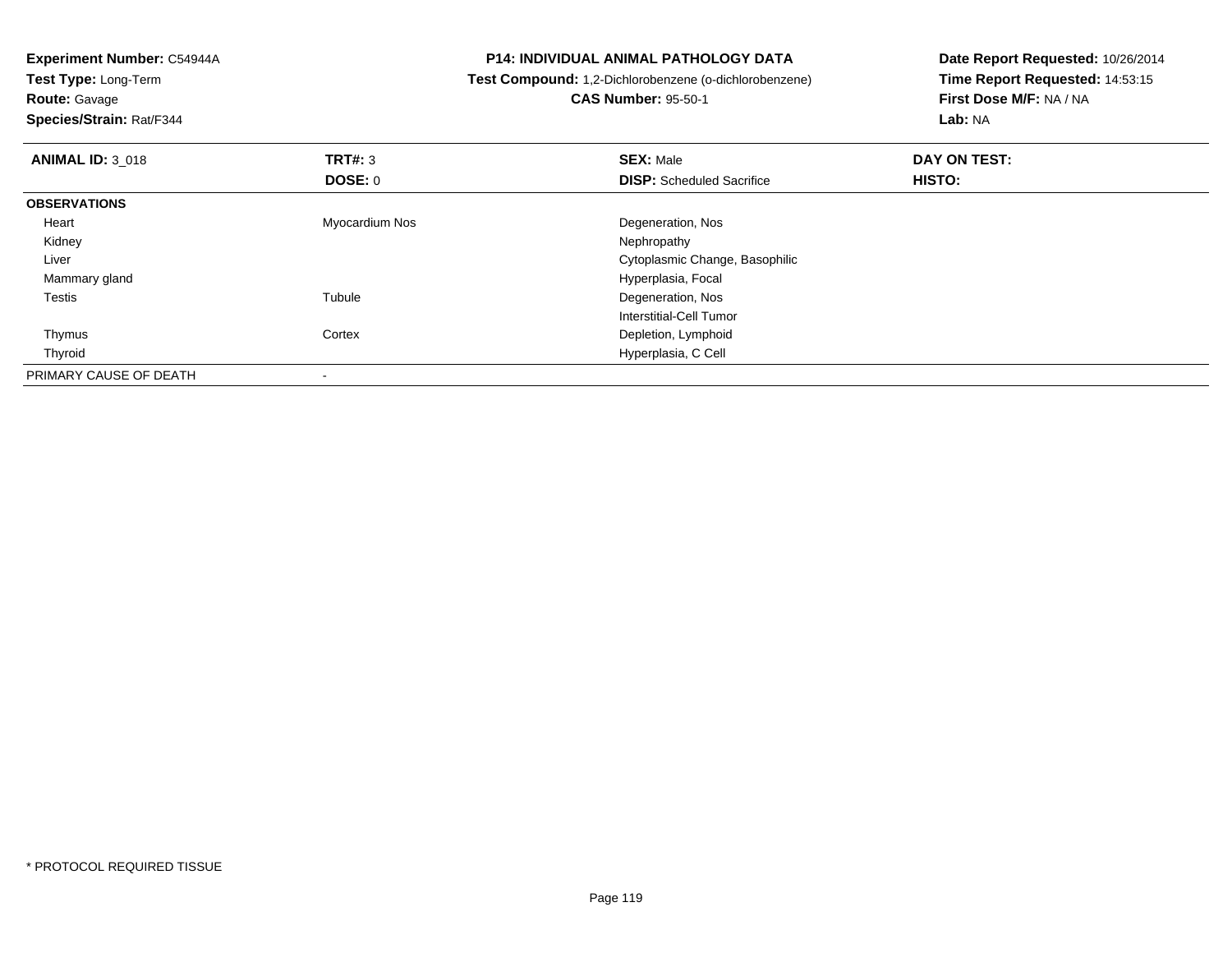**Experiment Number:** C54944A**Test Type:** Long-Term**Route:** Gavage **Species/Strain:** Rat/F344**P14: INDIVIDUAL ANIMAL PATHOLOGY DATA Test Compound:** 1,2-Dichlorobenzene (o-dichlorobenzene)**CAS Number:** 95-50-1**Date Report Requested:** 10/26/2014**Time Report Requested:** 14:53:15**First Dose M/F:** NA / NA**Lab:** NA**ANIMAL ID: 3 019 9 SEX:** Male **DAY ON TEST: DAY ON TEST: DOSE:** 0**DISP:** Scheduled Sacrifice **HISTO: OBSERVATIONS** Heart Myocardium Nos Degeneration, Nos Kidneyy the control of the control of the control of the control of the control of the control of the control of the control of the control of the control of the control of the control of the control of the control of the contro Liver Cytoplasmic Change, BasophilicBile Duct Hyperplasia, Focal Testiss and the contract of the contract of the contract of the contract of the contract of the contract of the contract of the contract of the contract of the contract of the contract of the contract of the contract of the cont Tubule **Degeneration**, Nos Interstitial-Cell Tumor ThymusCortex **Depletion**, Lymphoid d **Multiple Organs Nos** Leukemia, Undifferentiated UnspecifiedPRIMARY CAUSE OF DEATH

-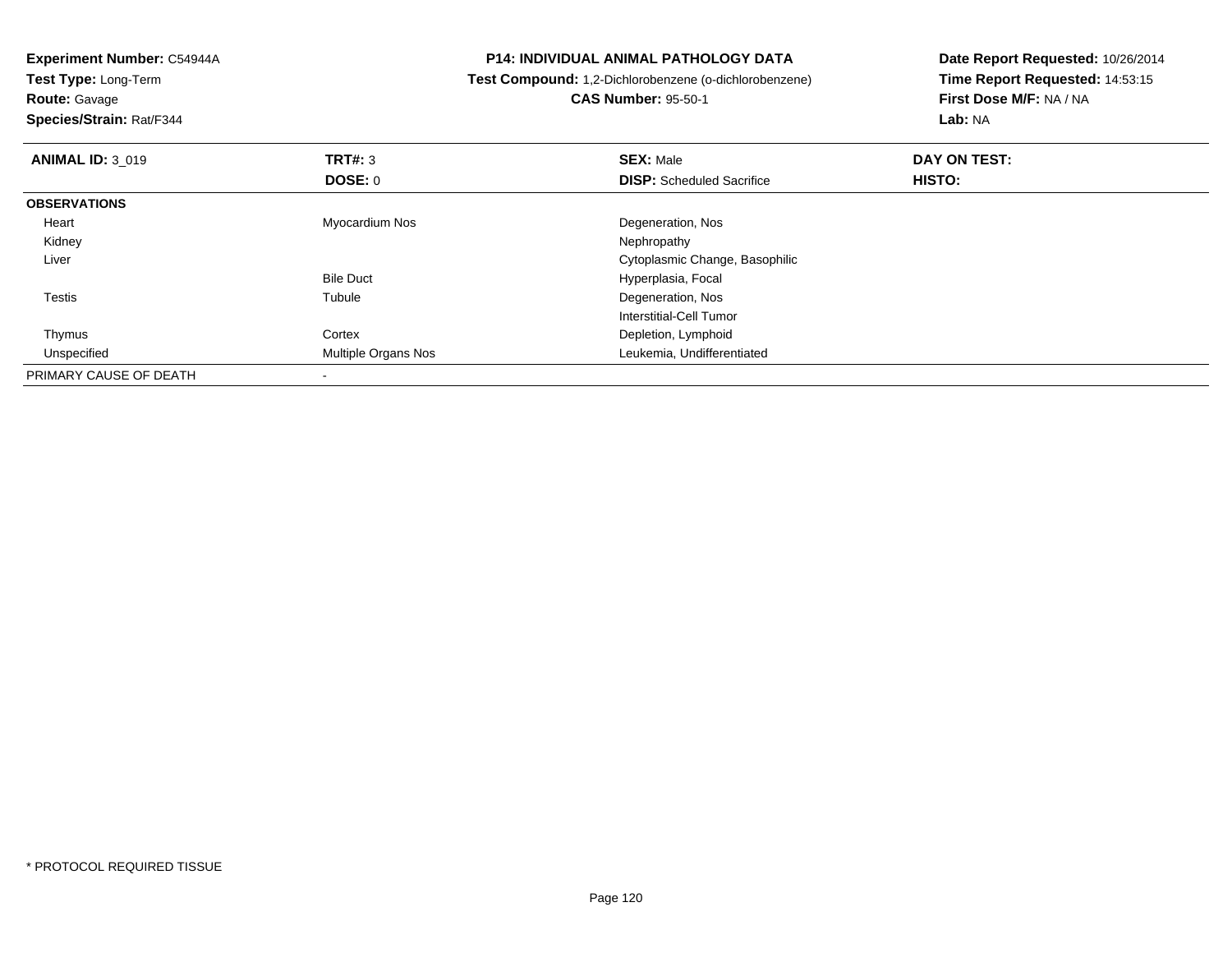**Test Type:** Long-Term

**Route:** Gavage

**Species/Strain:** Rat/F344

### **P14: INDIVIDUAL ANIMAL PATHOLOGY DATA**

**Test Compound:** 1,2-Dichlorobenzene (o-dichlorobenzene)

**CAS Number:** 95-50-1

| <b>ANIMAL ID: 3 020</b> | TRT#: 3                  | <b>SEX: Male</b>                  | DAY ON TEST: |
|-------------------------|--------------------------|-----------------------------------|--------------|
|                         | <b>DOSE: 0</b>           | <b>DISP:</b> Scheduled Sacrifice  | HISTO:       |
| <b>OBSERVATIONS</b>     |                          |                                   |              |
| Adrenal gland           |                          | Pheochromocytoma                  |              |
| Heart                   | Myocardium Nos           | Degeneration, Nos                 |              |
| Kidney                  |                          | Nephropathy                       |              |
| Liver                   |                          | Cytoplasmic Change, Basophilic    |              |
|                         | <b>Bile Duct</b>         | Hyperplasia, Focal                |              |
| Lung                    |                          | Aspiration, Foreign Body          |              |
|                         |                          | Inflammation, Granulomatous Focal |              |
| Lymph node              | Thoracic Lymph Node      | Inflammation, Granulomatous Focal |              |
| Mammary gland           |                          | Hyperplasia, Cystic               |              |
| Testis                  | Tubule                   | Degeneration, Nos                 |              |
|                         |                          | Interstitial-Cell Tumor           |              |
| Thymus                  | Cortex                   | Depletion, Lymphoid               |              |
| PRIMARY CAUSE OF DEATH  | $\overline{\phantom{a}}$ |                                   |              |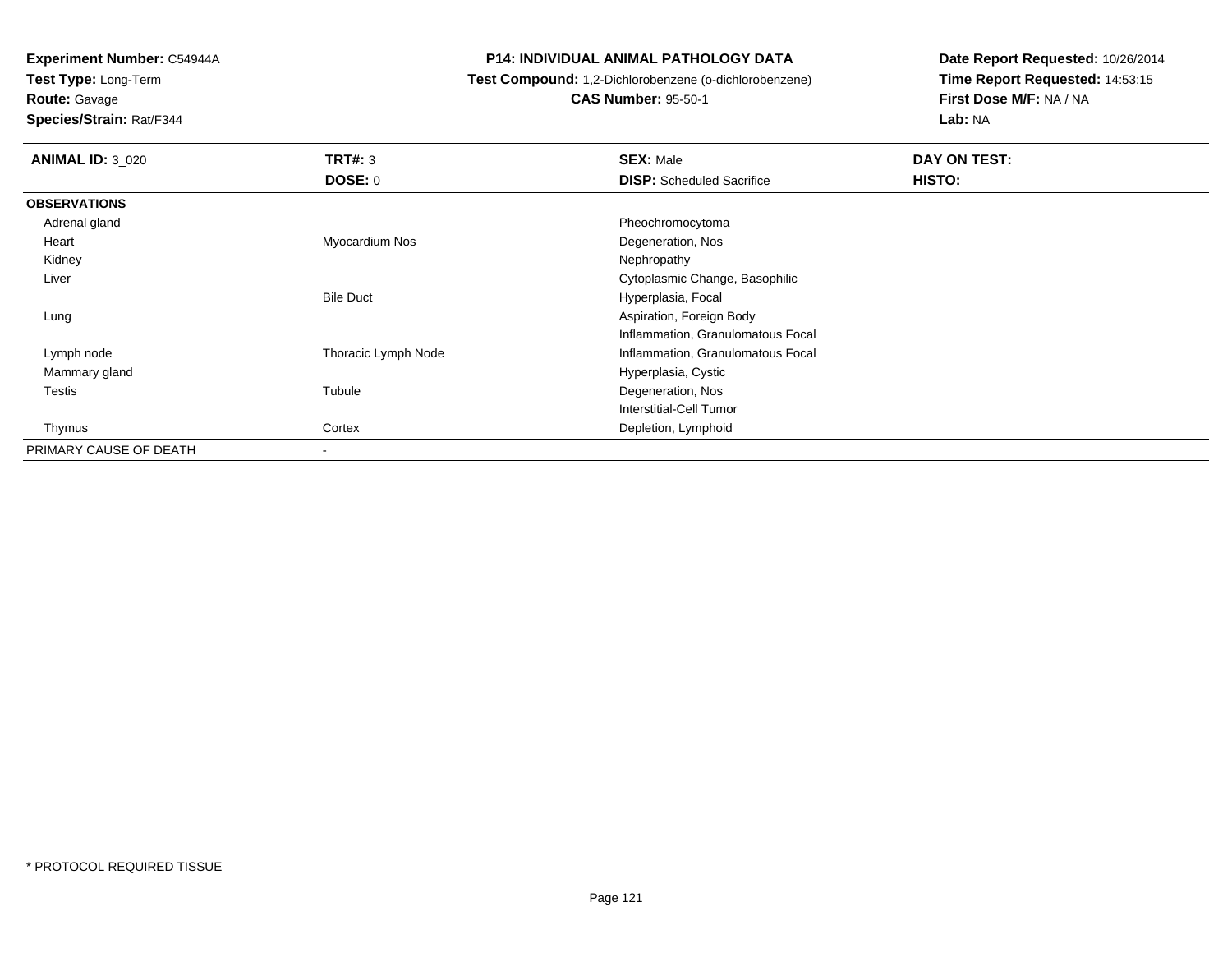**Test Type:** Long-Term

**Route:** Gavage

**Species/Strain:** Rat/F344

### **P14: INDIVIDUAL ANIMAL PATHOLOGY DATA**

**Test Compound:** 1,2-Dichlorobenzene (o-dichlorobenzene)

**CAS Number:** 95-50-1

| <b>ANIMAL ID: 3 021</b> | TRT#: 3           | <b>SEX: Male</b>                 | DAY ON TEST: |  |
|-------------------------|-------------------|----------------------------------|--------------|--|
|                         | <b>DOSE: 0</b>    | <b>DISP:</b> Scheduled Sacrifice | HISTO:       |  |
| <b>OBSERVATIONS</b>     |                   |                                  |              |  |
| Adrenal gland           | <b>Cortex Nos</b> | Hyperplasia, Focal               |              |  |
|                         |                   | Pheochromocytoma                 |              |  |
| Heart                   | Myocardium Nos    | Degeneration, Nos                |              |  |
| Kidney                  |                   | Nephropathy                      |              |  |
| Liver                   |                   | Cytoplasmic Change, Basophilic   |              |  |
|                         | Hepatocytes       | Cytoplasmic Vacuolization        |              |  |
|                         | <b>Bile Duct</b>  | Hyperplasia, Focal               |              |  |
| Testis                  | Tubule            | Degeneration, Nos                |              |  |
|                         |                   | Interstitial-Cell Tumor          |              |  |
| PRIMARY CAUSE OF DEATH  |                   |                                  |              |  |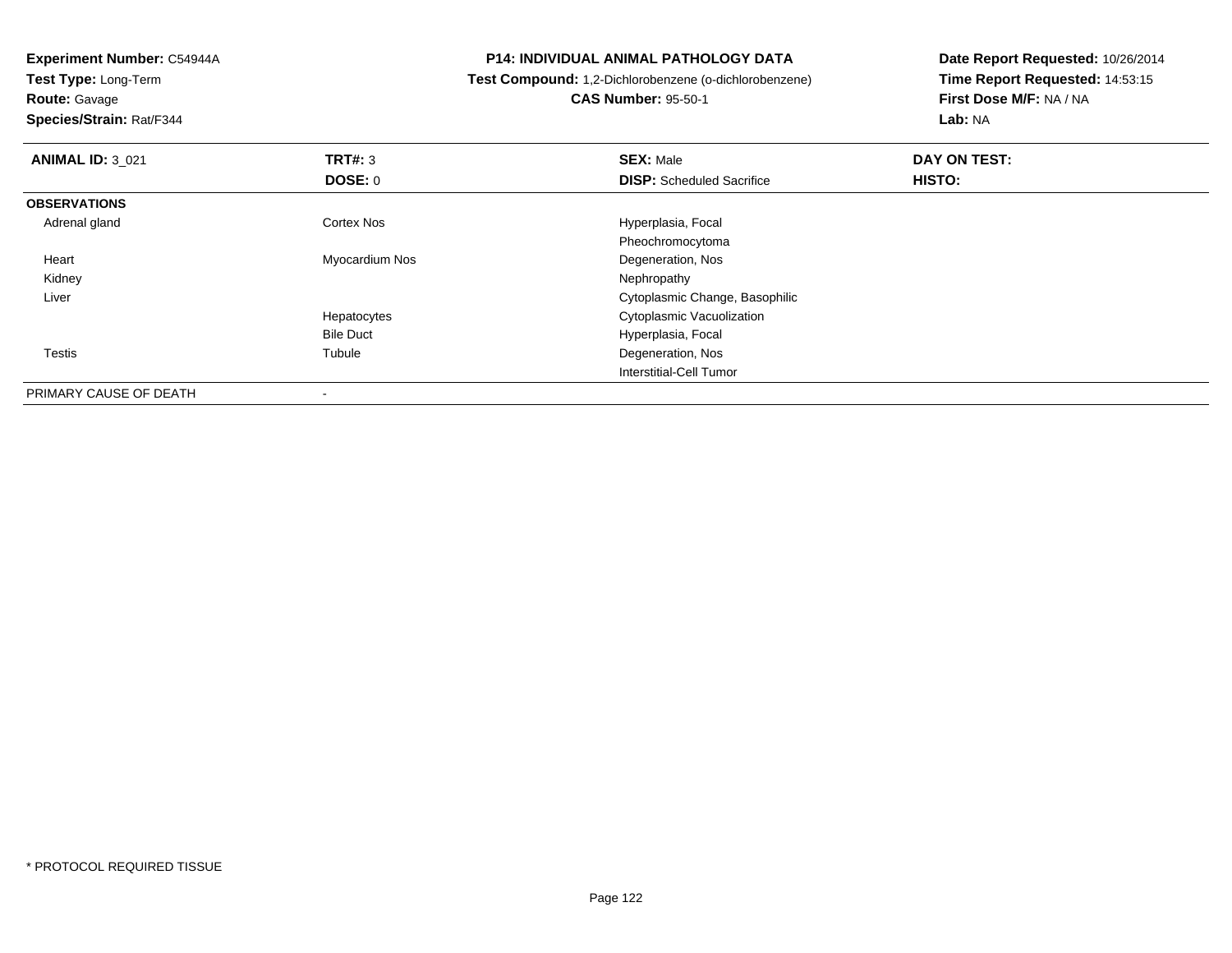**Test Type:** Long-Term

**Route:** Gavage

**Species/Strain:** Rat/F344

### **P14: INDIVIDUAL ANIMAL PATHOLOGY DATA**

**Test Compound:** 1,2-Dichlorobenzene (o-dichlorobenzene)

**CAS Number:** 95-50-1

| <b>ANIMAL ID: 3_022</b> | <b>TRT#: 3</b>                 | <b>SEX: Male</b>                  | DAY ON TEST: |  |
|-------------------------|--------------------------------|-----------------------------------|--------------|--|
|                         | <b>DOSE: 0</b>                 | <b>DISP:</b> Moribund Sacrifice   | HISTO:       |  |
| <b>OBSERVATIONS</b>     |                                |                                   |              |  |
| Heart                   | Myocardium Nos                 | Degeneration, Nos                 |              |  |
|                         | <b>Pericardial Mesothelium</b> | Inflammation, Granulomatous Focal |              |  |
| Kidney                  |                                | Nephropathy                       |              |  |
| Liver                   | <b>Bile Duct</b>               | Hyperplasia, Focal                |              |  |
| Lung                    |                                | Aspiration, Foreign Body          |              |  |
|                         |                                | Inflammation, Acute/Chronic       |              |  |
| Mammary gland           |                                | Hyperplasia, Cystic               |              |  |
| Pancreas                | Acinus                         | Atrophy, Focal                    |              |  |
| Testis                  | Tubule                         | Degeneration, Nos                 |              |  |
|                         |                                | Interstitial-Cell Tumor           |              |  |
| Thymus                  | Cortex                         | Depletion, Lymphoid               |              |  |
| Thyroid                 |                                | Hyperplasia, C Cell               |              |  |
| Unspecified             | Chest                          | Fibroma                           |              |  |
|                         | <b>Mediastinum Nos</b>         | Inflammation, Granulomatous Focal |              |  |
| PRIMARY CAUSE OF DEATH  | -                              |                                   |              |  |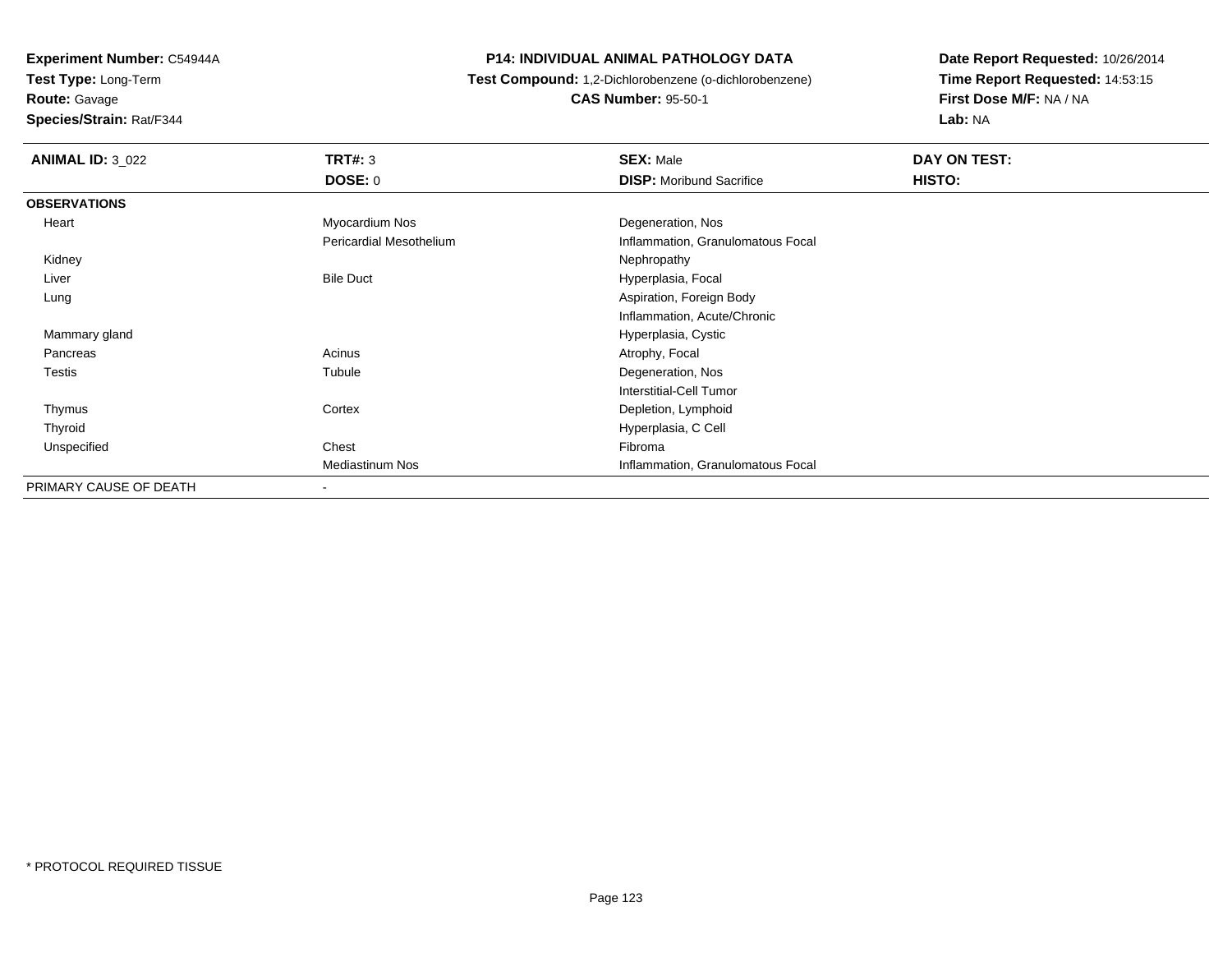**Test Type:** Long-Term

**Route:** Gavage

**Species/Strain:** Rat/F344

### **P14: INDIVIDUAL ANIMAL PATHOLOGY DATA**

**Test Compound:** 1,2-Dichlorobenzene (o-dichlorobenzene)

**CAS Number:** 95-50-1

| <b>ANIMAL ID: 3_023</b> | TRT#: 3          | <b>SEX: Male</b>                 | DAY ON TEST: |
|-------------------------|------------------|----------------------------------|--------------|
|                         | <b>DOSE: 0</b>   | <b>DISP:</b> Scheduled Sacrifice | HISTO:       |
| <b>OBSERVATIONS</b>     |                  |                                  |              |
| Heart                   | Myocardium Nos   | Degeneration, Nos                |              |
| Kidney                  |                  | Nephropathy                      |              |
| Liver                   |                  | Cytoplasmic Change, Basophilic   |              |
|                         | <b>Bile Duct</b> | Hyperplasia, Focal               |              |
| Lung                    |                  | Hemorrhage                       |              |
| Pancreas                | Acinus           | Atrophy, Focal                   |              |
|                         | Islets           | Islet-Cell Carcinoma             |              |
| Pituitary gland         |                  | Adenoma, Nos                     |              |
| Testis                  | Tubule           | Degeneration, Nos                |              |
|                         |                  | <b>Interstitial-Cell Tumor</b>   |              |
|                         | Tunica Vaginalis | Mesothelioma, Nos                |              |
| Thymus                  | Cortex           | Depletion, Lymphoid              |              |
| Thyroid                 |                  | Hyperplasia, C Cell              |              |
| PRIMARY CAUSE OF DEATH  |                  |                                  |              |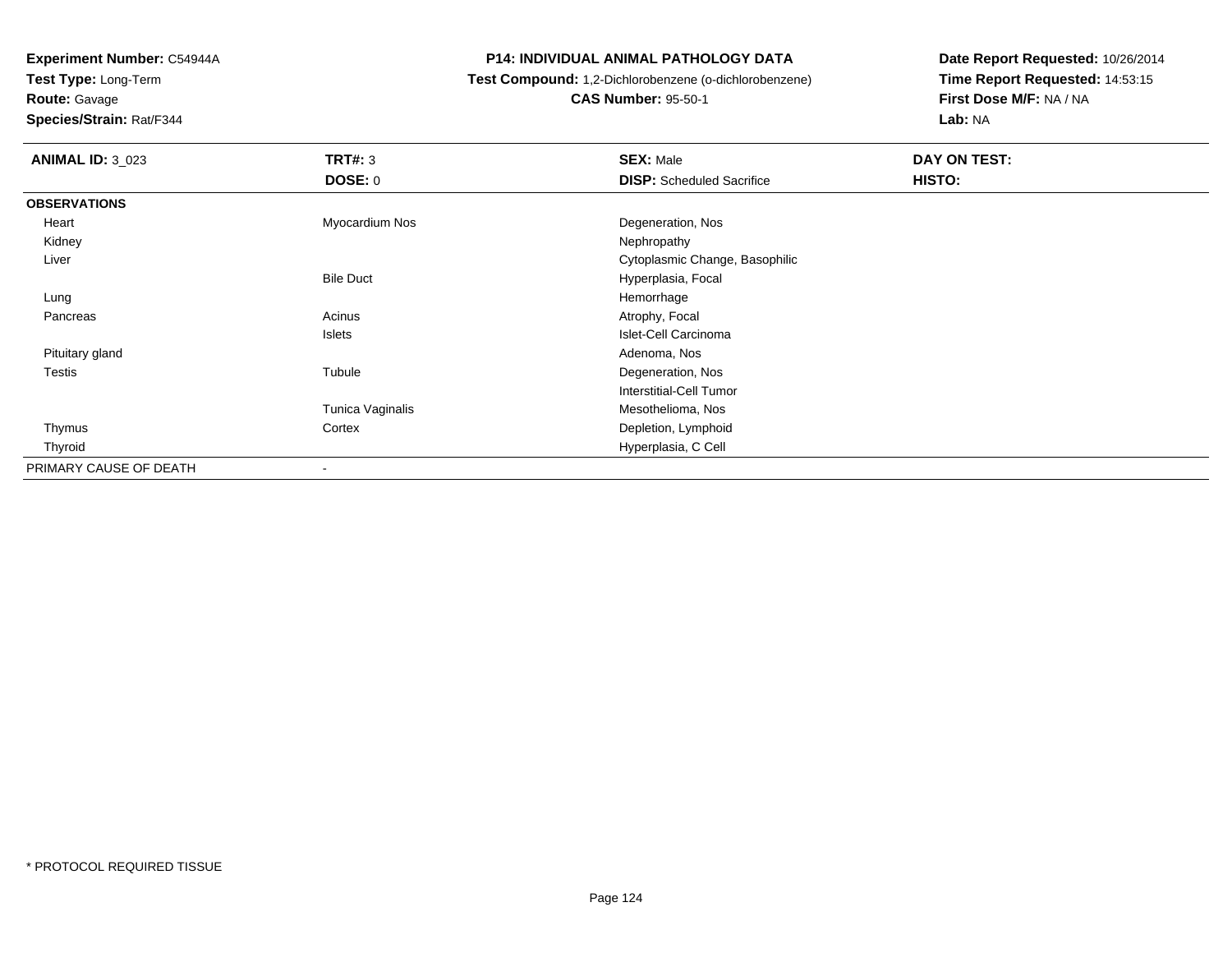**Test Type:** Long-Term

**Route:** Gavage

**Species/Strain:** Rat/F344

### **P14: INDIVIDUAL ANIMAL PATHOLOGY DATA**

**Test Compound:** 1,2-Dichlorobenzene (o-dichlorobenzene)

**CAS Number:** 95-50-1

| <b>ANIMAL ID: 3_024</b> | TRT#: 3                    | <b>SEX: Male</b>                  | DAY ON TEST: |  |
|-------------------------|----------------------------|-----------------------------------|--------------|--|
|                         | DOSE: 0                    | <b>DISP:</b> Scheduled Sacrifice  | HISTO:       |  |
| <b>OBSERVATIONS</b>     |                            |                                   |              |  |
| Heart                   | Myocardium Nos             | Degeneration, Nos                 |              |  |
| Kidney                  |                            | Nephropathy                       |              |  |
| Liver                   |                            | Cytoplasmic Change, Basophilic    |              |  |
|                         | <b>Bile Duct</b>           | Hyperplasia, Focal                |              |  |
|                         |                            | Inflammation, Granulomatous Focal |              |  |
| Pituitary gland         |                            | Adenoma, Nos                      |              |  |
| Prostate                |                            | Inflammation, Acute/Chronic       |              |  |
| Testis                  | Tubule                     | Degeneration, Nos                 |              |  |
|                         |                            | <b>Interstitial-Cell Tumor</b>    |              |  |
| Thymus                  | Cortex                     | Depletion, Lymphoid               |              |  |
| Unspecified             | <b>Multiple Organs Nos</b> | Leukemia, Undifferentiated        |              |  |
| PRIMARY CAUSE OF DEATH  |                            |                                   |              |  |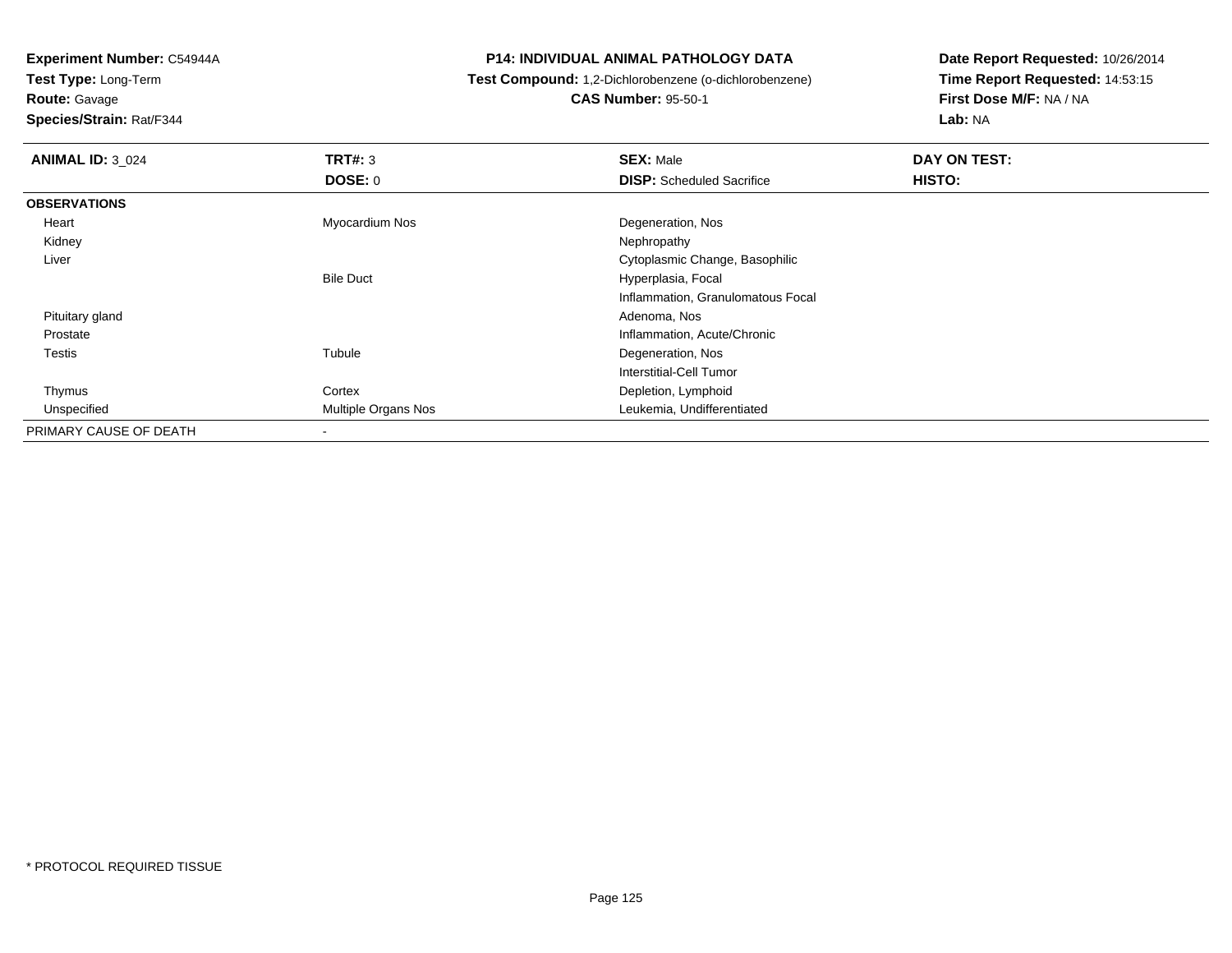| Experiment Number: C54944A<br>Test Type: Long-Term<br><b>Route: Gavage</b><br>Species/Strain: Rat/F344 |                  | <b>P14: INDIVIDUAL ANIMAL PATHOLOGY DATA</b><br>Test Compound: 1,2-Dichlorobenzene (o-dichlorobenzene)<br><b>CAS Number: 95-50-1</b> | Date Report Requested: 10/26/2014<br>Time Report Requested: 14:53:15<br><b>First Dose M/F: NA / NA</b><br>Lab: NA |
|--------------------------------------------------------------------------------------------------------|------------------|--------------------------------------------------------------------------------------------------------------------------------------|-------------------------------------------------------------------------------------------------------------------|
| <b>ANIMAL ID: 3 025</b>                                                                                | TRT#: 3          | <b>SEX: Male</b>                                                                                                                     | DAY ON TEST:                                                                                                      |
|                                                                                                        | <b>DOSE: 0</b>   | <b>DISP:</b> Scheduled Sacrifice                                                                                                     | <b>HISTO:</b>                                                                                                     |
| <b>OBSERVATIONS</b>                                                                                    |                  |                                                                                                                                      |                                                                                                                   |
| Heart                                                                                                  | Myocardium Nos   | Degeneration, Nos                                                                                                                    |                                                                                                                   |
| Kidney                                                                                                 |                  | Nephropathy                                                                                                                          |                                                                                                                   |
| Liver                                                                                                  | <b>Bile Duct</b> | Hyperplasia, Focal                                                                                                                   |                                                                                                                   |
| Pancreas                                                                                               |                  | Periarteritis                                                                                                                        |                                                                                                                   |
| Testis                                                                                                 | Tubule           | Degeneration, Nos                                                                                                                    |                                                                                                                   |
|                                                                                                        |                  | Interstitial-Cell Tumor                                                                                                              |                                                                                                                   |
| PRIMARY CAUSE OF DEATH                                                                                 |                  |                                                                                                                                      |                                                                                                                   |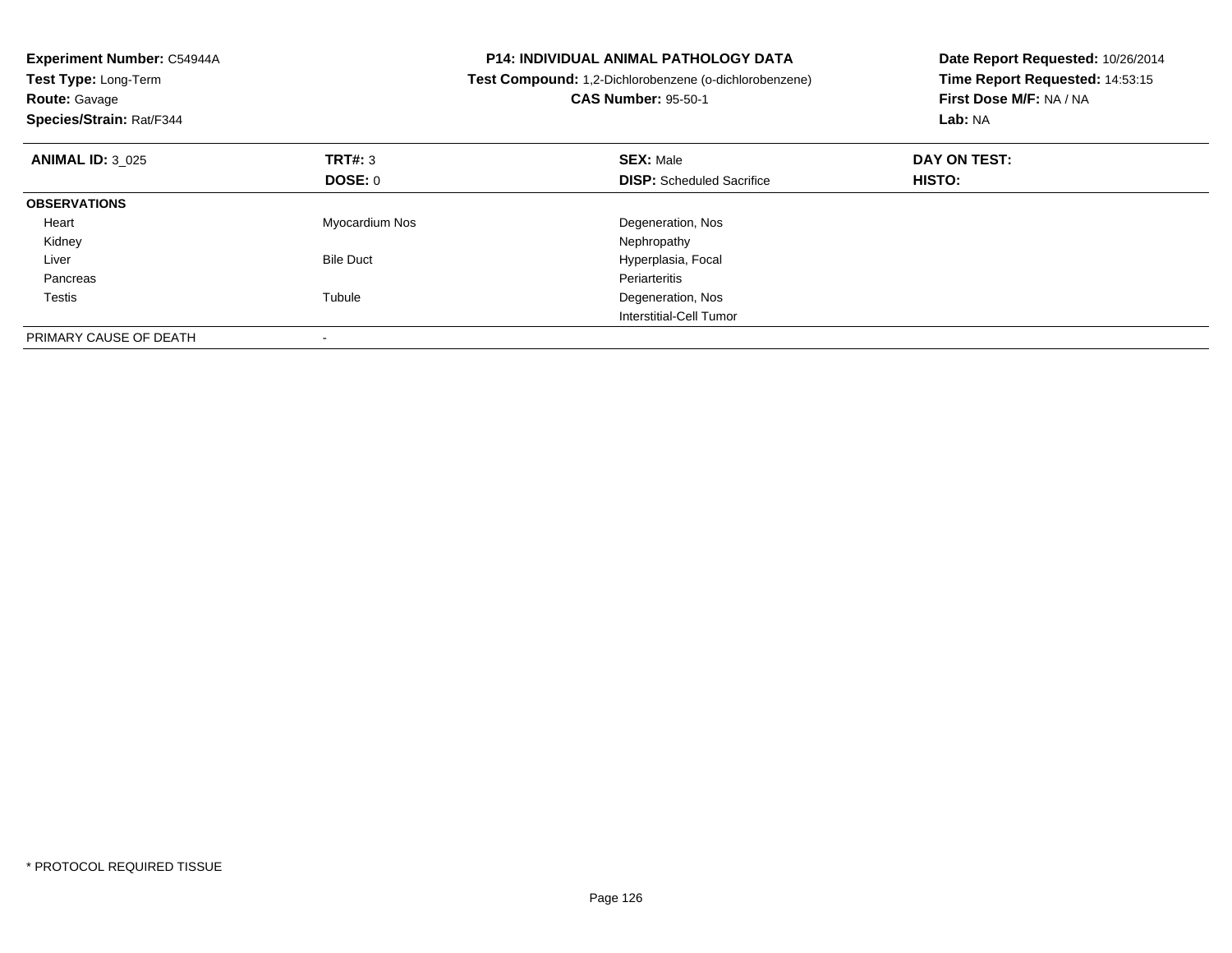**Test Type:** Long-Term

**Route:** Gavage

**Species/Strain:** Rat/F344

### **P14: INDIVIDUAL ANIMAL PATHOLOGY DATA**

**Test Compound:** 1,2-Dichlorobenzene (o-dichlorobenzene)

**CAS Number:** 95-50-1

| <b>ANIMAL ID: 3_026</b> | TRT#: 3             | <b>SEX: Male</b>                 | DAY ON TEST: |  |
|-------------------------|---------------------|----------------------------------|--------------|--|
|                         | <b>DOSE: 0</b>      | <b>DISP:</b> Scheduled Sacrifice | HISTO:       |  |
| <b>OBSERVATIONS</b>     |                     |                                  |              |  |
| Heart                   | Myocardium Nos      | Degeneration, Nos                |              |  |
| Kidney                  |                     | Nephropathy                      |              |  |
| Liver                   |                     | Clear-Cell Change                |              |  |
|                         |                     | Cytoplasmic Change, Basophilic   |              |  |
|                         | <b>Bile Duct</b>    | Hyperplasia, Focal               |              |  |
| Lung                    |                     | Aspiration, Foreign Body         |              |  |
| Pancreas                | Acinus              | Atrophy, Focal                   |              |  |
| Testis                  | Tubule              | Degeneration, Nos                |              |  |
|                         |                     | Hyperplasia, Interstitial Cell   |              |  |
|                         |                     | Interstitial-Cell Tumor          |              |  |
| Thymus                  | Cortex              | Depletion, Lymphoid              |              |  |
| Thyroid                 |                     | Hyperplasia, C Cell              |              |  |
| Unspecified             | Multiple Organs Nos | Leukemia, Undifferentiated       |              |  |
| PRIMARY CAUSE OF DEATH  |                     |                                  |              |  |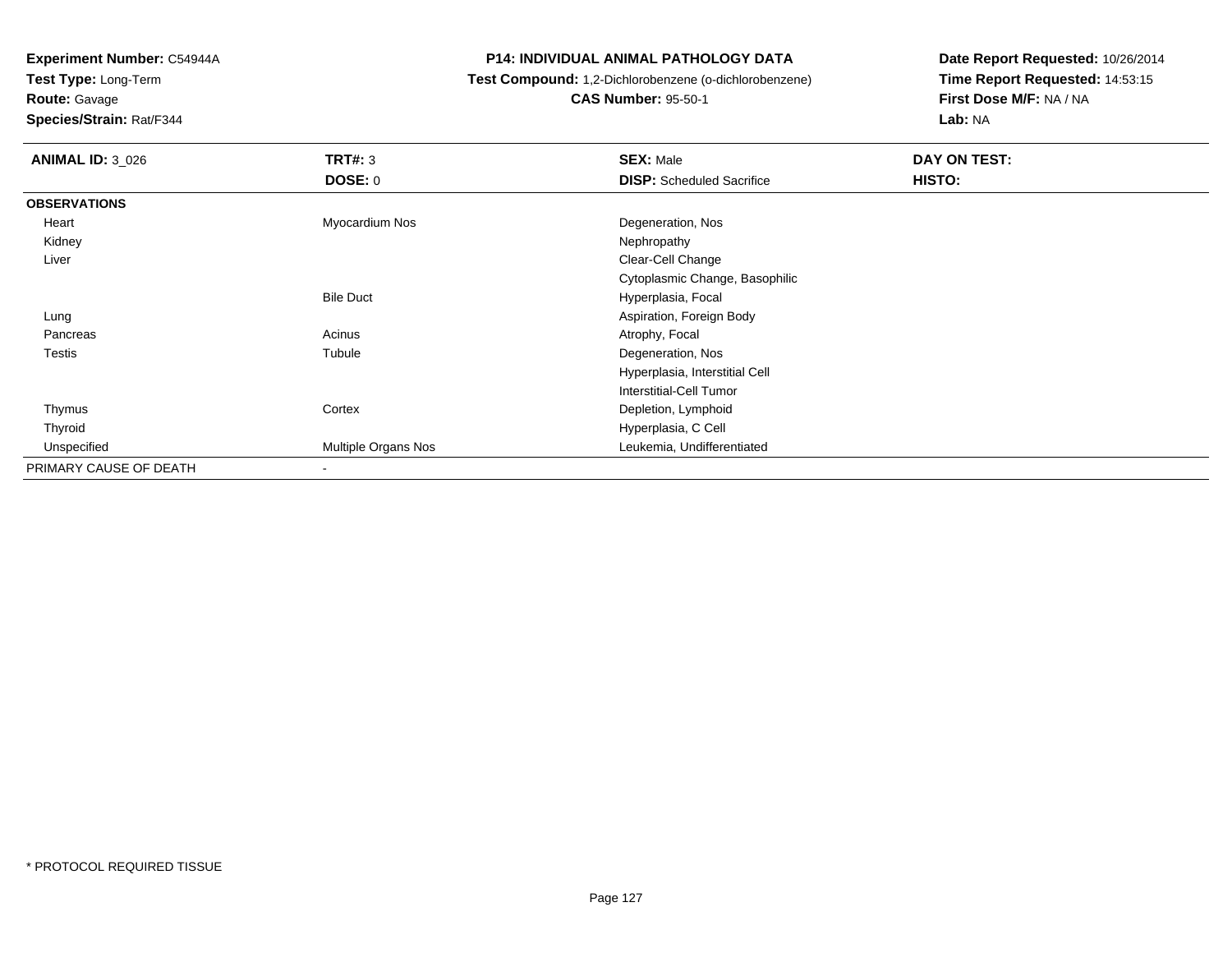| Experiment Number: C54944A<br>Test Type: Long-Term<br><b>Route: Gavage</b><br>Species/Strain: Rat/F344 |                  | <b>P14: INDIVIDUAL ANIMAL PATHOLOGY DATA</b><br>Test Compound: 1,2-Dichlorobenzene (o-dichlorobenzene)<br><b>CAS Number: 95-50-1</b> | Date Report Requested: 10/26/2014<br>Time Report Requested: 14:53:15<br>First Dose M/F: NA / NA<br>Lab: NA |
|--------------------------------------------------------------------------------------------------------|------------------|--------------------------------------------------------------------------------------------------------------------------------------|------------------------------------------------------------------------------------------------------------|
| <b>ANIMAL ID: 3 027</b>                                                                                | TRT#: 3          | <b>SEX: Male</b>                                                                                                                     | DAY ON TEST:                                                                                               |
|                                                                                                        | <b>DOSE: 0</b>   | <b>DISP:</b> Scheduled Sacrifice                                                                                                     | <b>HISTO:</b>                                                                                              |
| <b>OBSERVATIONS</b>                                                                                    |                  |                                                                                                                                      |                                                                                                            |
| Heart                                                                                                  | Myocardium Nos   | Degeneration, Nos                                                                                                                    |                                                                                                            |
| Kidney                                                                                                 |                  | Nephropathy                                                                                                                          |                                                                                                            |
| Liver                                                                                                  | <b>Bile Duct</b> | Hyperplasia, Focal                                                                                                                   |                                                                                                            |
| Pancreas                                                                                               | Acinus           | Atrophy, Focal                                                                                                                       |                                                                                                            |
| Testis                                                                                                 | Tubule           | Degeneration, Nos                                                                                                                    |                                                                                                            |
|                                                                                                        |                  | Interstitial-Cell Tumor                                                                                                              |                                                                                                            |
| PRIMARY CAUSE OF DEATH                                                                                 |                  |                                                                                                                                      |                                                                                                            |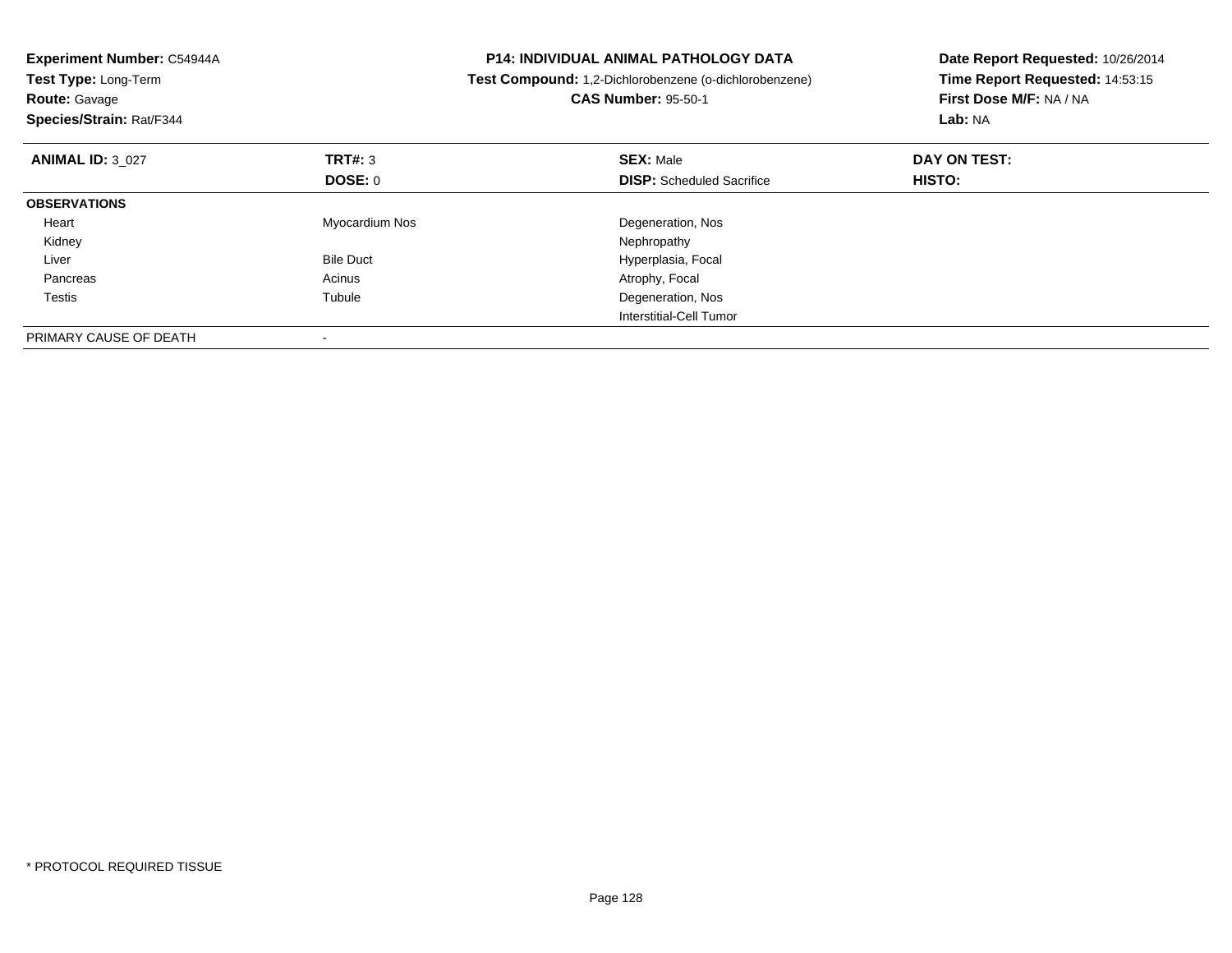**Test Type:** Long-Term

**Route:** Gavage

**Species/Strain:** Rat/F344

### **P14: INDIVIDUAL ANIMAL PATHOLOGY DATA**

**Test Compound:** 1,2-Dichlorobenzene (o-dichlorobenzene)

**CAS Number:** 95-50-1

| <b>ANIMAL ID: 3_028</b> | <b>TRT#: 3</b>           | <b>SEX: Male</b>                 | DAY ON TEST: |
|-------------------------|--------------------------|----------------------------------|--------------|
|                         | <b>DOSE: 0</b>           | <b>DISP:</b> Scheduled Sacrifice | HISTO:       |
| <b>OBSERVATIONS</b>     |                          |                                  |              |
| Adrenal gland           |                          | Cortical Adenoma                 |              |
|                         |                          | Pheochromocytoma                 |              |
| Heart                   | Myocardium Nos           | Degeneration, Nos                |              |
| Kidney                  |                          | Nephropathy                      |              |
| Liver                   |                          | Cytoplasmic Change, Eosinophilic |              |
|                         | <b>Bile Duct</b>         | Hyperplasia, Focal               |              |
| Lung                    |                          | Alveolar/Bronchiolar Adenoma     |              |
| Mammary gland           | Mammary Duct             | Cyst, Multiple                   |              |
|                         |                          | Dilatation, Nos                  |              |
| Pancreas                | Acinus                   | Atrophy, Focal                   |              |
| Pituitary gland         |                          | Adenoma, Nos                     |              |
| Prostate                |                          | Inflammation, Acute/Chronic      |              |
| Testis                  | Tubule                   | Degeneration, Nos                |              |
|                         |                          | <b>Interstitial-Cell Tumor</b>   |              |
| Thyroid                 |                          | Hyperplasia, C Cell              |              |
| PRIMARY CAUSE OF DEATH  | $\overline{\phantom{a}}$ |                                  |              |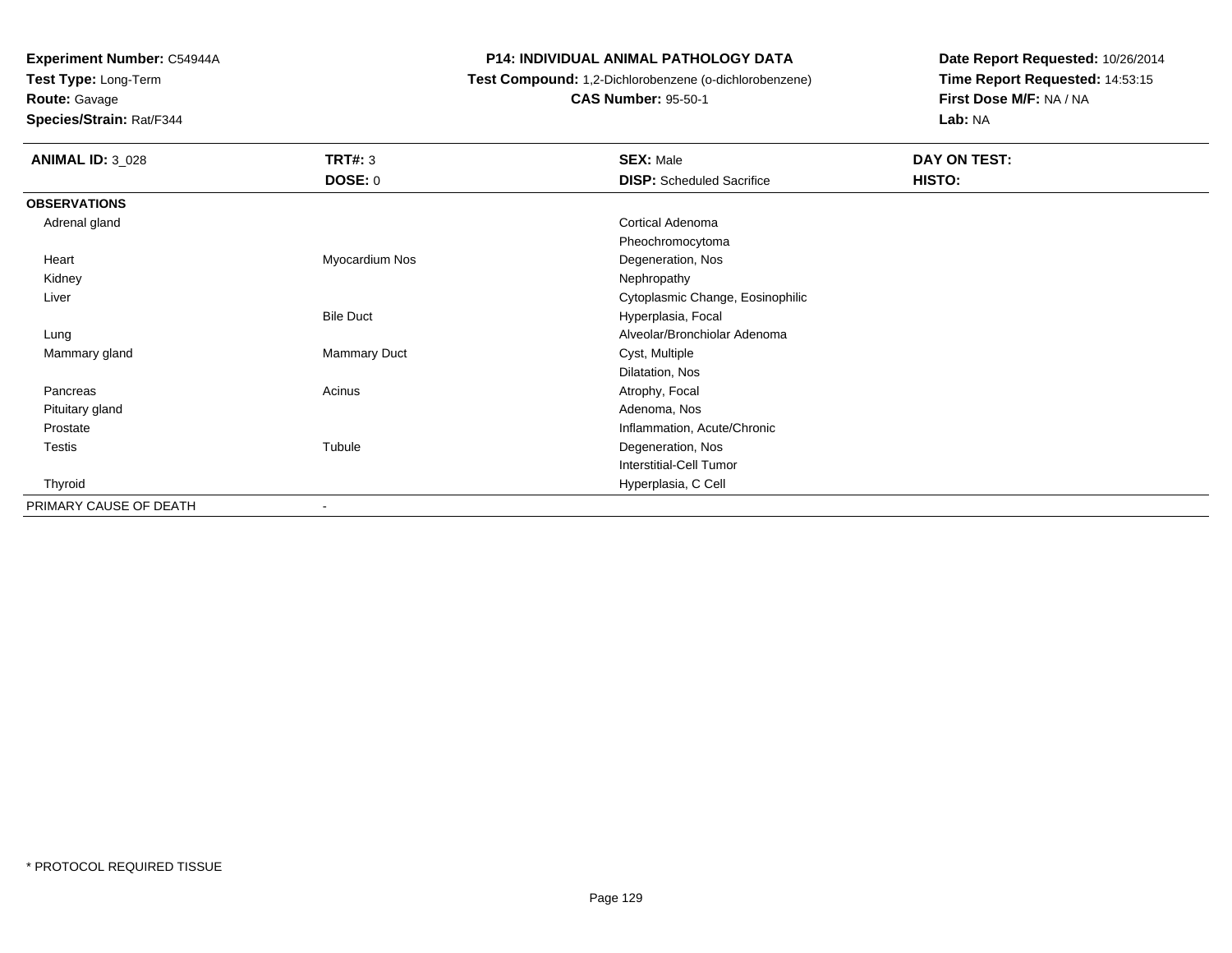**Test Type:** Long-Term

**Route:** Gavage

**Species/Strain:** Rat/F344

### **P14: INDIVIDUAL ANIMAL PATHOLOGY DATA**

**Test Compound:** 1,2-Dichlorobenzene (o-dichlorobenzene)

**CAS Number:** 95-50-1

| <b>ANIMAL ID: 3 029</b> | TRT#: 3                  | <b>SEX: Male</b>                  | DAY ON TEST: |
|-------------------------|--------------------------|-----------------------------------|--------------|
|                         | DOSE: 0                  | <b>DISP:</b> Scheduled Sacrifice  | HISTO:       |
| <b>OBSERVATIONS</b>     |                          |                                   |              |
| Heart                   | Myocardium Nos           | Degeneration, Nos                 |              |
| Liver                   | <b>Bile Duct</b>         | Hyperplasia, Focal                |              |
|                         |                          | Inflammation, Granulomatous Focal |              |
| Lung                    |                          | Aspiration, Foreign Body          |              |
|                         |                          | Inflammation, Granulomatous Focal |              |
| Pancreas                | Acinus                   | Atrophy, Focal                    |              |
|                         |                          | Periarteritis                     |              |
| Testis                  | Tubule                   | Degeneration, Nos                 |              |
|                         |                          | <b>Interstitial-Cell Tumor</b>    |              |
| Thymus                  | Cortex                   | Depletion, Lymphoid               |              |
| PRIMARY CAUSE OF DEATH  | $\overline{\phantom{a}}$ |                                   |              |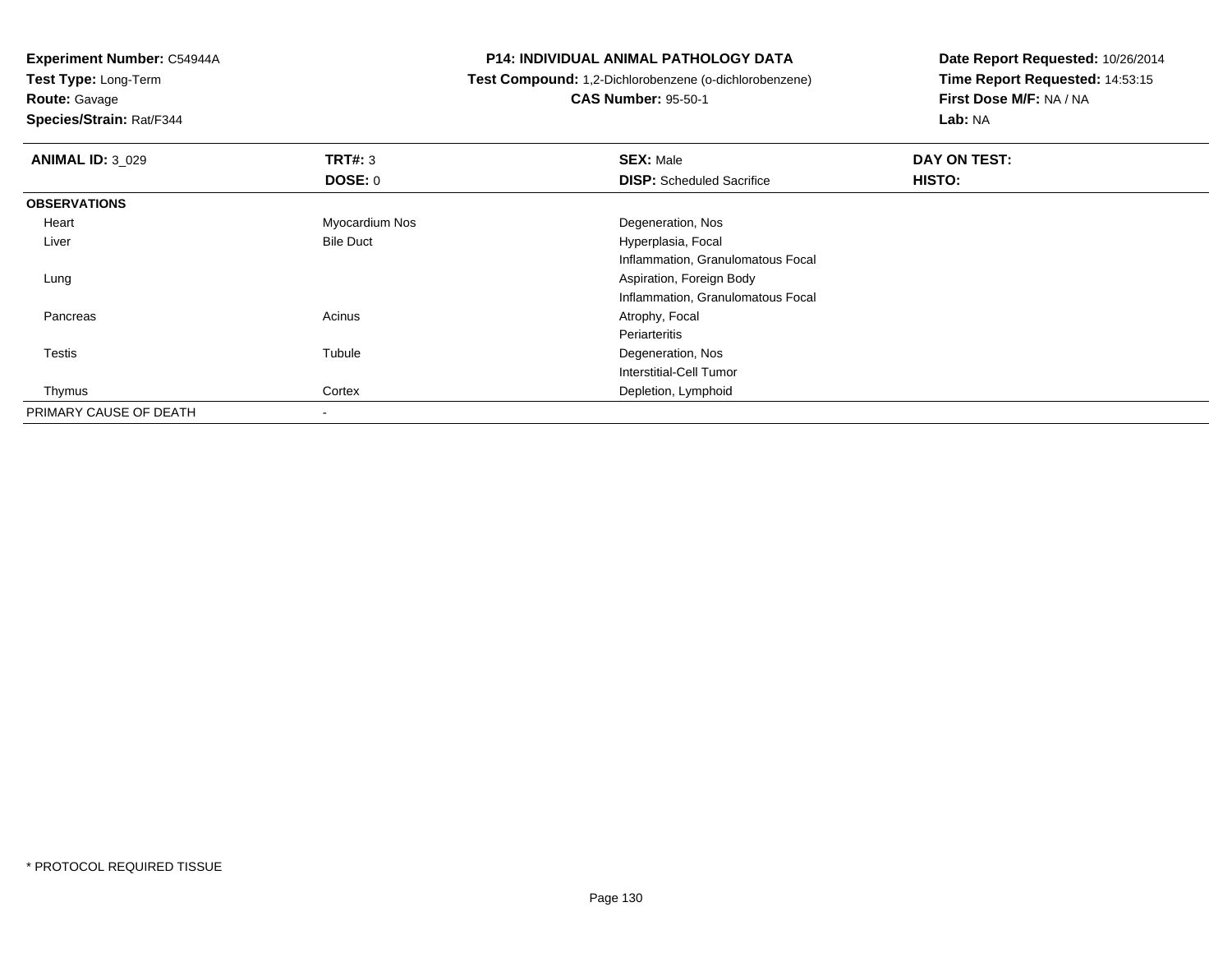**Test Type:** Long-Term

**Route:** Gavage

**Species/Strain:** Rat/F344

**P14: INDIVIDUAL ANIMAL PATHOLOGY DATA**

 **Test Compound:** 1,2-Dichlorobenzene (o-dichlorobenzene)**CAS Number:** 95-50-1

| <b>ANIMAL ID: 3_030</b> | TRT#: 3          | <b>SEX: Male</b>                | DAY ON TEST: |  |
|-------------------------|------------------|---------------------------------|--------------|--|
|                         | <b>DOSE: 0</b>   | <b>DISP:</b> Moribund Sacrifice | HISTO:       |  |
| <b>OBSERVATIONS</b>     |                  |                                 |              |  |
| Brain                   | Cerebrum         | Atrophy, Pressure               |              |  |
| Heart                   | Myocardium Nos   | Degeneration, Nos               |              |  |
| Kidney                  |                  | Nephropathy                     |              |  |
| Liver                   |                  | Cytoplasmic Change, Basophilic  |              |  |
|                         | Hepatocytes      | Cytoplasmic Vacuolization       |              |  |
|                         | <b>Bile Duct</b> | Hyperplasia, Focal              |              |  |
| Lung                    |                  | Aspiration, Foreign Body        |              |  |
|                         |                  | Inflammation, Acute/Chronic     |              |  |
| Mammary gland           |                  | Dilatation, Nos                 |              |  |
| Pituitary gland         |                  | Adenoma, Nos                    |              |  |
| Prostate                |                  | Inflammation, Acute/Chronic     |              |  |
| Testis                  | Tubule           | Degeneration, Nos               |              |  |
| Trachea                 | Submucosa        | Dilatation, Nos                 |              |  |
| PRIMARY CAUSE OF DEATH  |                  |                                 |              |  |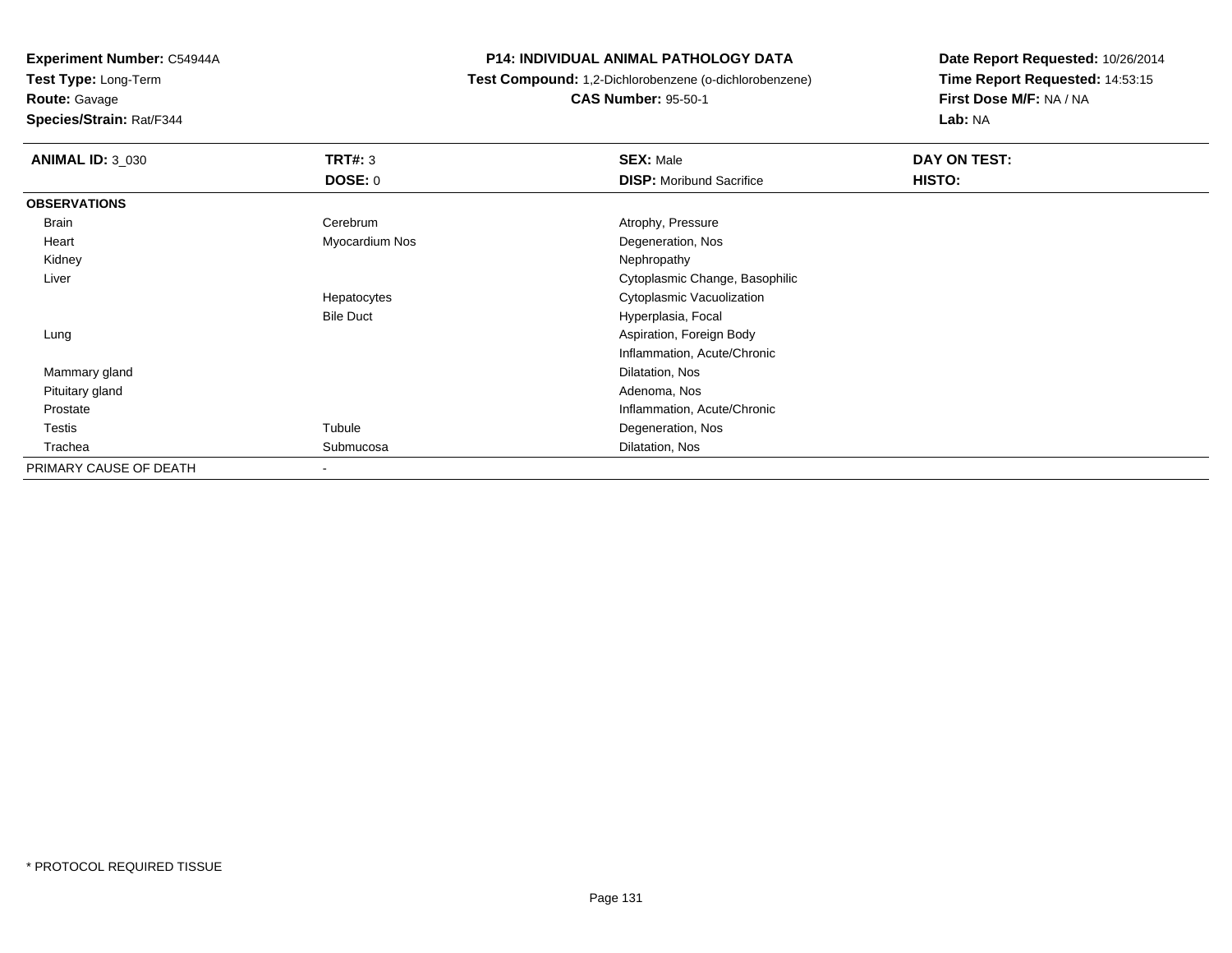**Test Type:** Long-Term

**Route:** Gavage

**Species/Strain:** Rat/F344

**P14: INDIVIDUAL ANIMAL PATHOLOGY DATA**

 **Test Compound:** 1,2-Dichlorobenzene (o-dichlorobenzene)**CAS Number:** 95-50-1

| <b>ANIMAL ID: 3_031</b> | TRT#: 3             | <b>SEX: Male</b>                          | DAY ON TEST: |  |
|-------------------------|---------------------|-------------------------------------------|--------------|--|
|                         | <b>DOSE: 0</b>      | <b>DISP:</b> Moribund Sacrifice           | HISTO:       |  |
| <b>OBSERVATIONS</b>     |                     |                                           |              |  |
| Brain                   | Cerebrum            | Astrocytoma                               |              |  |
|                         |                     | Hemorrhage                                |              |  |
| Kidney                  |                     | Hyperplasia, Tubular Cell                 |              |  |
| Liver                   | <b>Bile Duct</b>    | Hyperplasia, Focal                        |              |  |
| <b>Testis</b>           | Tubule              | Degeneration, Nos                         |              |  |
|                         |                     | Hyperplasia, Interstitial Cell            |              |  |
|                         |                     | Interstitial-Cell Tumor                   |              |  |
| Thyroid                 |                     | Hyperplasia, C Cell                       |              |  |
| Unspecified             | Multiple Organs Nos | Lymphoma, Undifferentiated-Malignant Type |              |  |
| Urinary bladder         |                     | Inflammation, Acute Hemorrhagic           |              |  |
| PRIMARY CAUSE OF DEATH  |                     |                                           |              |  |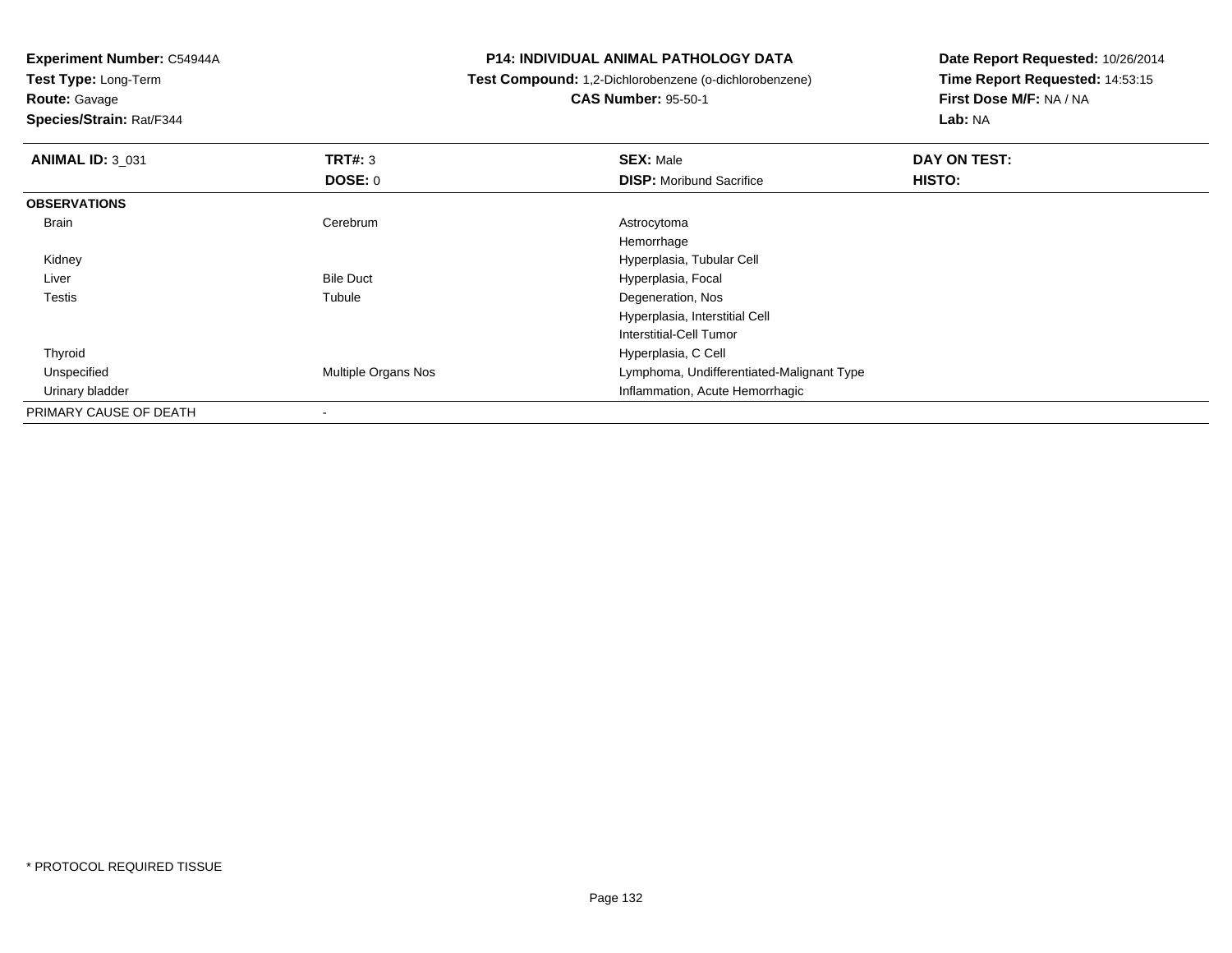**Test Type:** Long-Term

# **Route:** Gavage

**Species/Strain:** Rat/F344

### **P14: INDIVIDUAL ANIMAL PATHOLOGY DATA**

## **Test Compound:** 1,2-Dichlorobenzene (o-dichlorobenzene)**CAS Number:** 95-50-1

| <b>ANIMAL ID: 3_032</b> | TRT#: 3             | <b>SEX: Male</b>                  | DAY ON TEST: |  |
|-------------------------|---------------------|-----------------------------------|--------------|--|
|                         | <b>DOSE: 0</b>      | <b>DISP:</b> Scheduled Sacrifice  | HISTO:       |  |
| <b>OBSERVATIONS</b>     |                     |                                   |              |  |
| Adrenal gland           | Medulla             | Hyperplasia, Focal                |              |  |
| Heart                   | Myocardium Nos      | Degeneration, Nos                 |              |  |
| Kidney                  |                     | Nephropathy                       |              |  |
| Liver                   |                     | Cytoplasmic Change, Basophilic    |              |  |
|                         | <b>Bile Duct</b>    | Hyperplasia, Focal                |              |  |
| Lung                    |                     | Aspiration, Foreign Body          |              |  |
|                         |                     | Inflammation, Granulomatous Focal |              |  |
| Mammary gland           |                     | Hyperplasia, Cystic               |              |  |
| Pituitary gland         |                     | Adenoma, Nos                      |              |  |
| Testis                  | Tubule              | Degeneration, Nos                 |              |  |
|                         |                     | Interstitial-Cell Tumor           |              |  |
| Thymus                  | Cortex              | Depletion, Lymphoid               |              |  |
| Thyroid                 |                     | Hyperplasia, C Cell               |              |  |
| Unspecified             | Multiple Organs Nos | Leukemia, Undifferentiated        |              |  |
| PRIMARY CAUSE OF DEATH  | $\blacksquare$      |                                   |              |  |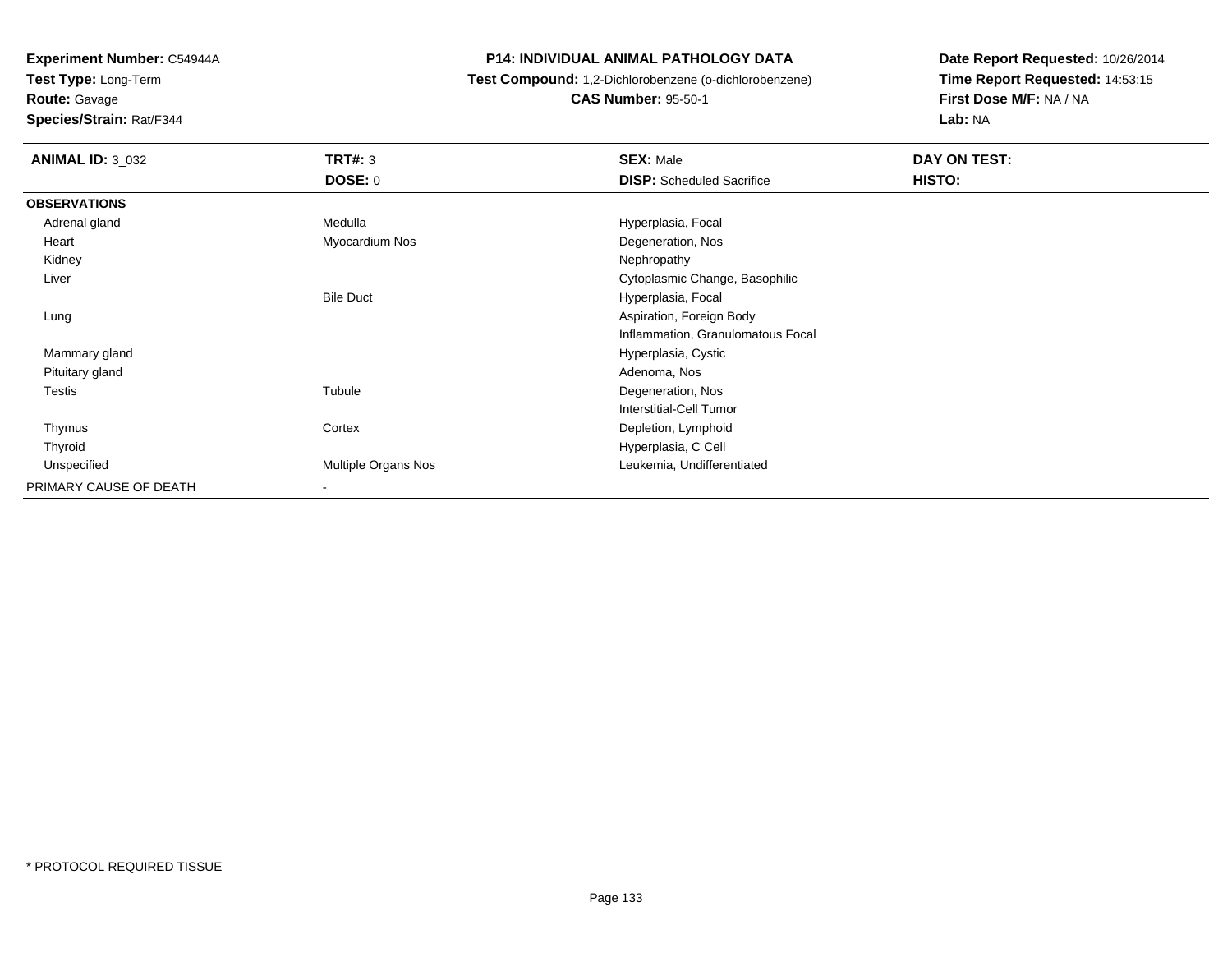**Test Type:** Long-Term

# **Route:** Gavage

**Species/Strain:** Rat/F344

### **P14: INDIVIDUAL ANIMAL PATHOLOGY DATA**

## **Test Compound:** 1,2-Dichlorobenzene (o-dichlorobenzene)**CAS Number:** 95-50-1

| <b>ANIMAL ID: 3_033</b> | TRT#: 3                  | <b>SEX: Male</b>                 | DAY ON TEST: |  |
|-------------------------|--------------------------|----------------------------------|--------------|--|
|                         | DOSE: 0                  | <b>DISP:</b> Scheduled Sacrifice | HISTO:       |  |
| <b>OBSERVATIONS</b>     |                          |                                  |              |  |
| Adrenal gland           | Cortex Nos               | Hyperplasia, Focal               |              |  |
| Heart                   | Myocardium Nos           | Degeneration, Nos                |              |  |
| Kidney                  |                          | Nephropathy                      |              |  |
| Liver                   |                          | Cytoplasmic Change, Basophilic   |              |  |
|                         | <b>Bile Duct</b>         | Hyperplasia, Focal               |              |  |
| Lung                    |                          | Aspiration, Foreign Body         |              |  |
|                         |                          | Inflammation, Acute/Chronic      |              |  |
| Pituitary gland         |                          | Cyst, Embryonal Duct             |              |  |
| <b>Testis</b>           | Tubule                   | Degeneration, Nos                |              |  |
|                         |                          | Interstitial-Cell Tumor          |              |  |
| Thymus                  | Cortex                   | Depletion, Lymphoid              |              |  |
| PRIMARY CAUSE OF DEATH  | $\overline{\phantom{a}}$ |                                  |              |  |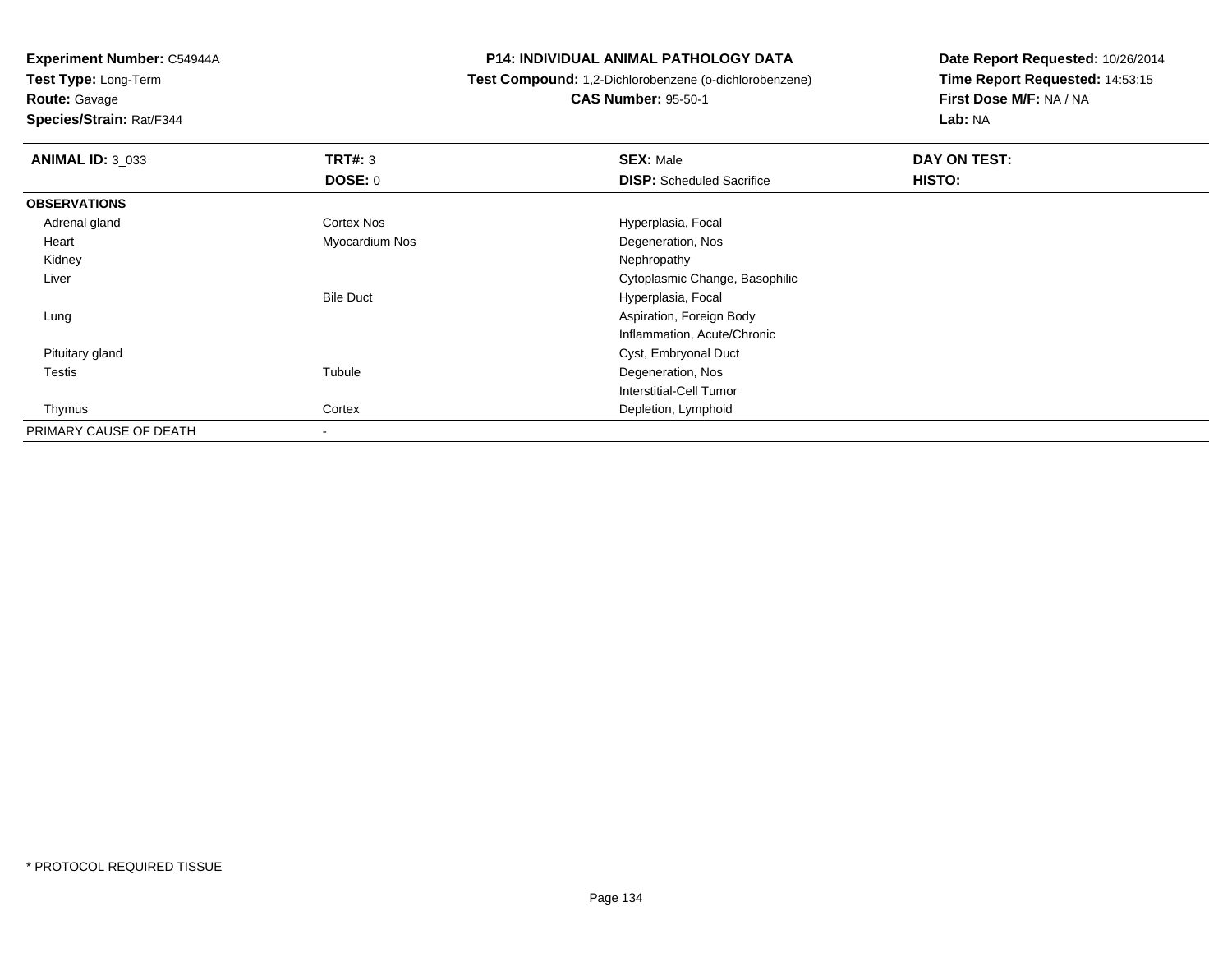**Test Type:** Long-Term

**Route:** Gavage

**Species/Strain:** Rat/F344

### **P14: INDIVIDUAL ANIMAL PATHOLOGY DATA**

**Test Compound:** 1,2-Dichlorobenzene (o-dichlorobenzene)

**CAS Number:** 95-50-1

| <b>ANIMAL ID: 3_034</b> | TRT#: 3                    | <b>SEX: Male</b>                  | DAY ON TEST: |  |
|-------------------------|----------------------------|-----------------------------------|--------------|--|
|                         | <b>DOSE: 0</b>             | <b>DISP:</b> Scheduled Sacrifice  | HISTO:       |  |
| <b>OBSERVATIONS</b>     |                            |                                   |              |  |
| Adrenal gland           |                            | Pheochromocytoma                  |              |  |
| Heart                   | Myocardium Nos             | Degeneration, Nos                 |              |  |
| Kidney                  |                            | Nephropathy                       |              |  |
| Liver                   | <b>Bile Duct</b>           | Hyperplasia, Focal                |              |  |
| Lung                    |                            | Inflammation, Granulomatous Focal |              |  |
| Prostate                |                            | Inflammation, Acute/Chronic       |              |  |
| Testis                  | Tubule                     | Degeneration, Nos                 |              |  |
|                         |                            | Interstitial-Cell Tumor           |              |  |
| Thymus                  | Cortex                     | Depletion, Lymphoid               |              |  |
| Thyroid                 |                            | Hyperplasia, C Cell               |              |  |
| Unspecified             | <b>Multiple Organs Nos</b> | Leukemia, Undifferentiated        |              |  |
| PRIMARY CAUSE OF DEATH  |                            |                                   |              |  |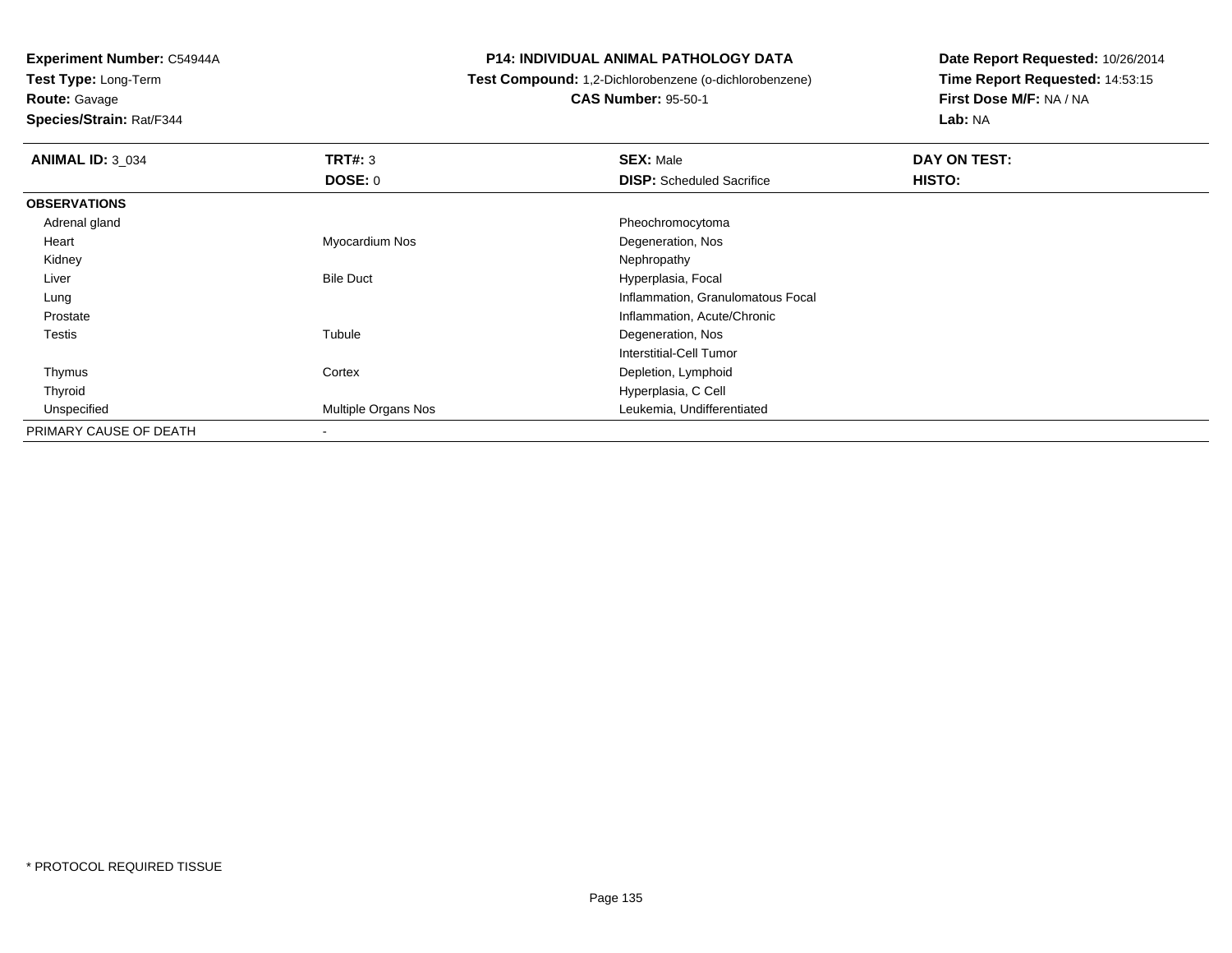**Experiment Number:** C54944A**Test Type:** Long-Term**Route:** Gavage

**Species/Strain:** Rat/F344

**P14: INDIVIDUAL ANIMAL PATHOLOGY DATA**

 **Test Compound:** 1,2-Dichlorobenzene (o-dichlorobenzene)**CAS Number:** 95-50-1

| <b>ANIMAL ID: 3_035</b> | <b>TRT#: 3</b>       | <b>SEX: Male</b>                  | DAY ON TEST: |  |
|-------------------------|----------------------|-----------------------------------|--------------|--|
|                         | <b>DOSE: 0</b>       | <b>DISP:</b> Moribund Sacrifice   | HISTO:       |  |
| <b>OBSERVATIONS</b>     |                      |                                   |              |  |
| <b>Brain</b>            | Cerebrum             | Atrophy, Pressure                 |              |  |
| Heart                   | Myocardium Nos       | Degeneration, Nos                 |              |  |
| Intestine Small         | <b>Mesentery Nos</b> | Inflammation, Granulomatous Focal |              |  |
| Kidney                  |                      | Nephropathy                       |              |  |
| Liver                   | <b>Bile Duct</b>     | Hyperplasia, Focal                |              |  |
|                         | Centrilobular        | Necrosis, Focal                   |              |  |
| Lung                    |                      | Aspiration, Foreign Body          |              |  |
|                         |                      | Inflammation, Acute/Chronic       |              |  |
| Lymph node              | Thoracic Lymph Node  | Congestion, Nos                   |              |  |
| Pituitary gland         |                      | Adenoma, Nos                      |              |  |
| Prostate                |                      | Inflammation, Acute/Chronic       |              |  |
| Spleen                  |                      | Hyperplasia, Lymphoid             |              |  |
|                         | Red Pulp             | Pigmentation, Nos                 |              |  |
| <b>Testis</b>           | Tubule               | Degeneration, Nos                 |              |  |
| Thymus                  | Cortex               | Depletion, Lymphoid               |              |  |
| PRIMARY CAUSE OF DEATH  |                      |                                   |              |  |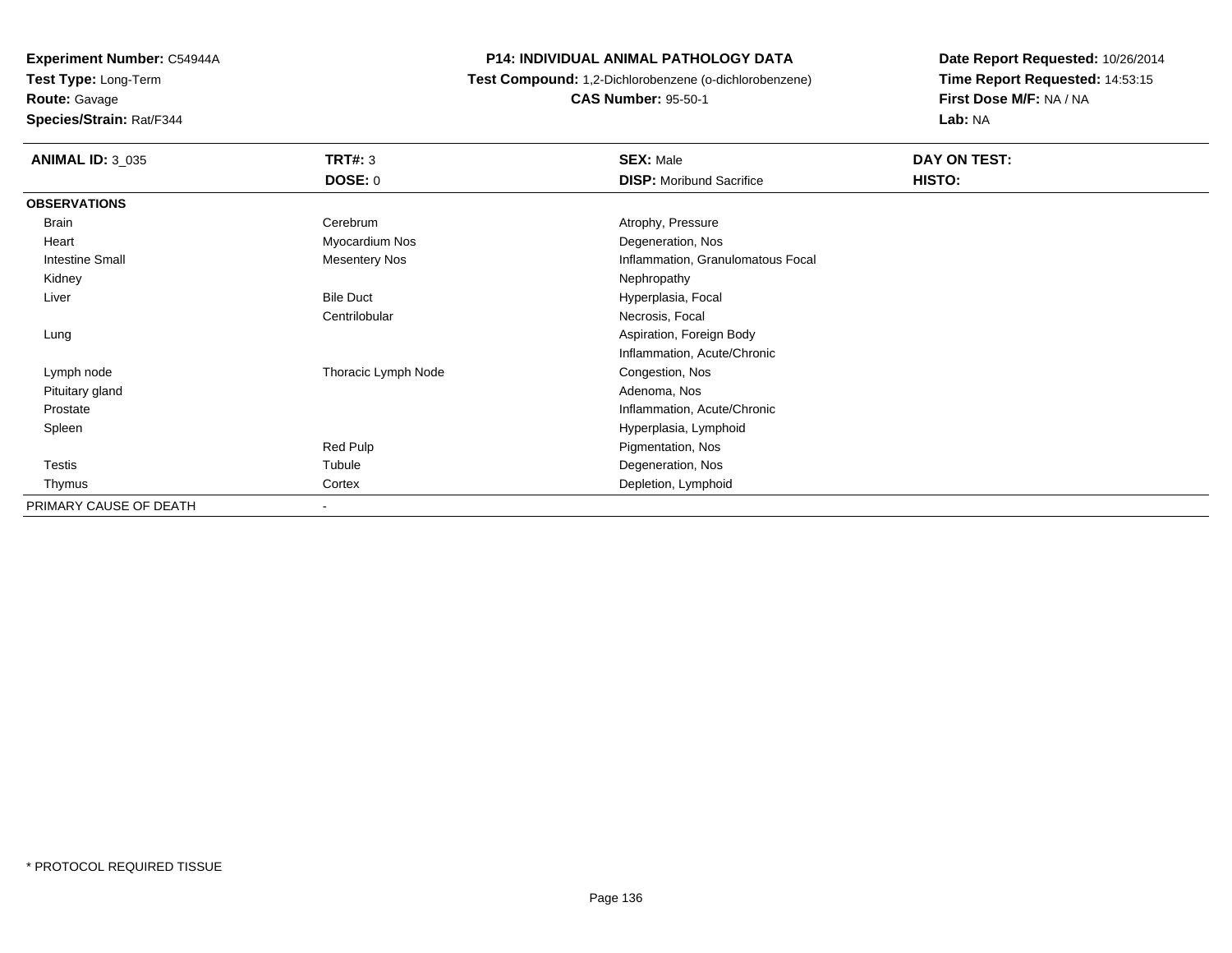**Test Type:** Long-Term

**Route:** Gavage

**Species/Strain:** Rat/F344

**P14: INDIVIDUAL ANIMAL PATHOLOGY DATA**

 **Test Compound:** 1,2-Dichlorobenzene (o-dichlorobenzene)**CAS Number:** 95-50-1

| <b>ANIMAL ID: 3_036</b> | <b>TRT#: 3</b>      | <b>SEX: Male</b>                  | DAY ON TEST: |  |
|-------------------------|---------------------|-----------------------------------|--------------|--|
|                         | <b>DOSE: 0</b>      | <b>DISP:</b> Scheduled Sacrifice  | HISTO:       |  |
| <b>OBSERVATIONS</b>     |                     |                                   |              |  |
| Eye                     | Crystalline Lens    | Cataract                          |              |  |
|                         | Retina              | Degeneration, Nos                 |              |  |
| Heart                   | Myocardium Nos      | Degeneration, Nos                 |              |  |
| Kidney                  |                     | Nephropathy                       |              |  |
| Liver                   |                     | Cytoplasmic Change, Basophilic    |              |  |
|                         | <b>Bile Duct</b>    | Hyperplasia, Focal                |              |  |
| Lung                    |                     | Aspiration, Foreign Body          |              |  |
|                         |                     | Inflammation, Granulomatous Focal |              |  |
| Lymph node              | Thoracic Lymph Node | Histiocytosis                     |              |  |
| Mammary gland           |                     | Fibroadenoma                      |              |  |
|                         |                     | Hyperplasia, Focal                |              |  |
| Testis                  | Tubule              | Degeneration, Nos                 |              |  |
|                         |                     | <b>Interstitial-Cell Tumor</b>    |              |  |
|                         | Tunica Vaginalis    | Mesothelioma, Nos                 |              |  |
| PRIMARY CAUSE OF DEATH  | -                   |                                   |              |  |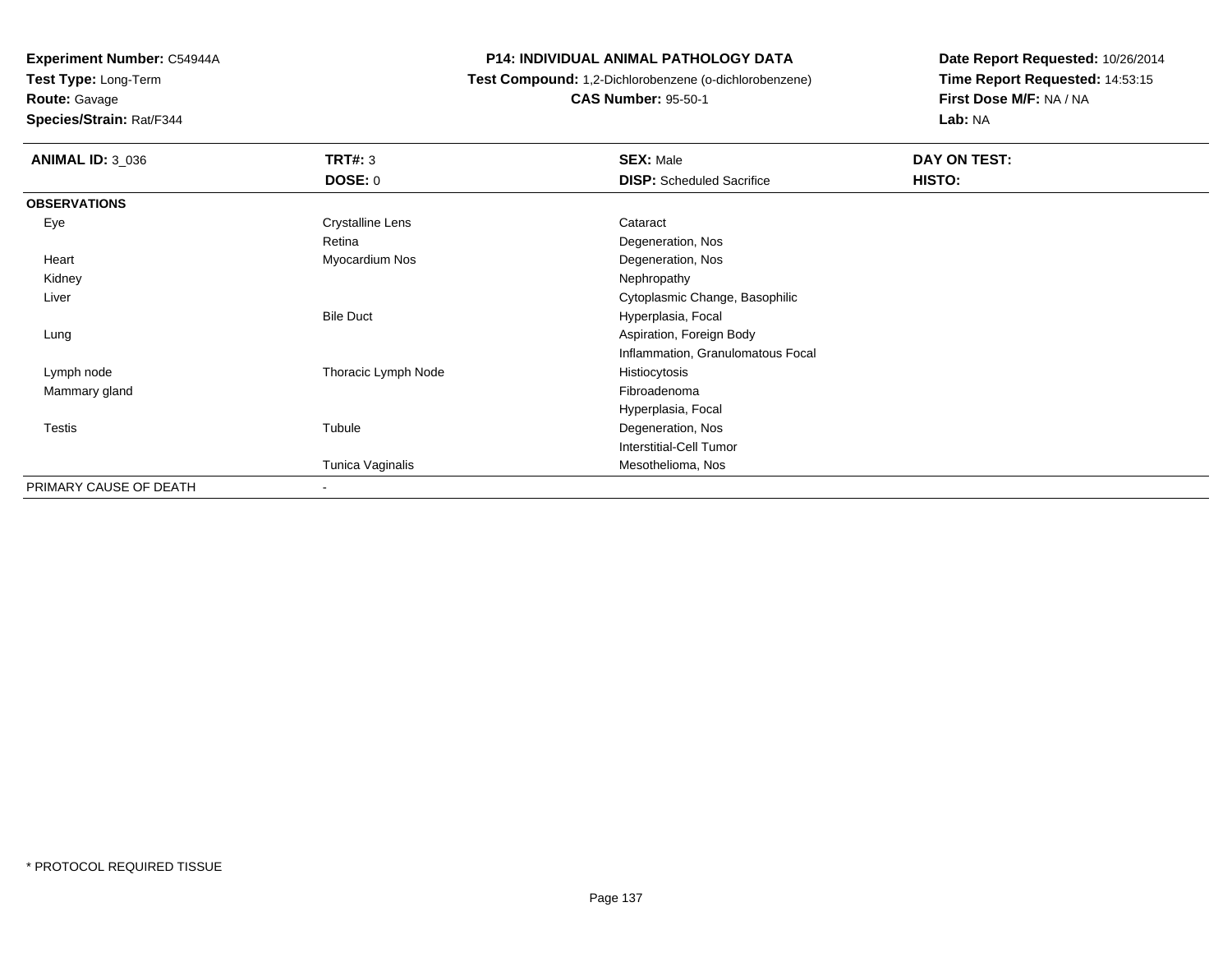**Test Type:** Long-Term**Route:** Gavage

**Species/Strain:** Rat/F344

### **P14: INDIVIDUAL ANIMAL PATHOLOGY DATA**

**Test Compound:** 1,2-Dichlorobenzene (o-dichlorobenzene)

**CAS Number:** 95-50-1

| <b>ANIMAL ID: 3 037</b> | TRT#: 3          | <b>SEX: Male</b>                  | DAY ON TEST: |  |
|-------------------------|------------------|-----------------------------------|--------------|--|
|                         | <b>DOSE: 0</b>   | <b>DISP:</b> Scheduled Sacrifice  | HISTO:       |  |
| <b>OBSERVATIONS</b>     |                  |                                   |              |  |
| Heart                   | Myocardium Nos   | Degeneration, Nos                 |              |  |
| Kidney                  |                  | Nephropathy                       |              |  |
| Liver                   |                  | Cytoplasmic Change, Basophilic    |              |  |
|                         | <b>Bile Duct</b> | Hyperplasia, Focal                |              |  |
| Lung                    |                  | Inflammation, Granulomatous Focal |              |  |
| <b>Testis</b>           | Tubule           | Degeneration, Nos                 |              |  |
|                         |                  | Interstitial-Cell Tumor           |              |  |
| Thymus                  | Cortex           | Depletion, Lymphoid               |              |  |
| PRIMARY CAUSE OF DEATH  |                  |                                   |              |  |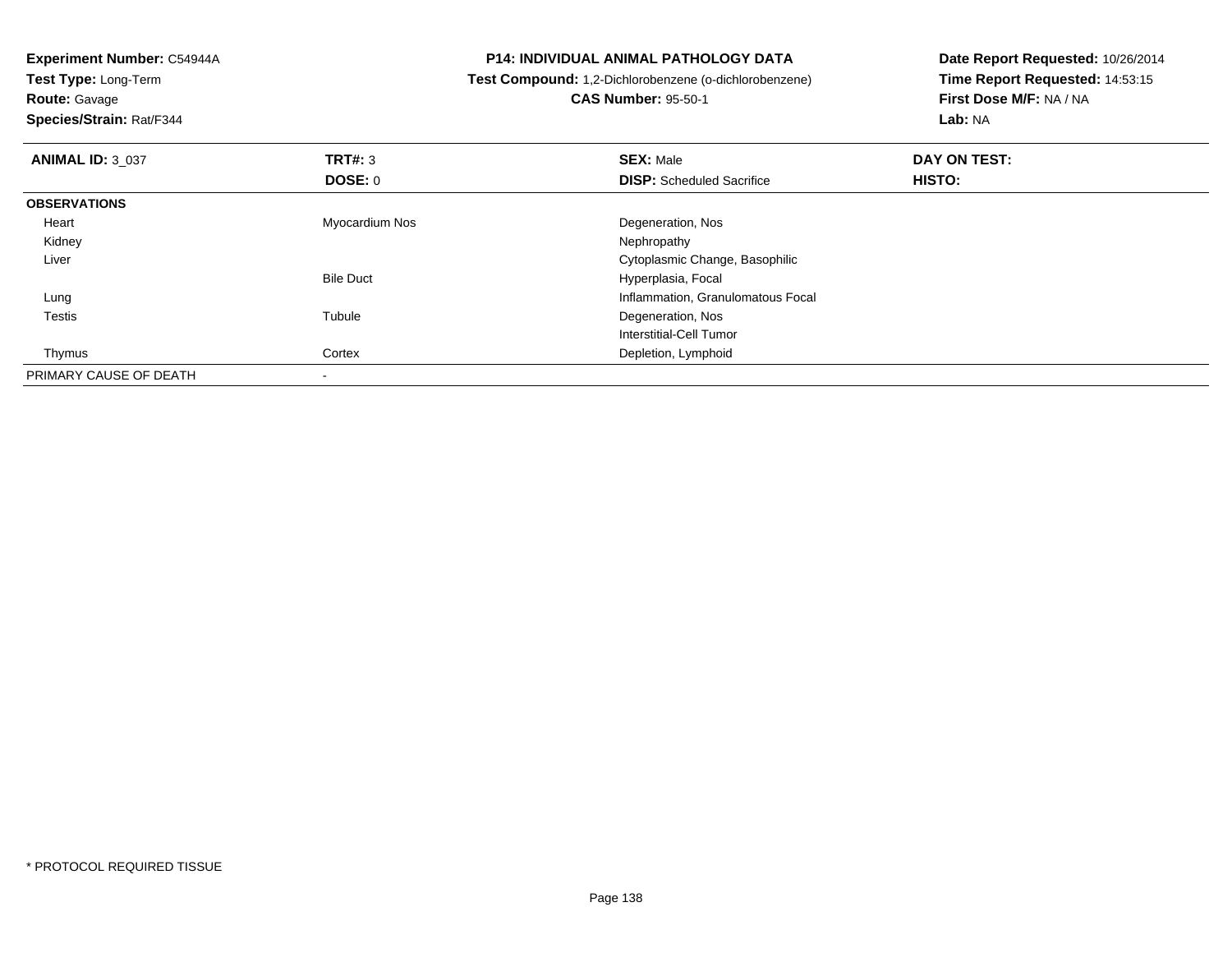**Experiment Number:** C54944A**Test Type:** Long-Term**Route:** Gavage **Species/Strain:** Rat/F344**P14: INDIVIDUAL ANIMAL PATHOLOGY DATA Test Compound:** 1,2-Dichlorobenzene (o-dichlorobenzene)**CAS Number:** 95-50-1**Date Report Requested:** 10/26/2014**Time Report Requested:** 14:53:15**First Dose M/F:** NA / NA**Lab:** NA**ANIMAL ID:** 3\_038**REX:** Male **DAY ON TEST: SEX:** Male **SEX:** Male **DOSE:** 0**DISP:** Natural Death **HISTO: OBSERVATIONS** Adrenal gland Pheochromocytoma Heart Myocardium NosDegeneration, Nos<br>Nephropathy Kidneyy the control of the control of the control of the control of the control of the control of the control of the control of the control of the control of the control of the control of the control of the control of the contro LiverBile Duct **Hyperplasia**, Focal Testiss and the contract of the contract of the contract of the contract of the contract of the contract of the contract of the contract of the contract of the contract of the contract of the contract of the contract of the cont Tubule **Degeneration**, Nos Hyperplasia, Interstitial CellInterstitial-Cell Tumor Unspecified Multiple Organs Nos Leukemia, Undifferentiated PRIMARY CAUSE OF DEATH-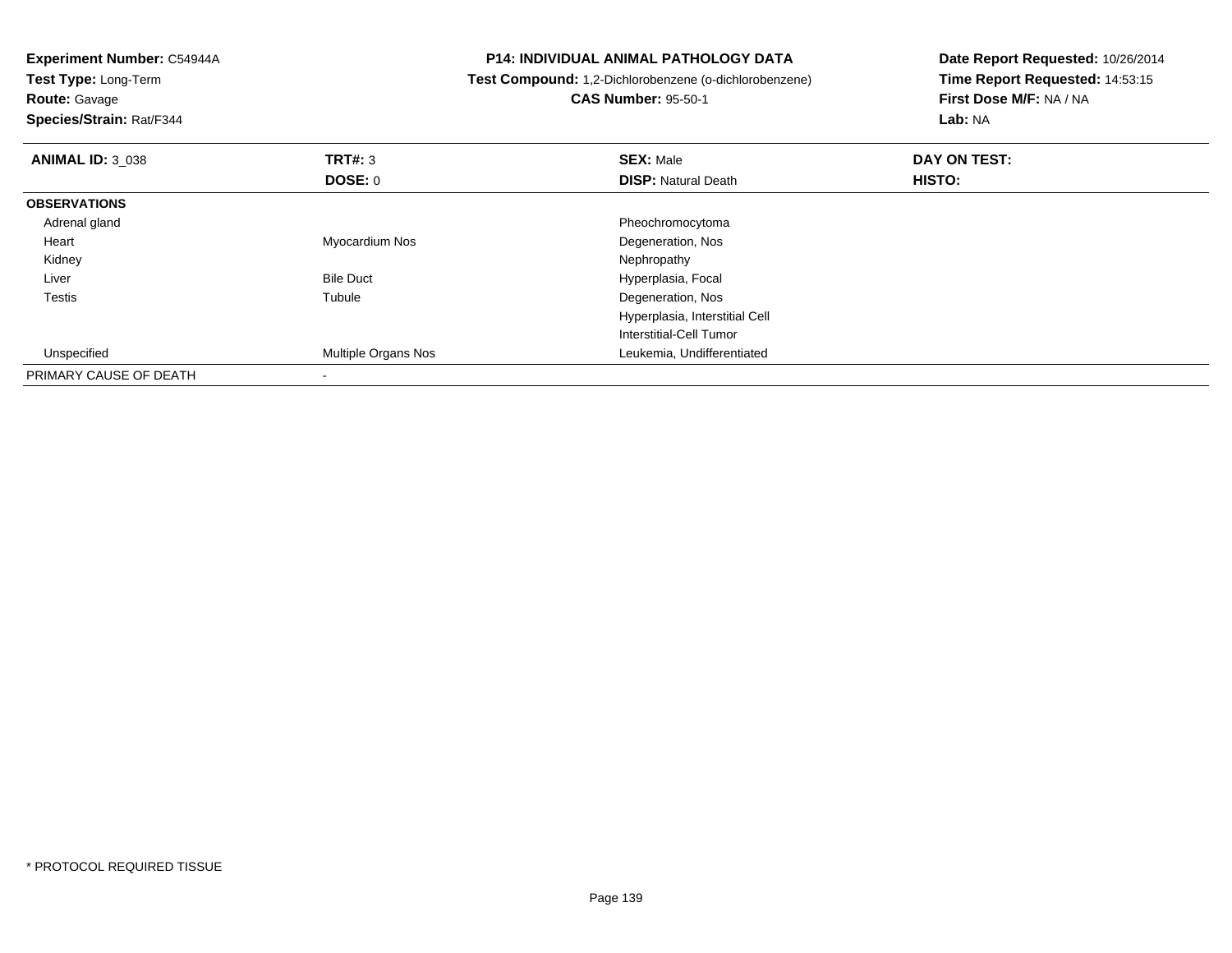| Experiment Number: C54944A<br><b>Test Type: Long-Term</b><br><b>Route: Gavage</b><br>Species/Strain: Rat/F344 |                           | <b>P14: INDIVIDUAL ANIMAL PATHOLOGY DATA</b><br>Test Compound: 1,2-Dichlorobenzene (o-dichlorobenzene)<br><b>CAS Number: 95-50-1</b> | Date Report Requested: 10/26/2014<br>Time Report Requested: 14:53:15<br>First Dose M/F: NA / NA<br>Lab: NA |  |
|---------------------------------------------------------------------------------------------------------------|---------------------------|--------------------------------------------------------------------------------------------------------------------------------------|------------------------------------------------------------------------------------------------------------|--|
| <b>ANIMAL ID: 3_039</b>                                                                                       | <b>TRT#: 3</b><br>DOSE: 0 | <b>SEX: Male</b><br><b>DISP:</b> Moribund Sacrifice                                                                                  | DAY ON TEST:<br>HISTO:                                                                                     |  |
| <b>OBSERVATIONS</b>                                                                                           |                           |                                                                                                                                      |                                                                                                            |  |
| Adrenal gland                                                                                                 | Zona Fasciculata          | Cytoplasmic Vacuolization                                                                                                            |                                                                                                            |  |
| Heart                                                                                                         | Myocardium Nos            | Degeneration, Nos                                                                                                                    |                                                                                                            |  |
| Mammary gland                                                                                                 |                           | Hyperplasia, Cystic                                                                                                                  |                                                                                                            |  |
| Stomach                                                                                                       | Mucosa                    | Necrosis, Focal                                                                                                                      |                                                                                                            |  |
| Testis                                                                                                        | Tubule                    | Degeneration, Nos                                                                                                                    |                                                                                                            |  |
|                                                                                                               |                           | Interstitial-Cell Tumor                                                                                                              |                                                                                                            |  |
| Unspecified                                                                                                   | Multiple Organs Nos       | Leukemia, Undifferentiated                                                                                                           |                                                                                                            |  |
| PRIMARY CAUSE OF DEATH                                                                                        |                           |                                                                                                                                      |                                                                                                            |  |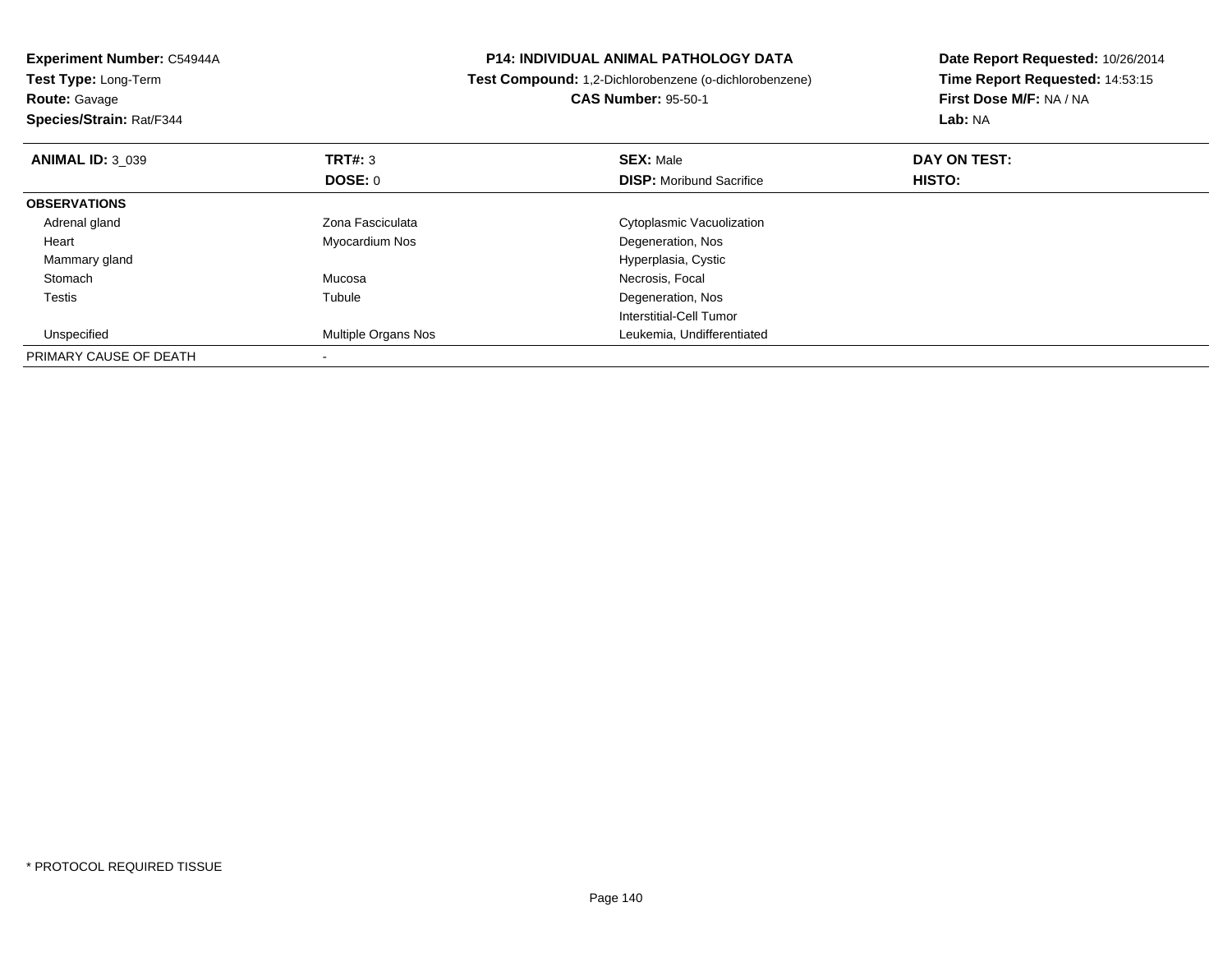**Test Type:** Long-Term**Route:** Gavage

**Species/Strain:** Rat/F344

### **P14: INDIVIDUAL ANIMAL PATHOLOGY DATA**

**Test Compound:** 1,2-Dichlorobenzene (o-dichlorobenzene)

**CAS Number:** 95-50-1

| <b>ANIMAL ID: 3 040</b> | TRT#: 3          | <b>SEX: Male</b>                  | DAY ON TEST: |  |
|-------------------------|------------------|-----------------------------------|--------------|--|
|                         | <b>DOSE: 0</b>   | <b>DISP:</b> Scheduled Sacrifice  | HISTO:       |  |
| <b>OBSERVATIONS</b>     |                  |                                   |              |  |
| Adrenal gland           | Zona Fasciculata | Hyperplasia, Focal                |              |  |
| Heart                   | Myocardium Nos   | Degeneration, Nos                 |              |  |
| Kidney                  |                  | Nephropathy                       |              |  |
| Liver                   | <b>Bile Duct</b> | Hyperplasia, Focal                |              |  |
|                         |                  | Inflammation, Granulomatous Focal |              |  |
| Lung                    |                  | Aspiration, Foreign Body          |              |  |
| <b>Testis</b>           | Tubule           | Degeneration, Nos                 |              |  |
|                         |                  | Interstitial-Cell Tumor           |              |  |
| Thyroid                 |                  | Hyperplasia, C Cell               |              |  |
| PRIMARY CAUSE OF DEATH  |                  |                                   |              |  |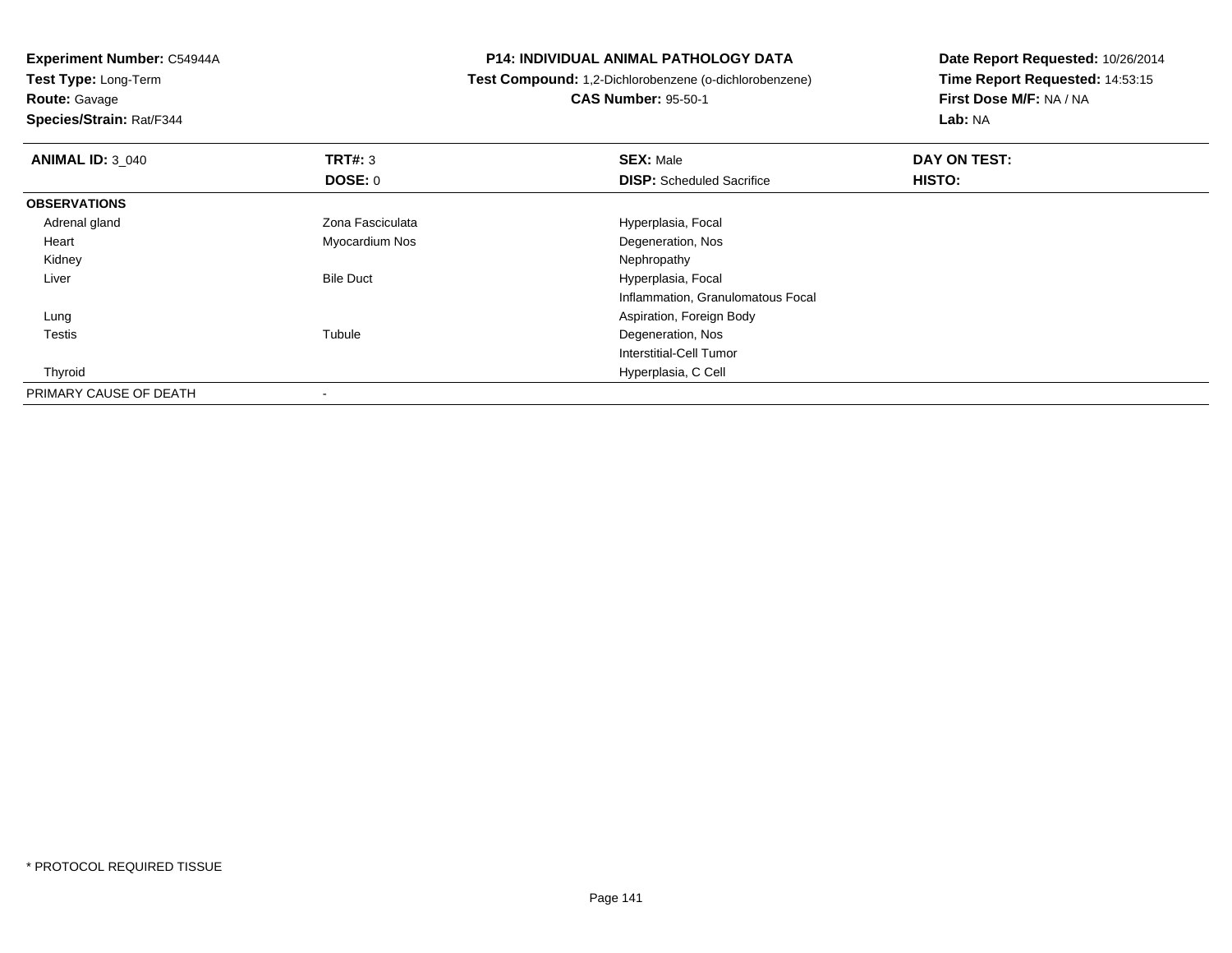**Test Type:** Long-Term**Route:** Gavage

**Species/Strain:** Rat/F344

### **P14: INDIVIDUAL ANIMAL PATHOLOGY DATA**

**Test Compound:** 1,2-Dichlorobenzene (o-dichlorobenzene)

**CAS Number:** 95-50-1

| <b>ANIMAL ID: 3_041</b> | TRT#: 3          | <b>SEX: Male</b>                 | DAY ON TEST: |  |
|-------------------------|------------------|----------------------------------|--------------|--|
|                         | <b>DOSE: 0</b>   | <b>DISP:</b> Scheduled Sacrifice | HISTO:       |  |
| <b>OBSERVATIONS</b>     |                  |                                  |              |  |
| Heart                   | Myocardium Nos   | Degeneration, Nos                |              |  |
| Kidney                  |                  | Nephropathy                      |              |  |
| Liver                   |                  | Cytoplasmic Change, Basophilic   |              |  |
|                         |                  | Degeneration, Cystic             |              |  |
|                         | <b>Bile Duct</b> | Hyperplasia, Focal               |              |  |
| Pituitary gland         |                  | Adenoma, Nos                     |              |  |
| <b>Testis</b>           | Tubule           | Degeneration, Nos                |              |  |
|                         |                  | Interstitial-Cell Tumor          |              |  |
| Thyroid                 |                  | Hyperplasia, C Cell              |              |  |
| PRIMARY CAUSE OF DEATH  |                  |                                  |              |  |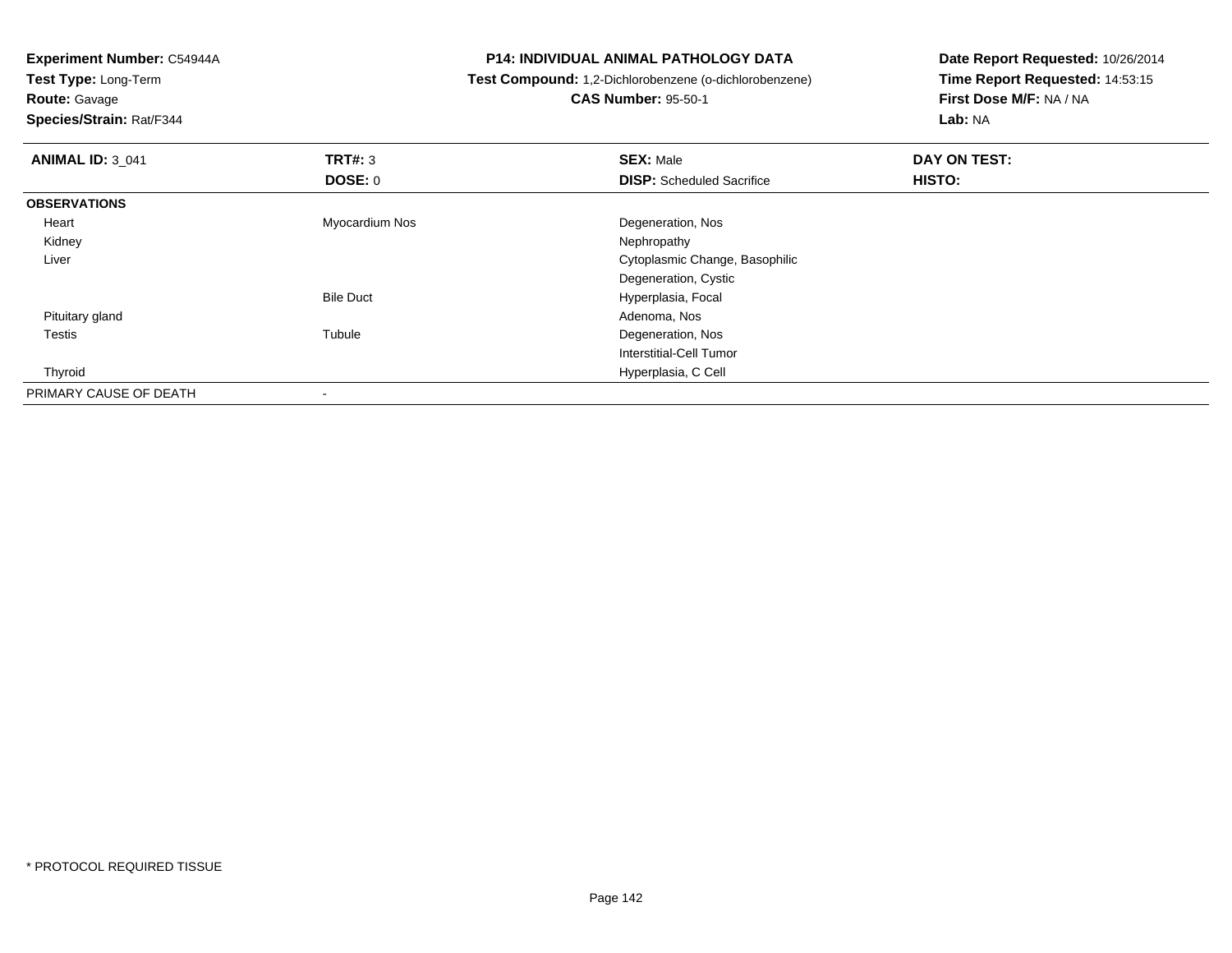**Experiment Number:** C54944A**Test Type:** Long-Term**Route:** Gavage **Species/Strain:** Rat/F344**P14: INDIVIDUAL ANIMAL PATHOLOGY DATA Test Compound:** 1,2-Dichlorobenzene (o-dichlorobenzene)**CAS Number:** 95-50-1**Date Report Requested:** 10/26/2014**Time Report Requested:** 14:53:15**First Dose M/F:** NA / NA**Lab:** NA**ANIMAL ID:** 3\_042 **TRT#:** <sup>3</sup> **SEX:** Male **DAY ON TEST: DOSE:** 0**DISP:** Scheduled Sacrifice **HISTO: OBSERVATIONS** Heart Myocardium Nos Degeneration, Nos Kidneyy the control of the control of the control of the control of the control of the control of the control of the control of the control of the control of the control of the control of the control of the control of the contro Liver Degeneration, CysticBile Duct Hyperplasia, Focal **Centrilobular**  Necrosis, Focal Pituitary glandd and the control of the control of the control of the control of the control of the control of the control of the control of the control of the control of the control of the control of the control of the control of the co Testiss and the contract of the contract of the contract of the contract of the contract of the contract of the contract of the contract of the contract of the contract of the contract of the contract of the contract of the cont Tubule **Atrophy, Focal** Tubule Degeneration, Nos Interstitial-Cell Tumor

PRIMARY CAUSE OF DEATH-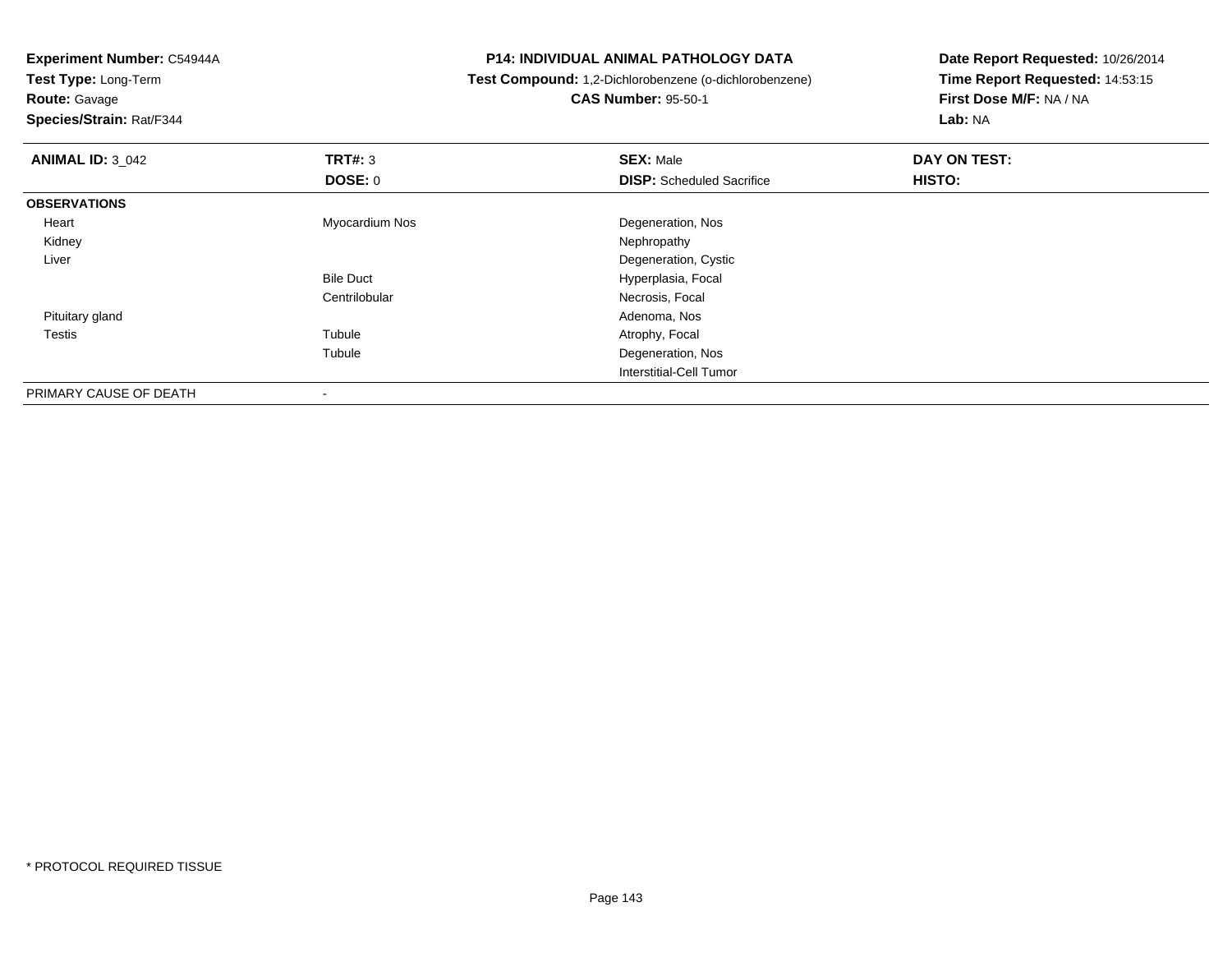**Test Type:** Long-Term**Route:** Gavage

**Species/Strain:** Rat/F344

**P14: INDIVIDUAL ANIMAL PATHOLOGY DATA**

 **Test Compound:** 1,2-Dichlorobenzene (o-dichlorobenzene)**CAS Number:** 95-50-1

| <b>ANIMAL ID: 3 043</b> | TRT#: 3          | <b>SEX: Male</b>                 | DAY ON TEST: |  |
|-------------------------|------------------|----------------------------------|--------------|--|
|                         | <b>DOSE: 0</b>   | <b>DISP:</b> Scheduled Sacrifice | HISTO:       |  |
| <b>OBSERVATIONS</b>     |                  |                                  |              |  |
| Adrenal gland           | Zona Fasciculata | Hyperplasia, Focal               |              |  |
| Heart                   | Myocardium Nos   | Degeneration, Nos                |              |  |
| Kidney                  |                  | Nephropathy                      |              |  |
| Liver                   |                  | Cytoplasmic Change, Basophilic   |              |  |
|                         | <b>Bile Duct</b> | Hyperplasia, Focal               |              |  |
| Prostate                |                  | Inflammation, Acute/Chronic      |              |  |
| <b>Testis</b>           | Tubule           | Degeneration, Nos                |              |  |
|                         |                  | Interstitial-Cell Tumor          |              |  |
| Thymus                  | Cortex           | Depletion, Lymphoid              |              |  |
| PRIMARY CAUSE OF DEATH  |                  |                                  |              |  |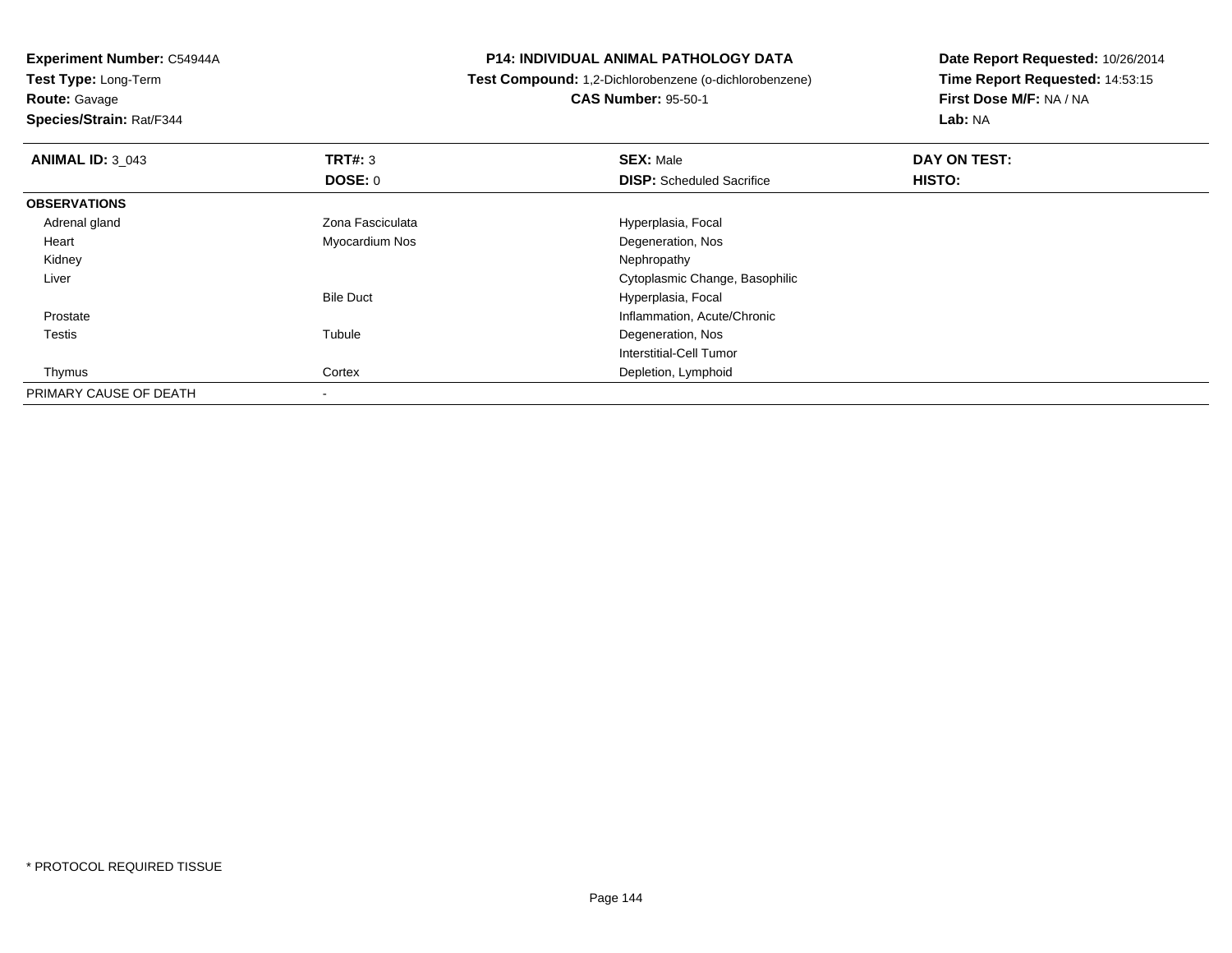**Test Type:** Long-Term

**Route:** Gavage

**Species/Strain:** Rat/F344

### **P14: INDIVIDUAL ANIMAL PATHOLOGY DATA**

**Test Compound:** 1,2-Dichlorobenzene (o-dichlorobenzene)

**CAS Number:** 95-50-1

| <b>ANIMAL ID: 3_044</b> | <b>TRT#: 3</b>           | <b>SEX: Male</b>                 | DAY ON TEST: |  |
|-------------------------|--------------------------|----------------------------------|--------------|--|
|                         | DOSE: 0                  | <b>DISP:</b> Scheduled Sacrifice | HISTO:       |  |
| <b>OBSERVATIONS</b>     |                          |                                  |              |  |
| Adrenal gland           | Cortex Nos               | Hyperplasia, Focal               |              |  |
| Heart                   | Myocardium Nos           | Degeneration, Nos                |              |  |
| Intestine Large         | Colon                    | Parasitism                       |              |  |
| Kidney                  |                          | Nephropathy                      |              |  |
| Liver                   |                          | Cytoplasmic Change, Basophilic   |              |  |
|                         | <b>Bile Duct</b>         | Hyperplasia, Focal               |              |  |
| Lung                    |                          | Aspiration, Foreign Body         |              |  |
| Mammary gland           |                          | Hyperplasia, Cystic              |              |  |
| Pancreas                | Acinus                   | Atrophy, Focal                   |              |  |
| Pituitary gland         |                          | Adenoma, Nos                     |              |  |
| Testis                  | Tubule                   | Degeneration, Nos                |              |  |
|                         |                          | <b>Interstitial-Cell Tumor</b>   |              |  |
| Thymus                  | Cortex                   | Depletion, Lymphoid              |              |  |
| Thyroid                 |                          | Hyperplasia, C Cell              |              |  |
| PRIMARY CAUSE OF DEATH  | $\overline{\phantom{a}}$ |                                  |              |  |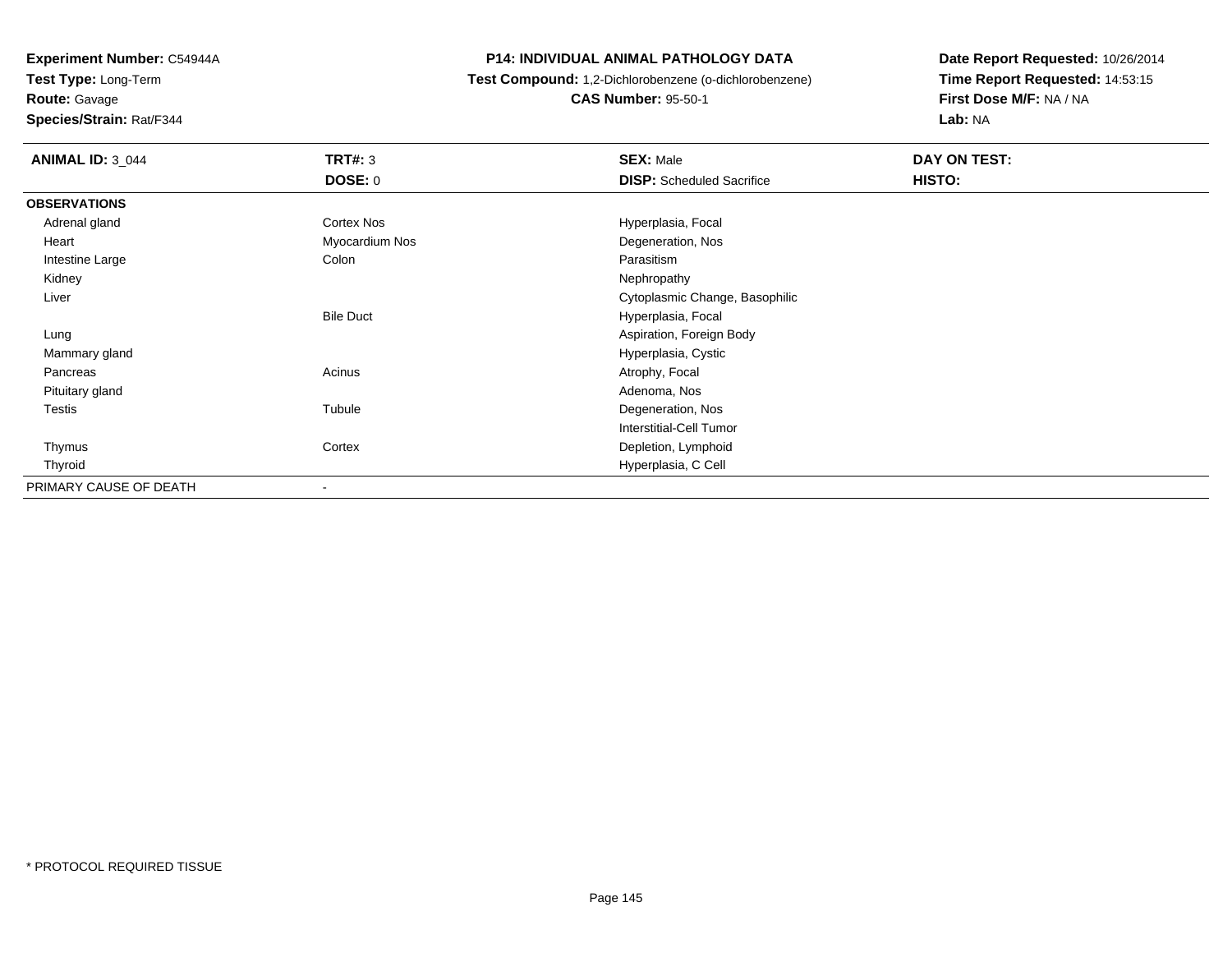**Test Type:** Long-Term

## **Route:** Gavage

**Species/Strain:** Rat/F344

### **P14: INDIVIDUAL ANIMAL PATHOLOGY DATA**

**Test Compound:** 1,2-Dichlorobenzene (o-dichlorobenzene)

**CAS Number:** 95-50-1

| <b>ANIMAL ID: 3_045</b> | <b>TRT#: 3</b>           | <b>SEX: Male</b>                  | DAY ON TEST: |  |
|-------------------------|--------------------------|-----------------------------------|--------------|--|
|                         | DOSE: 0                  | <b>DISP:</b> Scheduled Sacrifice  | HISTO:       |  |
| <b>OBSERVATIONS</b>     |                          |                                   |              |  |
| Adrenal gland           |                          | Pheochromocytoma                  |              |  |
| Eye                     | Crystalline Lens         | Cataract                          |              |  |
|                         | Retina                   | Degeneration, Nos                 |              |  |
| Heart                   | Myocardium Nos           | Degeneration, Nos                 |              |  |
| Intestine Small         | <b>Mesentery Nos</b>     | Inflammation, Granulomatous Focal |              |  |
| Kidney                  |                          | Nephropathy                       |              |  |
| Liver                   | <b>Bile Duct</b>         | Hyperplasia, Focal                |              |  |
| Lung                    |                          | Aspiration, Foreign Body          |              |  |
|                         |                          | Inflammation, Acute/Chronic       |              |  |
|                         |                          | Inflammation, Granulomatous Focal |              |  |
| Mammary gland           |                          | Hyperplasia, Cystic               |              |  |
| Pancreas                | Acinus                   | Atrophy, Focal                    |              |  |
| Skin                    | <b>Back</b>              | Trichoepithelioma                 |              |  |
| <b>Testis</b>           | Tubule                   | Degeneration, Nos                 |              |  |
|                         |                          | <b>Interstitial-Cell Tumor</b>    |              |  |
| Unspecified             | Multiple Organs Nos      | Leukemia, Mononuclear Cell        |              |  |
| PRIMARY CAUSE OF DEATH  | $\overline{\phantom{a}}$ |                                   |              |  |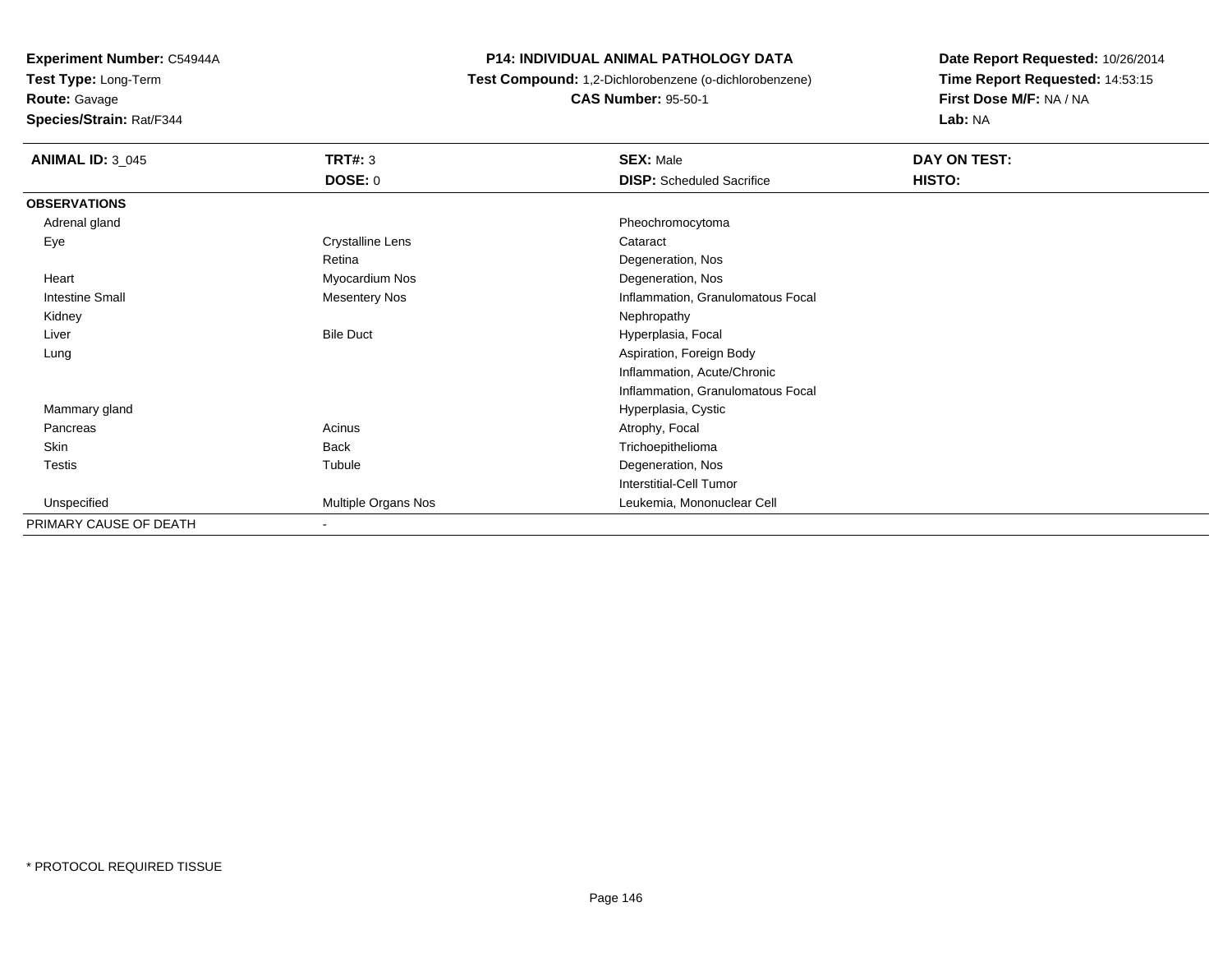**Test Type:** Long-Term

**Route:** Gavage

**Species/Strain:** Rat/F344

**P14: INDIVIDUAL ANIMAL PATHOLOGY DATA**

 **Test Compound:** 1,2-Dichlorobenzene (o-dichlorobenzene)**CAS Number:** 95-50-1

| <b>ANIMAL ID: 3_046</b> | TRT#: 3                 | <b>SEX: Male</b>                 | DAY ON TEST: |  |
|-------------------------|-------------------------|----------------------------------|--------------|--|
|                         | <b>DOSE: 0</b>          | <b>DISP:</b> Scheduled Sacrifice | HISTO:       |  |
| <b>OBSERVATIONS</b>     |                         |                                  |              |  |
| Eye                     | <b>Crystalline Lens</b> | Cataract                         |              |  |
|                         | Retina                  | Degeneration, Nos                |              |  |
| Heart                   | Myocardium Nos          | Degeneration, Nos                |              |  |
| Kidney                  |                         | Nephropathy                      |              |  |
| Liver                   |                         | Cytoplasmic Change, Basophilic   |              |  |
|                         | Hepatocytes             | Cytoplasmic Vacuolization        |              |  |
|                         | <b>Bile Duct</b>        | Hyperplasia, Focal               |              |  |
| Lymph node              | Mandibular Lymph Node   | Hemorrhage                       |              |  |
| <b>Testis</b>           | Tubule                  | Degeneration, Nos                |              |  |
|                         |                         | Interstitial-Cell Tumor          |              |  |
| Thyroid                 |                         | Hyperplasia, C Cell              |              |  |
| PRIMARY CAUSE OF DEATH  |                         |                                  |              |  |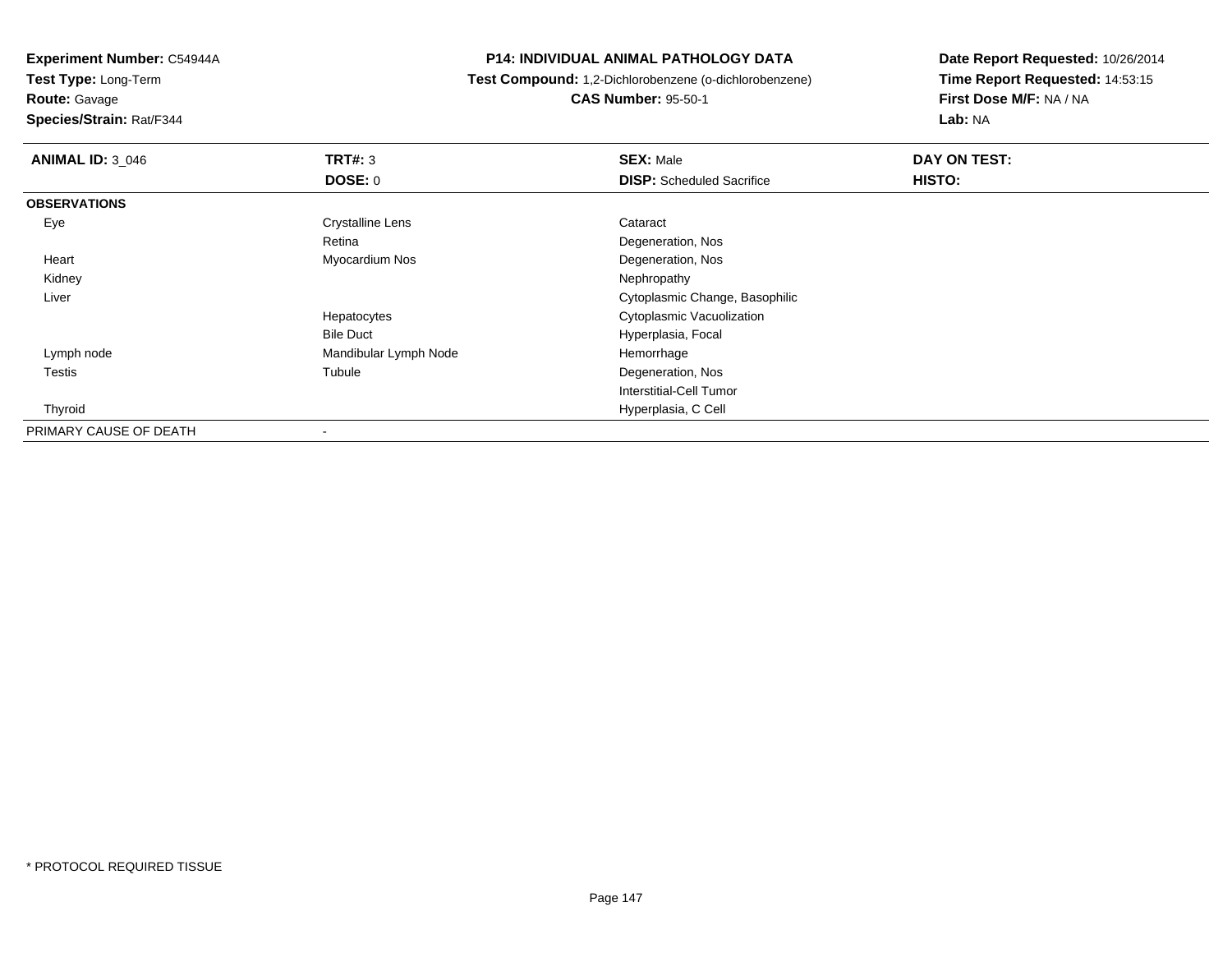**Experiment Number:** C54944A**Test Type:** Long-Term

**Route:** Gavage

**Species/Strain:** Rat/F344

### **P14: INDIVIDUAL ANIMAL PATHOLOGY DATA**

 **Test Compound:** 1,2-Dichlorobenzene (o-dichlorobenzene)**CAS Number:** 95-50-1

| <b>ANIMAL ID: 3_047</b> | TRT#: 3          | <b>SEX: Male</b>                  | DAY ON TEST: |
|-------------------------|------------------|-----------------------------------|--------------|
|                         | <b>DOSE: 0</b>   | <b>DISP:</b> Moribund Sacrifice   | HISTO:       |
| <b>OBSERVATIONS</b>     |                  |                                   |              |
| Brain                   | Cerebrum         | Atrophy, Pressure                 |              |
| Heart                   | Myocardium Nos   | Degeneration, Nos                 |              |
| Intestine Large         | Colon            | Parasitism                        |              |
| <b>Intestine Small</b>  | Mesentery Nos    | Inflammation, Granulomatous Focal |              |
| Kidney                  |                  | Nephropathy                       |              |
| Liver                   |                  | Degeneration, Cystic              |              |
|                         | <b>Bile Duct</b> | Hyperplasia, Focal                |              |
| Lung                    |                  | Inflammation, Acute/Chronic       |              |
| Pituitary gland         |                  | Adenoma, Nos                      |              |
| Spleen                  | Red Pulp         | Pigmentation, Nos                 |              |
| Stomach                 | Mucosa           | Inflammation, Acute Focal         |              |
| Testis                  | Tubule           | Degeneration, Nos                 |              |
|                         |                  | <b>Interstitial-Cell Tumor</b>    |              |
| PRIMARY CAUSE OF DEATH  |                  |                                   |              |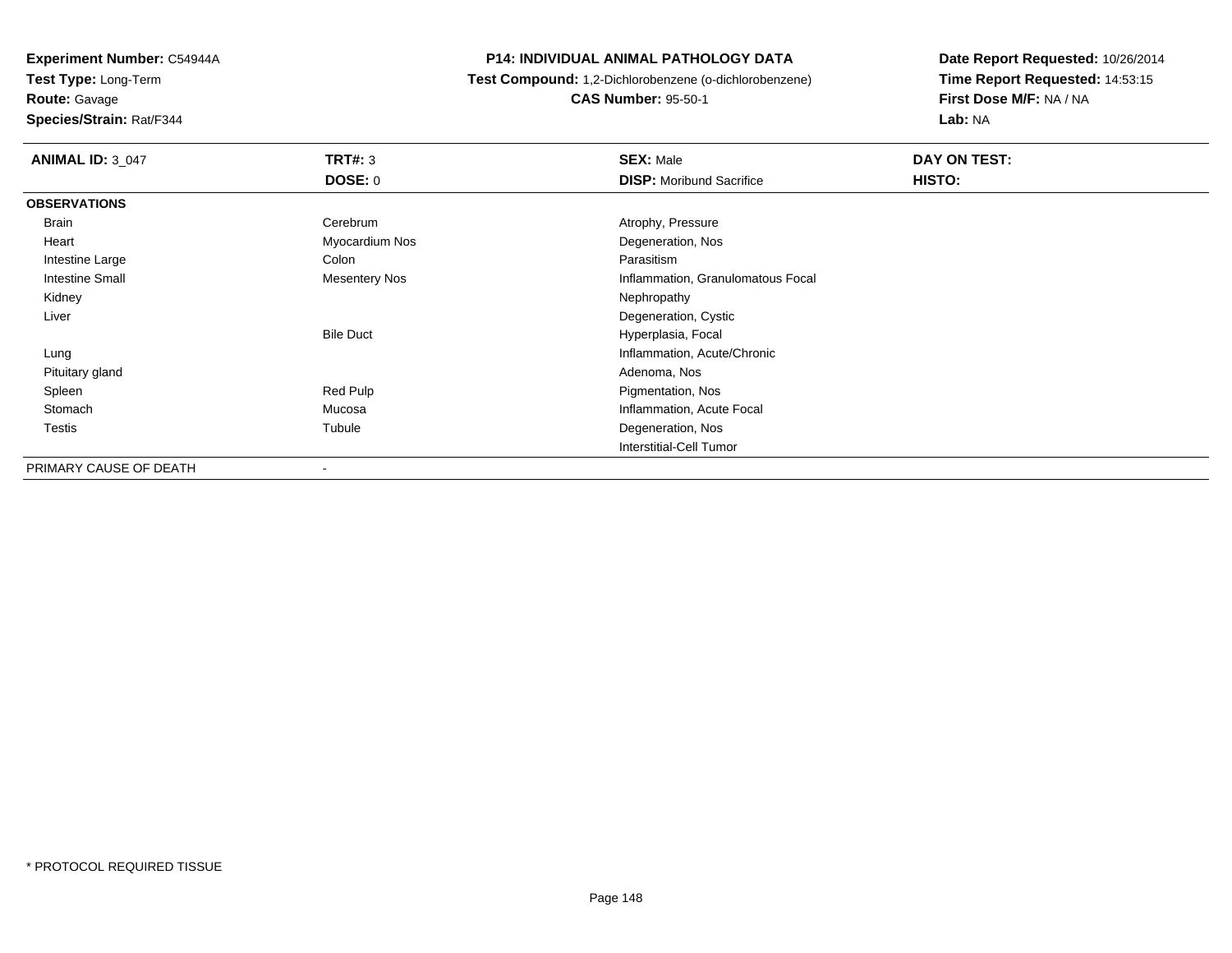**Experiment Number:** C54944A**Test Type:** Long-Term

**Route:** Gavage

**Species/Strain:** Rat/F344

### **P14: INDIVIDUAL ANIMAL PATHOLOGY DATA**

# **Test Compound:** 1,2-Dichlorobenzene (o-dichlorobenzene)

**CAS Number:** 95-50-1

| <b>ANIMAL ID: 3 048</b> | TRT#: 3              | <b>SEX: Male</b>                  | DAY ON TEST: |  |
|-------------------------|----------------------|-----------------------------------|--------------|--|
|                         | <b>DOSE: 0</b>       | <b>DISP:</b> Scheduled Sacrifice  | HISTO:       |  |
| <b>OBSERVATIONS</b>     |                      |                                   |              |  |
| Heart                   | Myocardium Nos       | Degeneration, Nos                 |              |  |
| Intestine Small         | <b>Mesentery Nos</b> | Inflammation, Granulomatous Focal |              |  |
| Kidney                  |                      | Nephropathy                       |              |  |
| Liver                   | <b>Bile Duct</b>     | Hyperplasia, Focal                |              |  |
| Pituitary gland         |                      | Carcinoma, Nos                    |              |  |
| <b>Testis</b>           | Tubule               | Degeneration, Nos                 |              |  |
|                         |                      | Interstitial-Cell Tumor           |              |  |
| Thymus                  | Cortex               | Depletion, Lymphoid               |              |  |
| Thyroid                 |                      | Hyperplasia, C Cell               |              |  |
| PRIMARY CAUSE OF DEATH  |                      |                                   |              |  |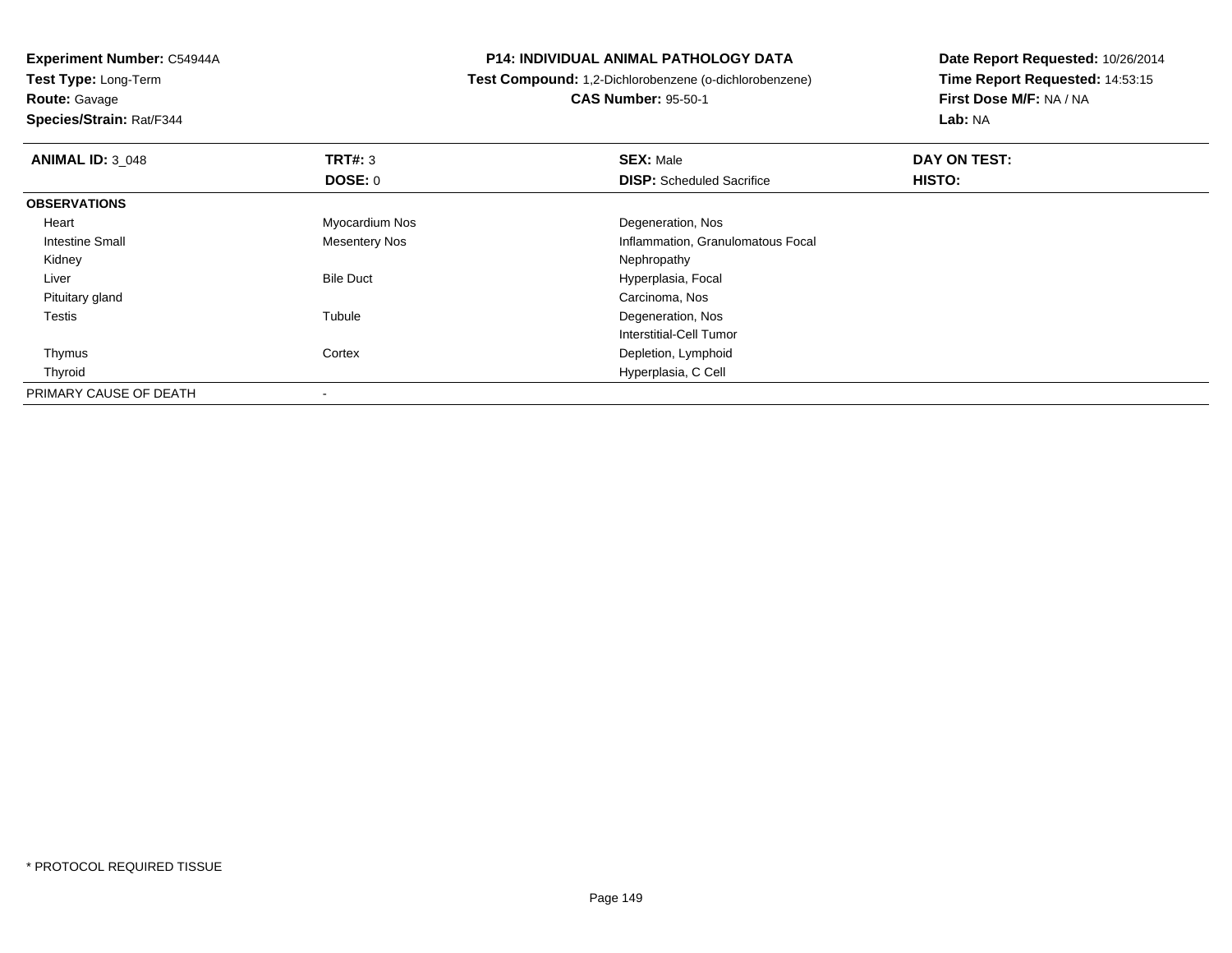**Test Type:** Long-Term

**Route:** Gavage

**Species/Strain:** Rat/F344

### **P14: INDIVIDUAL ANIMAL PATHOLOGY DATA**

**Test Compound:** 1,2-Dichlorobenzene (o-dichlorobenzene)

**CAS Number:** 95-50-1

| <b>ANIMAL ID: 3 049</b> | TRT#: 3<br><b>DOSE: 0</b> | <b>SEX: Male</b><br><b>DISP:</b> Scheduled Sacrifice | DAY ON TEST:<br>HISTO: |
|-------------------------|---------------------------|------------------------------------------------------|------------------------|
|                         |                           |                                                      |                        |
| <b>OBSERVATIONS</b>     |                           |                                                      |                        |
| Heart                   | Myocardium Nos            | Degeneration, Nos                                    |                        |
| Kidney                  |                           | Nephropathy                                          |                        |
| Liver                   |                           | Clear-Cell Change                                    |                        |
|                         |                           | Congestion, Nos                                      |                        |
|                         |                           | Cytoplasmic Change, Basophilic                       |                        |
|                         |                           | Inflammation, Granulomatous Focal                    |                        |
| Lung                    |                           | Inflammation, Granulomatous Focal                    |                        |
| Lymph node              | Thoracic Lymph Node       | Inflammation, Granulomatous Focal                    |                        |
| Testis                  | Tubule                    | Degeneration, Nos                                    |                        |
|                         |                           | Interstitial-Cell Tumor                              |                        |
| Thyroid                 |                           | Hyperplasia, C Cell                                  |                        |
| PRIMARY CAUSE OF DEATH  | ۰                         |                                                      |                        |